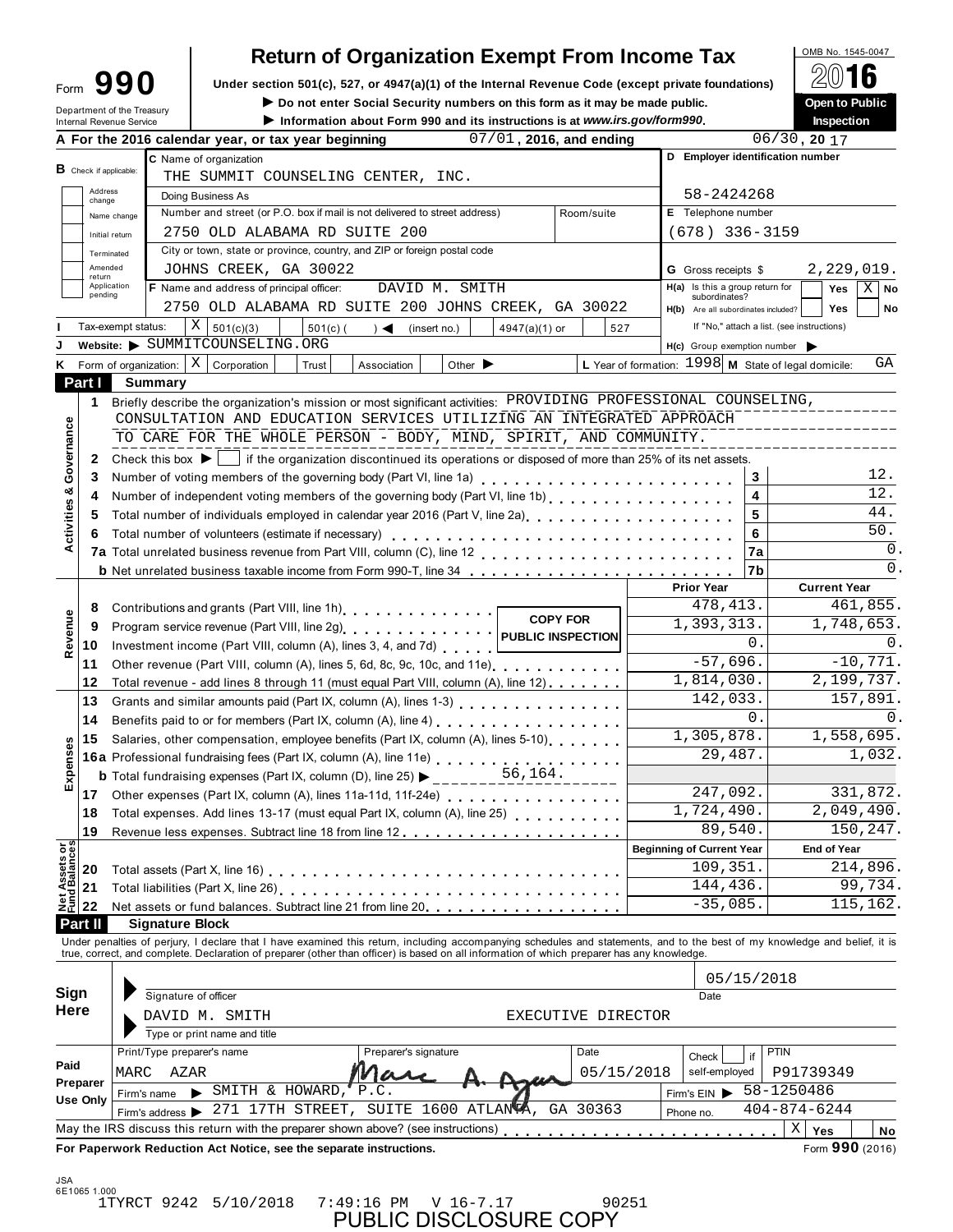|              | 58-2424268<br>THE SUMMIT COUNSELING CENTER, INC.                                                                                                                                                                                                                                                                                                                                                   |
|--------------|----------------------------------------------------------------------------------------------------------------------------------------------------------------------------------------------------------------------------------------------------------------------------------------------------------------------------------------------------------------------------------------------------|
|              | Page 2<br>Form 990 (2016)<br>Part III<br><b>Statement of Program Service Accomplishments</b>                                                                                                                                                                                                                                                                                                       |
|              | $\mathbf X$                                                                                                                                                                                                                                                                                                                                                                                        |
|              | 1 Briefly describe the organization's mission:<br>ATTACHMENT 1                                                                                                                                                                                                                                                                                                                                     |
|              |                                                                                                                                                                                                                                                                                                                                                                                                    |
| $\mathbf{2}$ | Did the organization undertake any significant program services during the year which were not listed on the<br>$\mathbf{x}$<br>Yes<br><b>No</b><br>If "Yes," describe these new services on Schedule O.                                                                                                                                                                                           |
|              | 3 Did the organization cease conducting, or make significant changes in how it conducts, any program<br>$X \mid N$ o<br>Yes                                                                                                                                                                                                                                                                        |
| 4            | If "Yes," describe these changes on Schedule O.<br>Describe the organization's program service accomplishments for each of its three largest program services, as measured by<br>expenses. Section $501(c)(3)$ and $501(c)(4)$ organizations are required to report the amount of grants and allocations to others,<br>the total expenses, and revenue, if any, for each program service reported. |
|              | 4a (Code: 624100<br>) (Expenses \$<br>1, 202, 601. including grants of \$101, 050. (Revenue \$1, 119, 138.)<br>THROUGH IT'S CORE COUNSELING PROGRAMS, THE SUMMIT PROVIDES                                                                                                                                                                                                                          |
|              | INDIVIDUAL, COUPLES, AND FAMILY THERAPY FOR CHILDREN, TEENS AND                                                                                                                                                                                                                                                                                                                                    |
|              | ADULTS. THE SUMMIT PROVIDED OVER 9,725 BILLABLE HOURS DURING THE                                                                                                                                                                                                                                                                                                                                   |
|              | YEAR TO OVER 2,300 CLIENTS INCLUDING 1,246 NEW CLIENTS.<br>CLIENT<br>ASSISTANCE FEE SUBSIDIES INSURE THAT THOSE IN NEED RECEIVE THE                                                                                                                                                                                                                                                                |
|              | HELP THEY NEED.                                                                                                                                                                                                                                                                                                                                                                                    |
|              |                                                                                                                                                                                                                                                                                                                                                                                                    |
|              |                                                                                                                                                                                                                                                                                                                                                                                                    |
|              |                                                                                                                                                                                                                                                                                                                                                                                                    |
|              |                                                                                                                                                                                                                                                                                                                                                                                                    |
|              | 4b (Code: 624100<br>) (Expenses \$<br>225, 488. including grants of $\frac{18}{3}$ and $\frac{18}{947}$ . (Revenue $\frac{18}{3}$<br>209,838.<br>PLAY THERAPY BUILDS ON A NATURAL APPROACH WHERE CHILDREN LEARN                                                                                                                                                                                    |
|              | ABOUT THEMSELVES AND THE RELATIONSHIPS AROUND THEM.<br>THROUGH PLAY                                                                                                                                                                                                                                                                                                                                |
|              | THERAPY, YOUNG PEOPLE COMMUNICATE MORE FREELY, EXPRESS FEELINGS,<br>MODIFY BEHAVIOR, DEVELOP PROBLEM-SOLVING SKILLS, AND LEARN A                                                                                                                                                                                                                                                                   |
|              | VARIETY OF HEALTHY WAYS TO RELATE TO OTHERS.<br>IN 2016/17, FOUR                                                                                                                                                                                                                                                                                                                                   |
|              | SUMMIT PLAY THERAPISTS SERVED 3 LOCATIONS AND PROVIDED 1747                                                                                                                                                                                                                                                                                                                                        |
|              | BILLABLE HOURS TO 236 CHILDREN.                                                                                                                                                                                                                                                                                                                                                                    |
|              |                                                                                                                                                                                                                                                                                                                                                                                                    |
|              |                                                                                                                                                                                                                                                                                                                                                                                                    |
|              | 4c (Code: 624100 ) (Expenses \$ 225,488. including grants of \$ 18,947. ) (Revenue \$ 209,838. )                                                                                                                                                                                                                                                                                                   |
|              | ATTACHMENT <sub>2</sub>                                                                                                                                                                                                                                                                                                                                                                            |
|              |                                                                                                                                                                                                                                                                                                                                                                                                    |
|              |                                                                                                                                                                                                                                                                                                                                                                                                    |
|              |                                                                                                                                                                                                                                                                                                                                                                                                    |
|              |                                                                                                                                                                                                                                                                                                                                                                                                    |
|              | ATTACHMENT 3<br>4d Other program services (Describe in Schedule O.)<br>(Expenses \$<br>225,486. including grants of \$<br>18,947. ) (Revenue \$<br>$209,839.$ )                                                                                                                                                                                                                                    |
|              | 1,879,063.<br>4e Total program service expenses >                                                                                                                                                                                                                                                                                                                                                  |
| <b>JSA</b>   | Form 990 (2016)<br>6E1020 1.000                                                                                                                                                                                                                                                                                                                                                                    |
|              | 1TYRCT 9242 5/10/2018<br>7:49:16 PM V 16-7.17<br>90251<br>PUBLIC DISCLOSURE COPY                                                                                                                                                                                                                                                                                                                   |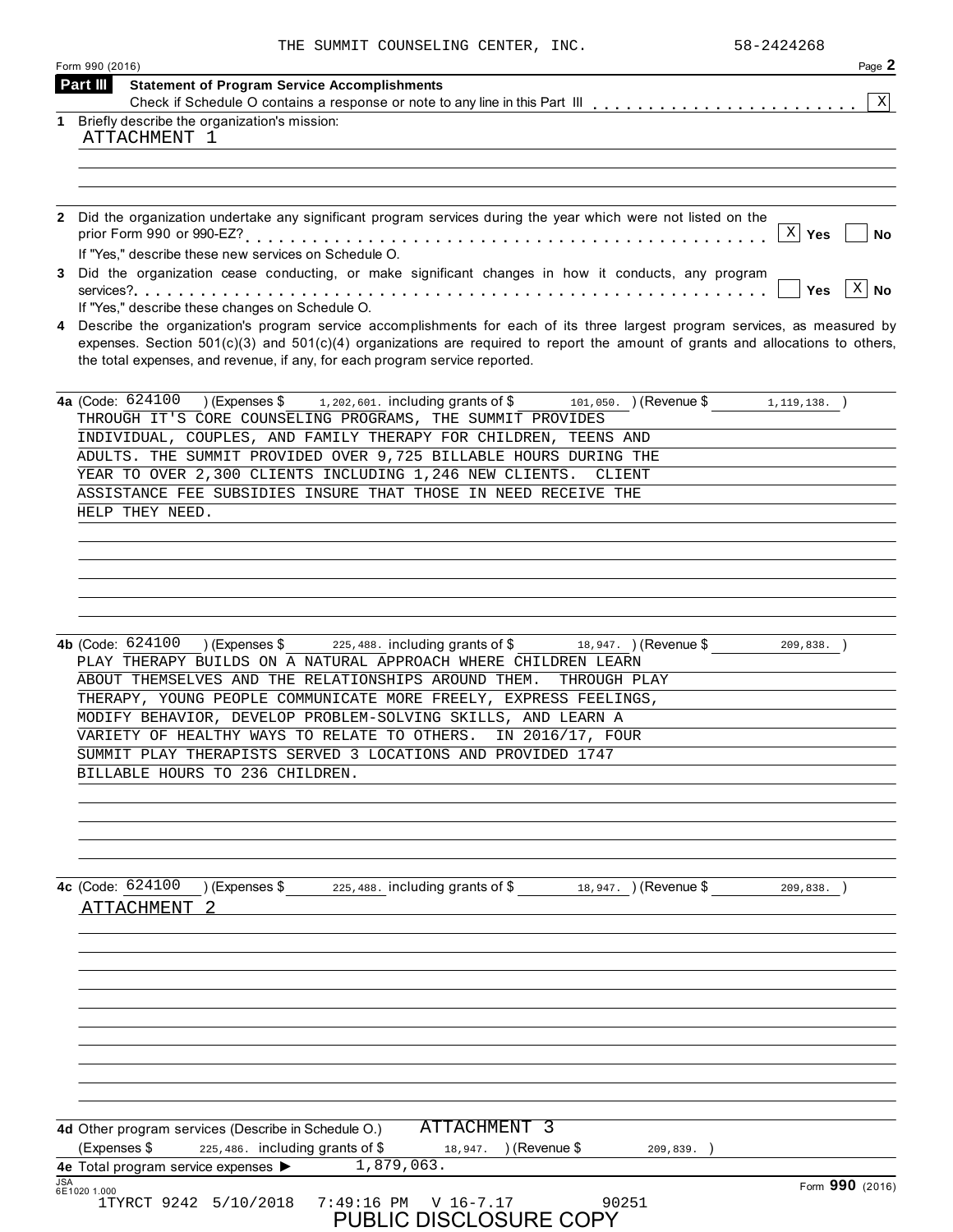|                | THE SUMMIT COUNSELING CENTER, INC.                                                                                                                                                                                         | 58-2424268            |                         |        |
|----------------|----------------------------------------------------------------------------------------------------------------------------------------------------------------------------------------------------------------------------|-----------------------|-------------------------|--------|
| <b>Part IV</b> | Form 990 (2016)<br><b>Checklist of Required Schedules</b>                                                                                                                                                                  |                       |                         | Page 3 |
|                |                                                                                                                                                                                                                            |                       | Yes                     | No     |
| 1              | Is the organization described in section $501(c)(3)$ or $4947(a)(1)$ (other than a private foundation)? If "Yes,"                                                                                                          |                       | Χ                       |        |
| 2              | Is the organization required to complete Schedule B, Schedule of Contributors (see instructions)?.                                                                                                                         | 1<br>$\overline{2}$   | $\mathbf X$             |        |
| 3              | Did the organization engage in direct or indirect political campaign activities on behalf of or in opposition to                                                                                                           |                       |                         |        |
|                | candidates for public office? If "Yes," complete Schedule C, Part I.                                                                                                                                                       | 3                     |                         | Χ      |
| 4              | Section 501(c)(3) organizations. Did the organization engage in lobbying activities, or have a section 501(h)                                                                                                              |                       |                         |        |
|                |                                                                                                                                                                                                                            | 4                     |                         | Χ      |
| 5              | Is the organization a section $501(c)(4)$ , $501(c)(5)$ , or $501(c)(6)$ organization that receives membership dues,                                                                                                       |                       |                         |        |
|                | assessments, or similar amounts as defined in Revenue Procedure 98-19? If "Yes," complete Schedule C,                                                                                                                      |                       |                         |        |
|                |                                                                                                                                                                                                                            | 5                     |                         | Χ      |
| 6              | Did the organization maintain any donor advised funds or any similar funds or accounts for which donors                                                                                                                    |                       |                         |        |
|                | have the right to provide advice on the distribution or investment of amounts in such funds or accounts? If                                                                                                                |                       |                         |        |
|                |                                                                                                                                                                                                                            | 6                     |                         | Χ      |
| 7              | Did the organization receive or hold a conservation easement, including easements to preserve open space,                                                                                                                  |                       |                         |        |
|                | the environment, historic land areas, or historic structures? If "Yes," complete Schedule D, Part II.                                                                                                                      | $\overline{7}$        |                         | Χ      |
| 8              | Did the organization maintain collections of works of art, historical treasures, or other similar assets? If "Yes,"                                                                                                        |                       |                         |        |
|                |                                                                                                                                                                                                                            | 8                     |                         | Χ      |
| 9              | Did the organization report an amount in Part X, line 21, for escrow or custodial account liability, serve as a                                                                                                            |                       |                         |        |
|                | custodian for amounts not listed in Part X; or provide credit counseling, debt management, credit repair, or                                                                                                               | 9                     |                         | Χ      |
| 10             | Did the organization, directly or through a related organization, hold assets in temporarily restricted                                                                                                                    |                       |                         |        |
|                | endowments, permanent endowments, or quasi-endowments? If "Yes," complete Schedule D, Part V.                                                                                                                              | 10                    | Χ                       |        |
| 11             | If the organization's answer to any of the following questions is "Yes," then complete Schedule D, Parts VI,                                                                                                               |                       |                         |        |
|                | VII, VIII, IX, or X as applicable.                                                                                                                                                                                         |                       |                         |        |
|                | a Did the organization report an amount for land, buildings, and equipment in Part X, line 10? If "Yes,"                                                                                                                   |                       |                         |        |
|                |                                                                                                                                                                                                                            | 11a                   | Χ                       |        |
|                | <b>b</b> Did the organization report an amount for investments-other securities in Part X, line 12 that is 5% or more                                                                                                      |                       |                         |        |
|                |                                                                                                                                                                                                                            | 11 <sub>b</sub>       |                         | X      |
|                | c Did the organization report an amount for investments-program related in Part X, line 13 that is 5% or more                                                                                                              |                       |                         |        |
|                |                                                                                                                                                                                                                            | 11c                   |                         | X      |
|                | d Did the organization report an amount for other assets in Part X, line 15 that is 5% or more of its total assets                                                                                                         |                       |                         |        |
|                | reported in Part X, line 16? If "Yes," complete Schedule D, Part IX.                                                                                                                                                       | 11d                   | Χ                       |        |
|                | e Did the organization report an amount for other liabilities in Part X, line 25? If "Yes," complete Schedule D, Part X                                                                                                    | 11e                   | $\overline{\mathbf{x}}$ |        |
|                | f Did the organization's separate or consolidated financial statements for the tax year include a footnote that addresses                                                                                                  |                       |                         |        |
|                | the organization's liability for uncertain tax positions under FIN 48 (ASC 740)? If "Yes," complete Schedule D, Part X                                                                                                     | 11f                   | Χ                       |        |
|                | 12a Did the organization obtain separate, independent audited financial statements for the tax year? If "Yes," complete                                                                                                    |                       |                         |        |
|                |                                                                                                                                                                                                                            | 12a                   | Χ                       |        |
|                | <b>b</b> Was the organization included in consolidated, independent audited financial statements for the tax year? If                                                                                                      |                       | X                       |        |
| 13             | "Yes," and if the organization answered "No" to line 12a, then completing Schedule D, Parts XI and XII is optional<br>Is the organization a school described in section $170(b)(1)(A)(ii)?$ If "Yes," complete Schedule E. | 12 <sub>b</sub><br>13 |                         | Χ      |
|                | 14a Did the organization maintain an office, employees, or agents outside of the United States?.                                                                                                                           | 14a                   |                         | Χ      |
|                | <b>b</b> Did the organization have aggregate revenues or expenses of more than \$10,000 from grantmaking,                                                                                                                  |                       |                         |        |
|                | fundraising, business, investment, and program service activities outside the United States, or aggregate                                                                                                                  |                       |                         |        |
|                | foreign investments valued at \$100,000 or more? If "Yes," complete Schedule F, Parts I and IV                                                                                                                             | 14b                   |                         | Χ      |
| 15             | Did the organization report on Part IX, column (A), line 3, more than \$5,000 of grants or other assistance to or                                                                                                          |                       |                         |        |
|                |                                                                                                                                                                                                                            | 15                    |                         | Χ      |
| 16             | Did the organization report on Part IX, column (A), line 3, more than \$5,000 of aggregate grants or other                                                                                                                 |                       |                         |        |
|                | assistance to or for foreign individuals? If "Yes," complete Schedule F, Parts III and IV                                                                                                                                  | 16                    |                         | Χ      |
| 17             | Did the organization report a total of more than \$15,000 of expenses for professional fundraising services on                                                                                                             |                       |                         |        |
|                | Part IX, column (A), lines 6 and 11e? If "Yes," complete Schedule G, Part I (see instructions)                                                                                                                             | 17                    |                         | Χ      |
| 18             | Did the organization report more than \$15,000 total of fundraising event gross income and contributions on                                                                                                                |                       |                         |        |
|                |                                                                                                                                                                                                                            | 18                    | Χ                       |        |
| 19             | Did the organization report more than \$15,000 of gross income from gaming activities on Part VIII, line 9a?                                                                                                               |                       |                         |        |
|                |                                                                                                                                                                                                                            | 19                    |                         | Χ      |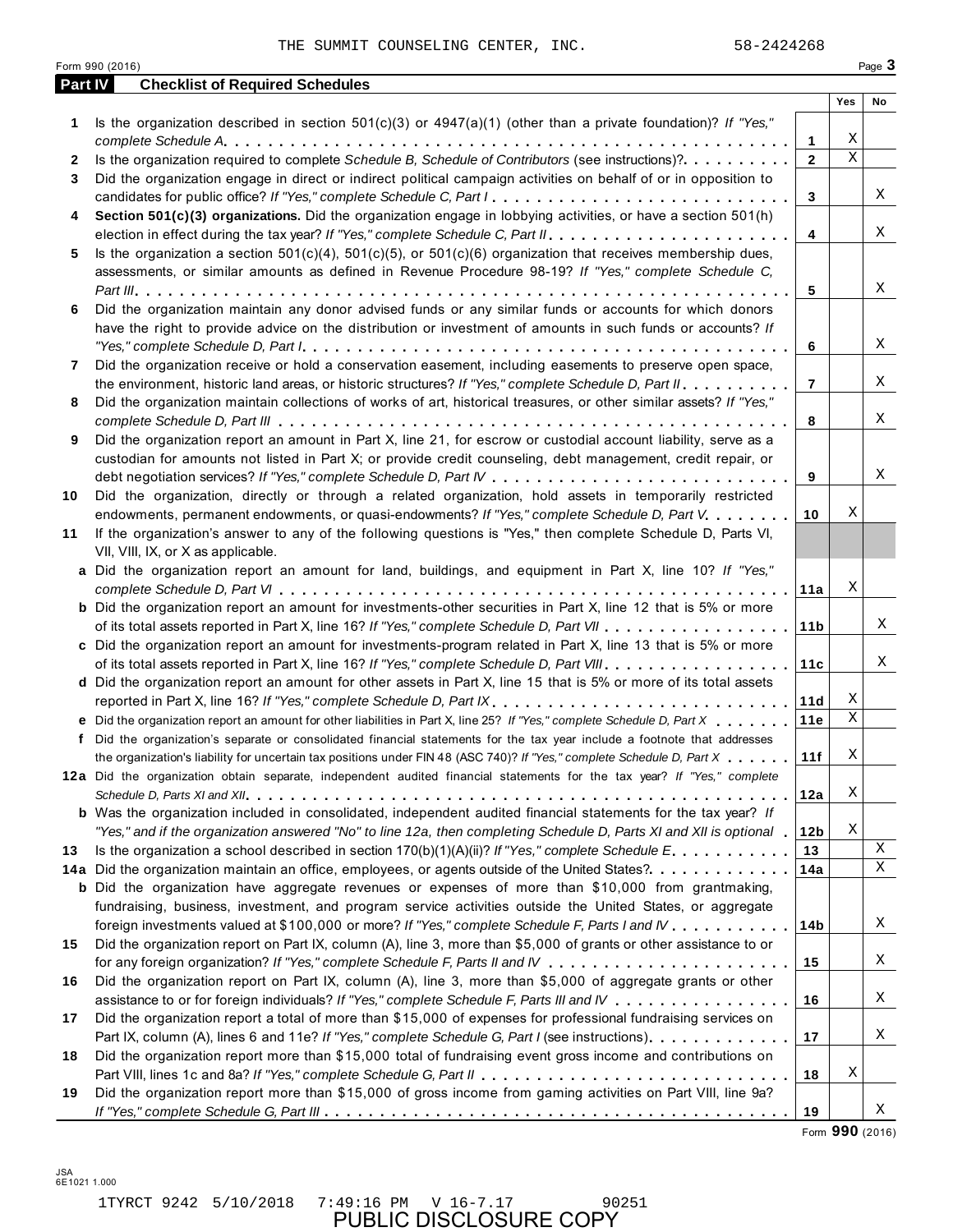| Form 990 (2016)<br>Page 4<br><b>Checklist of Required Schedules (continued)</b><br><b>Part IV</b><br>Yes<br>No<br>X<br>20a<br>Did the organization operate one or more hospital facilities? If "Yes," complete Schedule H.<br>20b<br>If "Yes" to line 20a, did the organization attach a copy of its audited financial statements to this return?<br>b<br>Did the organization report more than \$5,000 of grants or other assistance to any domestic organization or<br>Χ<br>21<br>domestic government on Part IX, column (A), line 1? If "Yes," complete Schedule I, Parts I and II.<br>Did the organization report more than \$5,000 of grants or other assistance to or for domestic individuals on<br>22<br>Χ<br>22<br>Did the organization answer "Yes" to Part VII, Section A, line 3, 4, or 5 about compensation of the<br>23<br>organization's current and former officers, directors, trustees, key employees, and highest compensated<br>X<br>23<br>Did the organization have a tax-exempt bond issue with an outstanding principal amount of more than<br>24 a<br>\$100,000 as of the last day of the year, that was issued after December 31, 2002? If "Yes," answer lines 24b<br>Χ<br>24a<br>24 <sub>b</sub><br>Did the organization invest any proceeds of tax-exempt bonds beyond a temporary period exception?<br>b<br>Did the organization maintain an escrow account other than a refunding escrow at any time during the year<br>c<br>24c<br>24d<br>Did the organization act as an "on behalf of" issuer for bonds outstanding at any time during the year?<br>d<br>25 a<br>Section 501(c)(3), 501(c)(4), and 501(c)(29) organizations. Did the organization engage in an excess benefit<br>X<br>25a<br>transaction with a disqualified person during the year? If "Yes," complete Schedule L, Part I<br>Is the organization aware that it engaged in an excess benefit transaction with a disqualified person in a prior<br>b<br>year, and that the transaction has not been reported on any of the organization's prior Forms 990 or 990-EZ?<br>Χ<br>25 <sub>b</sub><br>Did the organization report any amount on Part X, line 5, 6, or 22 for receivables from or payables to any<br>26<br>current or former officers, directors, trustees, key employees, highest compensated employees, or<br>Χ<br>26<br>Did the organization provide a grant or other assistance to an officer, director, trustee, key employee,<br>substantial contributor or employee thereof, a grant selection committee member, or to a 35% controlled<br>Χ<br>27<br>entity or family member of any of these persons? If "Yes," complete Schedule L, Part III.<br>Was the organization a party to a business transaction with one of the following parties (see Schedule L,<br>Part IV instructions for applicable filing thresholds, conditions, and exceptions):<br>Χ<br>28a<br>A current or former officer, director, trustee, or key employee? If "Yes," complete Schedule L, Part IV<br>a<br>A family member of a current or former officer, director, trustee, or key employee? If "Yes," complete<br>b<br>Χ<br>28b<br>An entity of which a current or former officer, director, trustee, or key employee (or a family member thereof)<br>C<br>X<br>was an officer, director, trustee, or direct or indirect owner? If "Yes," complete Schedule L, Part IV.<br>28c<br>X<br>29<br>Did the organization receive more than \$25,000 in non-cash contributions? If "Yes," complete Schedule M.<br>29<br>Did the organization receive contributions of art, historical treasures, or other similar assets, or qualified<br>30<br>Χ<br>30<br>Did the organization liquidate, terminate, or dissolve and cease operations? If "Yes," complete Schedule N,<br>31<br>Χ<br>31<br>Did the organization sell, exchange, dispose of, or transfer more than 25% of its net assets? If "Yes,"<br>32<br>X<br>32<br>Did the organization own 100% of an entity disregarded as separate from the organization under Regulations<br>Χ<br>sections 301.7701-2 and 301.7701-3? If "Yes," complete Schedule R, Part  <br>33<br>Was the organization related to any tax-exempt or taxable entity? If "Yes," complete Schedule R, Part II, III,<br>Χ<br>34<br>X<br>Did the organization have a controlled entity within the meaning of section $512(b)(13)? \ldots \ldots \ldots \ldots$<br>35a<br>If "Yes" to line 35a, did the organization receive any payment from or engage in any transaction with a<br>b<br>35 <sub>b</sub><br>controlled entity within the meaning of section 512(b)(13)? If "Yes," complete Schedule R, Part V, line 2<br>Section 501(c)(3) organizations. Did the organization make any transfers to an exempt non-charitable<br>Χ<br>36<br>Did the organization conduct more than 5% of its activities through an entity that is not a related organization<br>37<br>and that is treated as a partnership for federal income tax purposes? If "Yes," complete Schedule R,<br>Χ<br>37<br>Did the organization complete Schedule O and provide explanations in Schedule O for Part VI, lines 11b and<br>38<br>Χ<br>19? Note. All Form 990 filers are required to complete Schedule O.<br>38 |      | 58-2424268<br>THE SUMMIT COUNSELING CENTER, INC. |  |  |
|---------------------------------------------------------------------------------------------------------------------------------------------------------------------------------------------------------------------------------------------------------------------------------------------------------------------------------------------------------------------------------------------------------------------------------------------------------------------------------------------------------------------------------------------------------------------------------------------------------------------------------------------------------------------------------------------------------------------------------------------------------------------------------------------------------------------------------------------------------------------------------------------------------------------------------------------------------------------------------------------------------------------------------------------------------------------------------------------------------------------------------------------------------------------------------------------------------------------------------------------------------------------------------------------------------------------------------------------------------------------------------------------------------------------------------------------------------------------------------------------------------------------------------------------------------------------------------------------------------------------------------------------------------------------------------------------------------------------------------------------------------------------------------------------------------------------------------------------------------------------------------------------------------------------------------------------------------------------------------------------------------------------------------------------------------------------------------------------------------------------------------------------------------------------------------------------------------------------------------------------------------------------------------------------------------------------------------------------------------------------------------------------------------------------------------------------------------------------------------------------------------------------------------------------------------------------------------------------------------------------------------------------------------------------------------------------------------------------------------------------------------------------------------------------------------------------------------------------------------------------------------------------------------------------------------------------------------------------------------------------------------------------------------------------------------------------------------------------------------------------------------------------------------------------------------------------------------------------------------------------------------------------------------------------------------------------------------------------------------------------------------------------------------------------------------------------------------------------------------------------------------------------------------------------------------------------------------------------------------------------------------------------------------------------------------------------------------------------------------------------------------------------------------------------------------------------------------------------------------------------------------------------------------------------------------------------------------------------------------------------------------------------------------------------------------------------------------------------------------------------------------------------------------------------------------------------------------------------------------------------------------------------------------------------------------------------------------------------------------------------------------------------------------------------------------------------------------------------------------------------------------------------------------------------------------------------------------------------------------------------------------------------------------------------------------------------------------------------------------------------------------------------------------------------------------------------------------------------------------------------------------------------------------------------------------------------------------------------------------------------------------------------------------------------------------------------------------------------------------------------------------------------------------------------------------------------------|------|--------------------------------------------------|--|--|
|                                                                                                                                                                                                                                                                                                                                                                                                                                                                                                                                                                                                                                                                                                                                                                                                                                                                                                                                                                                                                                                                                                                                                                                                                                                                                                                                                                                                                                                                                                                                                                                                                                                                                                                                                                                                                                                                                                                                                                                                                                                                                                                                                                                                                                                                                                                                                                                                                                                                                                                                                                                                                                                                                                                                                                                                                                                                                                                                                                                                                                                                                                                                                                                                                                                                                                                                                                                                                                                                                                                                                                                                                                                                                                                                                                                                                                                                                                                                                                                                                                                                                                                                                                                                                                                                                                                                                                                                                                                                                                                                                                                                                                                                                                                                                                                                                                                                                                                                                                                                                                                                                                                                                                                                   |      |                                                  |  |  |
|                                                                                                                                                                                                                                                                                                                                                                                                                                                                                                                                                                                                                                                                                                                                                                                                                                                                                                                                                                                                                                                                                                                                                                                                                                                                                                                                                                                                                                                                                                                                                                                                                                                                                                                                                                                                                                                                                                                                                                                                                                                                                                                                                                                                                                                                                                                                                                                                                                                                                                                                                                                                                                                                                                                                                                                                                                                                                                                                                                                                                                                                                                                                                                                                                                                                                                                                                                                                                                                                                                                                                                                                                                                                                                                                                                                                                                                                                                                                                                                                                                                                                                                                                                                                                                                                                                                                                                                                                                                                                                                                                                                                                                                                                                                                                                                                                                                                                                                                                                                                                                                                                                                                                                                                   |      |                                                  |  |  |
|                                                                                                                                                                                                                                                                                                                                                                                                                                                                                                                                                                                                                                                                                                                                                                                                                                                                                                                                                                                                                                                                                                                                                                                                                                                                                                                                                                                                                                                                                                                                                                                                                                                                                                                                                                                                                                                                                                                                                                                                                                                                                                                                                                                                                                                                                                                                                                                                                                                                                                                                                                                                                                                                                                                                                                                                                                                                                                                                                                                                                                                                                                                                                                                                                                                                                                                                                                                                                                                                                                                                                                                                                                                                                                                                                                                                                                                                                                                                                                                                                                                                                                                                                                                                                                                                                                                                                                                                                                                                                                                                                                                                                                                                                                                                                                                                                                                                                                                                                                                                                                                                                                                                                                                                   |      |                                                  |  |  |
|                                                                                                                                                                                                                                                                                                                                                                                                                                                                                                                                                                                                                                                                                                                                                                                                                                                                                                                                                                                                                                                                                                                                                                                                                                                                                                                                                                                                                                                                                                                                                                                                                                                                                                                                                                                                                                                                                                                                                                                                                                                                                                                                                                                                                                                                                                                                                                                                                                                                                                                                                                                                                                                                                                                                                                                                                                                                                                                                                                                                                                                                                                                                                                                                                                                                                                                                                                                                                                                                                                                                                                                                                                                                                                                                                                                                                                                                                                                                                                                                                                                                                                                                                                                                                                                                                                                                                                                                                                                                                                                                                                                                                                                                                                                                                                                                                                                                                                                                                                                                                                                                                                                                                                                                   | 20 a |                                                  |  |  |
|                                                                                                                                                                                                                                                                                                                                                                                                                                                                                                                                                                                                                                                                                                                                                                                                                                                                                                                                                                                                                                                                                                                                                                                                                                                                                                                                                                                                                                                                                                                                                                                                                                                                                                                                                                                                                                                                                                                                                                                                                                                                                                                                                                                                                                                                                                                                                                                                                                                                                                                                                                                                                                                                                                                                                                                                                                                                                                                                                                                                                                                                                                                                                                                                                                                                                                                                                                                                                                                                                                                                                                                                                                                                                                                                                                                                                                                                                                                                                                                                                                                                                                                                                                                                                                                                                                                                                                                                                                                                                                                                                                                                                                                                                                                                                                                                                                                                                                                                                                                                                                                                                                                                                                                                   |      |                                                  |  |  |
|                                                                                                                                                                                                                                                                                                                                                                                                                                                                                                                                                                                                                                                                                                                                                                                                                                                                                                                                                                                                                                                                                                                                                                                                                                                                                                                                                                                                                                                                                                                                                                                                                                                                                                                                                                                                                                                                                                                                                                                                                                                                                                                                                                                                                                                                                                                                                                                                                                                                                                                                                                                                                                                                                                                                                                                                                                                                                                                                                                                                                                                                                                                                                                                                                                                                                                                                                                                                                                                                                                                                                                                                                                                                                                                                                                                                                                                                                                                                                                                                                                                                                                                                                                                                                                                                                                                                                                                                                                                                                                                                                                                                                                                                                                                                                                                                                                                                                                                                                                                                                                                                                                                                                                                                   | 21   |                                                  |  |  |
|                                                                                                                                                                                                                                                                                                                                                                                                                                                                                                                                                                                                                                                                                                                                                                                                                                                                                                                                                                                                                                                                                                                                                                                                                                                                                                                                                                                                                                                                                                                                                                                                                                                                                                                                                                                                                                                                                                                                                                                                                                                                                                                                                                                                                                                                                                                                                                                                                                                                                                                                                                                                                                                                                                                                                                                                                                                                                                                                                                                                                                                                                                                                                                                                                                                                                                                                                                                                                                                                                                                                                                                                                                                                                                                                                                                                                                                                                                                                                                                                                                                                                                                                                                                                                                                                                                                                                                                                                                                                                                                                                                                                                                                                                                                                                                                                                                                                                                                                                                                                                                                                                                                                                                                                   |      |                                                  |  |  |
|                                                                                                                                                                                                                                                                                                                                                                                                                                                                                                                                                                                                                                                                                                                                                                                                                                                                                                                                                                                                                                                                                                                                                                                                                                                                                                                                                                                                                                                                                                                                                                                                                                                                                                                                                                                                                                                                                                                                                                                                                                                                                                                                                                                                                                                                                                                                                                                                                                                                                                                                                                                                                                                                                                                                                                                                                                                                                                                                                                                                                                                                                                                                                                                                                                                                                                                                                                                                                                                                                                                                                                                                                                                                                                                                                                                                                                                                                                                                                                                                                                                                                                                                                                                                                                                                                                                                                                                                                                                                                                                                                                                                                                                                                                                                                                                                                                                                                                                                                                                                                                                                                                                                                                                                   |      |                                                  |  |  |
|                                                                                                                                                                                                                                                                                                                                                                                                                                                                                                                                                                                                                                                                                                                                                                                                                                                                                                                                                                                                                                                                                                                                                                                                                                                                                                                                                                                                                                                                                                                                                                                                                                                                                                                                                                                                                                                                                                                                                                                                                                                                                                                                                                                                                                                                                                                                                                                                                                                                                                                                                                                                                                                                                                                                                                                                                                                                                                                                                                                                                                                                                                                                                                                                                                                                                                                                                                                                                                                                                                                                                                                                                                                                                                                                                                                                                                                                                                                                                                                                                                                                                                                                                                                                                                                                                                                                                                                                                                                                                                                                                                                                                                                                                                                                                                                                                                                                                                                                                                                                                                                                                                                                                                                                   |      |                                                  |  |  |
|                                                                                                                                                                                                                                                                                                                                                                                                                                                                                                                                                                                                                                                                                                                                                                                                                                                                                                                                                                                                                                                                                                                                                                                                                                                                                                                                                                                                                                                                                                                                                                                                                                                                                                                                                                                                                                                                                                                                                                                                                                                                                                                                                                                                                                                                                                                                                                                                                                                                                                                                                                                                                                                                                                                                                                                                                                                                                                                                                                                                                                                                                                                                                                                                                                                                                                                                                                                                                                                                                                                                                                                                                                                                                                                                                                                                                                                                                                                                                                                                                                                                                                                                                                                                                                                                                                                                                                                                                                                                                                                                                                                                                                                                                                                                                                                                                                                                                                                                                                                                                                                                                                                                                                                                   |      |                                                  |  |  |
|                                                                                                                                                                                                                                                                                                                                                                                                                                                                                                                                                                                                                                                                                                                                                                                                                                                                                                                                                                                                                                                                                                                                                                                                                                                                                                                                                                                                                                                                                                                                                                                                                                                                                                                                                                                                                                                                                                                                                                                                                                                                                                                                                                                                                                                                                                                                                                                                                                                                                                                                                                                                                                                                                                                                                                                                                                                                                                                                                                                                                                                                                                                                                                                                                                                                                                                                                                                                                                                                                                                                                                                                                                                                                                                                                                                                                                                                                                                                                                                                                                                                                                                                                                                                                                                                                                                                                                                                                                                                                                                                                                                                                                                                                                                                                                                                                                                                                                                                                                                                                                                                                                                                                                                                   |      |                                                  |  |  |
|                                                                                                                                                                                                                                                                                                                                                                                                                                                                                                                                                                                                                                                                                                                                                                                                                                                                                                                                                                                                                                                                                                                                                                                                                                                                                                                                                                                                                                                                                                                                                                                                                                                                                                                                                                                                                                                                                                                                                                                                                                                                                                                                                                                                                                                                                                                                                                                                                                                                                                                                                                                                                                                                                                                                                                                                                                                                                                                                                                                                                                                                                                                                                                                                                                                                                                                                                                                                                                                                                                                                                                                                                                                                                                                                                                                                                                                                                                                                                                                                                                                                                                                                                                                                                                                                                                                                                                                                                                                                                                                                                                                                                                                                                                                                                                                                                                                                                                                                                                                                                                                                                                                                                                                                   |      |                                                  |  |  |
|                                                                                                                                                                                                                                                                                                                                                                                                                                                                                                                                                                                                                                                                                                                                                                                                                                                                                                                                                                                                                                                                                                                                                                                                                                                                                                                                                                                                                                                                                                                                                                                                                                                                                                                                                                                                                                                                                                                                                                                                                                                                                                                                                                                                                                                                                                                                                                                                                                                                                                                                                                                                                                                                                                                                                                                                                                                                                                                                                                                                                                                                                                                                                                                                                                                                                                                                                                                                                                                                                                                                                                                                                                                                                                                                                                                                                                                                                                                                                                                                                                                                                                                                                                                                                                                                                                                                                                                                                                                                                                                                                                                                                                                                                                                                                                                                                                                                                                                                                                                                                                                                                                                                                                                                   |      |                                                  |  |  |
|                                                                                                                                                                                                                                                                                                                                                                                                                                                                                                                                                                                                                                                                                                                                                                                                                                                                                                                                                                                                                                                                                                                                                                                                                                                                                                                                                                                                                                                                                                                                                                                                                                                                                                                                                                                                                                                                                                                                                                                                                                                                                                                                                                                                                                                                                                                                                                                                                                                                                                                                                                                                                                                                                                                                                                                                                                                                                                                                                                                                                                                                                                                                                                                                                                                                                                                                                                                                                                                                                                                                                                                                                                                                                                                                                                                                                                                                                                                                                                                                                                                                                                                                                                                                                                                                                                                                                                                                                                                                                                                                                                                                                                                                                                                                                                                                                                                                                                                                                                                                                                                                                                                                                                                                   |      |                                                  |  |  |
|                                                                                                                                                                                                                                                                                                                                                                                                                                                                                                                                                                                                                                                                                                                                                                                                                                                                                                                                                                                                                                                                                                                                                                                                                                                                                                                                                                                                                                                                                                                                                                                                                                                                                                                                                                                                                                                                                                                                                                                                                                                                                                                                                                                                                                                                                                                                                                                                                                                                                                                                                                                                                                                                                                                                                                                                                                                                                                                                                                                                                                                                                                                                                                                                                                                                                                                                                                                                                                                                                                                                                                                                                                                                                                                                                                                                                                                                                                                                                                                                                                                                                                                                                                                                                                                                                                                                                                                                                                                                                                                                                                                                                                                                                                                                                                                                                                                                                                                                                                                                                                                                                                                                                                                                   |      |                                                  |  |  |
|                                                                                                                                                                                                                                                                                                                                                                                                                                                                                                                                                                                                                                                                                                                                                                                                                                                                                                                                                                                                                                                                                                                                                                                                                                                                                                                                                                                                                                                                                                                                                                                                                                                                                                                                                                                                                                                                                                                                                                                                                                                                                                                                                                                                                                                                                                                                                                                                                                                                                                                                                                                                                                                                                                                                                                                                                                                                                                                                                                                                                                                                                                                                                                                                                                                                                                                                                                                                                                                                                                                                                                                                                                                                                                                                                                                                                                                                                                                                                                                                                                                                                                                                                                                                                                                                                                                                                                                                                                                                                                                                                                                                                                                                                                                                                                                                                                                                                                                                                                                                                                                                                                                                                                                                   |      |                                                  |  |  |
|                                                                                                                                                                                                                                                                                                                                                                                                                                                                                                                                                                                                                                                                                                                                                                                                                                                                                                                                                                                                                                                                                                                                                                                                                                                                                                                                                                                                                                                                                                                                                                                                                                                                                                                                                                                                                                                                                                                                                                                                                                                                                                                                                                                                                                                                                                                                                                                                                                                                                                                                                                                                                                                                                                                                                                                                                                                                                                                                                                                                                                                                                                                                                                                                                                                                                                                                                                                                                                                                                                                                                                                                                                                                                                                                                                                                                                                                                                                                                                                                                                                                                                                                                                                                                                                                                                                                                                                                                                                                                                                                                                                                                                                                                                                                                                                                                                                                                                                                                                                                                                                                                                                                                                                                   |      |                                                  |  |  |
|                                                                                                                                                                                                                                                                                                                                                                                                                                                                                                                                                                                                                                                                                                                                                                                                                                                                                                                                                                                                                                                                                                                                                                                                                                                                                                                                                                                                                                                                                                                                                                                                                                                                                                                                                                                                                                                                                                                                                                                                                                                                                                                                                                                                                                                                                                                                                                                                                                                                                                                                                                                                                                                                                                                                                                                                                                                                                                                                                                                                                                                                                                                                                                                                                                                                                                                                                                                                                                                                                                                                                                                                                                                                                                                                                                                                                                                                                                                                                                                                                                                                                                                                                                                                                                                                                                                                                                                                                                                                                                                                                                                                                                                                                                                                                                                                                                                                                                                                                                                                                                                                                                                                                                                                   |      |                                                  |  |  |
|                                                                                                                                                                                                                                                                                                                                                                                                                                                                                                                                                                                                                                                                                                                                                                                                                                                                                                                                                                                                                                                                                                                                                                                                                                                                                                                                                                                                                                                                                                                                                                                                                                                                                                                                                                                                                                                                                                                                                                                                                                                                                                                                                                                                                                                                                                                                                                                                                                                                                                                                                                                                                                                                                                                                                                                                                                                                                                                                                                                                                                                                                                                                                                                                                                                                                                                                                                                                                                                                                                                                                                                                                                                                                                                                                                                                                                                                                                                                                                                                                                                                                                                                                                                                                                                                                                                                                                                                                                                                                                                                                                                                                                                                                                                                                                                                                                                                                                                                                                                                                                                                                                                                                                                                   |      |                                                  |  |  |
|                                                                                                                                                                                                                                                                                                                                                                                                                                                                                                                                                                                                                                                                                                                                                                                                                                                                                                                                                                                                                                                                                                                                                                                                                                                                                                                                                                                                                                                                                                                                                                                                                                                                                                                                                                                                                                                                                                                                                                                                                                                                                                                                                                                                                                                                                                                                                                                                                                                                                                                                                                                                                                                                                                                                                                                                                                                                                                                                                                                                                                                                                                                                                                                                                                                                                                                                                                                                                                                                                                                                                                                                                                                                                                                                                                                                                                                                                                                                                                                                                                                                                                                                                                                                                                                                                                                                                                                                                                                                                                                                                                                                                                                                                                                                                                                                                                                                                                                                                                                                                                                                                                                                                                                                   |      |                                                  |  |  |
|                                                                                                                                                                                                                                                                                                                                                                                                                                                                                                                                                                                                                                                                                                                                                                                                                                                                                                                                                                                                                                                                                                                                                                                                                                                                                                                                                                                                                                                                                                                                                                                                                                                                                                                                                                                                                                                                                                                                                                                                                                                                                                                                                                                                                                                                                                                                                                                                                                                                                                                                                                                                                                                                                                                                                                                                                                                                                                                                                                                                                                                                                                                                                                                                                                                                                                                                                                                                                                                                                                                                                                                                                                                                                                                                                                                                                                                                                                                                                                                                                                                                                                                                                                                                                                                                                                                                                                                                                                                                                                                                                                                                                                                                                                                                                                                                                                                                                                                                                                                                                                                                                                                                                                                                   |      |                                                  |  |  |
|                                                                                                                                                                                                                                                                                                                                                                                                                                                                                                                                                                                                                                                                                                                                                                                                                                                                                                                                                                                                                                                                                                                                                                                                                                                                                                                                                                                                                                                                                                                                                                                                                                                                                                                                                                                                                                                                                                                                                                                                                                                                                                                                                                                                                                                                                                                                                                                                                                                                                                                                                                                                                                                                                                                                                                                                                                                                                                                                                                                                                                                                                                                                                                                                                                                                                                                                                                                                                                                                                                                                                                                                                                                                                                                                                                                                                                                                                                                                                                                                                                                                                                                                                                                                                                                                                                                                                                                                                                                                                                                                                                                                                                                                                                                                                                                                                                                                                                                                                                                                                                                                                                                                                                                                   |      |                                                  |  |  |
|                                                                                                                                                                                                                                                                                                                                                                                                                                                                                                                                                                                                                                                                                                                                                                                                                                                                                                                                                                                                                                                                                                                                                                                                                                                                                                                                                                                                                                                                                                                                                                                                                                                                                                                                                                                                                                                                                                                                                                                                                                                                                                                                                                                                                                                                                                                                                                                                                                                                                                                                                                                                                                                                                                                                                                                                                                                                                                                                                                                                                                                                                                                                                                                                                                                                                                                                                                                                                                                                                                                                                                                                                                                                                                                                                                                                                                                                                                                                                                                                                                                                                                                                                                                                                                                                                                                                                                                                                                                                                                                                                                                                                                                                                                                                                                                                                                                                                                                                                                                                                                                                                                                                                                                                   |      |                                                  |  |  |
|                                                                                                                                                                                                                                                                                                                                                                                                                                                                                                                                                                                                                                                                                                                                                                                                                                                                                                                                                                                                                                                                                                                                                                                                                                                                                                                                                                                                                                                                                                                                                                                                                                                                                                                                                                                                                                                                                                                                                                                                                                                                                                                                                                                                                                                                                                                                                                                                                                                                                                                                                                                                                                                                                                                                                                                                                                                                                                                                                                                                                                                                                                                                                                                                                                                                                                                                                                                                                                                                                                                                                                                                                                                                                                                                                                                                                                                                                                                                                                                                                                                                                                                                                                                                                                                                                                                                                                                                                                                                                                                                                                                                                                                                                                                                                                                                                                                                                                                                                                                                                                                                                                                                                                                                   |      |                                                  |  |  |
|                                                                                                                                                                                                                                                                                                                                                                                                                                                                                                                                                                                                                                                                                                                                                                                                                                                                                                                                                                                                                                                                                                                                                                                                                                                                                                                                                                                                                                                                                                                                                                                                                                                                                                                                                                                                                                                                                                                                                                                                                                                                                                                                                                                                                                                                                                                                                                                                                                                                                                                                                                                                                                                                                                                                                                                                                                                                                                                                                                                                                                                                                                                                                                                                                                                                                                                                                                                                                                                                                                                                                                                                                                                                                                                                                                                                                                                                                                                                                                                                                                                                                                                                                                                                                                                                                                                                                                                                                                                                                                                                                                                                                                                                                                                                                                                                                                                                                                                                                                                                                                                                                                                                                                                                   |      |                                                  |  |  |
|                                                                                                                                                                                                                                                                                                                                                                                                                                                                                                                                                                                                                                                                                                                                                                                                                                                                                                                                                                                                                                                                                                                                                                                                                                                                                                                                                                                                                                                                                                                                                                                                                                                                                                                                                                                                                                                                                                                                                                                                                                                                                                                                                                                                                                                                                                                                                                                                                                                                                                                                                                                                                                                                                                                                                                                                                                                                                                                                                                                                                                                                                                                                                                                                                                                                                                                                                                                                                                                                                                                                                                                                                                                                                                                                                                                                                                                                                                                                                                                                                                                                                                                                                                                                                                                                                                                                                                                                                                                                                                                                                                                                                                                                                                                                                                                                                                                                                                                                                                                                                                                                                                                                                                                                   |      |                                                  |  |  |
|                                                                                                                                                                                                                                                                                                                                                                                                                                                                                                                                                                                                                                                                                                                                                                                                                                                                                                                                                                                                                                                                                                                                                                                                                                                                                                                                                                                                                                                                                                                                                                                                                                                                                                                                                                                                                                                                                                                                                                                                                                                                                                                                                                                                                                                                                                                                                                                                                                                                                                                                                                                                                                                                                                                                                                                                                                                                                                                                                                                                                                                                                                                                                                                                                                                                                                                                                                                                                                                                                                                                                                                                                                                                                                                                                                                                                                                                                                                                                                                                                                                                                                                                                                                                                                                                                                                                                                                                                                                                                                                                                                                                                                                                                                                                                                                                                                                                                                                                                                                                                                                                                                                                                                                                   |      |                                                  |  |  |
|                                                                                                                                                                                                                                                                                                                                                                                                                                                                                                                                                                                                                                                                                                                                                                                                                                                                                                                                                                                                                                                                                                                                                                                                                                                                                                                                                                                                                                                                                                                                                                                                                                                                                                                                                                                                                                                                                                                                                                                                                                                                                                                                                                                                                                                                                                                                                                                                                                                                                                                                                                                                                                                                                                                                                                                                                                                                                                                                                                                                                                                                                                                                                                                                                                                                                                                                                                                                                                                                                                                                                                                                                                                                                                                                                                                                                                                                                                                                                                                                                                                                                                                                                                                                                                                                                                                                                                                                                                                                                                                                                                                                                                                                                                                                                                                                                                                                                                                                                                                                                                                                                                                                                                                                   |      |                                                  |  |  |
|                                                                                                                                                                                                                                                                                                                                                                                                                                                                                                                                                                                                                                                                                                                                                                                                                                                                                                                                                                                                                                                                                                                                                                                                                                                                                                                                                                                                                                                                                                                                                                                                                                                                                                                                                                                                                                                                                                                                                                                                                                                                                                                                                                                                                                                                                                                                                                                                                                                                                                                                                                                                                                                                                                                                                                                                                                                                                                                                                                                                                                                                                                                                                                                                                                                                                                                                                                                                                                                                                                                                                                                                                                                                                                                                                                                                                                                                                                                                                                                                                                                                                                                                                                                                                                                                                                                                                                                                                                                                                                                                                                                                                                                                                                                                                                                                                                                                                                                                                                                                                                                                                                                                                                                                   |      |                                                  |  |  |
|                                                                                                                                                                                                                                                                                                                                                                                                                                                                                                                                                                                                                                                                                                                                                                                                                                                                                                                                                                                                                                                                                                                                                                                                                                                                                                                                                                                                                                                                                                                                                                                                                                                                                                                                                                                                                                                                                                                                                                                                                                                                                                                                                                                                                                                                                                                                                                                                                                                                                                                                                                                                                                                                                                                                                                                                                                                                                                                                                                                                                                                                                                                                                                                                                                                                                                                                                                                                                                                                                                                                                                                                                                                                                                                                                                                                                                                                                                                                                                                                                                                                                                                                                                                                                                                                                                                                                                                                                                                                                                                                                                                                                                                                                                                                                                                                                                                                                                                                                                                                                                                                                                                                                                                                   | 27   |                                                  |  |  |
|                                                                                                                                                                                                                                                                                                                                                                                                                                                                                                                                                                                                                                                                                                                                                                                                                                                                                                                                                                                                                                                                                                                                                                                                                                                                                                                                                                                                                                                                                                                                                                                                                                                                                                                                                                                                                                                                                                                                                                                                                                                                                                                                                                                                                                                                                                                                                                                                                                                                                                                                                                                                                                                                                                                                                                                                                                                                                                                                                                                                                                                                                                                                                                                                                                                                                                                                                                                                                                                                                                                                                                                                                                                                                                                                                                                                                                                                                                                                                                                                                                                                                                                                                                                                                                                                                                                                                                                                                                                                                                                                                                                                                                                                                                                                                                                                                                                                                                                                                                                                                                                                                                                                                                                                   |      |                                                  |  |  |
|                                                                                                                                                                                                                                                                                                                                                                                                                                                                                                                                                                                                                                                                                                                                                                                                                                                                                                                                                                                                                                                                                                                                                                                                                                                                                                                                                                                                                                                                                                                                                                                                                                                                                                                                                                                                                                                                                                                                                                                                                                                                                                                                                                                                                                                                                                                                                                                                                                                                                                                                                                                                                                                                                                                                                                                                                                                                                                                                                                                                                                                                                                                                                                                                                                                                                                                                                                                                                                                                                                                                                                                                                                                                                                                                                                                                                                                                                                                                                                                                                                                                                                                                                                                                                                                                                                                                                                                                                                                                                                                                                                                                                                                                                                                                                                                                                                                                                                                                                                                                                                                                                                                                                                                                   |      |                                                  |  |  |
|                                                                                                                                                                                                                                                                                                                                                                                                                                                                                                                                                                                                                                                                                                                                                                                                                                                                                                                                                                                                                                                                                                                                                                                                                                                                                                                                                                                                                                                                                                                                                                                                                                                                                                                                                                                                                                                                                                                                                                                                                                                                                                                                                                                                                                                                                                                                                                                                                                                                                                                                                                                                                                                                                                                                                                                                                                                                                                                                                                                                                                                                                                                                                                                                                                                                                                                                                                                                                                                                                                                                                                                                                                                                                                                                                                                                                                                                                                                                                                                                                                                                                                                                                                                                                                                                                                                                                                                                                                                                                                                                                                                                                                                                                                                                                                                                                                                                                                                                                                                                                                                                                                                                                                                                   | 28   |                                                  |  |  |
|                                                                                                                                                                                                                                                                                                                                                                                                                                                                                                                                                                                                                                                                                                                                                                                                                                                                                                                                                                                                                                                                                                                                                                                                                                                                                                                                                                                                                                                                                                                                                                                                                                                                                                                                                                                                                                                                                                                                                                                                                                                                                                                                                                                                                                                                                                                                                                                                                                                                                                                                                                                                                                                                                                                                                                                                                                                                                                                                                                                                                                                                                                                                                                                                                                                                                                                                                                                                                                                                                                                                                                                                                                                                                                                                                                                                                                                                                                                                                                                                                                                                                                                                                                                                                                                                                                                                                                                                                                                                                                                                                                                                                                                                                                                                                                                                                                                                                                                                                                                                                                                                                                                                                                                                   |      |                                                  |  |  |
|                                                                                                                                                                                                                                                                                                                                                                                                                                                                                                                                                                                                                                                                                                                                                                                                                                                                                                                                                                                                                                                                                                                                                                                                                                                                                                                                                                                                                                                                                                                                                                                                                                                                                                                                                                                                                                                                                                                                                                                                                                                                                                                                                                                                                                                                                                                                                                                                                                                                                                                                                                                                                                                                                                                                                                                                                                                                                                                                                                                                                                                                                                                                                                                                                                                                                                                                                                                                                                                                                                                                                                                                                                                                                                                                                                                                                                                                                                                                                                                                                                                                                                                                                                                                                                                                                                                                                                                                                                                                                                                                                                                                                                                                                                                                                                                                                                                                                                                                                                                                                                                                                                                                                                                                   |      |                                                  |  |  |
|                                                                                                                                                                                                                                                                                                                                                                                                                                                                                                                                                                                                                                                                                                                                                                                                                                                                                                                                                                                                                                                                                                                                                                                                                                                                                                                                                                                                                                                                                                                                                                                                                                                                                                                                                                                                                                                                                                                                                                                                                                                                                                                                                                                                                                                                                                                                                                                                                                                                                                                                                                                                                                                                                                                                                                                                                                                                                                                                                                                                                                                                                                                                                                                                                                                                                                                                                                                                                                                                                                                                                                                                                                                                                                                                                                                                                                                                                                                                                                                                                                                                                                                                                                                                                                                                                                                                                                                                                                                                                                                                                                                                                                                                                                                                                                                                                                                                                                                                                                                                                                                                                                                                                                                                   |      |                                                  |  |  |
|                                                                                                                                                                                                                                                                                                                                                                                                                                                                                                                                                                                                                                                                                                                                                                                                                                                                                                                                                                                                                                                                                                                                                                                                                                                                                                                                                                                                                                                                                                                                                                                                                                                                                                                                                                                                                                                                                                                                                                                                                                                                                                                                                                                                                                                                                                                                                                                                                                                                                                                                                                                                                                                                                                                                                                                                                                                                                                                                                                                                                                                                                                                                                                                                                                                                                                                                                                                                                                                                                                                                                                                                                                                                                                                                                                                                                                                                                                                                                                                                                                                                                                                                                                                                                                                                                                                                                                                                                                                                                                                                                                                                                                                                                                                                                                                                                                                                                                                                                                                                                                                                                                                                                                                                   |      |                                                  |  |  |
|                                                                                                                                                                                                                                                                                                                                                                                                                                                                                                                                                                                                                                                                                                                                                                                                                                                                                                                                                                                                                                                                                                                                                                                                                                                                                                                                                                                                                                                                                                                                                                                                                                                                                                                                                                                                                                                                                                                                                                                                                                                                                                                                                                                                                                                                                                                                                                                                                                                                                                                                                                                                                                                                                                                                                                                                                                                                                                                                                                                                                                                                                                                                                                                                                                                                                                                                                                                                                                                                                                                                                                                                                                                                                                                                                                                                                                                                                                                                                                                                                                                                                                                                                                                                                                                                                                                                                                                                                                                                                                                                                                                                                                                                                                                                                                                                                                                                                                                                                                                                                                                                                                                                                                                                   |      |                                                  |  |  |
|                                                                                                                                                                                                                                                                                                                                                                                                                                                                                                                                                                                                                                                                                                                                                                                                                                                                                                                                                                                                                                                                                                                                                                                                                                                                                                                                                                                                                                                                                                                                                                                                                                                                                                                                                                                                                                                                                                                                                                                                                                                                                                                                                                                                                                                                                                                                                                                                                                                                                                                                                                                                                                                                                                                                                                                                                                                                                                                                                                                                                                                                                                                                                                                                                                                                                                                                                                                                                                                                                                                                                                                                                                                                                                                                                                                                                                                                                                                                                                                                                                                                                                                                                                                                                                                                                                                                                                                                                                                                                                                                                                                                                                                                                                                                                                                                                                                                                                                                                                                                                                                                                                                                                                                                   |      |                                                  |  |  |
|                                                                                                                                                                                                                                                                                                                                                                                                                                                                                                                                                                                                                                                                                                                                                                                                                                                                                                                                                                                                                                                                                                                                                                                                                                                                                                                                                                                                                                                                                                                                                                                                                                                                                                                                                                                                                                                                                                                                                                                                                                                                                                                                                                                                                                                                                                                                                                                                                                                                                                                                                                                                                                                                                                                                                                                                                                                                                                                                                                                                                                                                                                                                                                                                                                                                                                                                                                                                                                                                                                                                                                                                                                                                                                                                                                                                                                                                                                                                                                                                                                                                                                                                                                                                                                                                                                                                                                                                                                                                                                                                                                                                                                                                                                                                                                                                                                                                                                                                                                                                                                                                                                                                                                                                   |      |                                                  |  |  |
|                                                                                                                                                                                                                                                                                                                                                                                                                                                                                                                                                                                                                                                                                                                                                                                                                                                                                                                                                                                                                                                                                                                                                                                                                                                                                                                                                                                                                                                                                                                                                                                                                                                                                                                                                                                                                                                                                                                                                                                                                                                                                                                                                                                                                                                                                                                                                                                                                                                                                                                                                                                                                                                                                                                                                                                                                                                                                                                                                                                                                                                                                                                                                                                                                                                                                                                                                                                                                                                                                                                                                                                                                                                                                                                                                                                                                                                                                                                                                                                                                                                                                                                                                                                                                                                                                                                                                                                                                                                                                                                                                                                                                                                                                                                                                                                                                                                                                                                                                                                                                                                                                                                                                                                                   |      |                                                  |  |  |
|                                                                                                                                                                                                                                                                                                                                                                                                                                                                                                                                                                                                                                                                                                                                                                                                                                                                                                                                                                                                                                                                                                                                                                                                                                                                                                                                                                                                                                                                                                                                                                                                                                                                                                                                                                                                                                                                                                                                                                                                                                                                                                                                                                                                                                                                                                                                                                                                                                                                                                                                                                                                                                                                                                                                                                                                                                                                                                                                                                                                                                                                                                                                                                                                                                                                                                                                                                                                                                                                                                                                                                                                                                                                                                                                                                                                                                                                                                                                                                                                                                                                                                                                                                                                                                                                                                                                                                                                                                                                                                                                                                                                                                                                                                                                                                                                                                                                                                                                                                                                                                                                                                                                                                                                   |      |                                                  |  |  |
|                                                                                                                                                                                                                                                                                                                                                                                                                                                                                                                                                                                                                                                                                                                                                                                                                                                                                                                                                                                                                                                                                                                                                                                                                                                                                                                                                                                                                                                                                                                                                                                                                                                                                                                                                                                                                                                                                                                                                                                                                                                                                                                                                                                                                                                                                                                                                                                                                                                                                                                                                                                                                                                                                                                                                                                                                                                                                                                                                                                                                                                                                                                                                                                                                                                                                                                                                                                                                                                                                                                                                                                                                                                                                                                                                                                                                                                                                                                                                                                                                                                                                                                                                                                                                                                                                                                                                                                                                                                                                                                                                                                                                                                                                                                                                                                                                                                                                                                                                                                                                                                                                                                                                                                                   |      |                                                  |  |  |
|                                                                                                                                                                                                                                                                                                                                                                                                                                                                                                                                                                                                                                                                                                                                                                                                                                                                                                                                                                                                                                                                                                                                                                                                                                                                                                                                                                                                                                                                                                                                                                                                                                                                                                                                                                                                                                                                                                                                                                                                                                                                                                                                                                                                                                                                                                                                                                                                                                                                                                                                                                                                                                                                                                                                                                                                                                                                                                                                                                                                                                                                                                                                                                                                                                                                                                                                                                                                                                                                                                                                                                                                                                                                                                                                                                                                                                                                                                                                                                                                                                                                                                                                                                                                                                                                                                                                                                                                                                                                                                                                                                                                                                                                                                                                                                                                                                                                                                                                                                                                                                                                                                                                                                                                   |      |                                                  |  |  |
|                                                                                                                                                                                                                                                                                                                                                                                                                                                                                                                                                                                                                                                                                                                                                                                                                                                                                                                                                                                                                                                                                                                                                                                                                                                                                                                                                                                                                                                                                                                                                                                                                                                                                                                                                                                                                                                                                                                                                                                                                                                                                                                                                                                                                                                                                                                                                                                                                                                                                                                                                                                                                                                                                                                                                                                                                                                                                                                                                                                                                                                                                                                                                                                                                                                                                                                                                                                                                                                                                                                                                                                                                                                                                                                                                                                                                                                                                                                                                                                                                                                                                                                                                                                                                                                                                                                                                                                                                                                                                                                                                                                                                                                                                                                                                                                                                                                                                                                                                                                                                                                                                                                                                                                                   |      |                                                  |  |  |
|                                                                                                                                                                                                                                                                                                                                                                                                                                                                                                                                                                                                                                                                                                                                                                                                                                                                                                                                                                                                                                                                                                                                                                                                                                                                                                                                                                                                                                                                                                                                                                                                                                                                                                                                                                                                                                                                                                                                                                                                                                                                                                                                                                                                                                                                                                                                                                                                                                                                                                                                                                                                                                                                                                                                                                                                                                                                                                                                                                                                                                                                                                                                                                                                                                                                                                                                                                                                                                                                                                                                                                                                                                                                                                                                                                                                                                                                                                                                                                                                                                                                                                                                                                                                                                                                                                                                                                                                                                                                                                                                                                                                                                                                                                                                                                                                                                                                                                                                                                                                                                                                                                                                                                                                   |      |                                                  |  |  |
|                                                                                                                                                                                                                                                                                                                                                                                                                                                                                                                                                                                                                                                                                                                                                                                                                                                                                                                                                                                                                                                                                                                                                                                                                                                                                                                                                                                                                                                                                                                                                                                                                                                                                                                                                                                                                                                                                                                                                                                                                                                                                                                                                                                                                                                                                                                                                                                                                                                                                                                                                                                                                                                                                                                                                                                                                                                                                                                                                                                                                                                                                                                                                                                                                                                                                                                                                                                                                                                                                                                                                                                                                                                                                                                                                                                                                                                                                                                                                                                                                                                                                                                                                                                                                                                                                                                                                                                                                                                                                                                                                                                                                                                                                                                                                                                                                                                                                                                                                                                                                                                                                                                                                                                                   |      |                                                  |  |  |
|                                                                                                                                                                                                                                                                                                                                                                                                                                                                                                                                                                                                                                                                                                                                                                                                                                                                                                                                                                                                                                                                                                                                                                                                                                                                                                                                                                                                                                                                                                                                                                                                                                                                                                                                                                                                                                                                                                                                                                                                                                                                                                                                                                                                                                                                                                                                                                                                                                                                                                                                                                                                                                                                                                                                                                                                                                                                                                                                                                                                                                                                                                                                                                                                                                                                                                                                                                                                                                                                                                                                                                                                                                                                                                                                                                                                                                                                                                                                                                                                                                                                                                                                                                                                                                                                                                                                                                                                                                                                                                                                                                                                                                                                                                                                                                                                                                                                                                                                                                                                                                                                                                                                                                                                   | 33   |                                                  |  |  |
|                                                                                                                                                                                                                                                                                                                                                                                                                                                                                                                                                                                                                                                                                                                                                                                                                                                                                                                                                                                                                                                                                                                                                                                                                                                                                                                                                                                                                                                                                                                                                                                                                                                                                                                                                                                                                                                                                                                                                                                                                                                                                                                                                                                                                                                                                                                                                                                                                                                                                                                                                                                                                                                                                                                                                                                                                                                                                                                                                                                                                                                                                                                                                                                                                                                                                                                                                                                                                                                                                                                                                                                                                                                                                                                                                                                                                                                                                                                                                                                                                                                                                                                                                                                                                                                                                                                                                                                                                                                                                                                                                                                                                                                                                                                                                                                                                                                                                                                                                                                                                                                                                                                                                                                                   |      |                                                  |  |  |
|                                                                                                                                                                                                                                                                                                                                                                                                                                                                                                                                                                                                                                                                                                                                                                                                                                                                                                                                                                                                                                                                                                                                                                                                                                                                                                                                                                                                                                                                                                                                                                                                                                                                                                                                                                                                                                                                                                                                                                                                                                                                                                                                                                                                                                                                                                                                                                                                                                                                                                                                                                                                                                                                                                                                                                                                                                                                                                                                                                                                                                                                                                                                                                                                                                                                                                                                                                                                                                                                                                                                                                                                                                                                                                                                                                                                                                                                                                                                                                                                                                                                                                                                                                                                                                                                                                                                                                                                                                                                                                                                                                                                                                                                                                                                                                                                                                                                                                                                                                                                                                                                                                                                                                                                   | 34   |                                                  |  |  |
|                                                                                                                                                                                                                                                                                                                                                                                                                                                                                                                                                                                                                                                                                                                                                                                                                                                                                                                                                                                                                                                                                                                                                                                                                                                                                                                                                                                                                                                                                                                                                                                                                                                                                                                                                                                                                                                                                                                                                                                                                                                                                                                                                                                                                                                                                                                                                                                                                                                                                                                                                                                                                                                                                                                                                                                                                                                                                                                                                                                                                                                                                                                                                                                                                                                                                                                                                                                                                                                                                                                                                                                                                                                                                                                                                                                                                                                                                                                                                                                                                                                                                                                                                                                                                                                                                                                                                                                                                                                                                                                                                                                                                                                                                                                                                                                                                                                                                                                                                                                                                                                                                                                                                                                                   |      |                                                  |  |  |
|                                                                                                                                                                                                                                                                                                                                                                                                                                                                                                                                                                                                                                                                                                                                                                                                                                                                                                                                                                                                                                                                                                                                                                                                                                                                                                                                                                                                                                                                                                                                                                                                                                                                                                                                                                                                                                                                                                                                                                                                                                                                                                                                                                                                                                                                                                                                                                                                                                                                                                                                                                                                                                                                                                                                                                                                                                                                                                                                                                                                                                                                                                                                                                                                                                                                                                                                                                                                                                                                                                                                                                                                                                                                                                                                                                                                                                                                                                                                                                                                                                                                                                                                                                                                                                                                                                                                                                                                                                                                                                                                                                                                                                                                                                                                                                                                                                                                                                                                                                                                                                                                                                                                                                                                   | 35a  |                                                  |  |  |
|                                                                                                                                                                                                                                                                                                                                                                                                                                                                                                                                                                                                                                                                                                                                                                                                                                                                                                                                                                                                                                                                                                                                                                                                                                                                                                                                                                                                                                                                                                                                                                                                                                                                                                                                                                                                                                                                                                                                                                                                                                                                                                                                                                                                                                                                                                                                                                                                                                                                                                                                                                                                                                                                                                                                                                                                                                                                                                                                                                                                                                                                                                                                                                                                                                                                                                                                                                                                                                                                                                                                                                                                                                                                                                                                                                                                                                                                                                                                                                                                                                                                                                                                                                                                                                                                                                                                                                                                                                                                                                                                                                                                                                                                                                                                                                                                                                                                                                                                                                                                                                                                                                                                                                                                   |      |                                                  |  |  |
|                                                                                                                                                                                                                                                                                                                                                                                                                                                                                                                                                                                                                                                                                                                                                                                                                                                                                                                                                                                                                                                                                                                                                                                                                                                                                                                                                                                                                                                                                                                                                                                                                                                                                                                                                                                                                                                                                                                                                                                                                                                                                                                                                                                                                                                                                                                                                                                                                                                                                                                                                                                                                                                                                                                                                                                                                                                                                                                                                                                                                                                                                                                                                                                                                                                                                                                                                                                                                                                                                                                                                                                                                                                                                                                                                                                                                                                                                                                                                                                                                                                                                                                                                                                                                                                                                                                                                                                                                                                                                                                                                                                                                                                                                                                                                                                                                                                                                                                                                                                                                                                                                                                                                                                                   |      |                                                  |  |  |
|                                                                                                                                                                                                                                                                                                                                                                                                                                                                                                                                                                                                                                                                                                                                                                                                                                                                                                                                                                                                                                                                                                                                                                                                                                                                                                                                                                                                                                                                                                                                                                                                                                                                                                                                                                                                                                                                                                                                                                                                                                                                                                                                                                                                                                                                                                                                                                                                                                                                                                                                                                                                                                                                                                                                                                                                                                                                                                                                                                                                                                                                                                                                                                                                                                                                                                                                                                                                                                                                                                                                                                                                                                                                                                                                                                                                                                                                                                                                                                                                                                                                                                                                                                                                                                                                                                                                                                                                                                                                                                                                                                                                                                                                                                                                                                                                                                                                                                                                                                                                                                                                                                                                                                                                   | 36   |                                                  |  |  |
|                                                                                                                                                                                                                                                                                                                                                                                                                                                                                                                                                                                                                                                                                                                                                                                                                                                                                                                                                                                                                                                                                                                                                                                                                                                                                                                                                                                                                                                                                                                                                                                                                                                                                                                                                                                                                                                                                                                                                                                                                                                                                                                                                                                                                                                                                                                                                                                                                                                                                                                                                                                                                                                                                                                                                                                                                                                                                                                                                                                                                                                                                                                                                                                                                                                                                                                                                                                                                                                                                                                                                                                                                                                                                                                                                                                                                                                                                                                                                                                                                                                                                                                                                                                                                                                                                                                                                                                                                                                                                                                                                                                                                                                                                                                                                                                                                                                                                                                                                                                                                                                                                                                                                                                                   |      |                                                  |  |  |
|                                                                                                                                                                                                                                                                                                                                                                                                                                                                                                                                                                                                                                                                                                                                                                                                                                                                                                                                                                                                                                                                                                                                                                                                                                                                                                                                                                                                                                                                                                                                                                                                                                                                                                                                                                                                                                                                                                                                                                                                                                                                                                                                                                                                                                                                                                                                                                                                                                                                                                                                                                                                                                                                                                                                                                                                                                                                                                                                                                                                                                                                                                                                                                                                                                                                                                                                                                                                                                                                                                                                                                                                                                                                                                                                                                                                                                                                                                                                                                                                                                                                                                                                                                                                                                                                                                                                                                                                                                                                                                                                                                                                                                                                                                                                                                                                                                                                                                                                                                                                                                                                                                                                                                                                   |      |                                                  |  |  |
|                                                                                                                                                                                                                                                                                                                                                                                                                                                                                                                                                                                                                                                                                                                                                                                                                                                                                                                                                                                                                                                                                                                                                                                                                                                                                                                                                                                                                                                                                                                                                                                                                                                                                                                                                                                                                                                                                                                                                                                                                                                                                                                                                                                                                                                                                                                                                                                                                                                                                                                                                                                                                                                                                                                                                                                                                                                                                                                                                                                                                                                                                                                                                                                                                                                                                                                                                                                                                                                                                                                                                                                                                                                                                                                                                                                                                                                                                                                                                                                                                                                                                                                                                                                                                                                                                                                                                                                                                                                                                                                                                                                                                                                                                                                                                                                                                                                                                                                                                                                                                                                                                                                                                                                                   |      |                                                  |  |  |
|                                                                                                                                                                                                                                                                                                                                                                                                                                                                                                                                                                                                                                                                                                                                                                                                                                                                                                                                                                                                                                                                                                                                                                                                                                                                                                                                                                                                                                                                                                                                                                                                                                                                                                                                                                                                                                                                                                                                                                                                                                                                                                                                                                                                                                                                                                                                                                                                                                                                                                                                                                                                                                                                                                                                                                                                                                                                                                                                                                                                                                                                                                                                                                                                                                                                                                                                                                                                                                                                                                                                                                                                                                                                                                                                                                                                                                                                                                                                                                                                                                                                                                                                                                                                                                                                                                                                                                                                                                                                                                                                                                                                                                                                                                                                                                                                                                                                                                                                                                                                                                                                                                                                                                                                   |      |                                                  |  |  |
|                                                                                                                                                                                                                                                                                                                                                                                                                                                                                                                                                                                                                                                                                                                                                                                                                                                                                                                                                                                                                                                                                                                                                                                                                                                                                                                                                                                                                                                                                                                                                                                                                                                                                                                                                                                                                                                                                                                                                                                                                                                                                                                                                                                                                                                                                                                                                                                                                                                                                                                                                                                                                                                                                                                                                                                                                                                                                                                                                                                                                                                                                                                                                                                                                                                                                                                                                                                                                                                                                                                                                                                                                                                                                                                                                                                                                                                                                                                                                                                                                                                                                                                                                                                                                                                                                                                                                                                                                                                                                                                                                                                                                                                                                                                                                                                                                                                                                                                                                                                                                                                                                                                                                                                                   |      |                                                  |  |  |
|                                                                                                                                                                                                                                                                                                                                                                                                                                                                                                                                                                                                                                                                                                                                                                                                                                                                                                                                                                                                                                                                                                                                                                                                                                                                                                                                                                                                                                                                                                                                                                                                                                                                                                                                                                                                                                                                                                                                                                                                                                                                                                                                                                                                                                                                                                                                                                                                                                                                                                                                                                                                                                                                                                                                                                                                                                                                                                                                                                                                                                                                                                                                                                                                                                                                                                                                                                                                                                                                                                                                                                                                                                                                                                                                                                                                                                                                                                                                                                                                                                                                                                                                                                                                                                                                                                                                                                                                                                                                                                                                                                                                                                                                                                                                                                                                                                                                                                                                                                                                                                                                                                                                                                                                   |      |                                                  |  |  |

Form **990** (2016)

6E1030 1.000<br>1TYRCT 9242 5/10/2018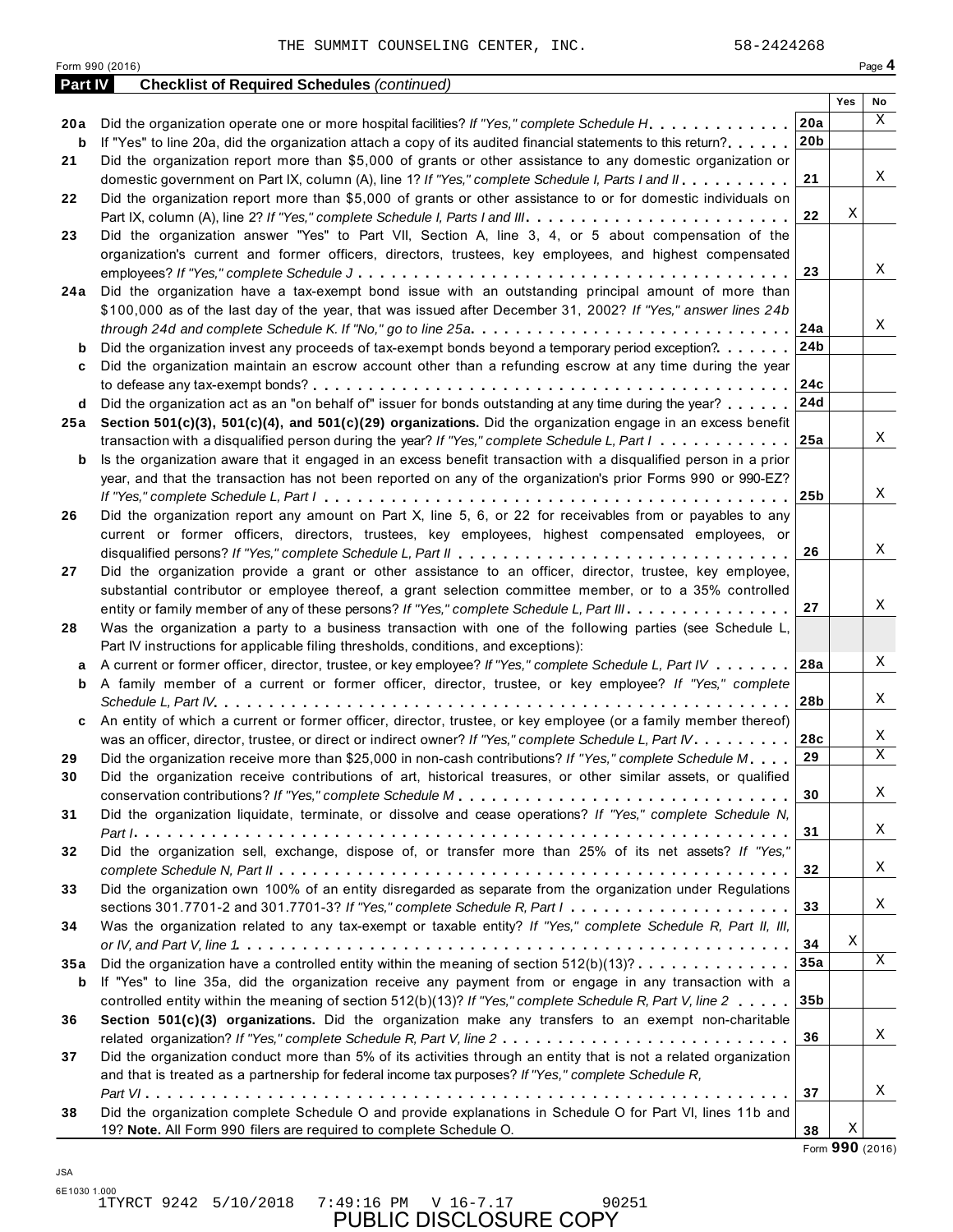|               | THE SUMMIT COUNSELING CENTER, INC.<br>58-2424268                                                                                                                                           |                |     |                 |
|---------------|--------------------------------------------------------------------------------------------------------------------------------------------------------------------------------------------|----------------|-----|-----------------|
| <b>Part V</b> | Form 990 (2016)<br><b>Statements Regarding Other IRS Filings and Tax Compliance</b>                                                                                                        |                |     | Page $5$        |
|               |                                                                                                                                                                                            |                |     |                 |
|               |                                                                                                                                                                                            |                | Yes | No              |
|               | 7<br>1a<br>1a Enter the number reported in Box 3 of Form 1096. Enter -0- if not applicable.                                                                                                |                |     |                 |
|               | $\Omega$ .<br>1b<br><b>b</b> Enter the number of Forms W-2G included in line 1a. Enter -0- if not applicable                                                                               |                |     |                 |
|               | c Did the organization comply with backup withholding rules for reportable payments to vendors and                                                                                         |                |     |                 |
|               |                                                                                                                                                                                            | 1c             |     |                 |
|               | 2a Enter the number of employees reported on Form W-3, Transmittal of Wage and Tax                                                                                                         |                |     |                 |
|               | 44<br>Statements, filed for the calendar year ending with or within the year covered by this return $\Box$ 2a                                                                              |                |     |                 |
|               | b If at least one is reported on line 2a, did the organization file all required federal employment tax returns?                                                                           | 2b             | Χ   |                 |
|               | Note. If the sum of lines 1a and 2a is greater than 250, you may be required to e-file (see instructions)                                                                                  |                |     |                 |
|               | 3a Did the organization have unrelated business gross income of \$1,000 or more during the year?                                                                                           | 3a             |     | Χ               |
|               | <b>b</b> If "Yes," has it filed a Form 990-T for this year? If "No" to line 3b, provide an explanation in Schedule O.                                                                      | 3 <sub>b</sub> |     |                 |
|               | 4a At any time during the calendar year, did the organization have an interest in, or a signature or other authority                                                                       |                |     |                 |
|               | over, a financial account in a foreign country (such as a bank account, securities account, or other financial                                                                             |                |     | Χ               |
|               |                                                                                                                                                                                            | 4a             |     |                 |
|               | <b>b</b> If "Yes," enter the name of the foreign country: $\blacktriangleright$ __                                                                                                         |                |     |                 |
|               | See instructions for filing requirements for FinCEN Form 114, Report of Foreign Bank and Financial Accounts                                                                                |                |     |                 |
|               | (FBAR).<br>5a Was the organization a party to a prohibited tax shelter transaction at any time during the tax year?                                                                        | 5a             |     | Χ               |
|               | <b>b</b> Did any taxable party notify the organization that it was or is a party to a prohibited tax shelter transaction?                                                                  | 5b             |     | X               |
|               |                                                                                                                                                                                            | 5c             |     |                 |
|               | 6a Does the organization have annual gross receipts that are normally greater than \$100,000, and did the                                                                                  |                |     |                 |
|               | organization solicit any contributions that were not tax deductible as charitable contributions?                                                                                           | 6a             |     | X               |
|               | <b>b</b> If "Yes," did the organization include with every solicitation an express statement that such contributions or                                                                    |                |     |                 |
|               |                                                                                                                                                                                            | 6b             |     |                 |
| 7             | Organizations that may receive deductible contributions under section 170(c).                                                                                                              |                |     |                 |
|               | a Did the organization receive a payment in excess of \$75 made partly as a contribution and partly for goods                                                                              |                |     |                 |
|               |                                                                                                                                                                                            | 7a             | Χ   |                 |
|               | <b>b</b> If "Yes," did the organization notify the donor of the value of the goods or services provided?                                                                                   | 7b             |     | Χ               |
|               | c Did the organization sell, exchange, or otherwise dispose of tangible personal property for which it was                                                                                 |                |     |                 |
|               |                                                                                                                                                                                            | 7с             |     | Χ               |
|               | 7d<br>d If "Yes," indicate the number of Forms 8282 filed during the year                                                                                                                  |                |     |                 |
|               | e Did the organization receive any funds, directly or indirectly, to pay premiums on a personal benefit contract?                                                                          | 7e             |     | Χ<br>Χ          |
|               | f Did the organization, during the year, pay premiums, directly or indirectly, on a personal benefit contract?                                                                             | 7f             |     |                 |
|               | g If the organization received a contribution of qualified intellectual property, did the organization file Form 8899 as required?                                                         | 7g<br>7h       |     |                 |
|               | h If the organization received a contribution of cars, boats, airplanes, or other vehicles, did the organization file a Form 1098-C?                                                       |                |     |                 |
| 8             | Sponsoring organizations maintaining donor advised funds. Did a donor advised fund maintained by the<br>sponsoring organization have excess business holdings at any time during the year? | 8              |     |                 |
| 9             | Sponsoring organizations maintaining donor advised funds.                                                                                                                                  |                |     |                 |
|               | a Did the sponsoring organization make any taxable distributions under section 4966?                                                                                                       | 9а             |     |                 |
|               | <b>b</b> Did the sponsoring organization make a distribution to a donor, donor advisor, or related person?                                                                                 | 9b             |     |                 |
| 10            | Section 501(c)(7) organizations. Enter:                                                                                                                                                    |                |     |                 |
|               | 10a<br>a Initiation fees and capital contributions included on Part VIII, line 12                                                                                                          |                |     |                 |
|               | 10b<br><b>b</b> Gross receipts, included on Form 990, Part VIII, line 12, for public use of club facilities.                                                                               |                |     |                 |
| 11            | Section 501(c)(12) organizations. Enter:                                                                                                                                                   |                |     |                 |
|               | 11a                                                                                                                                                                                        |                |     |                 |
|               | b Gross income from other sources (Do not net amounts due or paid to other sources                                                                                                         |                |     |                 |
|               | 11b                                                                                                                                                                                        |                |     |                 |
|               | 12a Section 4947(a)(1) non-exempt charitable trusts. Is the organization filing Form 990 in lieu of Form 1041?                                                                             | 12a            |     |                 |
|               | <b>b</b> If "Yes," enter the amount of tax-exempt interest received or accrued during the year $\boxed{12b}$                                                                               |                |     |                 |
| 13            | Section 501(c)(29) qualified nonprofit health insurance issuers.                                                                                                                           |                |     |                 |
|               | <b>a</b> Is the organization licensed to issue qualified health plans in more than one state?                                                                                              | 13a            |     |                 |
|               | Note. See the instructions for additional information the organization must report on Schedule O.                                                                                          |                |     |                 |
|               | <b>b</b> Enter the amount of reserves the organization is required to maintain by the states in which<br>13 <sub>b</sub><br>the organization is licensed to issue qualified health plans   |                |     |                 |
|               | 13c                                                                                                                                                                                        |                |     |                 |
|               | 14a Did the organization receive any payments for indoor tanning services during the tax year?                                                                                             | 14a            |     | Χ               |
|               | <b>b</b> If "Yes," has it filed a Form 720 to report these payments? If "No," provide an explanation in Schedule O                                                                         | 14b            |     |                 |
| <b>JSA</b>    | 6E1040 1.000                                                                                                                                                                               |                |     | Form 990 (2016) |
|               | 7:49:16 PM<br>90251<br>1TYRCT 9242 5/10/2018<br>$V16-7.17$                                                                                                                                 |                |     |                 |

PUBLIC DISCLOSURE COPY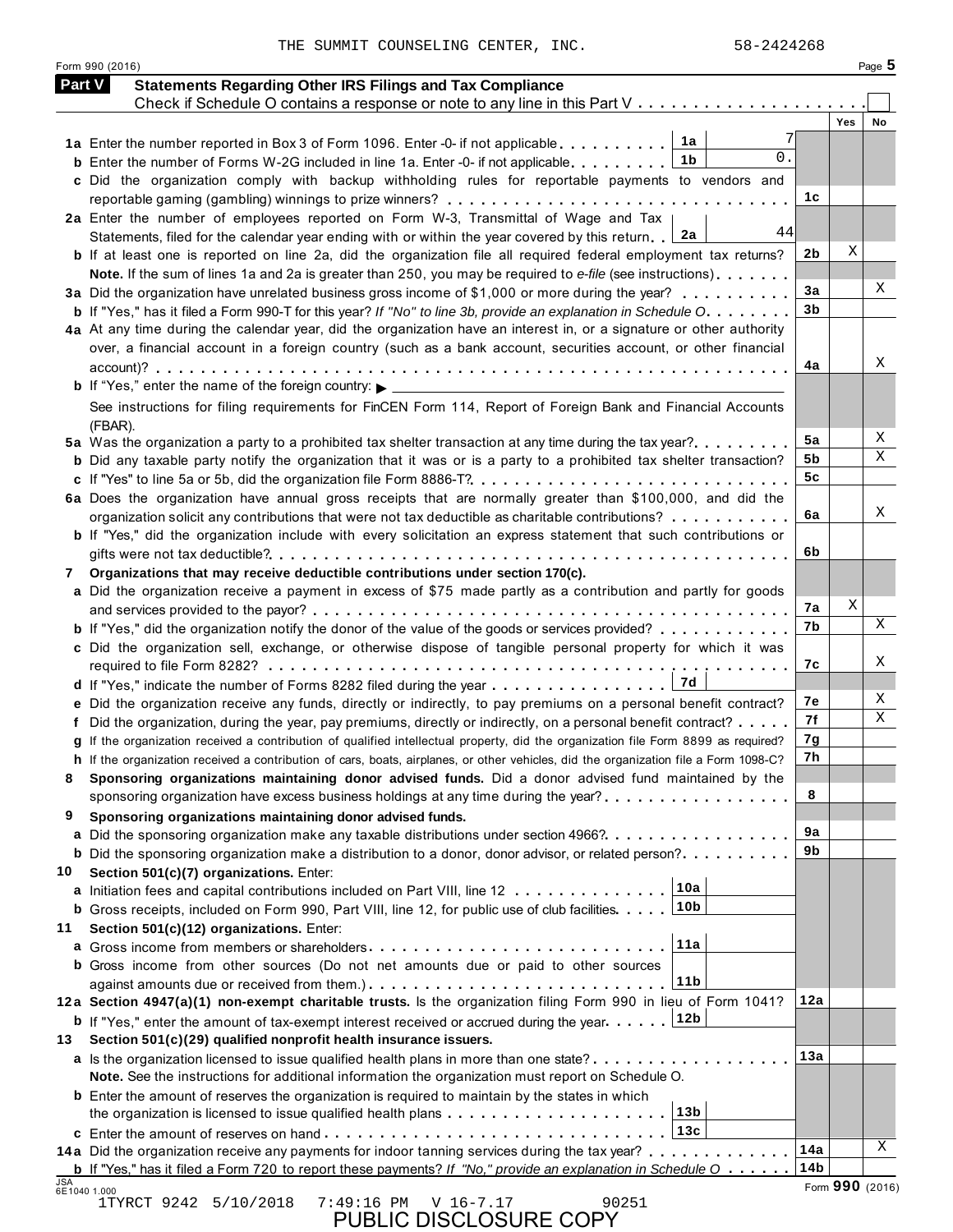|                | 58-2424268<br>THE SUMMIT COUNSELING CENTER, INC.<br>Form 990 (2016)                                                                                                                                                                     |                 |              | Page $6$    |
|----------------|-----------------------------------------------------------------------------------------------------------------------------------------------------------------------------------------------------------------------------------------|-----------------|--------------|-------------|
| <b>Part VI</b> | Governance, Management, and Disclosure For each "Yes" response to lines 2 through 7b below, and for a "No"<br>response to line 8a, 8b, or 10b below, describe the circumstances, processes, or changes in Schedule O. See instructions. |                 |              |             |
|                |                                                                                                                                                                                                                                         |                 |              | $\mathbf X$ |
|                | <b>Section A. Governing Body and Management</b>                                                                                                                                                                                         |                 |              |             |
|                |                                                                                                                                                                                                                                         |                 | Yes          | No          |
|                | 12<br>1a<br>1a Enter the number of voting members of the governing body at the end of the tax year                                                                                                                                      |                 |              |             |
|                | If there are material differences in voting rights among members of the governing body, or if the governing                                                                                                                             |                 |              |             |
|                | body delegated broad authority to an executive committee or similar committee, explain in Schedule O.                                                                                                                                   |                 |              |             |
| b              | 12<br>1b<br>Enter the number of voting members included in line 1a, above, who are independent                                                                                                                                          |                 |              |             |
| 2              | Did any officer, director, trustee, or key employee have a family relationship or a business relationship with                                                                                                                          |                 |              |             |
|                |                                                                                                                                                                                                                                         | $\mathbf{2}$    | Χ            |             |
| 3              | Did the organization delegate control over management duties customarily performed by or under the direct                                                                                                                               |                 |              |             |
|                | supervision of officers, directors, or trustees, or key employees to a management company or other person?                                                                                                                              | 3               |              | Χ           |
| 4              | Did the organization make any significant changes to its governing documents since the prior Form 990 was filed?.                                                                                                                       | 4               |              | X           |
| 5              | Did the organization become aware during the year of a significant diversion of the organization's assets?                                                                                                                              | 5               |              | X           |
| 6              |                                                                                                                                                                                                                                         | 6               |              | X           |
| 7a             | Did the organization have members, stockholders, or other persons who had the power to elect or appoint                                                                                                                                 |                 |              |             |
|                |                                                                                                                                                                                                                                         | 7a              | Χ            |             |
| b              | Are any governance decisions of the organization reserved to (or subject to approval by) members,                                                                                                                                       |                 |              |             |
|                |                                                                                                                                                                                                                                         | 7b              | Χ            |             |
| 8              | Did the organization contemporaneously document the meetings held or written actions undertaken during                                                                                                                                  |                 |              |             |
|                | the year by the following:                                                                                                                                                                                                              |                 |              |             |
| a              |                                                                                                                                                                                                                                         | 8а              | Χ            |             |
| b              |                                                                                                                                                                                                                                         | 8b              | Χ            |             |
| 9              | Is there any officer, director, trustee, or key employee listed in Part VII, Section A, who cannot be reached at                                                                                                                        |                 |              |             |
|                | the organization's mailing address? If "Yes," provide the names and addresses in Schedule O                                                                                                                                             | 9               |              | Χ           |
|                | Section B. Policies (This Section B requests information about policies not required by the Internal Revenue Code.)                                                                                                                     |                 | Yes          | No          |
|                |                                                                                                                                                                                                                                         |                 |              | Χ           |
|                | 10a Did the organization have local chapters, branches, or affiliates?                                                                                                                                                                  | 10a             |              |             |
| b              | If "Yes," did the organization have written policies and procedures governing the activities of such chapters,                                                                                                                          |                 |              |             |
|                | affiliates, and branches to ensure their operations are consistent with the organization's exempt purposes?                                                                                                                             | 10b<br>11a      | X            |             |
|                | 11a Has the organization provided a complete copy of this Form 990 to all members of its governing body before filing the form?                                                                                                         |                 |              |             |
|                | <b>b</b> Describe in Schedule O the process, if any, used by the organization to review this Form 990.                                                                                                                                  | 12a             | $\, {\rm X}$ |             |
|                | 12a Did the organization have a written conflict of interest policy? If "No," go to line 13                                                                                                                                             |                 |              |             |
|                | <b>b</b> Were officers, directors, or trustees, and key employees required to disclose annually interests that could give                                                                                                               | 12 <sub>b</sub> | X            |             |
|                |                                                                                                                                                                                                                                         |                 |              |             |
| c              | Did the organization regularly and consistently monitor and enforce compliance with the policy? If "Yes,"                                                                                                                               | 12c             | Χ            |             |
|                | Did the organization have a written whistleblower policy?                                                                                                                                                                               | 13              |              | Χ           |
| 13<br>14       | Did the organization have a written document retention and destruction policy?                                                                                                                                                          | 14              | Χ            |             |
| 15             | Did the process for determining compensation of the following persons include a review and approval by                                                                                                                                  |                 |              |             |
|                | independent persons, comparability data, and contemporaneous substantiation of the deliberation and decision?                                                                                                                           |                 |              |             |
| a              |                                                                                                                                                                                                                                         | 15a             | Χ            |             |
| b              |                                                                                                                                                                                                                                         | 15 <sub>b</sub> |              | Χ           |
|                | If "Yes" to line 15a or 15b, describe the process in Schedule O (see instructions).                                                                                                                                                     |                 |              |             |
|                | 16a Did the organization invest in, contribute assets to, or participate in a joint venture or similar arrangement                                                                                                                      |                 |              |             |
|                |                                                                                                                                                                                                                                         | 16a             |              | Χ           |
| b              | If "Yes," did the organization follow a written policy or procedure requiring the organization to evaluate its                                                                                                                          |                 |              |             |
|                | participation in joint venture arrangements under applicable federal tax law, and take steps to safeguard the                                                                                                                           |                 |              |             |
|                |                                                                                                                                                                                                                                         | 16b             |              |             |
|                | <b>Section C. Disclosure</b>                                                                                                                                                                                                            |                 |              |             |
| 17             | List the states with which a copy of this Form 990 is required to be filed $\blacktriangleright \frac{GA}{4}$ .                                                                                                                         |                 |              |             |
| 18             | Section 6104 requires an organization to make its Forms 1023 (or 1024 if applicable), 990, and 990-T (Section 501(c)(3)s only)                                                                                                          |                 |              |             |
|                | available for public inspection. Indicate how you made these available. Check all that apply.                                                                                                                                           |                 |              |             |
|                | $X$ Upon request<br>Own website<br>Another's website<br>Other (explain in Schedule O)                                                                                                                                                   |                 |              |             |
| 19             | Describe in Schedule O whether (and if so, how) the organization made its governing documents, conflict of interest policy, and                                                                                                         |                 |              |             |
|                | financial statements available to the public during the tax year.                                                                                                                                                                       |                 |              |             |
|                | State the name, address, and telephone number of the person who possesses the organization's books and records: $\blacktriangleright$<br>$\text{HELEEN B. CANDILL 2850 OLD ALABAMA ROM DODINIS CREEK, GA 30022}$                        |                 |              |             |

PUBLIC DISCLOSURE COPY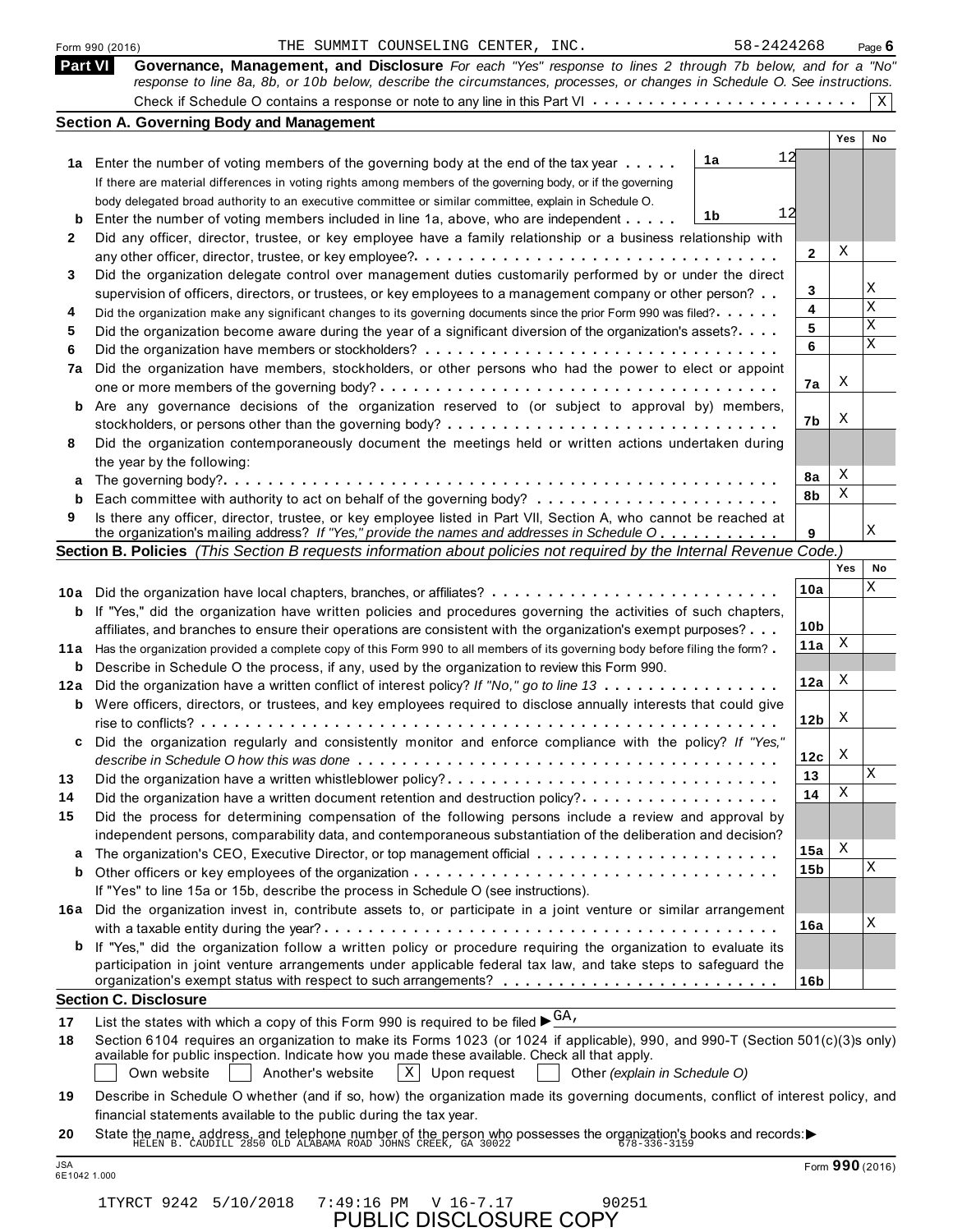| Form 990 (2016)   |                                                                                                                                    |  | THE SUMMIT COUNSELING CENTER, INC. |  |  | 58-2424268 | Page 7 |
|-------------------|------------------------------------------------------------------------------------------------------------------------------------|--|------------------------------------|--|--|------------|--------|
| Part VII          | Compensation of Officers, Directors, Trustees, Key Employees, Highest Compensated Employees, and<br><b>Independent Contractors</b> |  |                                    |  |  |            |        |
|                   |                                                                                                                                    |  |                                    |  |  |            |        |
| <b>Section A.</b> | Officers, Directors, Trustees, Key Employees, and Highest Compensated Employees                                                    |  |                                    |  |  |            |        |
|                   | to Complete this tople for all persons required to be listed. Depart componention for the colondar wear anding with or within the  |  |                                    |  |  |            |        |

**1a** Complete this table for all persons required to be listed. Report compensation for the calendar year ending with or within the organization's tax year.

anization's lax year.<br>● List all of the organization's **current** officers, directors, trustees (whether individuals or organizations), regardless of amount of<br>nnensation Enter -0- in columns (D) (E) and (E) if no compensa compensation. Enter -0- in columns (D), (E), and (F) if no compensation was paid.

**■** List all of the organization's **current** key employees, if any. See instructions for definition of "key employee."<br>■ List the experimetiscle five evenent birbed expressed explores (other than an efficer director t

**Example in the organization's current** key employees, if any, see instructions for definition of key employee.<br>• List the organization's five **current** highest compensated employees (other than an officer, director, trust who received reportable compensation (Box 5 of Form W-2 and/or Box 7 of Form 1099-MISC) of more than \$100,000 from the

organization and any related organizations.<br>● List all of the organization's **former** officers, key employees, and highest compensated employees who received more than<br>\$1.00,000 of reportable componention from the erganiz \$100,000 of reportable compensation from the organization and any related organizations.

% List all of the organization's **former directors or trustees** that received, in the capacity as a former director or trustee of the organization, more than \$10,000 of reportable compensation from the organization and any related organizations.

List persons in the following order: individual trustees or directors; institutional trustees; officers; key employees; highest compensated employees; and former such persons.

Check this box if neither the organization nor any related organization compensated any current officer, director, or trustee.

| (A)<br>Name and Title      | (B)<br>Average<br>hours per<br>week (list any<br>hours for<br>related<br>organizations<br>below dotted<br>line) | $\vec{\mathsf{d}}$<br>Individual trustee<br>directo | Institutional trustee | (C)<br>Position<br>Officer | Key employee | (do not check more than one<br>box, unless person is both an<br>officer and a director/trustee)<br>Highest compensated<br>employee | Former | (D)<br>Reportable<br>compensation<br>from<br>the<br>organization<br>(W-2/1099-MISC) | (E)<br>Reportable<br>compensation from<br>related<br>organizations<br>(W-2/1099-MISC) | (F)<br>Estimated<br>amount of<br>other<br>compensation<br>from the<br>organization<br>and related<br>organizations |
|----------------------------|-----------------------------------------------------------------------------------------------------------------|-----------------------------------------------------|-----------------------|----------------------------|--------------|------------------------------------------------------------------------------------------------------------------------------------|--------|-------------------------------------------------------------------------------------|---------------------------------------------------------------------------------------|--------------------------------------------------------------------------------------------------------------------|
| (1) MR. J. DAVID SMITH     | 2.00                                                                                                            |                                                     |                       |                            |              |                                                                                                                                    |        |                                                                                     |                                                                                       |                                                                                                                    |
| <b>BOARD CHAIR</b>         | 0.                                                                                                              | Χ                                                   |                       |                            |              |                                                                                                                                    |        | 0.                                                                                  | 0.                                                                                    | $0$ .                                                                                                              |
| (2) MR. BILL MCLENDON      | 1.00                                                                                                            |                                                     |                       |                            |              |                                                                                                                                    |        |                                                                                     |                                                                                       |                                                                                                                    |
| BOARD MEMBER               | 0.                                                                                                              | Χ                                                   |                       |                            |              |                                                                                                                                    |        | $0$ .                                                                               | 0.                                                                                    | $\mathsf 0$ .                                                                                                      |
| (3) MR. CHUCK MCELROY      | 1.00                                                                                                            |                                                     |                       |                            |              |                                                                                                                                    |        |                                                                                     |                                                                                       |                                                                                                                    |
| BOARD MEMBER               | 0.                                                                                                              | X                                                   |                       |                            |              |                                                                                                                                    |        | 0.                                                                                  | $0$ .                                                                                 | $\mathsf 0$ .                                                                                                      |
| (4) MRS. BARBARA WILLIAMS  | 1.00                                                                                                            |                                                     |                       |                            |              |                                                                                                                                    |        |                                                                                     |                                                                                       |                                                                                                                    |
| BOARD MEMBER               | 0.                                                                                                              | Χ                                                   |                       |                            |              |                                                                                                                                    |        | 0.                                                                                  | $\boldsymbol{0}$ .                                                                    | $\mathsf{0}$ .                                                                                                     |
| (5) MR. SCOTT VANSANT      | 1.00                                                                                                            |                                                     |                       |                            |              |                                                                                                                                    |        |                                                                                     |                                                                                       |                                                                                                                    |
| <b>BOARD MEMBER</b>        | 0.                                                                                                              | Χ                                                   |                       |                            |              |                                                                                                                                    |        | О.                                                                                  | 0.                                                                                    | 0.                                                                                                                 |
| (6) MR. JEREMY BILL        | 1.00                                                                                                            |                                                     |                       |                            |              |                                                                                                                                    |        |                                                                                     |                                                                                       |                                                                                                                    |
| <b>BOARD MEMBER</b>        | 0.                                                                                                              | Χ                                                   |                       |                            |              |                                                                                                                                    |        | 0.                                                                                  | 0.                                                                                    | 0.                                                                                                                 |
| (7) MR. MICHAEL VOLLKOMMER | 1.00                                                                                                            |                                                     |                       |                            |              |                                                                                                                                    |        |                                                                                     |                                                                                       |                                                                                                                    |
| <b>BOARD MEMBER</b>        | 0.                                                                                                              | X                                                   |                       |                            |              |                                                                                                                                    |        | 0.                                                                                  | 0.                                                                                    | $0$ .                                                                                                              |
| (8) MR. ANDY GIBSON        | 1.00                                                                                                            |                                                     |                       |                            |              |                                                                                                                                    |        |                                                                                     |                                                                                       |                                                                                                                    |
| <b>BOARD MEMBER</b>        | 0.                                                                                                              | X                                                   |                       |                            |              |                                                                                                                                    |        | 0.                                                                                  | 0.                                                                                    | $0$ .                                                                                                              |
| (9) MR. JUSTIN HESTER      | 1.00                                                                                                            |                                                     |                       |                            |              |                                                                                                                                    |        |                                                                                     |                                                                                       |                                                                                                                    |
| BOARD MEMBER               | $0$ .                                                                                                           | Χ                                                   |                       |                            |              |                                                                                                                                    |        | 0.                                                                                  | 0.                                                                                    | $0$ .                                                                                                              |
| (10) MR. MARSHALL TURNER   | 1.00                                                                                                            |                                                     |                       |                            |              |                                                                                                                                    |        |                                                                                     |                                                                                       |                                                                                                                    |
| BOARD MEMBER               | $0$ .                                                                                                           | Χ                                                   |                       |                            |              |                                                                                                                                    |        | $0$ .                                                                               | 0.                                                                                    | 0.                                                                                                                 |
| (11) MR. ROBERT JONES, IV  | 1.00                                                                                                            |                                                     |                       |                            |              |                                                                                                                                    |        |                                                                                     |                                                                                       |                                                                                                                    |
| BOARD MEMBER               | 0.                                                                                                              | X                                                   |                       |                            |              |                                                                                                                                    |        | $0$ .                                                                               | $0$ .                                                                                 | $0$ .                                                                                                              |
| (12) MR. SID LINTON        | 1.00                                                                                                            |                                                     |                       |                            |              |                                                                                                                                    |        |                                                                                     |                                                                                       |                                                                                                                    |
| <b>DIRECTOR</b>            | 0.                                                                                                              | Χ                                                   |                       |                            |              |                                                                                                                                    |        | 0.                                                                                  | $0$ .                                                                                 | $0$ .                                                                                                              |
| (13) REV. DAVID SMITH      | 40.00                                                                                                           |                                                     |                       |                            |              |                                                                                                                                    |        |                                                                                     |                                                                                       |                                                                                                                    |
| EXECUTIVE DIRECTOR         | 0.                                                                                                              |                                                     |                       | Χ                          |              |                                                                                                                                    |        | 80,948.                                                                             | 0.                                                                                    | 3,575.                                                                                                             |
| (14) MS. HELEN CAUDILL     | 4.00                                                                                                            |                                                     |                       |                            |              |                                                                                                                                    |        |                                                                                     |                                                                                       |                                                                                                                    |
| FINANCE DIRECTOR           | 40.00                                                                                                           |                                                     |                       | Χ                          |              |                                                                                                                                    |        | 0.                                                                                  | 104,157.                                                                              | 23,795.                                                                                                            |

JSA Form **990** (2016) 6E1041 1.000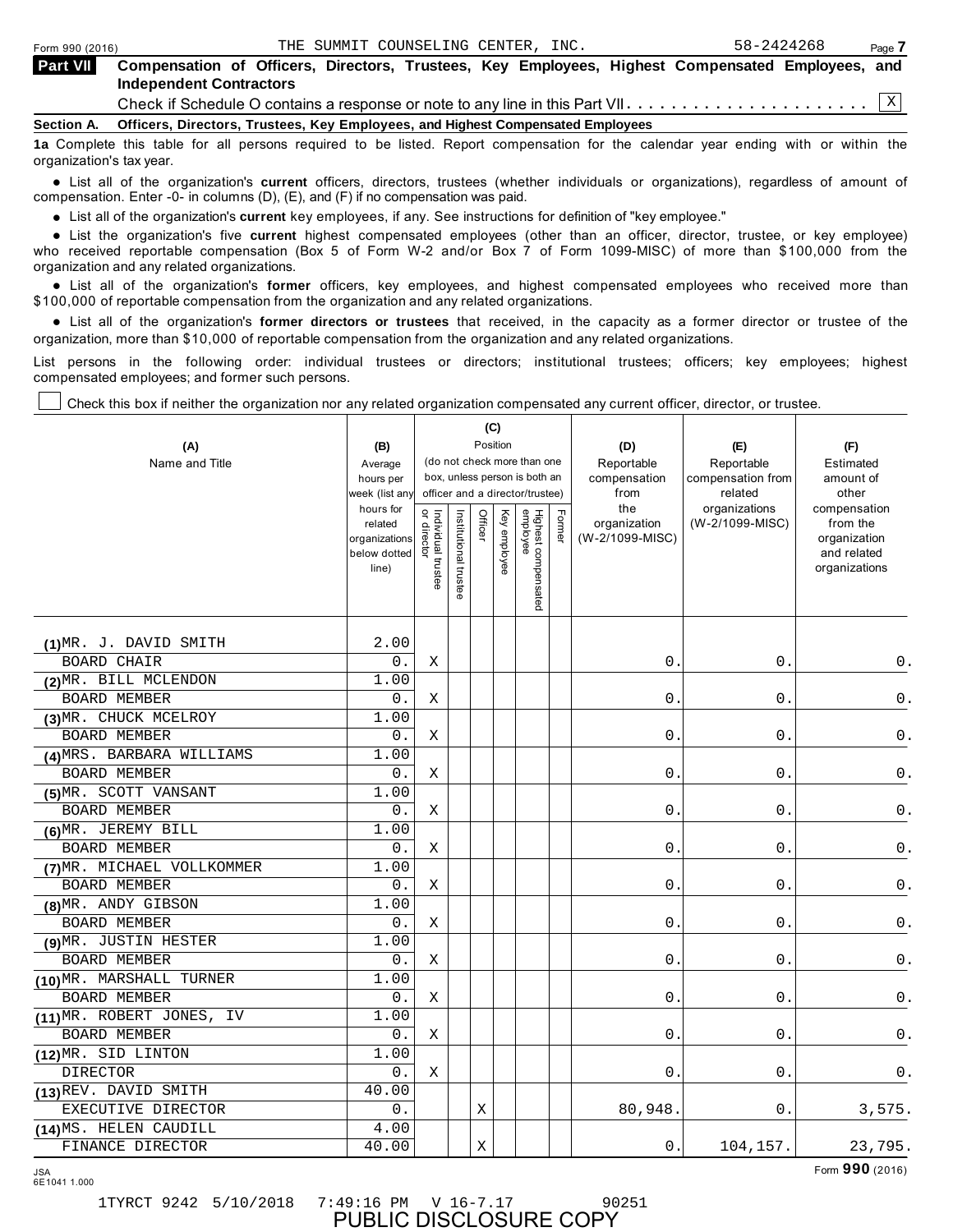| Form 990 (2016)<br><b>Part VII</b> | Section A. Officers, Directors, Trustees, Key Employees, and Highest Compensated Employees (continued)                                                                                                                                                                                        |                                                                                                                                                                                  |                                     |                       |         |              |                                 |        |                                                  |                                                                    | Page 8                                                   |
|------------------------------------|-----------------------------------------------------------------------------------------------------------------------------------------------------------------------------------------------------------------------------------------------------------------------------------------------|----------------------------------------------------------------------------------------------------------------------------------------------------------------------------------|-------------------------------------|-----------------------|---------|--------------|---------------------------------|--------|--------------------------------------------------|--------------------------------------------------------------------|----------------------------------------------------------|
|                                    | (A)<br>Name and title                                                                                                                                                                                                                                                                         | (B)<br>(C)<br>Position<br>Average<br>(do not check more than one<br>hours per<br>box, unless person is both an<br>week (list any<br>officer and a director/trustee)<br>hours for |                                     |                       |         |              |                                 |        | (D)<br>Reportable<br>compensation<br>from<br>the | (E)<br>Reportable<br>compensation from<br>related<br>organizations | (F)<br>Estimated<br>amount of<br>other<br>compensation   |
|                                    |                                                                                                                                                                                                                                                                                               | related<br>organizations<br>below dotted<br>line)                                                                                                                                | Individual trustee<br>  or director | Institutional trustee | Officer | Key employee | Highest compensated<br>employee | Former | organization<br>(W-2/1099-MISC)                  | (W-2/1099-MISC)                                                    | from the<br>organization<br>and related<br>organizations |
|                                    |                                                                                                                                                                                                                                                                                               |                                                                                                                                                                                  |                                     |                       |         |              |                                 |        |                                                  |                                                                    |                                                          |
|                                    |                                                                                                                                                                                                                                                                                               |                                                                                                                                                                                  |                                     |                       |         |              |                                 |        |                                                  |                                                                    |                                                          |
|                                    |                                                                                                                                                                                                                                                                                               |                                                                                                                                                                                  |                                     |                       |         |              |                                 |        |                                                  |                                                                    |                                                          |
|                                    |                                                                                                                                                                                                                                                                                               |                                                                                                                                                                                  |                                     |                       |         |              |                                 |        |                                                  |                                                                    |                                                          |
|                                    |                                                                                                                                                                                                                                                                                               |                                                                                                                                                                                  |                                     |                       |         |              |                                 |        |                                                  |                                                                    |                                                          |
|                                    |                                                                                                                                                                                                                                                                                               |                                                                                                                                                                                  |                                     |                       |         |              |                                 |        |                                                  |                                                                    |                                                          |
|                                    |                                                                                                                                                                                                                                                                                               |                                                                                                                                                                                  |                                     |                       |         |              |                                 |        |                                                  |                                                                    |                                                          |
|                                    |                                                                                                                                                                                                                                                                                               |                                                                                                                                                                                  |                                     |                       |         |              |                                 |        |                                                  |                                                                    |                                                          |
|                                    |                                                                                                                                                                                                                                                                                               |                                                                                                                                                                                  |                                     |                       |         |              |                                 |        |                                                  |                                                                    |                                                          |
|                                    |                                                                                                                                                                                                                                                                                               |                                                                                                                                                                                  |                                     |                       |         |              |                                 |        |                                                  |                                                                    |                                                          |
|                                    |                                                                                                                                                                                                                                                                                               |                                                                                                                                                                                  |                                     |                       |         |              |                                 |        |                                                  |                                                                    |                                                          |
|                                    | 1b Sub-total<br>c Total from continuation sheets to Part VII, Section A<br>d Total (add lines 1b and 1c) $\ldots \ldots \ldots \ldots \ldots \ldots \ldots \ldots \ldots \ldots \ldots$                                                                                                       |                                                                                                                                                                                  |                                     |                       |         |              |                                 |        | 80,948.<br>$\Omega$ .<br>80,948.                 | 104,157.<br>0.<br>104,157.                                         | 27,370.<br>0.<br>27,370.                                 |
|                                    | 2 Total number of individuals (including but not limited to those listed above) who received more than \$100,000 of<br>reportable compensation from the organization ▶                                                                                                                        |                                                                                                                                                                                  | 0.                                  |                       |         |              |                                 |        |                                                  |                                                                    |                                                          |
| 3                                  | Did the organization list any former officer, director, or trustee, key employee, or highest compensated<br>employee on line 1a? If "Yes," complete Schedule J for such individual                                                                                                            |                                                                                                                                                                                  |                                     |                       |         |              |                                 |        |                                                  |                                                                    | Yes<br>No<br>Χ<br>3                                      |
| 4                                  | For any individual listed on line 1a, is the sum of reportable compensation and other compensation from the<br>organization and related organizations greater than \$150,000? If "Yes," complete Schedule J for such                                                                          |                                                                                                                                                                                  |                                     |                       |         |              |                                 |        |                                                  |                                                                    | Χ<br>4                                                   |
| 5.                                 | Did any person listed on line 1a receive or accrue compensation from any unrelated organization or individual<br>for services rendered to the organization? If "Yes," complete Schedule J for such person                                                                                     |                                                                                                                                                                                  |                                     |                       |         |              |                                 |        |                                                  |                                                                    | Χ<br>5                                                   |
| 1.<br>year.                        | <b>Section B. Independent Contractors</b><br>Complete this table for your five highest compensated independent contractors that received more than \$100,000 of<br>compensation from the organization. Report compensation for the calendar year ending with or within the organization's tax |                                                                                                                                                                                  |                                     |                       |         |              |                                 |        |                                                  |                                                                    |                                                          |
|                                    | (A)<br>Name and business address                                                                                                                                                                                                                                                              |                                                                                                                                                                                  |                                     |                       |         |              |                                 |        | (B)<br>Description of services                   |                                                                    | (C)<br>Compensation                                      |
| <b>NONE</b>                        |                                                                                                                                                                                                                                                                                               |                                                                                                                                                                                  |                                     |                       |         |              |                                 |        |                                                  |                                                                    |                                                          |
|                                    |                                                                                                                                                                                                                                                                                               |                                                                                                                                                                                  |                                     |                       |         |              |                                 |        |                                                  |                                                                    |                                                          |
| 2                                  |                                                                                                                                                                                                                                                                                               |                                                                                                                                                                                  |                                     |                       |         |              |                                 |        |                                                  |                                                                    |                                                          |
| $\overline{10A}$                   | Total number of independent contractors (including but not limited to those listed above) who received<br>more than \$100,000 in compensation from the organization ▶                                                                                                                         |                                                                                                                                                                                  |                                     |                       |         |              | 0.                              |        |                                                  |                                                                    |                                                          |

1TYRCT 9242 5/10/2018 7:49:16 PM V 16-7.17 90251 PUBLIC DISCLOSURE COPY

JSA Form **990** (2016) 6E1055 2.000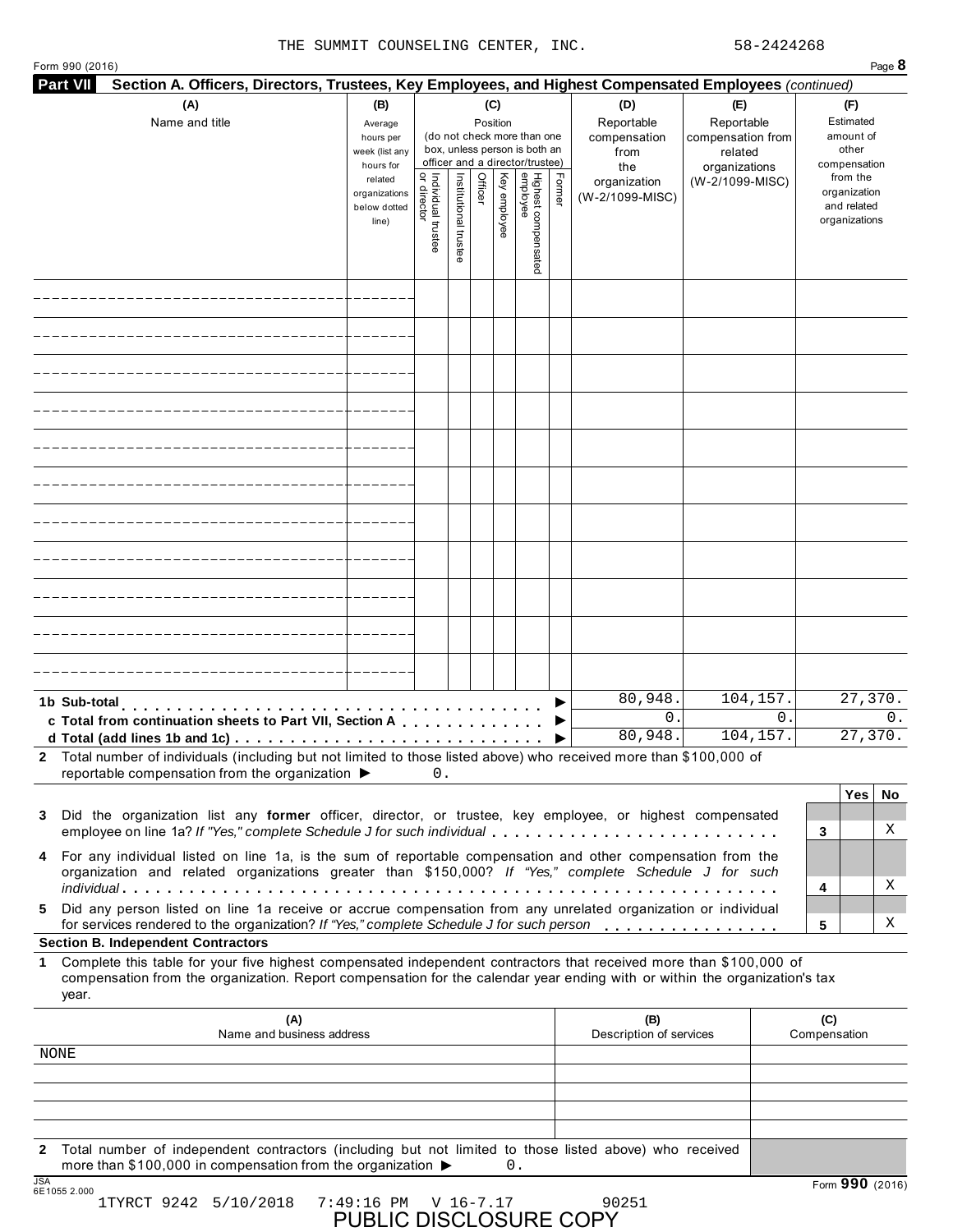| Form 990 (2016)                                                       |                                                                                                                                                                                                                                                                          |                      | THE SUMMIT COUNSELING CENTER, INC. |                    | 58-2424268          | Page 9                              |
|-----------------------------------------------------------------------|--------------------------------------------------------------------------------------------------------------------------------------------------------------------------------------------------------------------------------------------------------------------------|----------------------|------------------------------------|--------------------|---------------------|-------------------------------------|
| <b>Part VIII</b>                                                      | <b>Statement of Revenue</b>                                                                                                                                                                                                                                              |                      |                                    |                    |                     | X                                   |
|                                                                       |                                                                                                                                                                                                                                                                          |                      |                                    |                    | (C)                 |                                     |
|                                                                       |                                                                                                                                                                                                                                                                          |                      | (A)<br>Total revenue               | (B)<br>Related or  | Unrelated           | (D)<br>Revenue                      |
|                                                                       |                                                                                                                                                                                                                                                                          |                      |                                    | exempt<br>function | business<br>revenue | excluded from tax<br>under sections |
|                                                                       |                                                                                                                                                                                                                                                                          |                      |                                    | revenue            |                     | 512-514                             |
| 1a                                                                    | 1a<br>Federated campaigns <b>Federated</b>                                                                                                                                                                                                                               |                      |                                    |                    |                     |                                     |
| b                                                                     | 1b<br>Membership dues                                                                                                                                                                                                                                                    |                      |                                    |                    |                     |                                     |
| с                                                                     | 1c<br>Fundraising events <b>Fundraising</b>                                                                                                                                                                                                                              | 106,577.             |                                    |                    |                     |                                     |
| <b>Contributions, Gifts, Grants</b><br>and Other Similar Amounts<br>d | 1d<br>Related organizations <b>contains</b> and the set of the set of the set of the set of the set of the set of the set of the set of the set of the set of the set of the set of the set of the set of the set of the set of the set o                                | 38,293.              |                                    |                    |                     |                                     |
| е                                                                     | 1е<br>Government grants (contributions).                                                                                                                                                                                                                                 |                      |                                    |                    |                     |                                     |
| f                                                                     | All other contributions, gifts, grants,                                                                                                                                                                                                                                  |                      |                                    |                    |                     |                                     |
|                                                                       | 1f<br>and similar amounts not included above                                                                                                                                                                                                                             | 316,985.             |                                    |                    |                     |                                     |
| g                                                                     | Noncash contributions included in lines 1a-1f: \$                                                                                                                                                                                                                        |                      |                                    |                    |                     |                                     |
| h.                                                                    | Total. Add lines 1a-1f                                                                                                                                                                                                                                                   | <b>Business Code</b> | 461,855.                           |                    |                     |                                     |
| Program Service Revenue                                               | GENERAL COUNSELING                                                                                                                                                                                                                                                       | 624100               | 1,119,138.                         | 1,119,138.         |                     |                                     |
| 2a<br>b                                                               | PLAY THERAPY                                                                                                                                                                                                                                                             | 624100               | 209,838.                           | 209,838.           |                     |                                     |
| c                                                                     | DIALECTICAL BEHAVIOR THERAPY                                                                                                                                                                                                                                             | 624100               | 209,838.                           | 209,838.           |                     |                                     |
| d                                                                     | PYSCHO-EDUCATIONAL ASSESSMENT                                                                                                                                                                                                                                            | 624100               | 122,406.                           | 122,406.           |                     |                                     |
| e                                                                     | SCHOOL-BASED THERAPY                                                                                                                                                                                                                                                     | 624100               | 87, 433.                           | 87, 433.           |                     |                                     |
| f                                                                     | All other program service revenue                                                                                                                                                                                                                                        |                      |                                    |                    |                     |                                     |
| g                                                                     |                                                                                                                                                                                                                                                                          |                      | 1,748,653.                         |                    |                     |                                     |
| 3                                                                     | Investment<br>income<br>(including dividends, interest,                                                                                                                                                                                                                  |                      |                                    |                    |                     |                                     |
|                                                                       |                                                                                                                                                                                                                                                                          |                      | $\mathbf 0$ .                      |                    |                     |                                     |
| 4                                                                     | Income from investment of tax-exempt bond proceeds $\blacksquare$                                                                                                                                                                                                        |                      | $\mathbf 0$ .<br>$\mathbf 0$ .     |                    |                     |                                     |
| 5                                                                     | (i) Real                                                                                                                                                                                                                                                                 | (ii) Personal        |                                    |                    |                     |                                     |
|                                                                       |                                                                                                                                                                                                                                                                          |                      |                                    |                    |                     |                                     |
| 6a                                                                    | Gross rents<br>Less: rental expenses                                                                                                                                                                                                                                     |                      |                                    |                    |                     |                                     |
| b<br>c                                                                | Rental income or (loss)                                                                                                                                                                                                                                                  |                      |                                    |                    |                     |                                     |
| d                                                                     | Net rental income or (loss) ▶                                                                                                                                                                                                                                            |                      | $\mathbf 0$ .                      |                    |                     |                                     |
| 7a                                                                    | (i) Securities<br>Gross amount from sales of                                                                                                                                                                                                                             | (ii) Other           |                                    |                    |                     |                                     |
|                                                                       | assets other than inventory                                                                                                                                                                                                                                              |                      |                                    |                    |                     |                                     |
| b                                                                     | Less: cost or other basis                                                                                                                                                                                                                                                |                      |                                    |                    |                     |                                     |
|                                                                       | and sales expenses                                                                                                                                                                                                                                                       |                      |                                    |                    |                     |                                     |
| c                                                                     | <u>and the state of the state</u>                                                                                                                                                                                                                                        |                      |                                    |                    |                     |                                     |
| d                                                                     |                                                                                                                                                                                                                                                                          |                      | $\mathbf{0}$ .                     |                    |                     |                                     |
| 8а                                                                    | Gross income from fundraising                                                                                                                                                                                                                                            | ATCH 4               |                                    |                    |                     |                                     |
|                                                                       |                                                                                                                                                                                                                                                                          |                      |                                    |                    |                     |                                     |
|                                                                       | of contributions reported on line 1c).<br>See Part IV, line 18 and the same state of the same state of the same state of the same state of the same state of the same state of the same state of the same state of the same state of the same state of the same state of | 18,511.              |                                    |                    |                     |                                     |
| Other Revenue<br>b                                                    | Less: direct expenses b                                                                                                                                                                                                                                                  | 29,282.              |                                    |                    |                     |                                     |
| c                                                                     | Net income or (loss) from fundraising events $ATCH$ 5                                                                                                                                                                                                                    |                      | $-10,771.$                         |                    |                     | $-10,771.$                          |
| 9а                                                                    | Gross income from gaming activities.                                                                                                                                                                                                                                     |                      |                                    |                    |                     |                                     |
|                                                                       | See Part IV, line 19                                                                                                                                                                                                                                                     | 0.                   |                                    |                    |                     |                                     |
| b                                                                     | Less: direct expenses b                                                                                                                                                                                                                                                  | 0.                   |                                    |                    |                     |                                     |
| c                                                                     | Net income or (loss) from gaming activities <u>example</u> by                                                                                                                                                                                                            |                      | $\mathbf{0}$ .                     |                    |                     |                                     |
| 10a                                                                   | sales of inventory, less<br>Gross                                                                                                                                                                                                                                        |                      |                                    |                    |                     |                                     |
|                                                                       | returns and allowances and allowances                                                                                                                                                                                                                                    | 0.                   |                                    |                    |                     |                                     |
| b                                                                     | Less: $cost$ of goods sold $\ldots$ , $\ldots$ , $\mathbf{b}$                                                                                                                                                                                                            | 0.                   |                                    |                    |                     |                                     |
|                                                                       | Net income or (loss) from sales of inventory<br>Miscellaneous Revenue                                                                                                                                                                                                    | <b>Business Code</b> | $\mathbf{0}$ .                     |                    |                     |                                     |
|                                                                       |                                                                                                                                                                                                                                                                          |                      |                                    |                    |                     |                                     |
| 11a                                                                   | <u> 1989 - Johann Stein, mars an deutscher Stein († 1958)</u>                                                                                                                                                                                                            |                      |                                    |                    |                     |                                     |
| b<br>с                                                                |                                                                                                                                                                                                                                                                          |                      |                                    |                    |                     |                                     |
| d                                                                     | All other revenue entitled and the control of the state of the state of the state of the state of the state of                                                                                                                                                           |                      |                                    |                    |                     |                                     |
| е                                                                     |                                                                                                                                                                                                                                                                          |                      | $\circ$ .                          |                    |                     |                                     |
| 12                                                                    |                                                                                                                                                                                                                                                                          |                      | 2,199,737.                         | 1,748,653.         |                     | $-10,771.$                          |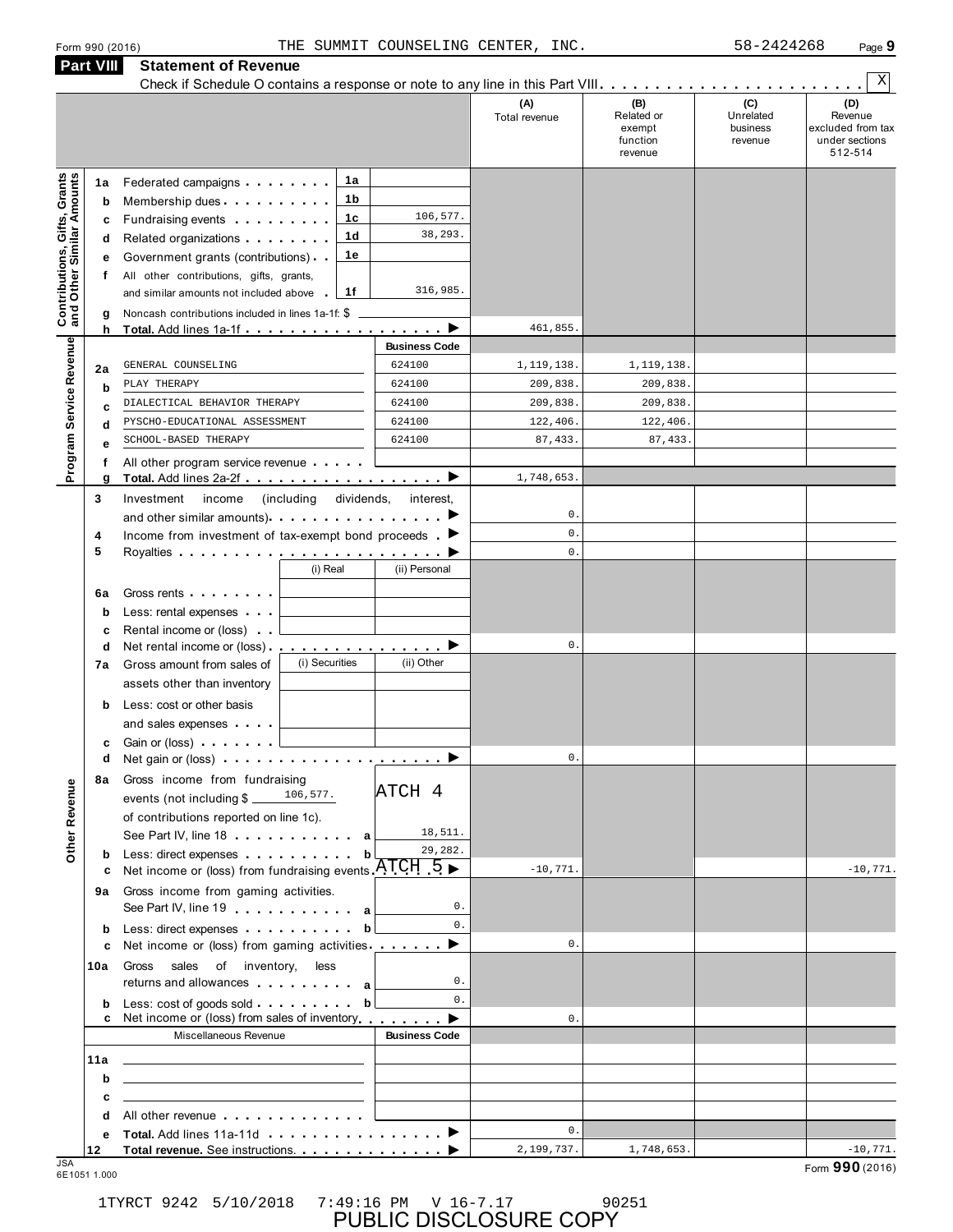| Form 990 (2016)                                                                                                            | THE SUMMIT COUNSELING CENTER, INC. |                                    |                                    | 58-2424268<br>Page 10          |
|----------------------------------------------------------------------------------------------------------------------------|------------------------------------|------------------------------------|------------------------------------|--------------------------------|
| <b>Part IX</b> Statement of Functional Expenses                                                                            |                                    |                                    |                                    |                                |
| Section 501(c)(3) and 501(c)(4) organizations must complete all columns. All other organizations must complete column (A). |                                    |                                    |                                    |                                |
| Do not include amounts reported on lines 6b, 7b,                                                                           |                                    |                                    | (C)                                |                                |
| 8b, 9b, and 10b of Part VIII.                                                                                              | (A)<br>Total expenses              | (B)<br>Program service<br>expenses | Management and<br>general expenses | (D)<br>Fundraising<br>expenses |
| 1 Grants and other assistance to domestic organizations                                                                    |                                    |                                    |                                    |                                |
| and domestic governments. See Part IV, line 21                                                                             | 0.                                 |                                    |                                    |                                |
| 2 Grants and other assistance to domestic                                                                                  |                                    |                                    |                                    |                                |
| individuals. See Part IV, line 22                                                                                          | 157,891.                           | 157,891.                           |                                    |                                |
| 3 Grants and other assistance to foreign                                                                                   |                                    |                                    |                                    |                                |
| organizations, foreign governments, and foreign<br>individuals. See Part IV, lines 15 and 16                               | 0.                                 |                                    |                                    |                                |
| 4 Benefits paid to or for members                                                                                          | $\Omega$ .                         |                                    |                                    |                                |
| 5 Compensation of current officers, directors,                                                                             |                                    |                                    |                                    |                                |
| trustees, and key employees                                                                                                | 135,109.                           | 67,555.                            | 33,777.                            | 33,777.                        |
| 6 Compensation not included above, to disqualified                                                                         |                                    |                                    |                                    |                                |
| persons (as defined under section 4958(f)(1)) and                                                                          |                                    |                                    |                                    |                                |
| persons described in section 4958(c)(3)(B)                                                                                 | 0.                                 |                                    |                                    |                                |
| 7 Other salaries and wages                                                                                                 | 1, 269, 635.                       | 1,250,590.                         |                                    | 19,045.                        |
| 8 Pension plan accruals and contributions (include                                                                         | 31,055.                            | 30,589.                            |                                    | 466.                           |
| section 401(k) and 403(b) employer contributions)                                                                          | 34, 319.                           | 33,804.                            |                                    | 515.                           |
| 9 Other employee benefits                                                                                                  | 88,577.                            | 87,248.                            |                                    | 1,329.                         |
| 10 <sub>1</sub><br>11 Fees for services (non-employees):                                                                   |                                    |                                    |                                    |                                |
| a Management                                                                                                               | О.                                 |                                    |                                    |                                |
|                                                                                                                            | $\Omega$                           |                                    |                                    |                                |
| c Accounting                                                                                                               | 9,390.                             | 4,695.                             | 4,695.                             |                                |
|                                                                                                                            | 0.                                 |                                    |                                    |                                |
| e Professional fundraising services. See Part IV, line 17                                                                  | 1,032.                             |                                    |                                    | 1,032.                         |
| f Investment management fees                                                                                               | $\mathbf 0$ .                      |                                    |                                    |                                |
| <b>g</b> Other. (If line 11g amount exceeds 10% of line 25, column                                                         | 3,377.                             | 3,208.                             | 169.                               |                                |
| (A) amount, list line 11g expenses on Schedule O.)                                                                         | 41,606.                            | 41,606.                            |                                    |                                |
| 12 Advertising and promotion                                                                                               | 100,141.                           | 55,078.                            | 45,063.                            |                                |
| 13 Office expenses<br>14 Information technology                                                                            | 0.                                 |                                    |                                    |                                |
| 15                                                                                                                         | 0                                  |                                    |                                    |                                |
| Occupancy experience and a series are a series of the series of the series of the series of the series of the<br>16        | 57,768.                            | 43,326.                            | 14,442.                            |                                |
| 17                                                                                                                         | 3,330.                             | 3,330.                             |                                    |                                |
| Payments of travel or entertainment expenses<br>18                                                                         |                                    |                                    |                                    |                                |
| for any federal, state, or local public officials                                                                          | $0$ .                              |                                    |                                    |                                |
| Conferences, conventions, and meetings<br>19                                                                               | 3,139.                             | 3,139.                             |                                    |                                |
| 20<br>Interest $\ldots \ldots \ldots \ldots \ldots \ldots$                                                                 | $0$ .<br>$\Omega$ .                |                                    |                                    |                                |
| Payments to affiliates entertainment of the set of the set of the set of the set of the set of the set of the<br>21        | 16,117.                            |                                    | 16,117.                            |                                |
| Depreciation, depletion, and amortization<br>22                                                                            | $\Omega$ .                         |                                    |                                    |                                |
| 23<br>Insurance<br>Other expenses. Itemize expenses not covered<br>24                                                      |                                    |                                    |                                    |                                |
| above (List miscellaneous expenses in line 24e. If                                                                         |                                    |                                    |                                    |                                |
| line 24e amount exceeds 10% of line 25, column                                                                             |                                    |                                    |                                    |                                |
| (A) amount, list line 24e expenses on Schedule O.)                                                                         |                                    |                                    |                                    |                                |
| AMEDICAL SUPPLIES                                                                                                          | 78,287.                            | 78,287.                            |                                    |                                |
| <b>b</b> CURE & MISC. EXPENSE                                                                                              | 18,717.                            | 18,717.                            |                                    |                                |
| the control of the control of the control of the control of the control of the control of                                  |                                    |                                    |                                    |                                |
| d                                                                                                                          |                                    |                                    |                                    |                                |
|                                                                                                                            | 2,049,490.                         | 1,879,063.                         | 114,263.                           | 56,164.                        |
| 25 Total functional expenses. Add lines 1 through 24e<br>26 Joint costs. Complete this line only if the                    |                                    |                                    |                                    |                                |
| organization reported in column (B) joint costs<br>from a combined educational campaign and                                |                                    |                                    |                                    |                                |
| fundraising solicitation. Check here $\blacktriangleright$<br>if                                                           |                                    |                                    |                                    |                                |
| following SOP 98-2 (ASC 958-720)                                                                                           | $\mathsf{O}$ .                     |                                    |                                    |                                |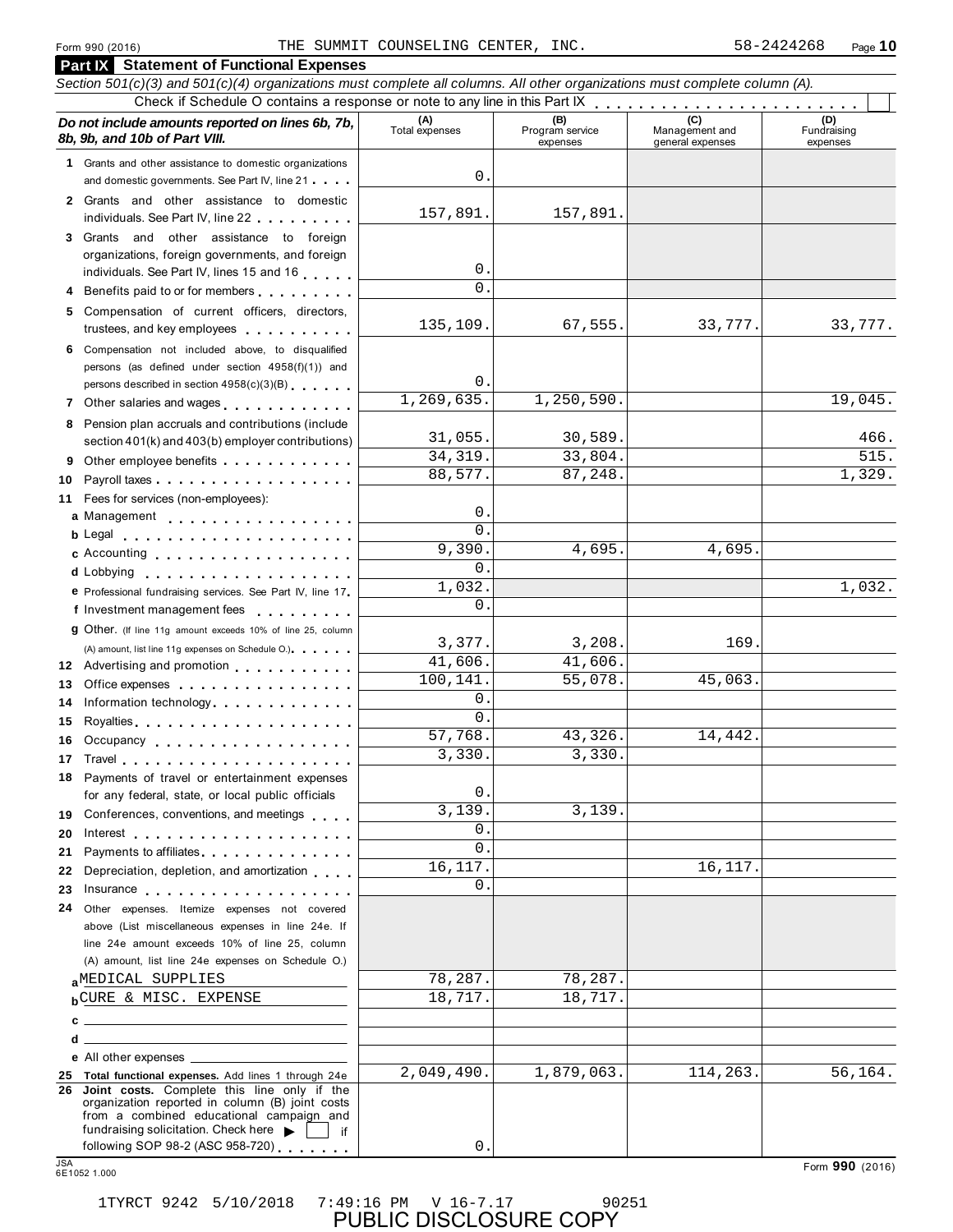|--|--|--|

|                      |                 | THE SUMMIT COUNSELING CENTER, INC.                                                                                                                                                                                                     |                        |                          |                         | 58-2424268         |
|----------------------|-----------------|----------------------------------------------------------------------------------------------------------------------------------------------------------------------------------------------------------------------------------------|------------------------|--------------------------|-------------------------|--------------------|
|                      | Form 990 (2016) |                                                                                                                                                                                                                                        |                        |                          |                         | Page 11            |
|                      | Part X          | <b>Balance Sheet</b>                                                                                                                                                                                                                   |                        |                          |                         |                    |
|                      |                 |                                                                                                                                                                                                                                        |                        |                          |                         | $\mathbf{x}$       |
|                      |                 |                                                                                                                                                                                                                                        |                        | (A)<br>Beginning of year |                         | (B)<br>End of year |
|                      | 1               | Cash - non-interest-bearing                                                                                                                                                                                                            |                        | 50.                      | $\overline{1}$          | 130.               |
|                      | $\mathbf{2}$    | Savings and temporary cash investments                                                                                                                                                                                                 |                        | 67,188.                  | $2^{\circ}$             | 108,500.           |
|                      | 3               |                                                                                                                                                                                                                                        |                        | 0.                       | $\overline{3}$          | 0.                 |
|                      | 4               |                                                                                                                                                                                                                                        |                        | 2,310.                   | $\overline{\mathbf{4}}$ | 5,984.             |
|                      | 5               | Loans and other receivables from current and former officers, directors,                                                                                                                                                               |                        |                          |                         |                    |
|                      |                 | trustees, key employees, and highest compensated employees.                                                                                                                                                                            |                        |                          |                         |                    |
|                      |                 | Complete Part II of Schedule L                                                                                                                                                                                                         |                        | 0.                       | $5\phantom{.0}$         | 0.                 |
|                      | 6               | Complete Fart if or Scriedule L<br>Loans and other receivables from other disqualified persons (as defined under section                                                                                                               |                        |                          |                         |                    |
|                      |                 | 4958(f)(1)), persons described in section 4958(c)(3)(B), and contributing employers<br>and sponsoring organizations of section 501(c)(9) voluntary employees' beneficiary                                                              |                        |                          |                         |                    |
|                      |                 | organizations (see instructions). Complete Part II of Schedule L.                                                                                                                                                                      |                        | 0.                       | $6\phantom{1}$          | $0$ .              |
| Assets               | 7               |                                                                                                                                                                                                                                        |                        | $\mathbf 0$ .            | $\overline{7}$          | $0$ .              |
|                      | 8               | Inventories for sale or use<br>Prepaid expenses and deferred charges<br>expenses and deferred charges<br>expenses and deferred charges<br>expenses on the pair of $\overline{ATCH}$ , $\overline{6}$ , $\overline{1}$ , $\overline{6}$ |                        | 0.                       | 8                       | 0.                 |
|                      | 9               |                                                                                                                                                                                                                                        |                        | 0.                       | $\mathbf{9}$            | 6,000.             |
|                      |                 | 10a Land, buildings, and equipment: cost or                                                                                                                                                                                            |                        |                          |                         |                    |
|                      |                 | other basis. Complete Part VI of Schedule D $\vert$ 10a $\vert$                                                                                                                                                                        | 171,540.               |                          |                         |                    |
|                      |                 | <b>b</b> Less: accumulated depreciation. 10b                                                                                                                                                                                           | $\overline{132,865}$ . | 30,803.                  | 10c                     | 38,675.            |
|                      | 11              |                                                                                                                                                                                                                                        |                        | 9,000.                   | 11                      | 9,000.             |
|                      | 12              | Investments - other securities. See Part IV, line 11                                                                                                                                                                                   |                        | 0.                       | 12                      | 0.                 |
|                      | 13              | Investments - program-related. See Part IV, line 11                                                                                                                                                                                    |                        | $0$ .<br>0.              | 13                      | 0.<br>0.           |
|                      | 14              |                                                                                                                                                                                                                                        |                        | $\mathbf{0}$ .           | 14                      | 46,607.            |
|                      | 15              |                                                                                                                                                                                                                                        |                        | 109, 351.                | 15<br>16                | 214,896.           |
|                      | 16<br>17        | Total assets. Add lines 1 through 15 (must equal line 34)<br>Accounts payable and accrued expenses                                                                                                                                     |                        | 81,246.                  | 17                      | 83,935.            |
|                      | 18              |                                                                                                                                                                                                                                        |                        | 0.                       | 18                      | $0$ .              |
|                      | 19              | Deferred revenue enterprise response to the contract of the contract of the ATCH 8                                                                                                                                                     |                        |                          | 0.119                   | 15,799.            |
|                      | 20              |                                                                                                                                                                                                                                        |                        | 0.                       | 20                      | $0$ .              |
|                      | 21              | Escrow or custodial account liability. Complete Part IV of Schedule D                                                                                                                                                                  |                        | $\mathbf{0}$ .           | 21                      | 0.                 |
|                      | 22              | Loans and other payables to current and former officers, directors,                                                                                                                                                                    |                        |                          |                         |                    |
| lities               |                 | trustees, key employees, highest compensated employees, and                                                                                                                                                                            |                        |                          |                         |                    |
| Liabil               |                 | disqualified persons. Complete Part II of Schedule L.                                                                                                                                                                                  |                        | 0.                       | 22                      | $0$ .              |
|                      | 23              | Secured mortgages and notes payable to unrelated third parties                                                                                                                                                                         |                        | $\mathbf 0$ .            | 23                      | $\mathbf 0$ .      |
|                      | 24              |                                                                                                                                                                                                                                        |                        | 0.                       | 24                      | $0$ .              |
|                      | 25              | Other liabilities (including federal income tax, payables to related third                                                                                                                                                             |                        |                          |                         |                    |
|                      |                 | parties, and other liabilities not included on lines 17-24). Complete Part X                                                                                                                                                           |                        |                          |                         |                    |
|                      |                 |                                                                                                                                                                                                                                        |                        | 63,190.                  | 25                      | $0$ .              |
|                      | 26              |                                                                                                                                                                                                                                        |                        | 144,436.                 | 26                      | 99,734.            |
|                      |                 | Organizations that follow SFAS 117 (ASC 958), check here ▶<br>complete lines 27 through 29, and lines 33 and 34.                                                                                                                       | $X \mid$ and           |                          |                         |                    |
|                      |                 |                                                                                                                                                                                                                                        |                        |                          |                         | $-15, 160.$        |
|                      | 27              | Unrestricted net assets                                                                                                                                                                                                                |                        | $-55,694.$<br>20,609.    | 27                      | 130,322.           |
| <b>Fund Balances</b> | 28<br>29        | Permanently restricted net assets<br>interior  interior  interior  interior  interior  interior  interior  interior  interior  interior  interior  interior  interior  interior  interior  interior  interior  interior  interio       |                        | $\mathbf 0$ .            | 28<br>29                | 0.                 |
|                      |                 | Organizations that do not follow SFAS 117 (ASC 958), check here ▶ │                                                                                                                                                                    | and                    |                          |                         |                    |
|                      |                 | complete lines 30 through 34.                                                                                                                                                                                                          |                        |                          |                         |                    |
|                      | 30              | Capital stock or trust principal, or current funds                                                                                                                                                                                     |                        |                          | 30                      |                    |
|                      | 31              | Paid-in or capital surplus, or land, building, or equipment fund                                                                                                                                                                       |                        |                          | 31                      |                    |
| Net Assets or        | 32              | Retained earnings, endowment, accumulated income, or other funds                                                                                                                                                                       |                        |                          | 32                      |                    |
|                      | 33              | Total net assets or fund balances                                                                                                                                                                                                      |                        | $-35,085.$               | 33                      | 115,162.           |
|                      | 34              | Total liabilities and net assets/fund balances                                                                                                                                                                                         |                        | 109, 351                 | 34                      | 214,896.           |
|                      |                 |                                                                                                                                                                                                                                        |                        |                          |                         | Form 990 (2016)    |

JSA 6E10531.000<br>1TYRCT 9242 5/10/2018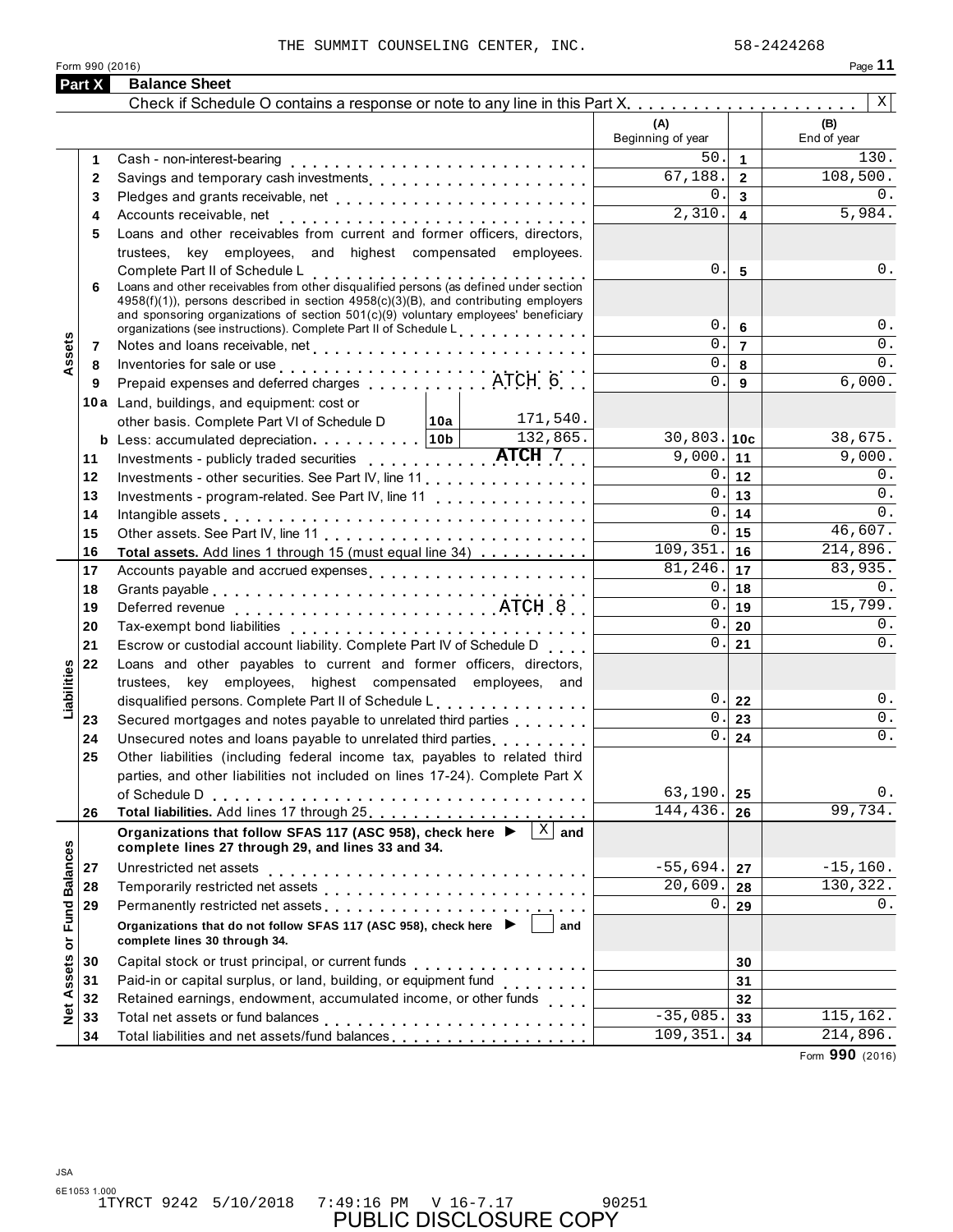|                | THE SUMMIT COUNSELING CENTER, INC.                                                                                                                                                                                                                                                                                                                         | 58-2424268              |                |            |                  |
|----------------|------------------------------------------------------------------------------------------------------------------------------------------------------------------------------------------------------------------------------------------------------------------------------------------------------------------------------------------------------------|-------------------------|----------------|------------|------------------|
|                | Form 990 (2016)                                                                                                                                                                                                                                                                                                                                            |                         |                |            | Page $12$        |
| <b>Part XI</b> | <b>Reconciliation of Net Assets</b>                                                                                                                                                                                                                                                                                                                        |                         |                |            |                  |
|                |                                                                                                                                                                                                                                                                                                                                                            |                         |                |            |                  |
| 1              | Total revenue (must equal Part VIII, column (A), line 12)                                                                                                                                                                                                                                                                                                  | $\mathbf{1}$            |                | 2,199,737. |                  |
| 2              |                                                                                                                                                                                                                                                                                                                                                            | $\overline{2}$          |                | 2,049,490. |                  |
| 3              | Revenue less expenses. Subtract line 2 from line 1                                                                                                                                                                                                                                                                                                         | $\overline{\mathbf{3}}$ |                | 150,247.   |                  |
| 4              | Net assets or fund balances at beginning of year (must equal Part X, line 33, column (A))                                                                                                                                                                                                                                                                  | $\overline{4}$          |                | $-35,085.$ |                  |
| 5              |                                                                                                                                                                                                                                                                                                                                                            | 5                       |                |            | 0.               |
| 6              |                                                                                                                                                                                                                                                                                                                                                            | 6                       |                |            | 0.               |
| 7              |                                                                                                                                                                                                                                                                                                                                                            | $\overline{7}$          |                |            | 0.               |
| 8              |                                                                                                                                                                                                                                                                                                                                                            | 8                       |                |            | $0$ .            |
| 9              | Other changes in net assets or fund balances (explain in Schedule O)                                                                                                                                                                                                                                                                                       | 9                       |                |            | $\overline{0}$ . |
| 10             | Net assets or fund balances at end of year. Combine lines 3 through 9 (must equal Part X, line                                                                                                                                                                                                                                                             |                         |                |            |                  |
|                |                                                                                                                                                                                                                                                                                                                                                            | 10                      |                | 115,162.   |                  |
| Part XII       | <b>Financial Statements and Reporting</b>                                                                                                                                                                                                                                                                                                                  |                         |                |            |                  |
|                |                                                                                                                                                                                                                                                                                                                                                            |                         |                |            |                  |
| 1              | $\lceil x \rceil$ Accrual<br>Accounting method used to prepare the Form 990:     Cash<br>Other<br>If the organization changed its method of accounting from a prior year or checked "Other," explain in<br>Schedule O.                                                                                                                                     |                         |                | Yes        | No               |
|                | 2a Were the organization's financial statements compiled or reviewed by an independent accountant?<br>If "Yes," check a box below to indicate whether the financial statements for the year were compiled or<br>reviewed on a separate basis, consolidated basis, or both:<br>Separate basis<br>Consolidated basis<br>Both consolidated and separate basis |                         | 2a             |            | Χ                |
|                | <b>b</b> Were the organization's financial statements audited by an independent accountant?                                                                                                                                                                                                                                                                |                         | 2 <sub>b</sub> | X          |                  |
|                | If "Yes," check a box below to indicate whether the financial statements for the year were audited on a<br>separate basis, consolidated basis, or both:<br>$\lfloor x \rfloor$ Both consolidated and separate basis<br>Separate basis<br>Consolidated basis                                                                                                |                         |                |            |                  |
|                | c If "Yes" to line 2a or 2b, does the organization have a committee that assumes responsibility for oversight                                                                                                                                                                                                                                              |                         |                |            |                  |
|                | of the audit, review, or compilation of its financial statements and selection of an independent accountant?                                                                                                                                                                                                                                               |                         | 2 <sub>c</sub> | Χ          |                  |
|                | If the organization changed either its oversight process or selection process during the tax year, explain in<br>Schedule O.                                                                                                                                                                                                                               |                         |                |            |                  |
|                | 3a As a result of a federal award, was the organization required to undergo an audit or audits as set forth in                                                                                                                                                                                                                                             |                         |                |            |                  |
|                |                                                                                                                                                                                                                                                                                                                                                            |                         | 3a             |            | X                |
|                | <b>b</b> If "Yes," did the organization undergo the required audit or audits? If the organization did not undergo the<br>required audit or audits, explain why in Schedule O and describe any steps taken to undergo such audits.                                                                                                                          |                         | 3 <sub>b</sub> |            |                  |

Form **990** (2016)

JSA 6E1054 1.000<br>1TYRCT 9242 5/10/2018 1TYRCT 9242 5/10/2018 7:49:16 PM V 16-7.17 90251 PUBLIC DISCLOSURE COPY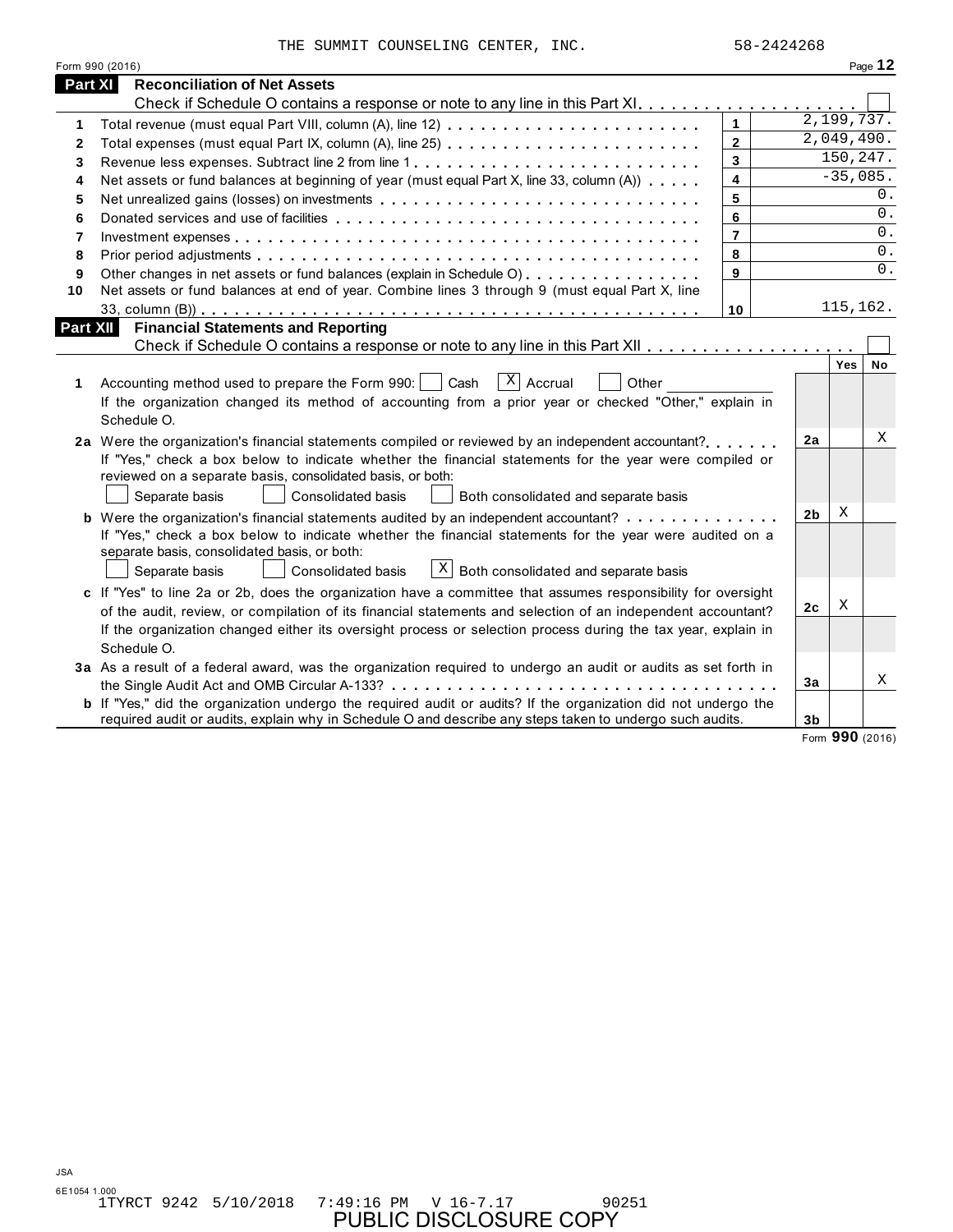# **SCHEDULE A Public Charity Status and Public Support** (Form 990 or 990-EZ) complete if the organization is a section 501(c)(3) organization or a section 4947(a)(1) nonexempt charitable trust.

(Form 990 or 990-EZ)  $\begin{bmatrix} 1 & 0 & 0 \\ 0 & 1 & 0 \end{bmatrix}$  Complete if the organization is a section 501(c)(3) organization or a section 4947(a)(1) nonexempt charitable trust.  $\begin{bmatrix} 2 & 0 \\ 2 & 1 \end{bmatrix}$ Complete if the organization is a section 501(c)(3) organization or a section 4947(a)(1) nonexempt charitable trust.<br>
Department of the Treasury<br>
Internal Boyony Series **Inspection Internal Revenue Service III** internal Revenue Service III internal Revenue Service III internal Revenue Service III internal Revenue Service III internal Revenue Service III internal Revenue Service III inter

| bout Schedule A (Form 990 or 990-EZ) and its instructions is at www. |  |  |  |
|----------------------------------------------------------------------|--|--|--|

|        |   |                                                                                                                                                                                                                                                                                                                                                                                                                                                                                    |          |                                                        |     |                                                      |                                                     | II ISPECUU I                         |
|--------|---|------------------------------------------------------------------------------------------------------------------------------------------------------------------------------------------------------------------------------------------------------------------------------------------------------------------------------------------------------------------------------------------------------------------------------------------------------------------------------------|----------|--------------------------------------------------------|-----|------------------------------------------------------|-----------------------------------------------------|--------------------------------------|
|        |   | Name of the organization<br>THE SUMMIT COUNSELING CENTER, INC.                                                                                                                                                                                                                                                                                                                                                                                                                     |          |                                                        |     |                                                      | <b>Employer identification number</b><br>58-2424268 |                                      |
| Part I |   | Reason for Public Charity Status (All organizations must complete this part.) See instructions.                                                                                                                                                                                                                                                                                                                                                                                    |          |                                                        |     |                                                      |                                                     |                                      |
|        |   | The organization is not a private foundation because it is: (For lines 1 through 12, check only one box.)                                                                                                                                                                                                                                                                                                                                                                          |          |                                                        |     |                                                      |                                                     |                                      |
| 1      |   | A church, convention of churches, or association of churches described in section 170(b)(1)(A)(i).                                                                                                                                                                                                                                                                                                                                                                                 |          |                                                        |     |                                                      |                                                     |                                      |
| 2      |   | A school described in section 170(b)(1)(A)(ii). (Attach Schedule E (Form 990 or 990-EZ).)                                                                                                                                                                                                                                                                                                                                                                                          |          |                                                        |     |                                                      |                                                     |                                      |
| 3      |   | A hospital or a cooperative hospital service organization described in section 170(b)(1)(A)(iii).                                                                                                                                                                                                                                                                                                                                                                                  |          |                                                        |     |                                                      |                                                     |                                      |
| 4      |   | A medical research organization operated in conjunction with a hospital described in section 170(b)(1)(A)(iii). Enter the                                                                                                                                                                                                                                                                                                                                                          |          |                                                        |     |                                                      |                                                     |                                      |
|        |   | hospital's name, city, and state:                                                                                                                                                                                                                                                                                                                                                                                                                                                  |          |                                                        |     |                                                      |                                                     |                                      |
| 5      |   | An organization operated for the benefit of a college or university owned or operated by a governmental unit described in                                                                                                                                                                                                                                                                                                                                                          |          |                                                        |     |                                                      |                                                     |                                      |
|        |   | section 170(b)(1)(A)(iv). (Complete Part II.)                                                                                                                                                                                                                                                                                                                                                                                                                                      |          |                                                        |     |                                                      |                                                     |                                      |
| 6      |   | A federal, state, or local government or governmental unit described in section 170(b)(1)(A)(v).                                                                                                                                                                                                                                                                                                                                                                                   |          |                                                        |     |                                                      |                                                     |                                      |
| 7      |   | An organization that normally receives a substantial part of its support from a governmental unit or from the general public                                                                                                                                                                                                                                                                                                                                                       |          |                                                        |     |                                                      |                                                     |                                      |
|        |   | described in section 170(b)(1)(A)(vi). (Complete Part II.)                                                                                                                                                                                                                                                                                                                                                                                                                         |          |                                                        |     |                                                      |                                                     |                                      |
| 8      |   | A community trust described in section 170(b)(1)(A)(vi). (Complete Part II.)                                                                                                                                                                                                                                                                                                                                                                                                       |          |                                                        |     |                                                      |                                                     |                                      |
| 9      |   | An agricultural research organization described in section 170(b)(1)(A)(ix) operated in conjunction with a land-grant college                                                                                                                                                                                                                                                                                                                                                      |          |                                                        |     |                                                      |                                                     |                                      |
|        |   | or university or a non-land-grant college of agriculture (see instructions). Enter the name, city, and state of the college or                                                                                                                                                                                                                                                                                                                                                     |          |                                                        |     |                                                      |                                                     |                                      |
|        |   | university:                                                                                                                                                                                                                                                                                                                                                                                                                                                                        |          |                                                        |     |                                                      |                                                     |                                      |
| 10     | X | An organization that normally receives: (1) more than 331/3 % of its support from contributions, membership fees, and gross<br>receipts from activities related to its exempt functions - subject to certain exceptions, and (2) no more than 331/3 % of its<br>support from gross investment income and unrelated business taxable income (less section 511 tax) from businesses<br>acquired by the organization after June 30, 1975. See section 509(a)(2). (Complete Part III.) |          |                                                        |     |                                                      |                                                     |                                      |
| 11     |   | An organization organized and operated exclusively to test for public safety. See section 509(a)(4).                                                                                                                                                                                                                                                                                                                                                                               |          |                                                        |     |                                                      |                                                     |                                      |
| 12     |   | An organization organized and operated exclusively for the benefit of, to perform the functions of, or to carry out the purposes                                                                                                                                                                                                                                                                                                                                                   |          |                                                        |     |                                                      |                                                     |                                      |
|        |   | of one or more publicly supported organizations described in section 509(a)(1) or section 509(a)(2). See section 509(a)(3).                                                                                                                                                                                                                                                                                                                                                        |          |                                                        |     |                                                      |                                                     |                                      |
|        |   | Check the box in lines 12a through 12d that describes the type of supporting organization and complete lines 12e, 12f, and 12g.                                                                                                                                                                                                                                                                                                                                                    |          |                                                        |     |                                                      |                                                     |                                      |
| a      |   | Type I. A supporting organization operated, supervised, or controlled by its supported organization(s), typically by giving                                                                                                                                                                                                                                                                                                                                                        |          |                                                        |     |                                                      |                                                     |                                      |
|        |   | the supported organization(s) the power to regularly appoint or elect a majority of the directors or trustees of the                                                                                                                                                                                                                                                                                                                                                               |          |                                                        |     |                                                      |                                                     |                                      |
|        |   | supporting organization. You must complete Part IV, Sections A and B.                                                                                                                                                                                                                                                                                                                                                                                                              |          |                                                        |     |                                                      |                                                     |                                      |
| b      |   | Type II. A supporting organization supervised or controlled in connection with its supported organization(s), by having                                                                                                                                                                                                                                                                                                                                                            |          |                                                        |     |                                                      |                                                     |                                      |
|        |   | control or management of the supporting organization vested in the same persons that control or manage the supported                                                                                                                                                                                                                                                                                                                                                               |          |                                                        |     |                                                      |                                                     |                                      |
|        |   | organization(s). You must complete Part IV, Sections A and C.                                                                                                                                                                                                                                                                                                                                                                                                                      |          |                                                        |     |                                                      |                                                     |                                      |
| c      |   | Type III functionally integrated. A supporting organization operated in connection with, and functionally integrated with,                                                                                                                                                                                                                                                                                                                                                         |          |                                                        |     |                                                      |                                                     |                                      |
|        |   | its supported organization(s) (see instructions). You must complete Part IV, Sections A, D, and E.                                                                                                                                                                                                                                                                                                                                                                                 |          |                                                        |     |                                                      |                                                     |                                      |
| d      |   | Type III non-functionally integrated. A supporting organization operated in connection with its supported organization(s)                                                                                                                                                                                                                                                                                                                                                          |          |                                                        |     |                                                      |                                                     |                                      |
|        |   | that is not functionally integrated. The organization generally must satisfy a distribution requirement and an attentiveness                                                                                                                                                                                                                                                                                                                                                       |          |                                                        |     |                                                      |                                                     |                                      |
|        |   | requirement (see instructions). You must complete Part IV, Sections A and D, and Part V.                                                                                                                                                                                                                                                                                                                                                                                           |          |                                                        |     |                                                      |                                                     |                                      |
| е      |   | Check this box if the organization received a written determination from the IRS that it is a Type I, Type II, Type III                                                                                                                                                                                                                                                                                                                                                            |          |                                                        |     |                                                      |                                                     |                                      |
|        |   | functionally integrated, or Type III non-functionally integrated supporting organization.                                                                                                                                                                                                                                                                                                                                                                                          |          |                                                        |     |                                                      |                                                     |                                      |
| t      |   |                                                                                                                                                                                                                                                                                                                                                                                                                                                                                    |          |                                                        |     |                                                      |                                                     |                                      |
| g      |   | Provide the following information about the supported organization(s).                                                                                                                                                                                                                                                                                                                                                                                                             |          |                                                        |     |                                                      |                                                     |                                      |
|        |   | (i) Name of supported organization                                                                                                                                                                                                                                                                                                                                                                                                                                                 | (ii) EIN | (iii) Type of organization<br>(described on lines 1-10 |     | (iv) Is the organization<br>listed in your governing | (v) Amount of monetary<br>support (see              | (vi) Amount of<br>other support (see |
|        |   |                                                                                                                                                                                                                                                                                                                                                                                                                                                                                    |          | above (see instructions))                              |     | document?                                            | instructions)                                       | instructions)                        |
|        |   |                                                                                                                                                                                                                                                                                                                                                                                                                                                                                    |          |                                                        | Yes | No                                                   |                                                     |                                      |
| (A)    |   |                                                                                                                                                                                                                                                                                                                                                                                                                                                                                    |          |                                                        |     |                                                      |                                                     |                                      |
| (B)    |   |                                                                                                                                                                                                                                                                                                                                                                                                                                                                                    |          |                                                        |     |                                                      |                                                     |                                      |
| (C)    |   |                                                                                                                                                                                                                                                                                                                                                                                                                                                                                    |          |                                                        |     |                                                      |                                                     |                                      |
| (D)    |   |                                                                                                                                                                                                                                                                                                                                                                                                                                                                                    |          |                                                        |     |                                                      |                                                     |                                      |
|        |   |                                                                                                                                                                                                                                                                                                                                                                                                                                                                                    |          |                                                        |     |                                                      |                                                     |                                      |
| (E)    |   |                                                                                                                                                                                                                                                                                                                                                                                                                                                                                    |          |                                                        |     |                                                      |                                                     |                                      |

**For Paperwork Reduction Act Notice, see the Instructions for Form 990 or 990-EZ. Schedule A (Form 990 or 990-EZ) 2016**

**Total**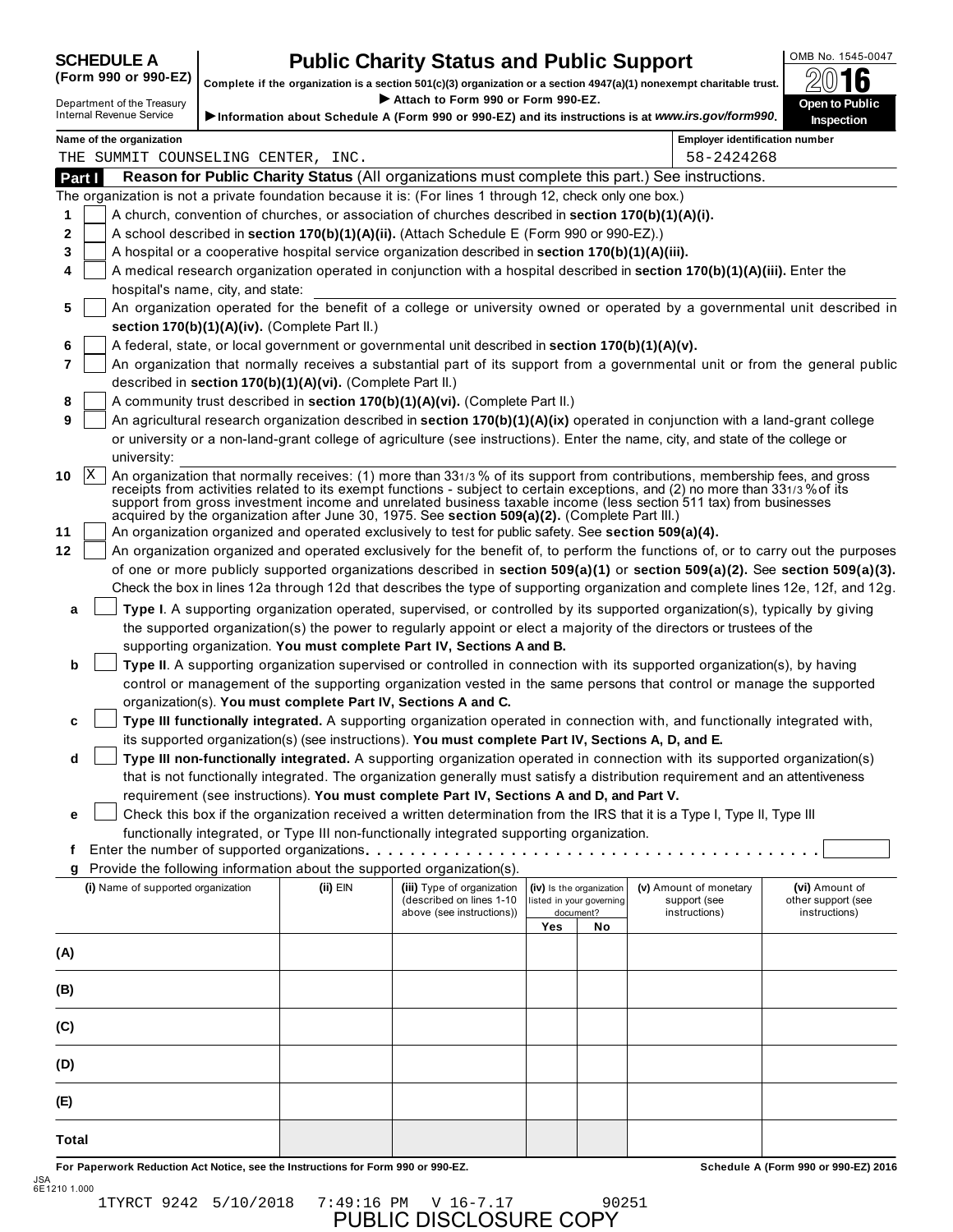**Support Schedule for Organizations Described in Sections 170(b)(1)(A)(iv) and 170(b)(1)(A)(vi)** (Complete only if you checked the box on line 5, 7, or 8 of Part I or if the organization failed to qualify under Part III. If the organization fails to qualify under the tests listed below, please complete Part III.) **Part II** 

|              | Part III. If the organization fails to qualify under the tests listed below, please complete Part III.)                                                                                                                                                                                                                                                             |            |            |            |            |            |           |
|--------------|---------------------------------------------------------------------------------------------------------------------------------------------------------------------------------------------------------------------------------------------------------------------------------------------------------------------------------------------------------------------|------------|------------|------------|------------|------------|-----------|
|              | <b>Section A. Public Support</b>                                                                                                                                                                                                                                                                                                                                    |            |            |            |            |            |           |
|              | Calendar year (or fiscal year beginning in) $\blacktriangleright$                                                                                                                                                                                                                                                                                                   | (a) 2012   | (b) 2013   | (c) 2014   | (d) $2015$ | (e) 2016   | (f) Total |
| 1            | Gifts,<br>contributions,<br>grants,<br>and<br>membership fees received. (Do not<br>include any "unusual grants.")                                                                                                                                                                                                                                                   |            |            |            |            |            |           |
| $\mathbf{2}$ | Tax<br>revenues<br>levied<br>for<br>the<br>organization's benefit and either paid<br>to or expended on its behalf                                                                                                                                                                                                                                                   |            |            |            |            |            |           |
| 3            | The value of services or facilities<br>furnished by a governmental unit to the<br>organization without charge                                                                                                                                                                                                                                                       |            |            |            |            |            |           |
| 4            | Total. Add lines 1 through 3                                                                                                                                                                                                                                                                                                                                        |            |            |            |            |            |           |
| 5            | The portion of total contributions by<br>each<br>person<br>other)<br>than<br>a<br>governmental<br>publicly<br>unit<br>or<br>supported organization) included on<br>line 1 that exceeds 2% of the amount<br>shown on line 11, column (f)                                                                                                                             |            |            |            |            |            |           |
| 6            | Public support. Subtract line 5 from line 4.                                                                                                                                                                                                                                                                                                                        |            |            |            |            |            |           |
|              | <b>Section B. Total Support</b>                                                                                                                                                                                                                                                                                                                                     |            |            |            |            |            |           |
|              | Calendar year (or fiscal year beginning in)                                                                                                                                                                                                                                                                                                                         | (a) $2012$ | (b) $2013$ | $(c)$ 2014 | (d) $2015$ | (e) $2016$ | (f) Total |
| 7            | Amounts from line 4                                                                                                                                                                                                                                                                                                                                                 |            |            |            |            |            |           |
| 8            | Gross income from interest, dividends,<br>payments received on securities loans,<br>rents, royalties and income from similar<br>sources and the set of the set of the set of the set of the set of the set of the set of the set of the set of                                                                                                                      |            |            |            |            |            |           |
| 9            | Net income from unrelated business<br>activities, whether or not the business<br>is regularly carried on                                                                                                                                                                                                                                                            |            |            |            |            |            |           |
| 10           | Other income. Do not include gain or<br>loss from the sale of capital assets<br>(Explain in Part VI.)                                                                                                                                                                                                                                                               |            |            |            |            |            |           |
| 11           | Total support. Add lines 7 through 10                                                                                                                                                                                                                                                                                                                               |            |            |            |            |            |           |
| 12           |                                                                                                                                                                                                                                                                                                                                                                     |            |            |            |            | 12         |           |
| 13           | First five years. If the Form 990 is for the organization's first, second, third, fourth, or fifth tax year as a section 501(c)(3)<br>organization, check this box and stop here enterpretation of the content of the content of the set of the set of the set of the set of the set of the set of the set of the set of the set of the set of the set of the set o |            |            |            |            |            |           |
|              | <b>Section C. Computation of Public Support Percentage</b>                                                                                                                                                                                                                                                                                                          |            |            |            |            |            |           |
|              | 14 Public support percentage for 2016 (line 6, column (f) divided by line 11, column (f)                                                                                                                                                                                                                                                                            |            |            |            |            | 14         | $\%$      |
| 15           |                                                                                                                                                                                                                                                                                                                                                                     |            |            |            |            |            | %         |
|              | 16a 331/3% support test - 2016. If the organization did not check the box on line 13, and line 14 is 331/3% or more, check                                                                                                                                                                                                                                          |            |            |            |            |            |           |
|              | this box and stop here. The organization qualifies as a publicly supported organization                                                                                                                                                                                                                                                                             |            |            |            |            |            |           |
|              | <b>b</b> 331/3% support test - 2015. If the organization did not check a box on line 13 or 16a, and line 15 is 331/3% or more,                                                                                                                                                                                                                                      |            |            |            |            |            |           |
|              | check this box and stop here. The organization qualifies as a publicly supported organization                                                                                                                                                                                                                                                                       |            |            |            |            |            |           |
|              | 17a 10%-facts-and-circumstances test - 2016. If the organization did not check a box on line 13, 16a, or 16b, and line 14 is                                                                                                                                                                                                                                        |            |            |            |            |            |           |
|              | 10% or more, and if the organization meets the "facts-and-circumstances" test, check this box and stop here. Explain in                                                                                                                                                                                                                                             |            |            |            |            |            |           |
|              | Part VI how the organization meets the "facts-and-circumstances" test. The organization qualifies as a publicly supported                                                                                                                                                                                                                                           |            |            |            |            |            |           |
|              |                                                                                                                                                                                                                                                                                                                                                                     |            |            |            |            |            |           |
|              | <b>b 10%-facts-and-circumstances test - 2015.</b> If the organization did not check a box on line 13, 16a, 16b, or 17a, and line<br>15 is 10% or more, and if the organization meets the "facts-and-circumstances" test, check this box and stop here.                                                                                                              |            |            |            |            |            |           |
|              |                                                                                                                                                                                                                                                                                                                                                                     |            |            |            |            |            |           |
|              | Explain in Part VI how the organization meets the "facts-and-circumstances" test. The organization qualifies as a publicly                                                                                                                                                                                                                                          |            |            |            |            |            |           |
|              | Private foundation. If the organization did not check a box on line 13, 16a, 16b, 17a, or 17b, check this box and see                                                                                                                                                                                                                                               |            |            |            |            |            |           |
|              |                                                                                                                                                                                                                                                                                                                                                                     |            |            |            |            |            |           |
| 18           |                                                                                                                                                                                                                                                                                                                                                                     |            |            |            |            |            |           |

7:49:16 PM V 16-7.17 90251 PUBLIC DISCLOSURE COPY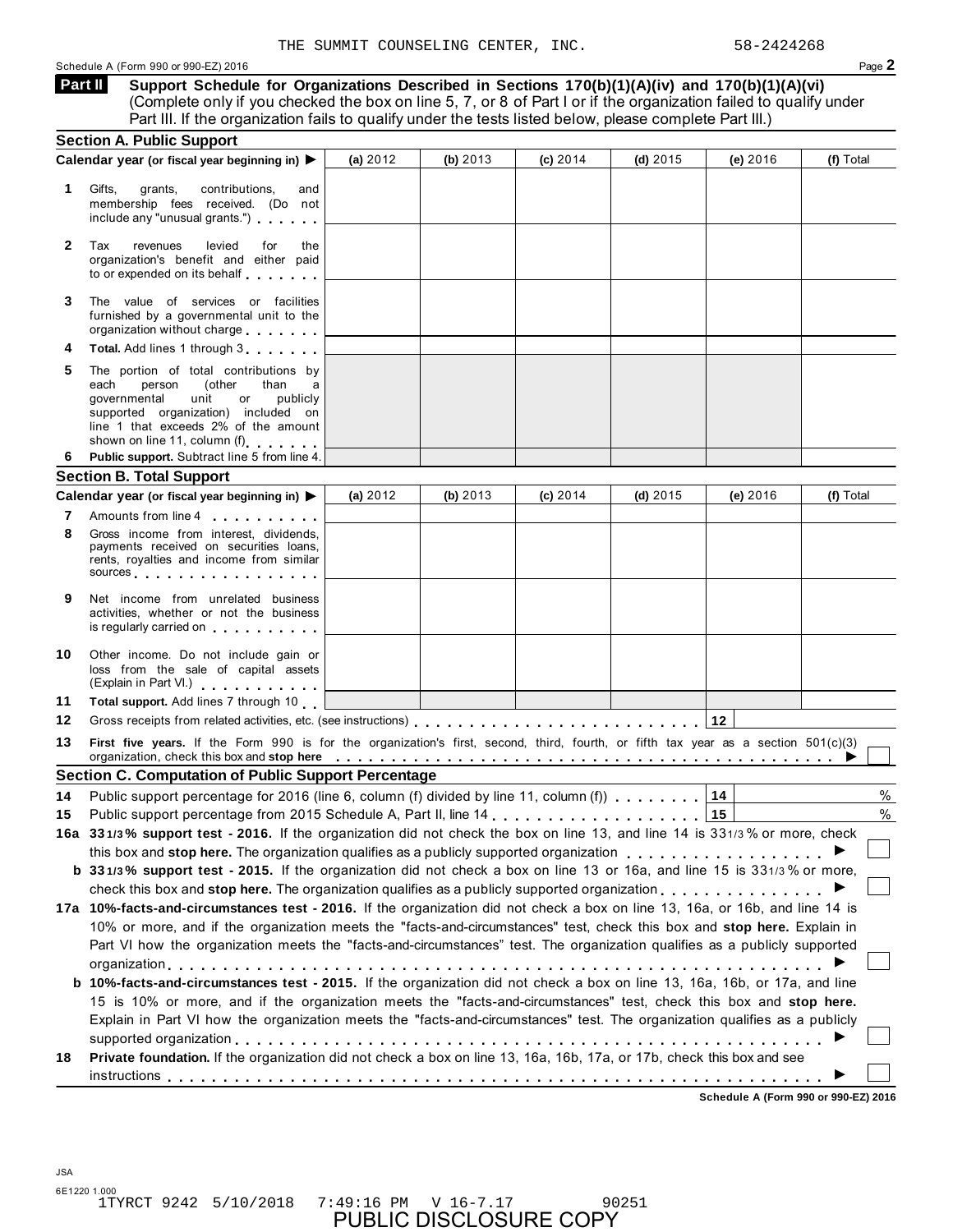Schedule A (Form 990 or 990-EZ) 2016 Page **3**

### **Support Schedule for Organizations Described in Section 509(a)(2) Part III**

(Complete only if you checked the box on line 10 of Part I or if the organization failed to qualify under Part II. If the organization fails to qualify under the tests listed below, please complete Part II.)

| 1.                   | <b>Section A. Public Support</b>                                                                                                                                                                 |            |            |            |            |                                      |               |
|----------------------|--------------------------------------------------------------------------------------------------------------------------------------------------------------------------------------------------|------------|------------|------------|------------|--------------------------------------|---------------|
|                      | Calendar year (or fiscal year beginning in) ▶                                                                                                                                                    | (a) $2012$ | (b) $2013$ | (c) $2014$ | (d) $2015$ | (e) 2016                             | (f) Total     |
|                      | Gifts, grants, contributions, and membership fees                                                                                                                                                |            |            |            |            |                                      |               |
|                      | received. (Do not include any "unusual grants.")                                                                                                                                                 | 245,045.   | 382,521.   | 390,782.   | 478, 413.  | 461,855                              | 1,958,616.    |
| 2                    | Gross receipts from admissions, merchandise                                                                                                                                                      |            |            |            |            |                                      |               |
|                      | sold or services performed, or facilities                                                                                                                                                        |            |            |            |            |                                      |               |
|                      | furnished in any activity that is related to the                                                                                                                                                 |            |            |            |            |                                      |               |
|                      | organization's tax-exempt purpose                                                                                                                                                                | 809,540.   | 978,170.   | 1,045,034. | 1,393,313. | 1,748,653.                           | 5,974,710.    |
| 3                    | Gross receipts from activities that are not an                                                                                                                                                   |            |            |            |            |                                      |               |
|                      | unrelated trade or business under section 513                                                                                                                                                    |            |            |            |            |                                      | 0.            |
| 4                    | Tax<br>revenues<br>levied<br>for<br>the                                                                                                                                                          |            |            |            |            |                                      |               |
|                      | organization's benefit and either paid                                                                                                                                                           |            |            |            |            |                                      |               |
|                      | to or expended on its behalf                                                                                                                                                                     |            |            |            |            |                                      | 0.            |
| 5                    | The value of services or facilities                                                                                                                                                              |            |            |            |            |                                      |               |
|                      | furnished by a governmental unit to the                                                                                                                                                          |            |            |            |            |                                      |               |
|                      | organization without charge                                                                                                                                                                      |            |            |            |            |                                      | 0.            |
| 6                    | <b>Total.</b> Add lines 1 through 5                                                                                                                                                              | 1,054,585. | 1,360,691. | 1,435,816. | 1,871,726. | 2,210,508                            | 7,933,326.    |
|                      | 7a Amounts included on lines 1, 2, and 3                                                                                                                                                         |            |            |            |            |                                      |               |
|                      | received from disqualified persons                                                                                                                                                               | 44, 455.   | 107,986.   | 86,192.    | 103,478.   | 113,868.                             | 455,979.      |
|                      | <b>b</b> Amounts included on lines 2 and 3                                                                                                                                                       |            |            |            |            |                                      |               |
|                      | from other than disqualified<br>received                                                                                                                                                         |            |            |            |            |                                      |               |
|                      | persons that exceed the greater of \$5,000                                                                                                                                                       |            |            |            |            |                                      |               |
|                      | or 1% of the amount on line 13 for the year                                                                                                                                                      |            |            |            |            | 6,321                                | 6,321.        |
|                      | c Add lines 7a and 7b                                                                                                                                                                            | 44, 455.   | 107,986.   | 86,192.    | 103,478.   | 120,189                              | 462,300.      |
| 8                    | Public support. (Subtract line 7c from                                                                                                                                                           |            |            |            |            |                                      |               |
|                      | line 6.) $\ldots$ $\ldots$ $\ldots$ $\ldots$ $\ldots$ $\ldots$ $\ldots$                                                                                                                          |            |            |            |            |                                      | 7,471,026.    |
|                      | <b>Section B. Total Support</b>                                                                                                                                                                  |            |            |            |            |                                      |               |
|                      | Calendar year (or fiscal year beginning in) ▶                                                                                                                                                    | (a) $2012$ | (b) $2013$ | (c) $2014$ | (d) $2015$ | (e) 2016                             | (f) Total     |
| 9                    | Amounts from line 6                                                                                                                                                                              | 1,054,585. | 1,360,691. | 1,435,816. | 1,871,726. | 2,210,508                            | 7,933,326.    |
|                      | 10 a Gross income from interest, dividends,<br>payments received on securities loans,<br>rents, royalties and income from similar                                                                |            |            |            |            |                                      |               |
|                      | sources entering the set of the set of the set of the set of the set of the set of the set of the set of the s<br><b>b</b> Unrelated business taxable income (less                               |            |            |            |            |                                      |               |
|                      |                                                                                                                                                                                                  |            |            |            |            |                                      |               |
|                      | section 511 taxes) from businesses                                                                                                                                                               |            |            |            |            |                                      | 0.            |
|                      | acquired after June 30, 1975                                                                                                                                                                     |            |            |            |            |                                      |               |
|                      | c Add lines 10a and 10b                                                                                                                                                                          |            |            |            |            |                                      |               |
| 11                   | Net income from unrelated business<br>activities not included in line 10b,                                                                                                                       |            |            |            |            |                                      |               |
|                      | whether or not the business is regularly<br>carried on <b>carried</b> on <b>carried</b> on <b>carried</b> on <b>carefully</b>                                                                    |            |            |            |            |                                      |               |
|                      |                                                                                                                                                                                                  |            |            |            |            |                                      |               |
|                      |                                                                                                                                                                                                  |            |            |            |            |                                      |               |
|                      | Other income. Do not include gain or                                                                                                                                                             |            |            |            |            |                                      |               |
| 12                   | loss from the sale of capital assets<br>(Explain in Part VI.)                                                                                                                                    | 56,775.    | 14,250.    | 14,000     | 4,248      |                                      | 0.<br>89,273. |
|                      | Total support. (Add lines 9, 10c, 11,                                                                                                                                                            |            |            |            |            |                                      |               |
|                      |                                                                                                                                                                                                  | 1,111,360. | 1,374,941. | 1,449,816. | 1,875,974. | 2,210,508.                           | 8,022,599.    |
|                      | and $12.$ ) $\cdots$ $\cdots$ $\cdots$ $\cdots$                                                                                                                                                  |            |            |            |            |                                      |               |
| 13<br>14             | First five years. If the Form 990 is for the organization's first, second, third, fourth, or fifth tax year as a section 501(c)(3)                                                               |            |            |            |            |                                      |               |
|                      | organization, check this box and stop here $\ldots \ldots \ldots \ldots \ldots \ldots \ldots \ldots \ldots \ldots \ldots \ldots \ldots$                                                          |            |            |            |            |                                      |               |
|                      | Section C. Computation of Public Support Percentage                                                                                                                                              |            |            |            |            |                                      |               |
|                      | Public support percentage for 2016 (line 8, column (f) divided by line 13, column (f)).                                                                                                          |            |            |            |            | 15                                   | 93.12%        |
|                      | Public support percentage from 2015 Schedule A, Part III, line 15.                                                                                                                               |            |            |            |            | 16                                   | 91.66%        |
|                      | Section D. Computation of Investment Income Percentage                                                                                                                                           |            |            |            |            |                                      |               |
|                      | Investment income percentage for 2016 (line 10c, column (f) divided by line 13, column (f) [11] [12] Independent income percentage for 2016 (line 10c, column (f) divided by line 13, column (f) |            |            |            |            | 17                                   | %             |
|                      |                                                                                                                                                                                                  |            |            |            |            | 18                                   | %             |
|                      | 19a 331/3% support tests - 2016. If the organization did not check the box on line 14, and line 15 is more than 331/3%, and line                                                                 |            |            |            |            |                                      |               |
| 15<br>16<br>17<br>18 | 17 is not more than 331/3%, check this box and stop here. The organization qualifies as a publicly supported organization                                                                        |            |            |            |            |                                      | Χ             |
|                      | <b>b</b> 331/3% support tests - 2015. If the organization did not check a box on line 14 or line 19a, and line 16 is more than 331/3%, and                                                       |            |            |            |            |                                      |               |
|                      | line 18 is not more than 331/3%, check this box and stop here. The organization qualifies as a publicly supported organization                                                                   |            |            |            |            |                                      |               |
| 20<br><b>JSA</b>     | Private foundation. If the organization did not check a box on line 14, 19a, or 19b, check this box and see instructions ▶                                                                       |            |            |            |            | Schedule A (Form 990 or 990-EZ) 2016 |               |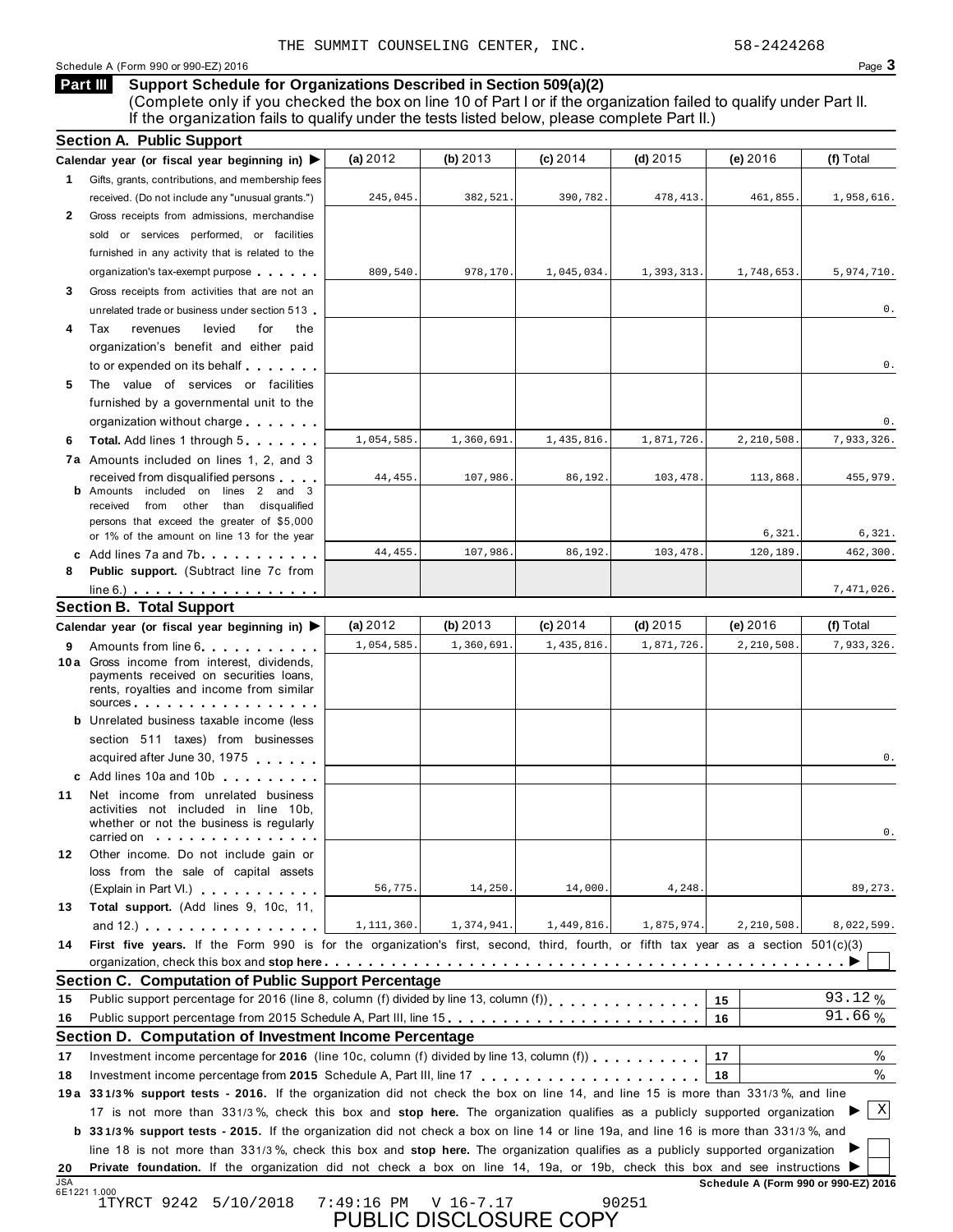## **Part IV Supporting Organizations**

(Complete only if you checked a box in line 12 on Part I. If you checked 12a of Part I, complete Sections A and B. If you checked 12b of Part I, complete Sections A and C. If you checked 12c of Part I, complete Sections A, D, and E. If you checked 12d of Part I, complete Sections A and D, and complete Part V.)

### **Section A. All Supporting Organizations**

- **1** Are all of the organization's supported organizations listed by name in the organization's governing documents? *If* "*No,*" *describe in Part VI how the supported organizations are designated. If designated by class or purpose, describe the designation. If historic and continuing relationship, explain.* **1**
- **2** Did the organization have any supported organization that does not have an IRS determination of status under section 509(a)(1) or (2)? *If* "*Yes,*" *explain in Part VI how the organization determined that the supported organization was described in section 509(a)(1) or (2).*
- **3 a** Did the organization have a supported organization described in section 501(c)(4), (5), or (6)? *If* "*Yes,*" *answer (b) and (c) below.*
- **b** Did the organization confirm that each supported organization qualified under section 501(c)(4), (5), or (6) and  $\mid$ satisfied the public support tests under section 509(a)(2)? *If* "*Yes,*" *describe in Part VI when and how the organization made the determination.*
- **c** Did the organization ensure that all support to such organizations was used exclusively for section 170(c)(2)(B) purposes? *If* "*Yes,*" *explain in Part VI what controls the organization put in place to ensure such use.*
- **4 a** Was any supported organization not organized in the United States ("foreign supported organization")? *If* "*Yes,*" *and if you checked 12a or 12b in Part I, answer (b) and (c) below.*
- **b** Did the organization have ultimate control and discretion in deciding whether to make grants to the foreign  $|$ supported organization? *If* "*Yes,*" *describe in Part VI how the organization had such control and discretion despite being controlled or supervised by or in connection with its supported organizations.*
- **c** Did the organization support any foreign supported organization that does not have an IRS determination under sections 501(c)(3) and 509(a)(1) or (2)? *If* "*Yes,*" *explain in Part VI what controls the organization used to ensure that all support to the foreign supported organization was used exclusively for section 170(c)(2)(B) purposes.*
- **5 a** Did the organization add, substitute, or remove any supported organizations during the tax year? *If* "*Yes,*" *answer (b) and (c) below (if applicable). Also, provide detail in Part VI, including (i) the names and EIN numbers of the supported organizations added, substituted, or removed; (ii) the reasons for each such action; (iii) the authority under the organization's organizing document authorizing such action; and (iv) how the action was accomplished (such as by amendment to the organizing document).*
- **b Type I or Type II only.** Was any added or substituted supported organization part of a class already | designated in the organization's organizing document?
- **c Substitutions only.** Was the substitution the result of an event beyond the organization's control?
- **6** Did the organization provide support (whether in the form of grants or the provision of services or facilities) to anyone other than (i) its supported organizations, (ii) individuals that are part of the charitable class benefited by one or more of its supported organizations, or (iii) other supporting organizations that also support or benefit one or more of the filing organization's supported organizations? *If* "*Yes,*" *provide detail in Part VI.*
- **7** Did the organization provide a grant, loan, compensation, or other similar payment to a substantial contributor (defined in section 4958(c)(3)(C)), a family member of a substantial contributor, or a 35% controlled entity with regard to a substantial contributor? *If* "*Yes,*" *complete Part I of Schedule L (Form 990 or 990-EZ).*
- **8** Did the organization make a loan to a disqualified person (as defined in section 4958) not described in line 7? *If* "*Yes,*" *complete Part I of Schedule L (Form 990 or 990-EZ).*
- **a** Was the organization controlled directly or indirectly at any time during the tax year by one or more  $|$ **9** disqualified persons as defined in section 4946 (other than foundation managers and organizations described in section 509(a)(1) or (2))? *If* "*Yes,*" *provide detail in Part VI.*
- **b** Did one or more disqualified persons (as defined in line 9a) hold a controlling interest in any entity in which  $|$ the supporting organization had an interest? *If* "*Yes,*" *provide detail in Part VI.*
- **c** Did a disqualified person (as defined in line 9a) have an ownership interest in, or derive any personal benefit from, assets in which the supporting organization also had an interest? *If* "*Yes,*" *provide detail in Part VI.*
- **10 a** Was the organization subject to the excess business holdings rules of section 4943 because of section  $|$ 4943(f) (regarding certain Type II supporting organizations, and all Type III non-functionally integrated supporting organizations)? *If* "*Yes,*" *answer 10b below.*
	- **b** Did the organization have any excess business holdings in the tax year? *(Use Schedule C, Form 4720, to determine whether the organization had excess business holdings.)*

**10b** JSA **Schedule A (Form 990 or 990-EZ) 2016**

**Yes No**

**2**

**3a**

**3b**

**3c**

**4a**

**4b**

**4c**

**5a**

**5b 5c**

**6**

**7**

**8**

**9a**

**9b**

**9c**

**10a**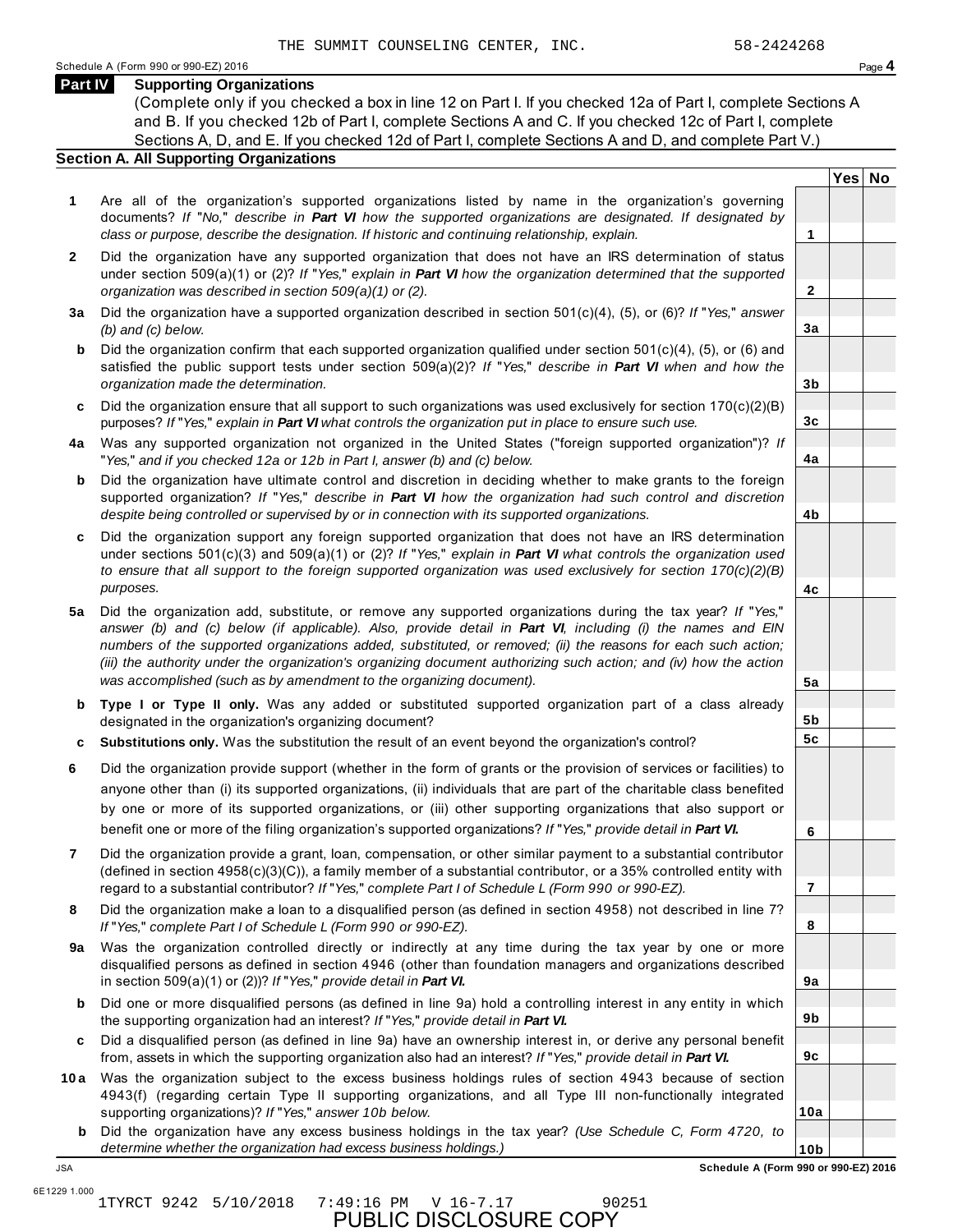|         | Schedule A (Form 990 or 990-EZ) 2016                                                                                                                                                                                                                                                                                                                                                                                                                                                                                                                                                                                                                                         |                 |        | Page 5 |
|---------|------------------------------------------------------------------------------------------------------------------------------------------------------------------------------------------------------------------------------------------------------------------------------------------------------------------------------------------------------------------------------------------------------------------------------------------------------------------------------------------------------------------------------------------------------------------------------------------------------------------------------------------------------------------------------|-----------------|--------|--------|
| Part IV | <b>Supporting Organizations (continued)</b>                                                                                                                                                                                                                                                                                                                                                                                                                                                                                                                                                                                                                                  |                 | Yes No |        |
| 11      | Has the organization accepted a gift or contribution from any of the following persons?                                                                                                                                                                                                                                                                                                                                                                                                                                                                                                                                                                                      |                 |        |        |
| a       | A person who directly or indirectly controls, either alone or together with persons described in (b) and (c)                                                                                                                                                                                                                                                                                                                                                                                                                                                                                                                                                                 |                 |        |        |
|         | below, the governing body of a supported organization?                                                                                                                                                                                                                                                                                                                                                                                                                                                                                                                                                                                                                       | 11a             |        |        |
|         | <b>b</b> A family member of a person described in (a) above?                                                                                                                                                                                                                                                                                                                                                                                                                                                                                                                                                                                                                 | 11 <sub>b</sub> |        |        |
|         | c A 35% controlled entity of a person described in (a) or (b) above? If "Yes" to a, b, or c, provide detail in Part VI.                                                                                                                                                                                                                                                                                                                                                                                                                                                                                                                                                      | 11c             |        |        |
|         | <b>Section B. Type I Supporting Organizations</b>                                                                                                                                                                                                                                                                                                                                                                                                                                                                                                                                                                                                                            |                 |        |        |
|         |                                                                                                                                                                                                                                                                                                                                                                                                                                                                                                                                                                                                                                                                              |                 | Yes No |        |
| 1       | Did the directors, trustees, or membership of one or more supported organizations have the power to<br>regularly appoint or elect at least a majority of the organization's directors or trustees at all times during the<br>tax year? If "No," describe in Part VI how the supported organization(s) effectively operated, supervised, or<br>controlled the organization's activities. If the organization had more than one supported organization,<br>describe how the powers to appoint and/or remove directors or trustees were allocated among the supported<br>organizations and what conditions or restrictions, if any, applied to such powers during the tax year. | 1               |        |        |
| 2       | Did the organization operate for the benefit of any supported organization other than the supported<br>organization(s) that operated, supervised, or controlled the supporting organization? If "Yes," explain in Part<br>VI how providing such benefit carried out the purposes of the supported organization(s) that operated,<br>supervised, or controlled the supporting organization.                                                                                                                                                                                                                                                                                   | 2               |        |        |
|         | <b>Section C. Type II Supporting Organizations</b>                                                                                                                                                                                                                                                                                                                                                                                                                                                                                                                                                                                                                           |                 |        |        |
|         |                                                                                                                                                                                                                                                                                                                                                                                                                                                                                                                                                                                                                                                                              |                 | Yes No |        |
| 1       | Were a majority of the organization's directors or trustees during the tax year also a majority of the directors<br>or trustees of each of the organization's supported organization(s)? If "No," describe in Part VI how control<br>or management of the supporting organization was vested in the same persons that controlled or managed                                                                                                                                                                                                                                                                                                                                  |                 |        |        |
|         | the supported organization(s).                                                                                                                                                                                                                                                                                                                                                                                                                                                                                                                                                                                                                                               | 1               |        |        |
|         | <b>Section D. All Type III Supporting Organizations</b>                                                                                                                                                                                                                                                                                                                                                                                                                                                                                                                                                                                                                      |                 |        |        |
| 1       | Did the organization provide to each of its supported organizations, by the last day of the fifth month of the<br>organization's tax year, (i) a written notice describing the type and amount of support provided during the prior<br>tax year, (ii) a copy of the Form 990 that was most recently filed as of the date of notification, and (iii) copies of<br>the organization's governing documents in effect on the date of notification, to the extent not previously<br>provided?                                                                                                                                                                                     |                 | Yes No |        |
| 2       | Were any of the organization's officers, directors, or trustees either (i) appointed or elected by the supported<br>organization(s) or (ii) serving on the governing body of a supported organization? If "No," explain in Part VI how<br>the organization maintained a close and continuous working relationship with the supported organization(s).                                                                                                                                                                                                                                                                                                                        | 1               |        |        |
| 3       | By reason of the relationship described in (2), did the organization's supported organizations have a<br>significant voice in the organization's investment policies and in directing the use of the organization's<br>income or assets at all times during the tax year? If "Yes," describe in Part VI the role the organization's<br>supported organizations played in this regard.                                                                                                                                                                                                                                                                                        | 2<br>3          |        |        |
|         | Section E. Type III Functionally Integrated Supporting Organizations                                                                                                                                                                                                                                                                                                                                                                                                                                                                                                                                                                                                         |                 |        |        |
| 1       | Check the box next to the method that the organization used to satisfy the Integral Part Test during the year (see instructions).                                                                                                                                                                                                                                                                                                                                                                                                                                                                                                                                            |                 |        |        |
| a       | The organization satisfied the Activities Test. Complete line 2 below.                                                                                                                                                                                                                                                                                                                                                                                                                                                                                                                                                                                                       |                 |        |        |
| b       | The organization is the parent of each of its supported organizations. Complete line 3 below.                                                                                                                                                                                                                                                                                                                                                                                                                                                                                                                                                                                |                 |        |        |
| C       | The organization supported a governmental entity. Describe in Part VI how you supported a government entity (see instructions).                                                                                                                                                                                                                                                                                                                                                                                                                                                                                                                                              |                 |        |        |
| 2       | Activities Test. Answer (a) and (b) below.                                                                                                                                                                                                                                                                                                                                                                                                                                                                                                                                                                                                                                   |                 | Yes No |        |
| a       | Did substantially all of the organization's activities during the tax year directly further the exempt purposes of<br>the supported organization(s) to which the organization was responsive? If "Yes," then in Part VI identify<br>those supported organizations and explain how these activities directly furthered their exempt purposes,<br>how the organization was responsive to those supported organizations, and how the organization determined<br>that these activities constituted substantially all of its activities.                                                                                                                                          | 2a              |        |        |
| b       | Did the activities described in (a) constitute activities that, but for the organization's involvement, one or more<br>of the organization's supported organization(s) would have been engaged in? If "Yes," explain in Part VI the<br>reasons for the organization's position that its supported organization(s) would have engaged in these<br>activities but for the organization's involvement.                                                                                                                                                                                                                                                                          | 2 <sub>b</sub>  |        |        |
| 3       | Parent of Supported Organizations. Answer (a) and (b) below.                                                                                                                                                                                                                                                                                                                                                                                                                                                                                                                                                                                                                 |                 |        |        |
| a       | Did the organization have the power to regularly appoint or elect a majority of the officers, directors, or<br>trustees of each of the supported organizations? Provide details in Part VI.                                                                                                                                                                                                                                                                                                                                                                                                                                                                                  | 3a              |        |        |
| b       | Did the organization exercise a substantial degree of direction over the policies, programs, and activities of each<br>of its supported organizations? If "Yes," describe in Part VI the role played by the organization in this regard.                                                                                                                                                                                                                                                                                                                                                                                                                                     | 3 <sub>b</sub>  |        |        |

6E1230 1.000<br>1TYRCT 9242 5/10/2018

1TYRCT 9242 5/10/2018 7:49:16 PM V 16-7.17 90251

PUBLIC DISCLOSURE COPY

**Schedule A (Form 990 or 990-EZ) 2016**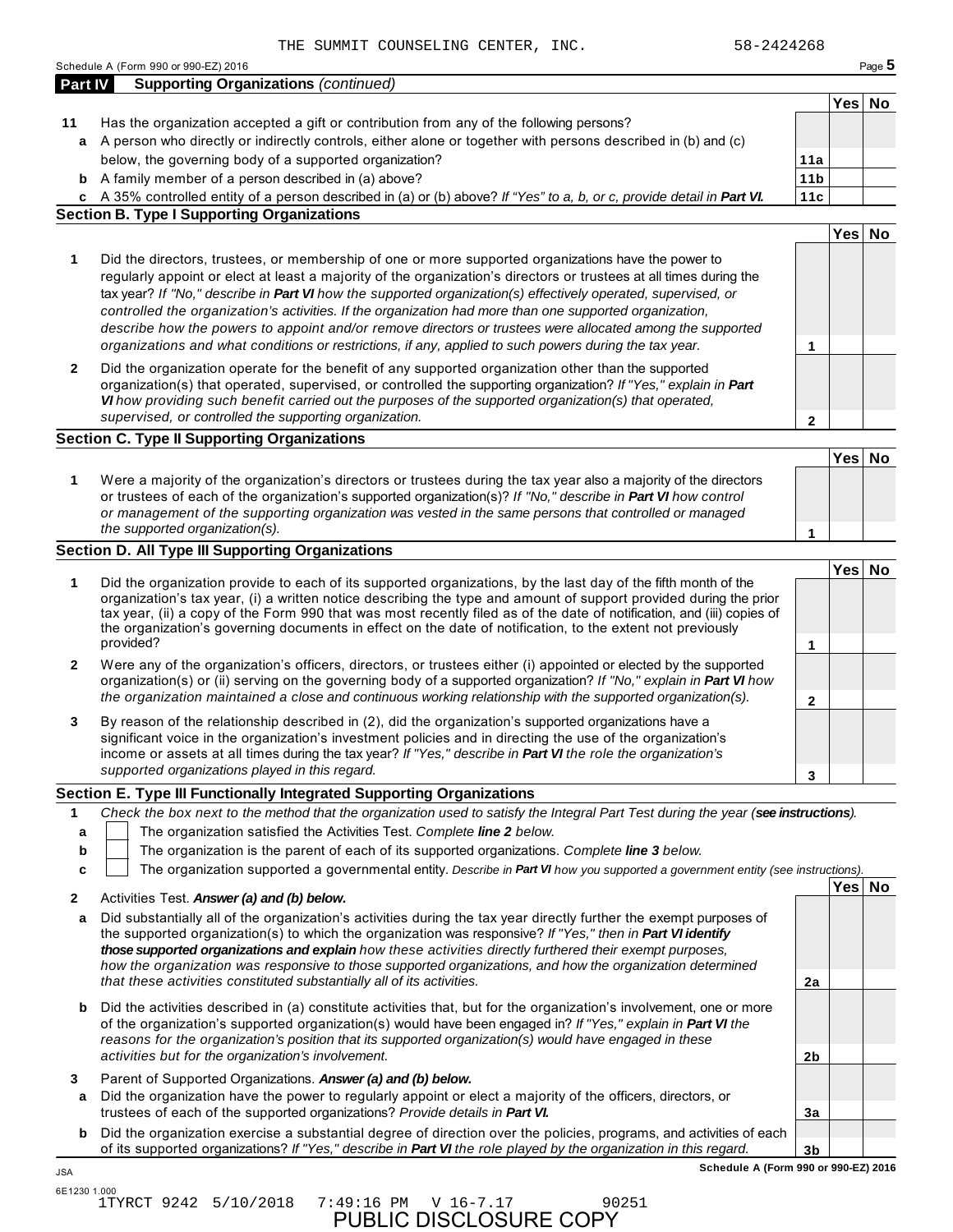| Schedule A (Form 990 or 990-EZ) 2016                                                                                                  |                |                | Page 6                         |
|---------------------------------------------------------------------------------------------------------------------------------------|----------------|----------------|--------------------------------|
| Type III Non-Functionally Integrated 509(a)(3) Supporting Organizations<br><b>Part V</b>                                              |                |                |                                |
| Check here if the organization satisfied the Integral Part Test as a qualifying trust on Nov. 20, 1970 (explain in Part VI). See<br>1 |                |                |                                |
| instructions. All other Type III non-functionally integrated supporting organizations must complete Sections A through E.             |                |                |                                |
| <b>Section A - Adjusted Net Income</b>                                                                                                |                |                | (B) Current Year               |
|                                                                                                                                       |                | (A) Prior Year | (optional)                     |
| 1 Net short-term capital gain                                                                                                         | $\mathbf{1}$   |                |                                |
| 2 Recoveries of prior-year distributions                                                                                              | $\mathbf{2}$   |                |                                |
| 3 Other gross income (see instructions)                                                                                               | 3              |                |                                |
| 4 Add lines 1 through 3.                                                                                                              | 4              |                |                                |
| 5 Depreciation and depletion                                                                                                          | 5              |                |                                |
| 6 Portion of operating expenses paid or incurred for production or                                                                    |                |                |                                |
| collection of gross income or for management, conservation, or                                                                        |                |                |                                |
| maintenance of property held for production of income (see instructions)                                                              | 6              |                |                                |
| 7 Other expenses (see instructions)                                                                                                   | $\overline{7}$ |                |                                |
| 8 Adjusted Net Income (subtract lines 5, 6, and 7 from line 4).                                                                       | 8              |                |                                |
| <b>Section B - Minimum Asset Amount</b>                                                                                               |                | (A) Prior Year | (B) Current Year<br>(optional) |
| 1 Aggregate fair market value of all non-exempt-use assets (see                                                                       |                |                |                                |
| instructions for short tax year or assets held for part of year):                                                                     |                |                |                                |
| a Average monthly value of securities                                                                                                 | 1a             |                |                                |
| <b>b</b> Average monthly cash balances                                                                                                | 1 <sub>b</sub> |                |                                |
| c Fair market value of other non-exempt-use assets                                                                                    | 1 <sub>c</sub> |                |                                |
| d Total (add lines 1a, 1b, and 1c)                                                                                                    | 1 <sub>d</sub> |                |                                |
| e Discount claimed for blockage or other<br>factors (explain in detail in Part VI):                                                   |                |                |                                |
| 2 Acquisition indebtedness applicable to non-exempt-use assets                                                                        | $\mathbf{2}$   |                |                                |
| 3 Subtract line 2 from line 1d.                                                                                                       | 3              |                |                                |
| 4 Cash deemed held for exempt use. Enter 1-1/2% of line 3 (for greater amount,<br>see instructions).                                  | 4              |                |                                |
| 5 Net value of non-exempt-use assets (subtract line 4 from line 3)                                                                    | 5              |                |                                |
| 6 Multiply line 5 by .035.                                                                                                            | 6              |                |                                |
| 7 Recoveries of prior-year distributions                                                                                              | $\overline{7}$ |                |                                |
| 8 Minimum Asset Amount (add line 7 to line 6)                                                                                         | 8              |                |                                |
| <b>Section C - Distributable Amount</b>                                                                                               |                |                | <b>Current Year</b>            |
| 1 Adjusted net income for prior year (from Section A, line 8, Column A)                                                               | 1              |                |                                |
| <b>2</b> Enter 85% of line 1.                                                                                                         | $\mathbf 2$    |                |                                |
| 3 Minimum asset amount for prior year (from Section B, line 8, Column A)                                                              | 3              |                |                                |
| 4 Enter greater of line 2 or line 3.                                                                                                  | 4              |                |                                |
| 5 Income tax imposed in prior year                                                                                                    | 5              |                |                                |
| 6 Distributable Amount. Subtract line 5 from line 4, unless subject to                                                                |                |                |                                |
| emergency temporary reduction (see instructions).                                                                                     | 6              |                |                                |

**7** | Check here if the current year is the organization's first as a non-functionally integrated Type III supporting organization (see instructions).

**Schedule A (Form 990 or 990-EZ) 2016**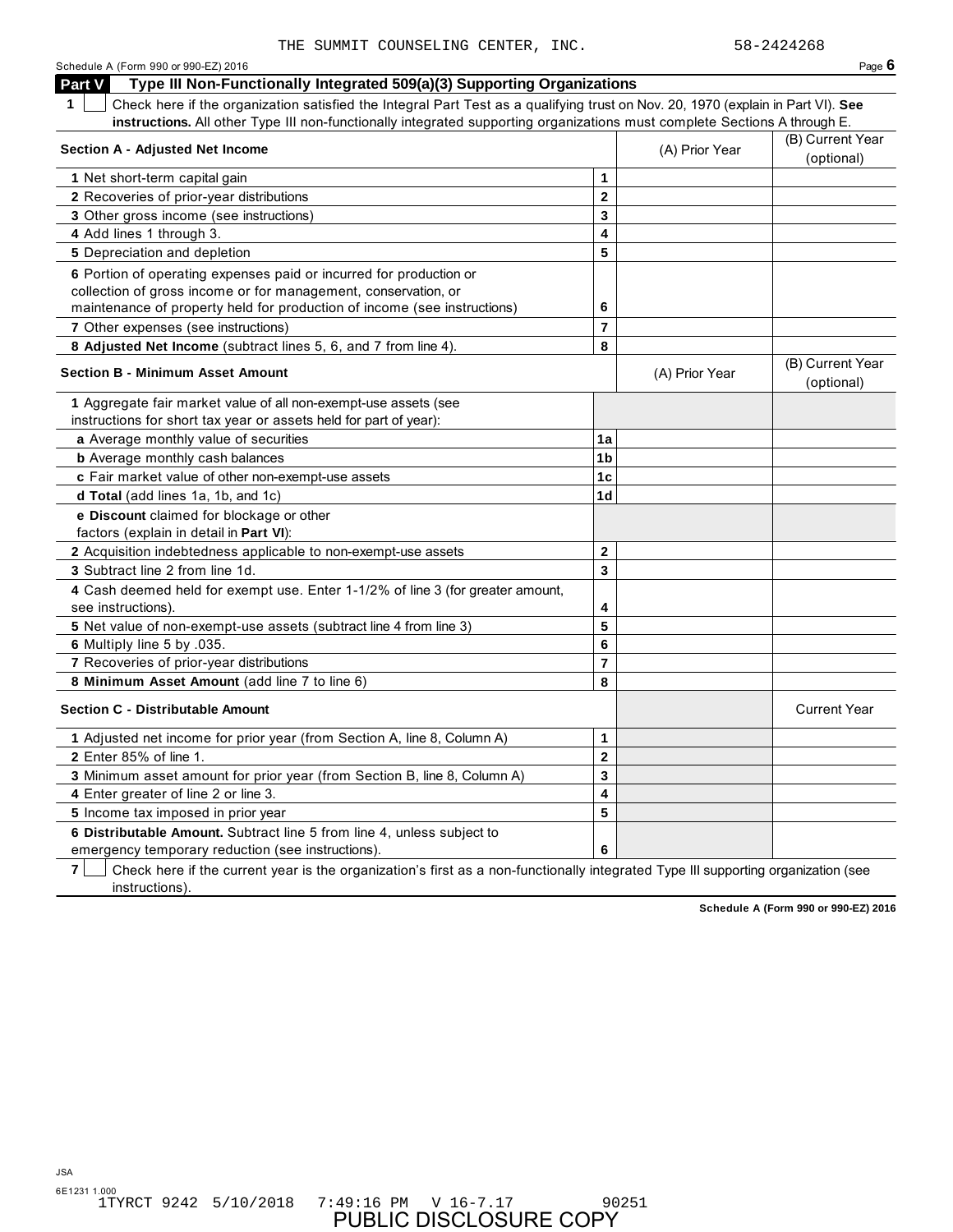|               | Schedule A (Form 990 or 990-EZ) 2016<br>Type III Non-Functionally Integrated 509(a)(3) Supporting Organizations (continued) |                                          |                                                | Page 7                                           |
|---------------|-----------------------------------------------------------------------------------------------------------------------------|------------------------------------------|------------------------------------------------|--------------------------------------------------|
| <b>Part V</b> | <b>Section D - Distributions</b>                                                                                            |                                          |                                                | <b>Current Year</b>                              |
| 1             | Amounts paid to supported organizations to accomplish exempt purposes                                                       |                                          |                                                |                                                  |
|               | Amounts paid to perform activity that directly furthers exempt purposes of supported                                        |                                          |                                                |                                                  |
| 2             |                                                                                                                             |                                          |                                                |                                                  |
|               | organizations, in excess of income from activity                                                                            |                                          |                                                |                                                  |
| 3             | Administrative expenses paid to accomplish exempt purposes of supported organizations                                       |                                          |                                                |                                                  |
| 4             | Amounts paid to acquire exempt-use assets                                                                                   |                                          |                                                |                                                  |
| 5             | Qualified set-aside amounts (prior IRS approval required)                                                                   |                                          |                                                |                                                  |
| 6             | Other distributions (describe in Part VI). See instructions.                                                                |                                          |                                                |                                                  |
| 7             | Total annual distributions. Add lines 1 through 6.                                                                          |                                          |                                                |                                                  |
| 8             | Distributions to attentive supported organizations to which the organization is responsive                                  |                                          |                                                |                                                  |
|               | (provide details in Part VI). See instructions.                                                                             |                                          |                                                |                                                  |
| 9             | Distributable amount for 2016 from Section C, line 6                                                                        |                                          |                                                |                                                  |
| 10            | Line 8 amount divided by Line 9 amount                                                                                      |                                          |                                                |                                                  |
|               | Section E - Distribution Allocations (see instructions)                                                                     | $\sf (i)$<br><b>Excess Distributions</b> | (iii)<br><b>Underdistributions</b><br>Pre-2016 | (iii)<br><b>Distributable</b><br>Amount for 2016 |
| 1             | Distributable amount for 2016 from Section C, line 6                                                                        |                                          |                                                |                                                  |
|               | Underdistributions, if any, for years prior to 2016                                                                         |                                          |                                                |                                                  |
| 2             | (reasonable cause required-explain in Part VI). See                                                                         |                                          |                                                |                                                  |
|               | instructions.                                                                                                               |                                          |                                                |                                                  |
| 3             | Excess distributions carryover, if any, to 2016:                                                                            |                                          |                                                |                                                  |
| a             |                                                                                                                             |                                          |                                                |                                                  |
| b             |                                                                                                                             |                                          |                                                |                                                  |
| c             | From 2013                                                                                                                   |                                          |                                                |                                                  |
| d             |                                                                                                                             |                                          |                                                |                                                  |
| е             | From 2015.                                                                                                                  |                                          |                                                |                                                  |
| f             | Total of lines 3a through e                                                                                                 |                                          |                                                |                                                  |
| g             | Applied to underdistributions of prior years                                                                                |                                          |                                                |                                                  |
| h             | Applied to 2016 distributable amount                                                                                        |                                          |                                                |                                                  |
| j.            | Carryover from 2011 not applied (see instructions)                                                                          |                                          |                                                |                                                  |
|               | Remainder. Subtract lines 3g, 3h, and 3i from 3f.                                                                           |                                          |                                                |                                                  |
| 4             | Distributions for 2016 from                                                                                                 |                                          |                                                |                                                  |
|               | Section D, line 7:                                                                                                          |                                          |                                                |                                                  |
| a             | Applied to underdistributions of prior years                                                                                |                                          |                                                |                                                  |
| b             | Applied to 2016 distributable amount                                                                                        |                                          |                                                |                                                  |
| c             | Remainder. Subtract lines 4a and 4b from 4.                                                                                 |                                          |                                                |                                                  |
| 5             | Remaining underdistributions for years prior to 2016, if                                                                    |                                          |                                                |                                                  |
|               | any. Subtract lines 3g and 4a from line 2. For result                                                                       |                                          |                                                |                                                  |
|               | greater than zero, explain in Part VI. See instructions.                                                                    |                                          |                                                |                                                  |
| 6             | Remaining underdistributions for 2016. Subtract lines 3h                                                                    |                                          |                                                |                                                  |
|               | and 4b from line 1. For result greater than zero, explain in                                                                |                                          |                                                |                                                  |
|               | Part VI. See instructions.                                                                                                  |                                          |                                                |                                                  |
| 7             | Excess distributions carryover to 2017. Add lines 3j                                                                        |                                          |                                                |                                                  |
|               | and 4c.                                                                                                                     |                                          |                                                |                                                  |
| 8             | Breakdown of line 7:                                                                                                        |                                          |                                                |                                                  |
| а             |                                                                                                                             |                                          |                                                |                                                  |
| b             | Excess from 2013                                                                                                            |                                          |                                                |                                                  |
| c             | Excess from 2014                                                                                                            |                                          |                                                |                                                  |
| d             | Excess from 2015                                                                                                            |                                          |                                                |                                                  |
| е             | Excess from 2016                                                                                                            |                                          |                                                |                                                  |
|               |                                                                                                                             |                                          | Schedule A (Form 990 or 990-EZ) 2016           |                                                  |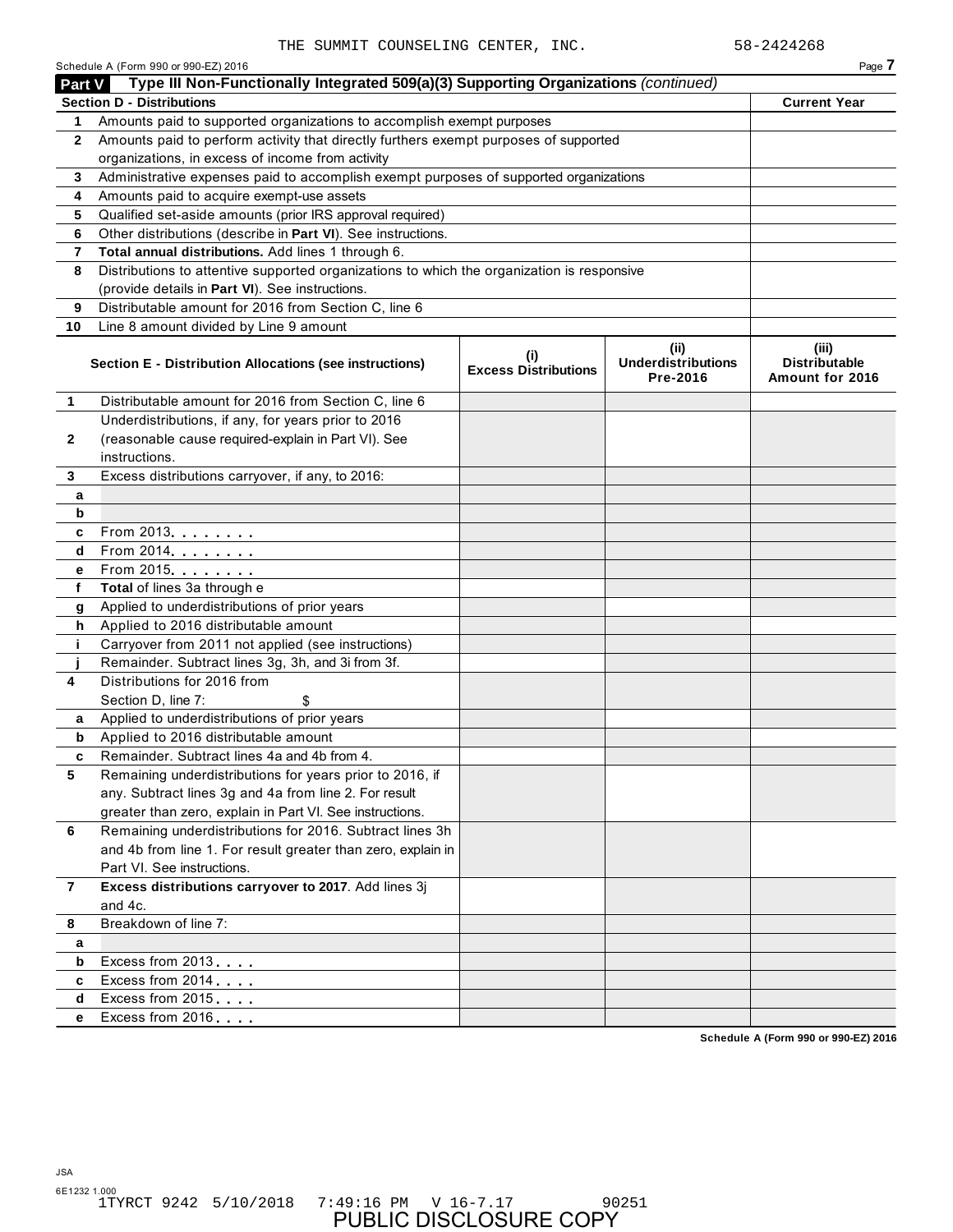Schedule A (Form 990 or 990-EZ) 2016 Page **8**

**Supplemental Information.** Provide the explanations required by Part II, line 10; Part II, line 17a or 17b; Part **Part VI**  III, line 12; Part IV, Section A, lines 1, 2, 3b, 3c, 4b, 4c, 5a, 6, 9a, 9b, 9c, 11a, 11b, and 11c; Part IV, Section B, lines 1 and 2; Part IV, Section C, line 1; Part IV, Section D, lines 2 and 3; Part IV, Section E, lines 1c, 2a, 2b, 3a and 3b; Part V, line 1; Part V, Section B, line 1e; Part V, Section D, lines 5, 6, and 8; and Part V, Section E, lines 2, 5, and 6. Also complete this part for any additional information. (See instructions.)

Schedule A (Form 990 or 990-EZ) 2016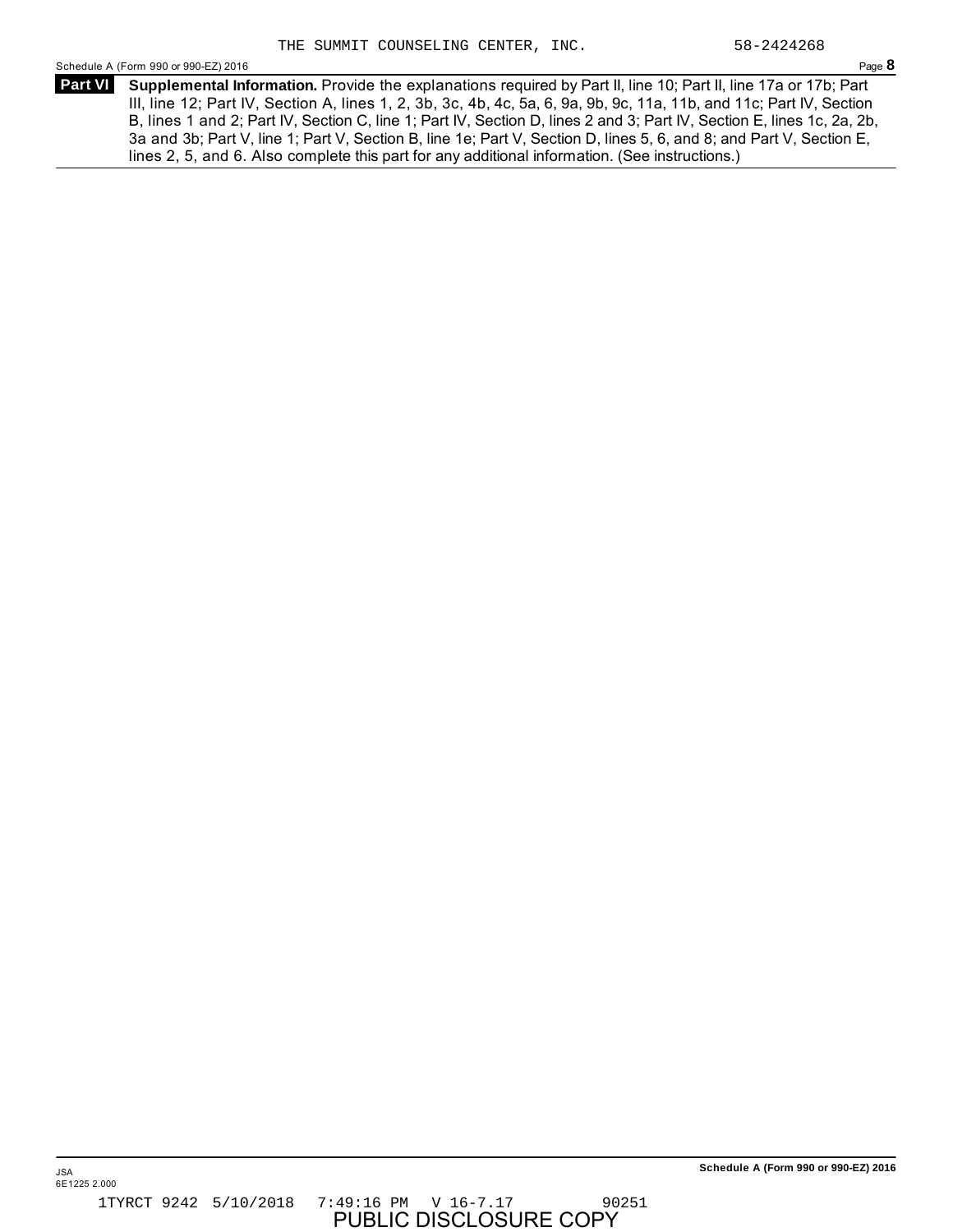**(Form 990, 990-EZ, or 990-PF)** Department of the Treasury Internal Revenue Service

# Schedule B Contributors **Contribution**

16

| Attach to Form 990, Form 990-EZ, or Form 990-PF.                                     |
|--------------------------------------------------------------------------------------|
| shout Cabadula D (Faunt 000, 000 F7, at 000 DF) and its instructions is at unusually |

**I**<br>Information about Schedule B (Form 990, Form 990-EZ, or Form 990-PF.<br>Internal Revenue Service ▶ Information about Schedule B (Form 990, 990-EZ, or 990-PF) and its instructions is at *www.irs.gov/form990.*<br>Name of the

THE SUMMIT COUNSELING CENTER, INC.

58-2424268

### **Organization type** (check one):

| Filers of:         | Section:                                                                  |
|--------------------|---------------------------------------------------------------------------|
| Form 990 or 990-EZ | $\boxed{\text{X}}$ 501(c)( 3) (enter number) organization                 |
|                    | 4947(a)(1) nonexempt charitable trust not treated as a private foundation |
|                    | 527 political organization                                                |
| Form 990-PF        | 501(c)(3) exempt private foundation                                       |
|                    | 4947(a)(1) nonexempt charitable trust treated as a private foundation     |
|                    | 501(c)(3) taxable private foundation                                      |
|                    |                                                                           |

Check if your organization is covered by the **General Rule** or a **Special Rule.**

**Note:** Only a section 501(c)(7), (8), or (10) organization can check boxes for both the General Rule and a Special Rule. See instructions.

### **General Rule**

 $\overline{\mathrm{X}}$  For an organization filing Form 990, 990-EZ, or 990-PF that received, during the year, contributions totaling \$5,000 or more (in money or property) from any one contributor. Complete Parts I and II. See instructions for determining a contributor's total contributions.

### **Special Rules**

For an organization described in section 501(c)(3) filing Form 990 or 990-EZ that met the 33 1/3 % support test of the regulations under sections 509(a)(1) and 170(b)(1)(A)(vi), that checked Schedule A (Form 990 or 990-EZ), Part II, line 13, 16a, or 16b, and that received from any one contributor, during the year, total contributions of the greater of **(1)** \$5,000 or **(2)** 2% of the amount on (i) Form 990, Part VIII, line 1h, or (ii) Form 990-EZ, line 1. Complete Parts I and II.

For an organization described in section 501(c)(7), (8), or (10) filing Form 990 or 990-EZ that received from any one contributor, during the year, total contributions of more than \$1,000 *exclusively* for religious, charitable, scientific, literary, or educational purposes, or for the prevention of cruelty to children or animals. Complete Parts I, II, and III.

For an organization described in section 501(c)(7), (8), or (10) filing Form 990 or 990-EZ that received from any one contributor, during the year, contributions *exclusively* for religious, charitable, etc., purposes, but no such contributions totaled more than \$1,000. If this box is checked, enter here the total contributions that were received during the year for an *exclusively* religious, charitable, etc., purpose. Don't complete any of the parts unless the **General Rule** applies to this organization because it received *nonexclusively* religious, charitable, etc., contributions totaling \$5,000 or more during the year  $\ldots \ldots \ldots \ldots \ldots \ldots \ldots \ldots \ldots \vdots \bullet$  s

**Caution:** An organization that isn't covered by the General Rule and/or the Special Rules doesn't file Schedule B (Form 990, 990-EZ, or 990-PF), but it **must** answer "No" on Part IV, line 2, of its Form 990; or check the box on line H of its Form 990-EZ or on its Form 990-PF, Part I, line 2, to certify that it doesn't meet the filing requirements of Schedule B (Form 990, 990-EZ, or 990-PF).

PUBLIC DISCLOSURE COPY

**For Paperwork Reduction Act Notice, see the Instructions for Form 990, 990-EZ, or 990-PF. Schedule B (Form 990, 990-EZ, or 990-PF) (2016)**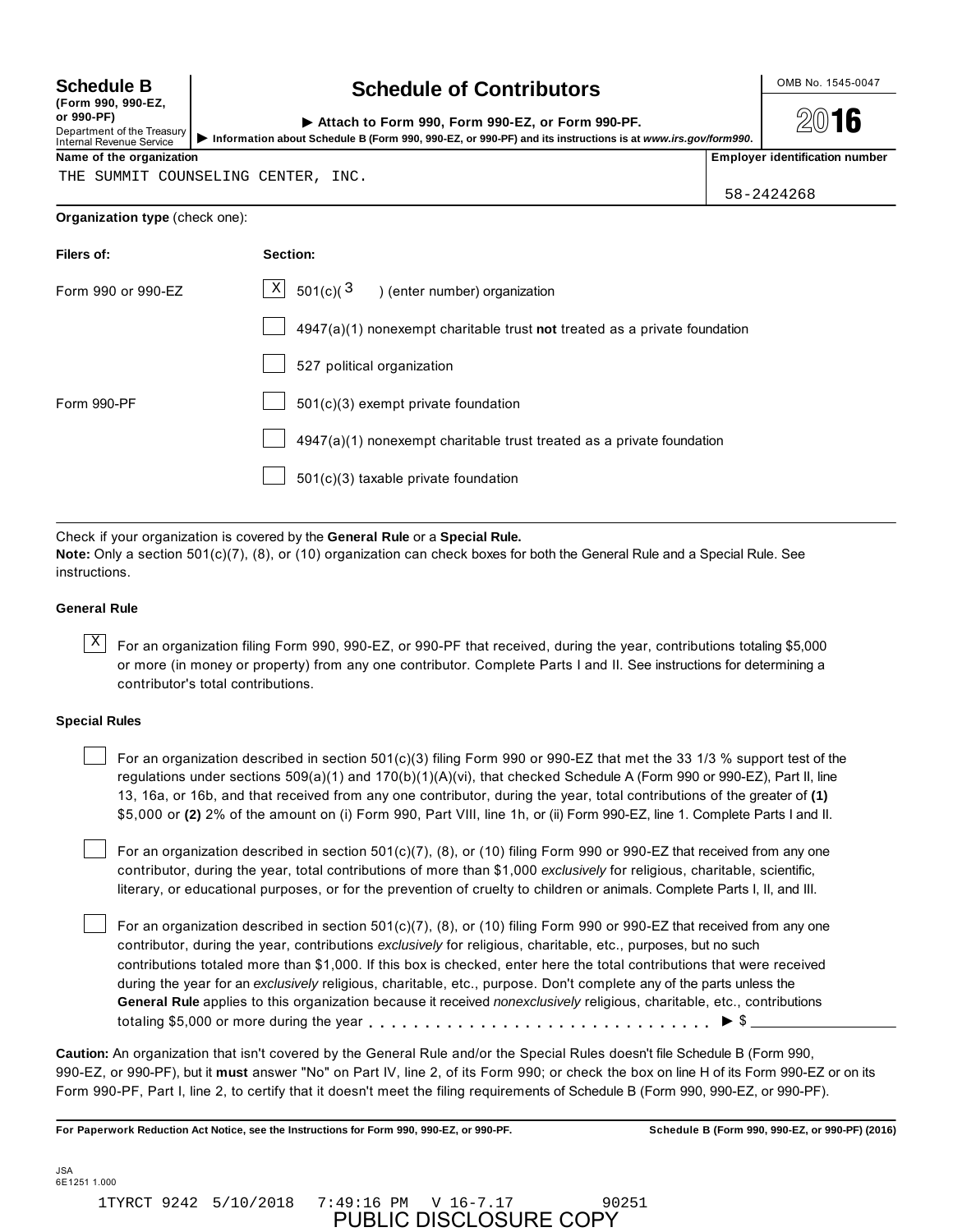**Name of organization Employer identification number** THE SUMMIT COUNSELING CENTER, INC.

| (a) | (b)                        | (c)                        | (d)                                                                                          |
|-----|----------------------------|----------------------------|----------------------------------------------------------------------------------------------|
| No. | Name, address, and ZIP + 4 | <b>Total contributions</b> | Type of contribution                                                                         |
| 1   |                            | 80,000.<br>\$              | Χ<br>Person<br>Payroll<br>Noncash<br>(Complete Part II for<br>noncash contributions.)        |
| (a) | (b)                        | (c)                        | (d)                                                                                          |
| No. | Name, address, and ZIP + 4 | <b>Total contributions</b> | Type of contribution                                                                         |
| 2   |                            | 38,293.<br>\$              | Χ<br>Person<br>Payroll<br>Noncash<br>(Complete Part II for<br>noncash contributions.)        |
| (a) | (b)                        | (c)                        | (d)                                                                                          |
| No. | Name, address, and ZIP + 4 | <b>Total contributions</b> | Type of contribution                                                                         |
| 3   |                            | 35,000.<br>\$              | Χ<br>Person<br>Payroll<br>Noncash<br>(Complete Part II for<br>noncash contributions.)        |
| (a) | (b)                        | (c)                        | (d)                                                                                          |
| No. | Name, address, and ZIP + 4 | <b>Total contributions</b> | Type of contribution                                                                         |
| 4   |                            | 30,694.<br>\$              | Χ<br>Person<br>Payroll<br>Noncash<br>(Complete Part II for<br>noncash contributions.)        |
| (a) | (b)                        | (c)                        | (d)                                                                                          |
| No. | Name, address, and ZIP + 4 | <b>Total contributions</b> | Type of contribution                                                                         |
| 5   |                            | 30,211.<br>\$              | Χ<br>Person<br>Payroll<br><b>Noncash</b><br>(Complete Part II for<br>noncash contributions.) |
| (a) | (b)                        | (c)                        | (d)                                                                                          |
| No. | Name, address, and ZIP + 4 | <b>Total contributions</b> | Type of contribution                                                                         |
| 6   |                            | 20,000.<br>\$              | Χ<br>Person<br>Payroll<br><b>Noncash</b><br>(Complete Part II for<br>noncash contributions.) |

Schedule B (Form 990, 990-EZ, or 990-PF) (2016)

1TYRCT 9242 5/10/2018 7:49:16 PM V 16-7.17 90251 PUBLIC DISCLOSURE COPY

JSA<br>6E1253 1.000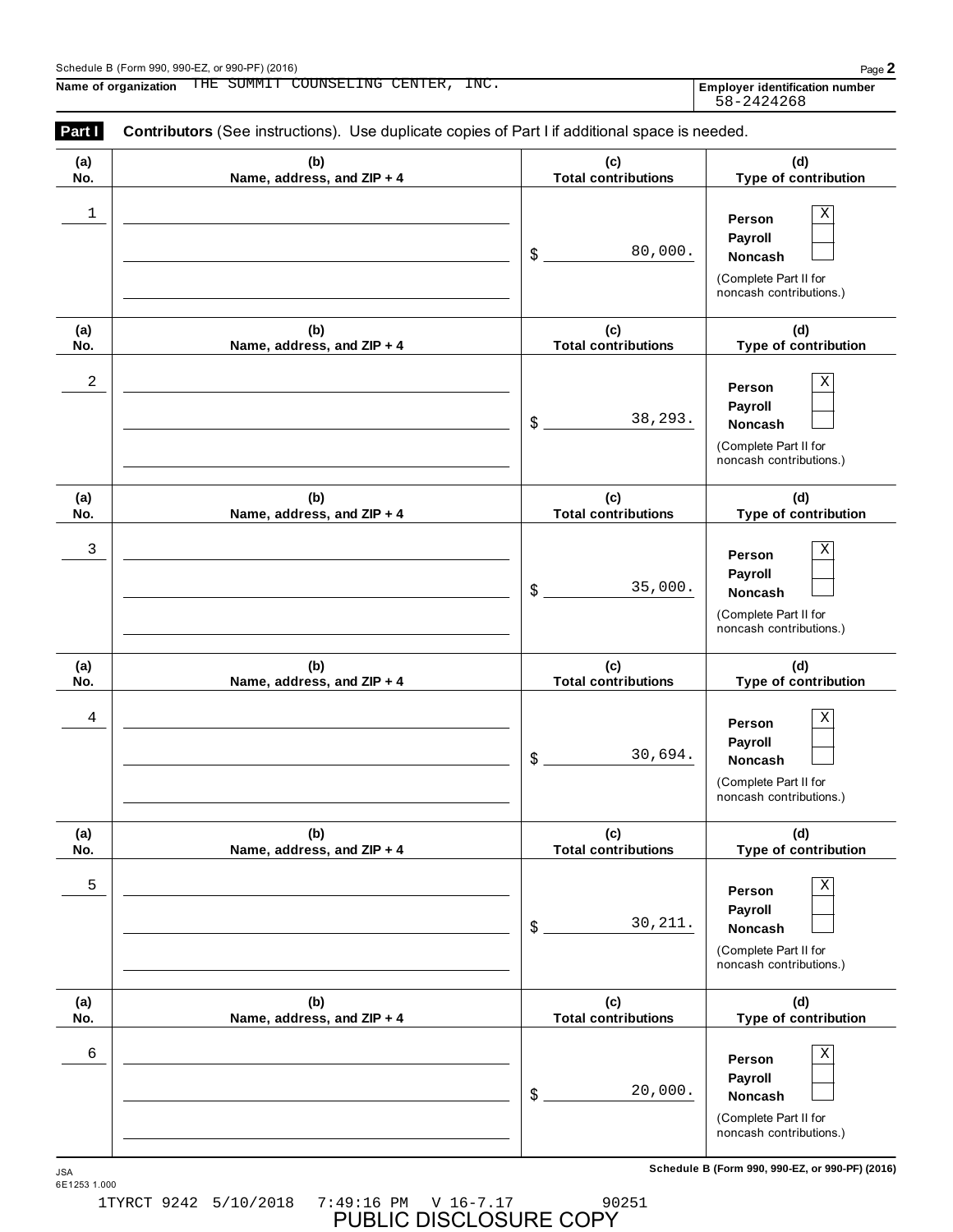**Name of organization Employer identification number** THE SUMMIT COUNSELING CENTER, INC.

| (a)<br>No. | (b)<br>Name, address, and ZIP + 4 | (c)<br><b>Total contributions</b> | (d)<br>Type of contribution                                                           |
|------------|-----------------------------------|-----------------------------------|---------------------------------------------------------------------------------------|
| 7          |                                   | 20,000.<br>\$                     | Χ<br>Person<br>Payroll<br>Noncash<br>(Complete Part II for<br>noncash contributions.) |
| (a)<br>No. | (b)<br>Name, address, and ZIP + 4 | (c)<br><b>Total contributions</b> | (d)<br>Type of contribution                                                           |
| 8          |                                   | 15,372.<br>\$                     | Χ<br>Person<br>Payroll<br>Noncash<br>(Complete Part II for<br>noncash contributions.) |
| (a)<br>No. | (b)<br>Name, address, and ZIP + 4 | (c)<br><b>Total contributions</b> | (d)<br>Type of contribution                                                           |
| 9          |                                   | 15,000.<br>\$                     | Χ<br>Person<br>Payroll<br>Noncash<br>(Complete Part II for<br>noncash contributions.) |
| (a)<br>No. | (b)<br>Name, address, and ZIP + 4 | (c)<br><b>Total contributions</b> | (d)<br>Type of contribution                                                           |
| 10         |                                   | 11,010.<br>\$                     | Χ<br>Person<br>Payroll<br>Noncash<br>(Complete Part II for<br>noncash contributions.) |
| (a)<br>No. | (b)<br>Name, address, and ZIP + 4 | (c)<br><b>Total contributions</b> | (d)<br>Type of contribution                                                           |
| 11         |                                   | 9,922.<br>\$                      | Χ<br>Person<br>Payroll<br>Noncash<br>(Complete Part II for<br>noncash contributions.) |
| (a)<br>No. | (b)<br>Name, address, and ZIP + 4 | (c)<br><b>Total contributions</b> | (d)<br>Type of contribution                                                           |
| 12         |                                   | 8,811.<br>\$                      | Χ<br>Person<br>Payroll<br>Noncash<br>(Complete Part II for<br>noncash contributions.) |

Schedule B (Form 990, 990-EZ, or 990-PF) (2016)

1TYRCT 9242 5/10/2018 7:49:16 PM V 16-7.17 90251 PUBLIC DISCLOSURE COPY

JSA<br>6E1253 1.000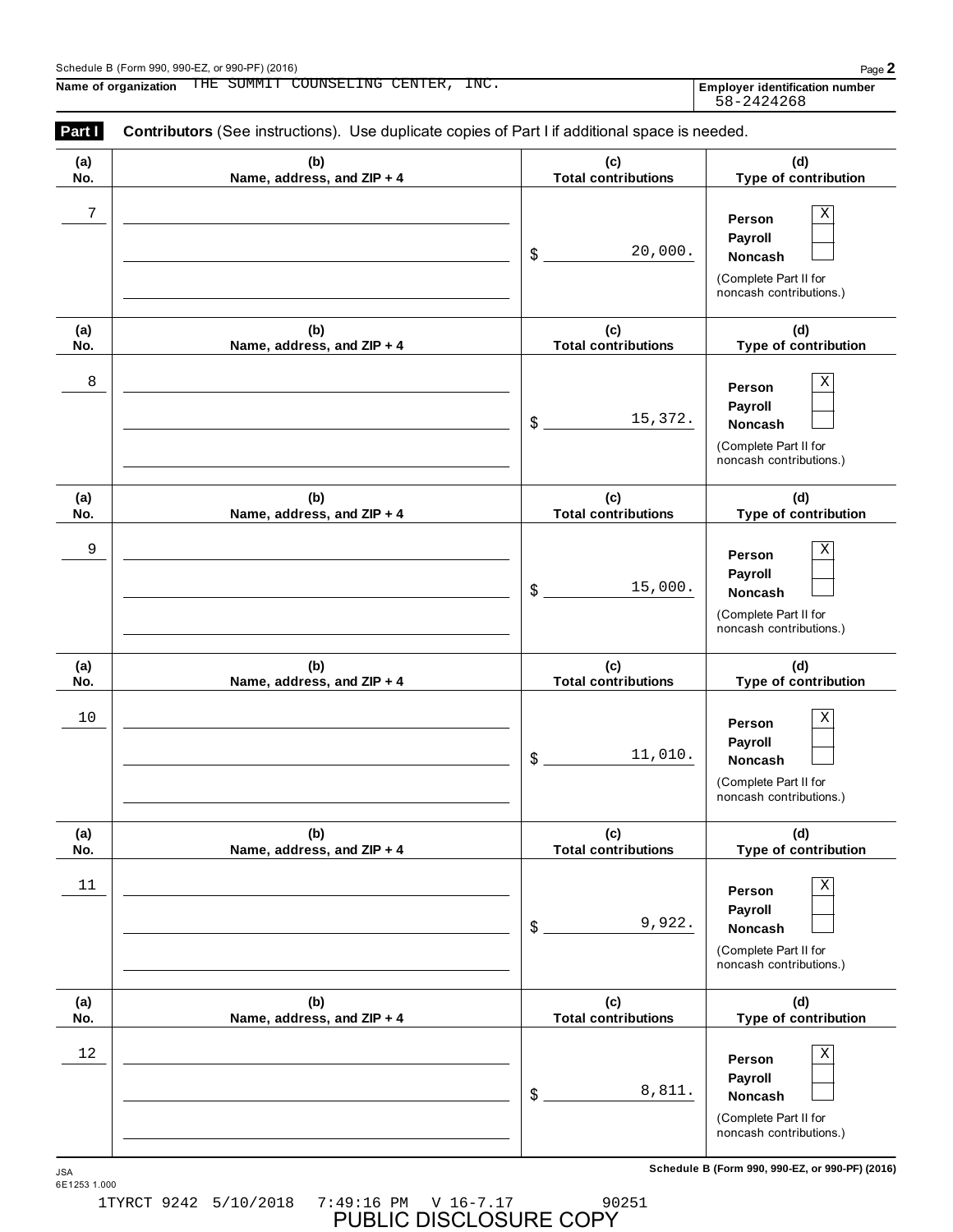**Name of organization Employer identification number** THE SUMMIT COUNSELING CENTER, INC.

| Part I     | <b>Contributors</b> (See instructions). Use duplicate copies of Part I if additional space is needed. |                                   |                                                                                                 |
|------------|-------------------------------------------------------------------------------------------------------|-----------------------------------|-------------------------------------------------------------------------------------------------|
| (a)<br>No. | (b)<br>Name, address, and ZIP + 4                                                                     | (c)<br><b>Total contributions</b> | (d)<br>Type of contribution                                                                     |
| 13         |                                                                                                       | 7,492.<br>\$                      | $\mathbf X$<br>Person<br>Payroll<br>Noncash<br>(Complete Part II for<br>noncash contributions.) |
| (a)<br>No. | (b)<br>Name, address, and ZIP + 4                                                                     | (c)<br><b>Total contributions</b> | (d)<br>Type of contribution                                                                     |
| 14         |                                                                                                       | 5,100.<br>\$                      | $\mathbf X$<br>Person<br>Payroll<br>Noncash<br>(Complete Part II for<br>noncash contributions.) |
| (a)<br>No. | (b)<br>Name, address, and ZIP + 4                                                                     | (c)<br><b>Total contributions</b> | (d)<br>Type of contribution                                                                     |
| 15         |                                                                                                       | 5,000.<br>\$                      | $\mathbf X$<br>Person<br>Payroll<br>Noncash<br>(Complete Part II for<br>noncash contributions.) |
| (a)<br>No. | (b)<br>Name, address, and ZIP + 4                                                                     | (c)<br><b>Total contributions</b> | (d)<br>Type of contribution                                                                     |
| 16         |                                                                                                       | 5,000.<br>\$                      | $\mathbf X$<br>Person<br>Payroll<br>Noncash<br>(Complete Part II for<br>noncash contributions.) |
| (a)<br>No. | (b)<br>Name, address, and ZIP + 4                                                                     | (c)<br><b>Total contributions</b> | (d)<br>Type of contribution                                                                     |
| $17$       |                                                                                                       | 5,000.<br>\$                      | $\mathbf X$<br>Person<br>Payroll<br>Noncash<br>(Complete Part II for<br>noncash contributions.) |
| (a)<br>No. | (b)<br>Name, address, and ZIP + 4                                                                     | (c)<br><b>Total contributions</b> | (d)<br>Type of contribution                                                                     |
| 18         |                                                                                                       | 5,000.<br>\$                      | $\mathbf X$<br>Person<br>Payroll<br>Noncash<br>(Complete Part II for<br>noncash contributions.) |

Schedule B (Form 990, 990-EZ, or 990-PF) (2016)

JSA<br>6E1253 1.000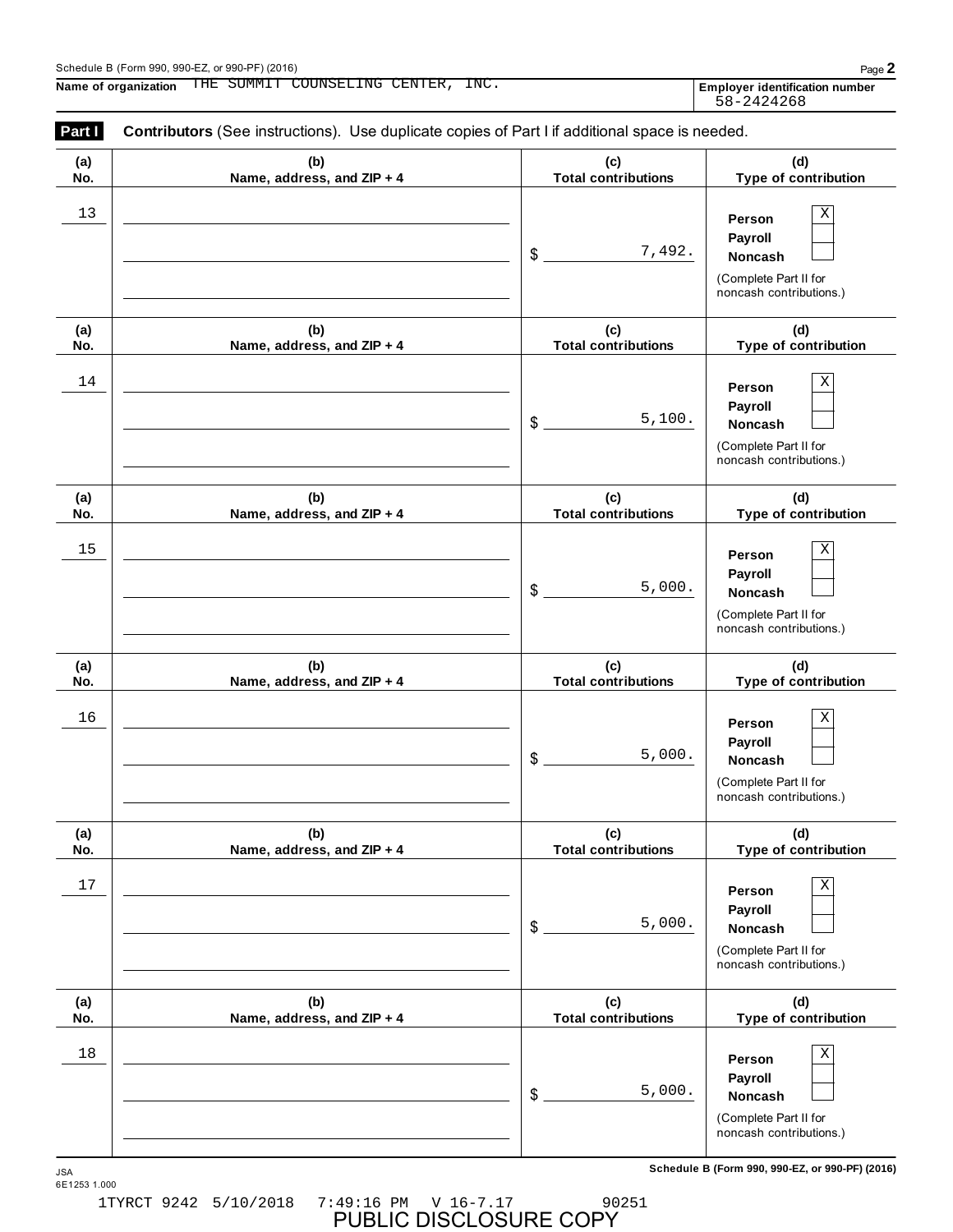| Schedule<br>$\sim$ $ -$<br>(2016)<br>or 990-PF<br>990-EZ<br>$\sim$<br>rorm <sup>o</sup><br>.<br>. и.<br>$\cdot$ | Pac |
|-----------------------------------------------------------------------------------------------------------------|-----|
|-----------------------------------------------------------------------------------------------------------------|-----|

**Name of organization** THE SUMMIT COUNSELING CENTER, INC. Employer identification number

58-2424268

| Part II                   | Noncash Property (See instructions). Use duplicate copies of Part II if additional space is needed. |                                                |                      |  |  |
|---------------------------|-----------------------------------------------------------------------------------------------------|------------------------------------------------|----------------------|--|--|
| (a) No.<br>from<br>Part I | (b)<br>Description of noncash property given                                                        | (c)<br>FMV (or estimate)<br>(See instructions) | (d)<br>Date received |  |  |
|                           |                                                                                                     | \$                                             |                      |  |  |
| (a) No.<br>from<br>Part I | (b)<br>Description of noncash property given                                                        | (c)<br>FMV (or estimate)<br>(See instructions) | (d)<br>Date received |  |  |
|                           |                                                                                                     | \$                                             |                      |  |  |
| (a) No.<br>from<br>Part I | (b)<br>Description of noncash property given                                                        | (c)<br>FMV (or estimate)<br>(See instructions) | (d)<br>Date received |  |  |
|                           |                                                                                                     | $$$ .                                          |                      |  |  |
| (a) No.<br>from<br>Part I | (b)<br>Description of noncash property given                                                        | (c)<br>FMV (or estimate)<br>(See instructions) | (d)<br>Date received |  |  |
|                           |                                                                                                     | \$                                             |                      |  |  |
| (a) No.<br>from<br>Part I | (b)<br>Description of noncash property given                                                        | (c)<br>FMV (or estimate)<br>(See instructions) | (d)<br>Date received |  |  |
|                           |                                                                                                     | $$$ .                                          |                      |  |  |
| (a) No.<br>from<br>Part I | (b)<br>Description of noncash property given                                                        | (c)<br>FMV (or estimate)<br>(See instructions) | (d)<br>Date received |  |  |
|                           |                                                                                                     | $\frac{2}{3}$                                  |                      |  |  |
|                           |                                                                                                     |                                                |                      |  |  |

1TYRCT 9242 5/10/2018 7:49:16 PM V 16-7.17 90251 PUBLIC DISCLOSURE COPY

Schedule B (Form 990, 990-EZ, or 990-PF) (2016)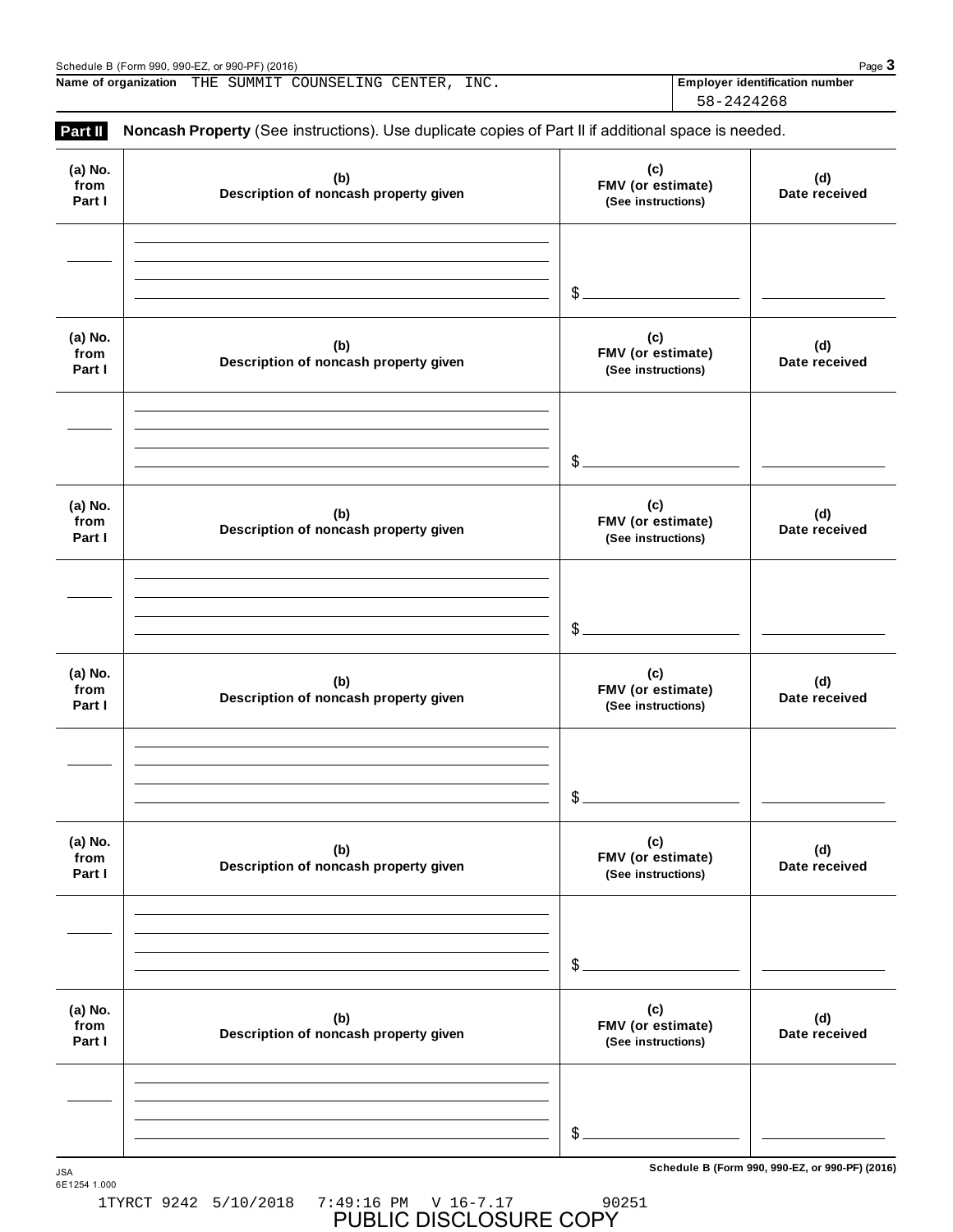|                                  | Schedule B (Form 990, 990-EZ, or 990-PF) (2016)                                                                                                                                                                                                                                                   |                 | Page 4                                                                                                                                                                                                                                        |
|----------------------------------|---------------------------------------------------------------------------------------------------------------------------------------------------------------------------------------------------------------------------------------------------------------------------------------------------|-----------------|-----------------------------------------------------------------------------------------------------------------------------------------------------------------------------------------------------------------------------------------------|
|                                  | Name of organization THE SUMMIT COUNSELING CENTER, INC.                                                                                                                                                                                                                                           |                 | <b>Employer identification number</b>                                                                                                                                                                                                         |
|                                  |                                                                                                                                                                                                                                                                                                   |                 | 58-2424268                                                                                                                                                                                                                                    |
| <b>Part III</b>                  | <i>Exclusively</i> religious, charitable, etc., contributions to organizations described in section 501(c)(7), (8), or<br>contributions of \$1,000 or less for the year. (Enter this information once. See instructions.) ▶ \$<br>Use duplicate copies of Part III if additional space is needed. |                 | (10) that total more than \$1,000 for the year from any one contributor. Complete columns (a) through (e) and<br>the following line entry. For organizations completing Part III, enter the total of exclusively religious, charitable, etc., |
| (a) No.<br>from<br><b>Dort</b> 1 | (b) Purpose of gift                                                                                                                                                                                                                                                                               | (c) Use of gift | (d) Description of how gift is held                                                                                                                                                                                                           |

| Part I                    | $(2)$ , at poop of gate                 | (0, 0, 0, 0, 0, 0)   | $\alpha$ , becomplied of now give to note |
|---------------------------|-----------------------------------------|----------------------|-------------------------------------------|
|                           |                                         |                      |                                           |
|                           |                                         |                      |                                           |
|                           |                                         | (e) Transfer of gift |                                           |
|                           | Transferee's name, address, and ZIP + 4 |                      | Relationship of transferor to transferee  |
|                           |                                         |                      |                                           |
|                           |                                         |                      |                                           |
| (a) No.<br>from<br>Part I | (b) Purpose of gift                     | (c) Use of gift      | (d) Description of how gift is held       |
|                           |                                         |                      |                                           |
|                           |                                         | (e) Transfer of gift |                                           |
|                           | Transferee's name, address, and ZIP + 4 |                      | Relationship of transferor to transferee  |
|                           |                                         |                      |                                           |
|                           |                                         |                      |                                           |
| (a) No.<br>from<br>Part I | (b) Purpose of gift                     | (c) Use of gift      | (d) Description of how gift is held       |
|                           |                                         |                      |                                           |
|                           |                                         |                      |                                           |

**(e) Transfer of gift**

|                             | Transferee's name, address, and ZIP + 4 |                      | Relationship of transferor to transferee        |
|-----------------------------|-----------------------------------------|----------------------|-------------------------------------------------|
|                             |                                         |                      |                                                 |
| $(a)$ No.<br>from<br>Part I | (b) Purpose of gift                     | (c) Use of gift      | (d) Description of how gift is held             |
|                             |                                         |                      |                                                 |
|                             |                                         |                      |                                                 |
|                             |                                         | (e) Transfer of gift |                                                 |
|                             | Transferee's name, address, and ZIP + 4 |                      | Relationship of transferor to transferee        |
|                             |                                         |                      |                                                 |
|                             |                                         |                      |                                                 |
|                             |                                         |                      | Schedule B (Form 990, 990-EZ, or 990-PF) (2016) |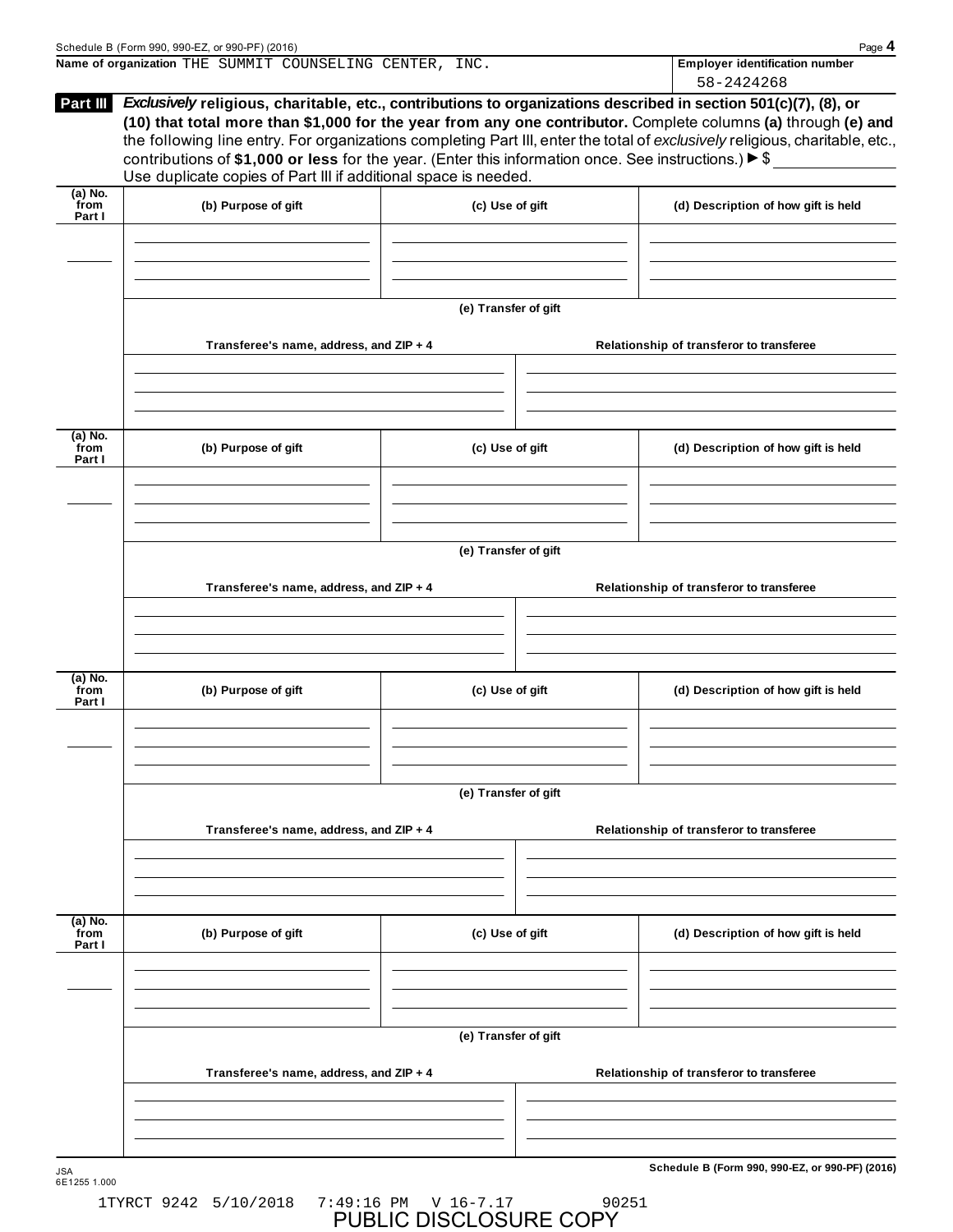|            | <b>SCHEDULE D</b> |
|------------|-------------------|
| (Form 990) |                   |

6E1268 1.000<br>1TYRCT 9242 5/10/2018

# Supplemental Financial Statements<br> **Examplete if the organization answered "Yes" on Form 990,**  $\frac{\partial \mathbf{M}\mathbf{B}}{\partial \mathbf{M}\mathbf{S}}$

Part IV, line 6, 7, 8, 9, 10, 11a, 11b, 11c, 11d, 11e, 11f, 12a, or 12b.

Department of the Treasury<br>Department of the Treasury<br>Department of the Treasury **Department of the Treasury of Attach to Form 900, and its instructions is at www.irs acy form 000, and its instructions is at www.irs acy fo** Internal Revenue Service I**Information about Schedule D (Form 990) and its instructions is at** *www.irs.gov/form990***. Inspection Name of the organization Organizations Maintaining Donor Advised Funds or Other Similar Funds or Accounts.** Complete if the organization answered "Yes" on Form 990, Part IV, line 6.  **Part I (a)** Donor advised funds **(b)** Funds and other accounts **1 2 3 4 5 6** Total number at end of year Aggregate value of contributions to (during year) Aggregate value of grants from (during year) Aggregate value at end of year ENTER, INC.<br> **INTER, INC.**<br> **INTER, INC.**<br> **Anization answere**<br> **COMPANY MOVEM** Adere<br>ere<br>ar) Did the organization inform all donors and donor advisors in writing that the assets held in donor advised funds are the organization's property, subject to the organization's exclusive legal control? Fotal number at end of year.<br>Aggregate value of contributions to (during year)<br>Aggregate value of grants from (during year)<br>Did the organization inform all donors and donor advisors in writing that the assets held in donor Did the organization inform all grantees, donors, and donor advisors in writing that grant funds can be used only for charitable purposes and not for the benefit of the donor or donor advisor, or for any other purpose funds are the organization's property, subject to the organization's exclusive legal control?<br>
Did the organization inform all grantees, donors, and donor advisors in writing that grant funds can be used<br>
only for charita **Conservation Easements.** Complete if the organization answered "Yes" on Form 990, Part IV, line 7.  **Part II 1** Purpose(s) of conservation easements held by the organization (check all that apply). Preservation of land for public use (e.g., recreation or education) Protection of natural habitat Preservation of open space Preservation of a historically important land area Preservation of a certified historic structure **2** Complete lines 2a through 2d if the organization held a qualified conservation contribution in the form of a conservation easement on the last day of the tax year. **Held at the End of the Tax Year Held at the End of the Tax Year 2a 2b 2c 2d a** Total number of conservation easements **b** Total acreage restricted by conservation easements m m m m m m m m m m m m m m m m m m m m m m m m m m m **c** Number of conservation easements on a certified historic structure included in (a) **d** Number of conservation easements included in (c) acquired after 8/17/06, and not on a m m m m m m m m m m m m m m m m m m m m m m m m m m Number of conservation easements included in (c) acquired after 8 /17/06, and not on a Following the structure list day of the tax year.<br> **a** Total number of conservation easements<br> **b** Total acreage restricted by conservation easements<br> **c** Number of conservation easements on a certified historic structure **4 5 6 7 8 9** Number of conservation easements modified, transferred, released, extinguished, or terminated by the organization during the tax vear  $\blacktriangleright$ Number of states where property subject to conservation easement is located  $\blacktriangleright$ . Does the organization have a written policy regarding the periodic monitoring, inspection, handling of Number of conservation easements included in (c) acquired after 6/17/06, and not on a<br>historic structure listed in the National Register<br>Number of conservation easements modified, transferred, released, extinguished, or te Staff and volunteer hours devoted to monitoring, inspecting, handling of violations, and enforcing conservation easements during the year I Amount of expenses incurred in monitoring, inspecting, handling of violations, and enforcing conservation easements during the year I \$ Does each conservation easement reported on line 2(d) above satisfy the requirements of section 170(h)(4)(B)(i) and section 170(h)(4)(B)(ii)?<br>
and section 170(h)(4)(B)(ii)?<br>
and section 170(h)(4)(B)(iii)?<br>
and section 170(h)(4)(B)(iii)?<br>
and section 170(h)(4)(B)(iii)?<br>
and section 170(h)(4)(B)(iii)?<br>
and section 170(h)(4)(B)(iii)?<br> In Part XIII, describe how the organization reports conservation easements in its revenue and expense statement, and balance sheet, and include, if applicable, the text of the footnote to the organization's financial statements that describes the organization's accounting for conservation easements. **Organizations Maintaining Collections of Art, Historical Treasures, or Other Similar Assets.** Complete if the organization answered "Yes" on Form 990, Part IV, line 8.  **Part III 1a** If the organization elected, as permitted under SFAS 116 (ASC 958), not to report in its revenue statement and balance sheet<br>works of art, historical treasures, or other similar assets held for public exhibition, educ public service, provide, in Part XIII, the text of the footnote to its financial statements that describes these items. **b** If the organization elected, as permitted under SFAS 116 (ASC 958), to report in its revenue statement and balance sheet works of art, historical treasures, or other similar assets held for public exhibition, education, or research in furtherance of public service, provide the following amounts relating to these items: **(i)** I Revenue included in Form 990, Part VIII, line 1 **(ii)** Assets included in Form 990, Part X m m m m m m m m m m m m m m m m m m m m m m m m m m m m m m \$ m under SFAS 116 (ASC 958), not to report in its revenue statement and<br>ther similar assets held for public exhibition, education, or research in<br>ext of the footnote to its financial statements that describes these items.<br> **2** If the organization received or held works of art, historical treasures, or other similar assets for financial gain, provide the following amounts required to be reported under SFAS 116 (ASC 958) relating to these items: **<sup>a</sup>** Revenue included in Form 990, Part VIII, line 1 I Assets included in Form 990, Part X m m m m m m m m m m m m m m m m m m m m m m m m m m m m m m m m \$ **<sup>b</sup>** m m m m m m m m m m m m m m m m m m m m m m m m m m m m m m m m m m m m m m <sup>I</sup> \$ For Paperwork Reduction Act Notice, see the Instructions for Form 990. **The Contract Constructions of the Instructions of Form 990**, 2016 JSA THE SUMMIT COUNSELING CENTER, INC. 58-2424268

> 7:49:16 PM V 16-7.17 90251 PUBLIC DISCLOSURE COPY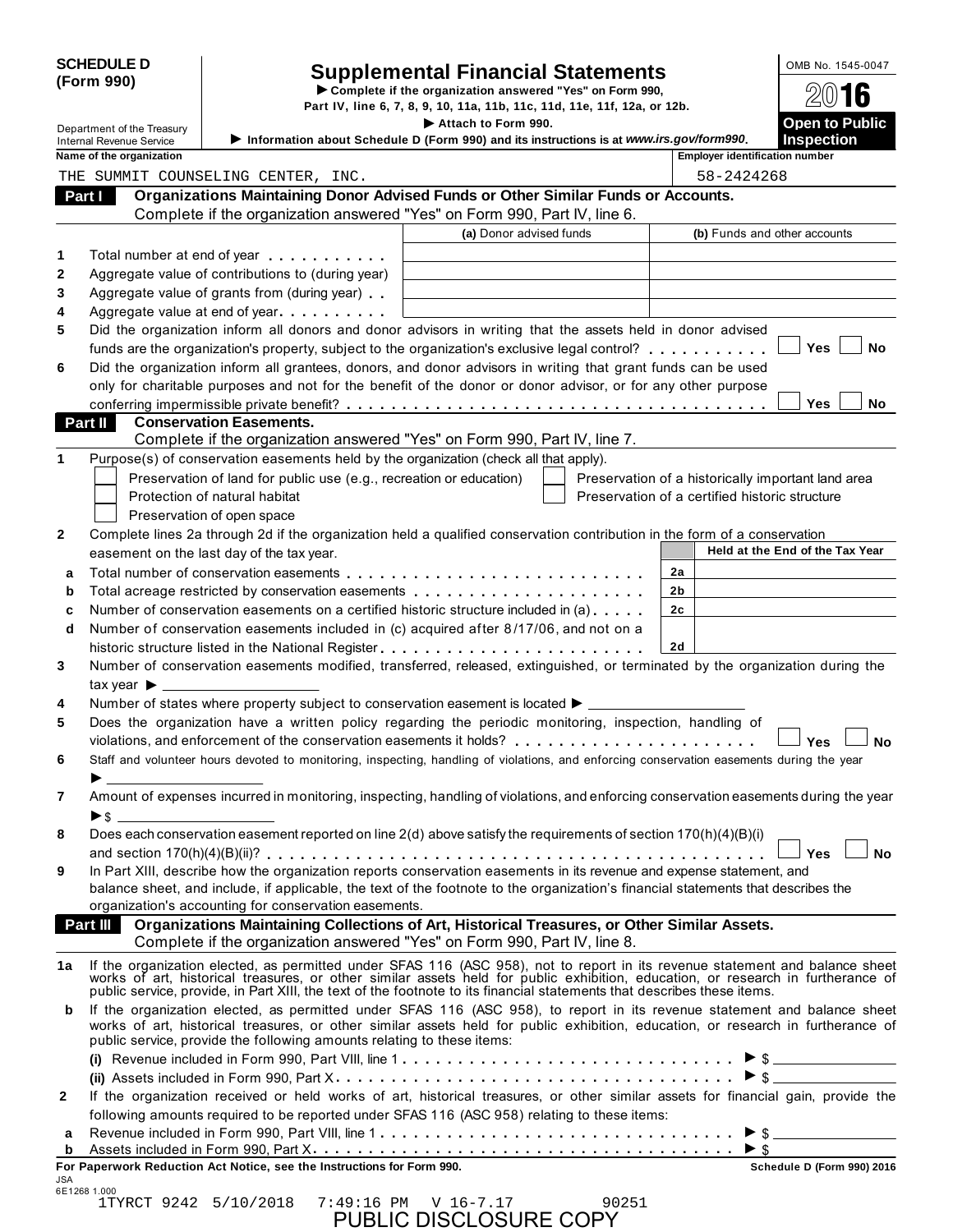THE SUMMIT COUNSELING CENTER, INC. 58-2424268

|        | Schedule D (Form 990) 2016                                                                                                       |                         |                |                         |                 |                      | Page $2$            |
|--------|----------------------------------------------------------------------------------------------------------------------------------|-------------------------|----------------|-------------------------|-----------------|----------------------|---------------------|
|        | Organizations Maintaining Collections of Art, Historical Treasures, or Other Similar Assets (continued)<br>Part III              |                         |                |                         |                 |                      |                     |
| 3      | Using the organization's acquisition, accession, and other records, check any of the following that are a significant use of its |                         |                |                         |                 |                      |                     |
|        | collection items (check all that apply):                                                                                         |                         |                |                         |                 |                      |                     |
| a      | Public exhibition<br>Loan or exchange programs<br>d                                                                              |                         |                |                         |                 |                      |                     |
| b      | Scholarly research<br>Other<br><u>and the state of the state</u><br>е                                                            |                         |                |                         |                 |                      |                     |
| c      | Preservation for future generations                                                                                              |                         |                |                         |                 |                      |                     |
| 4      | Provide a description of the organization's collections and explain how they further the organization's exempt purpose in Part   |                         |                |                         |                 |                      |                     |
|        | XIII.                                                                                                                            |                         |                |                         |                 |                      |                     |
| 5      | During the year, did the organization solicit or receive donations of art, historical treasures, or other similar                |                         |                |                         |                 |                      |                     |
|        | assets to be sold to raise funds rather than to be maintained as part of the organization's collection?                          |                         |                |                         |                 |                      | Yes<br>No           |
|        | <b>Escrow and Custodial Arrangements.</b><br>Part IV                                                                             |                         |                |                         |                 |                      |                     |
|        | Complete if the organization answered "Yes" on Form 990, Part IV, line 9, or reported an amount on Form                          |                         |                |                         |                 |                      |                     |
|        | 990, Part X, line 21.                                                                                                            |                         |                |                         |                 |                      |                     |
|        | 1a Is the organization an agent, trustee, custodian or other intermediary for contributions or other assets not                  |                         |                |                         |                 |                      |                     |
|        |                                                                                                                                  |                         |                |                         |                 |                      | Yes<br>No           |
| b      | If "Yes," explain the arrangement in Part XIII and complete the following table:                                                 |                         |                |                         |                 |                      |                     |
|        |                                                                                                                                  |                         |                |                         |                 | Amount               |                     |
| c      |                                                                                                                                  |                         |                | 1c                      |                 |                      |                     |
|        |                                                                                                                                  |                         |                | 1d                      |                 |                      |                     |
| е      |                                                                                                                                  |                         |                | 1e                      |                 |                      |                     |
| f      |                                                                                                                                  |                         |                | 1f                      |                 |                      |                     |
| 2a     | Did the organization include an amount on Form 990, Part X, line 21, for escrow or custodial account liability?                  |                         |                |                         |                 |                      | <b>Yes</b><br>No    |
|        | <b>b</b> If "Yes," explain the arrangement in Part XIII. Check here if the explanation has been provided on Part XIII            |                         |                |                         |                 |                      |                     |
|        | <b>Endowment Funds.</b><br><b>Part V</b>                                                                                         |                         |                |                         |                 |                      |                     |
|        | Complete if the organization answered "Yes" on Form 990, Part IV, line 10.                                                       |                         |                |                         |                 |                      |                     |
|        |                                                                                                                                  | (a) Current year        | (b) Prior year | (c) Two years back      |                 | (d) Three years back | (e) Four years back |
| 1а     | Beginning of year balance                                                                                                        | 94,232.                 | 52,750.        |                         | 22,064.         | 19,302.              |                     |
| b      | Contributions                                                                                                                    | 182,098.                | 54,632.        |                         | 37,460.         | 111, 413.            | 40,900.             |
| c      | Net investment earnings, gains,                                                                                                  |                         |                |                         |                 |                      |                     |
|        |                                                                                                                                  |                         |                |                         |                 |                      |                     |
|        | <b>d</b> Grants or scholarships <b>contains</b>                                                                                  |                         |                |                         |                 |                      |                     |
|        | e Other expenditures for facilities                                                                                              |                         |                |                         |                 |                      |                     |
|        | and programs                                                                                                                     | 47,385.                 | 13,150.        |                         | 6,774.          | 108,651.             | 21,598.             |
| f      | Administrative expenses <b>Administrative</b> expenses                                                                           |                         |                |                         |                 |                      |                     |
|        |                                                                                                                                  | 228,945.                | 94,232.        |                         | 52,750.         | 22,064.              | 19,302.             |
| a      | End of year balance<br>Provide the estimated percentage of the current year end balance (line 1g, column (a)) held as:           |                         |                |                         |                 |                      |                     |
| 2<br>a | Board designated or quasi-endowment $\triangleright$ 43.0800 %                                                                   |                         |                |                         |                 |                      |                     |
|        | Permanent endowment ▶                                                                                                            | %                       |                |                         |                 |                      |                     |
| c      | Temporarily restricted endowment > 56.9200 %                                                                                     |                         |                |                         |                 |                      |                     |
|        | The percentages on lines 2a, 2b, and 2c should equal 100%.                                                                       |                         |                |                         |                 |                      |                     |
|        | 3a Are there endowment funds not in the possession of the organization that are held and administered for the                    |                         |                |                         |                 |                      |                     |
|        | organization by:                                                                                                                 |                         |                |                         |                 |                      | Yes<br>No           |
|        |                                                                                                                                  |                         |                |                         |                 |                      | X<br>3a(i)          |
|        |                                                                                                                                  |                         |                |                         |                 |                      | X.<br>3a(ii)        |
|        | <b>b</b> If "Yes" on line 3a(ii), are the related organizations listed as required on Schedule R?                                |                         |                |                         |                 |                      | 3b                  |
| 4      | Describe in Part XIII the intended uses of the organization's endowment funds.                                                   |                         |                |                         |                 |                      |                     |
|        | Land, Buildings, and Equipment.<br><b>Part VI</b>                                                                                |                         |                |                         |                 |                      |                     |
|        | Complete if the organization answered "Yes" on Form 990, Part IV, line 11a. See Form 990, Part X, line 10.                       |                         |                |                         |                 |                      |                     |
|        | Description of property                                                                                                          | (a) Cost or other basis |                | (b) Cost or other basis | (c) Accumulated |                      | (d) Book value      |
| 1a     |                                                                                                                                  | (investment)            |                | (other)                 | depreciation    |                      |                     |
| b      | <b>Buildings</b>                                                                                                                 |                         |                |                         |                 |                      |                     |
|        | .                                                                                                                                |                         |                | 21,227.                 |                 | 3,491.               | 17,736.             |
|        |                                                                                                                                  |                         |                |                         |                 |                      |                     |
|        | Leasehold improvements                                                                                                           |                         |                |                         |                 |                      |                     |
| d      | Equipment<br>.                                                                                                                   |                         |                | 83,965.                 |                 | 70,660               | 13,304.             |
| е      | Other<br>Total. Add lines 1a through 1e. (Column (d) must equal Form 990, Part X, column (B), line 10c.)                         |                         |                | 66,348.                 |                 | 58,713.<br>▶         | 7,635.<br>38,675.   |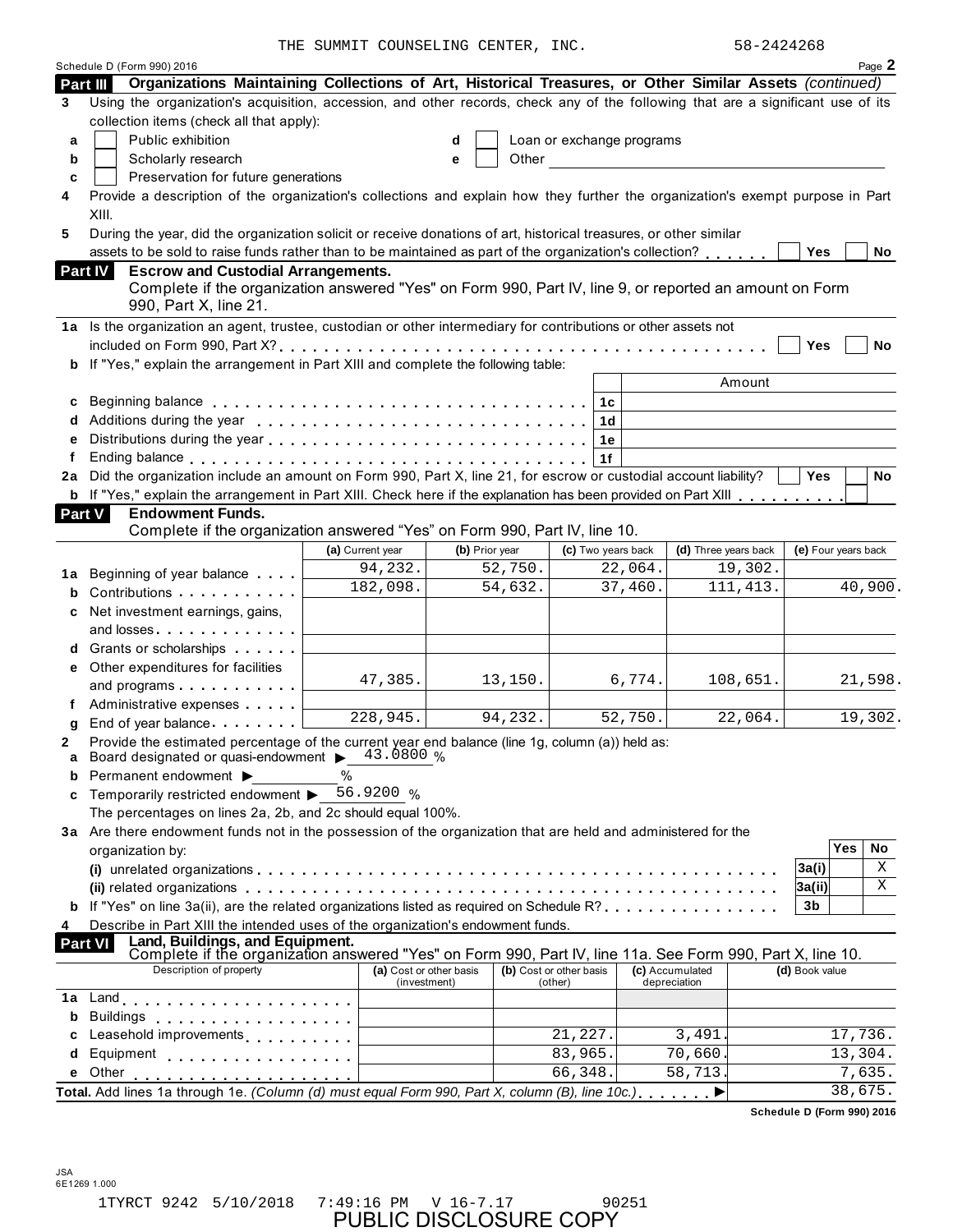|                                                                                                                                                                                                                                                                                                                                                         |                 | Complete if the organization answered "Yes" on Form 990, Part IV, line 11b. See Form 990, Part X, line 12.                   |
|---------------------------------------------------------------------------------------------------------------------------------------------------------------------------------------------------------------------------------------------------------------------------------------------------------------------------------------------------------|-----------------|------------------------------------------------------------------------------------------------------------------------------|
| (a) Description of security or category<br>(including name of security)                                                                                                                                                                                                                                                                                 | (b) Book value  | (c) Method of valuation:<br>Cost or end-of-year market value                                                                 |
| (1) Financial derivatives experience of the state of the state of the state of the state of the state of the state of the state of the state of the state of the state of the state of the state of the state of the state of                                                                                                                           |                 |                                                                                                                              |
|                                                                                                                                                                                                                                                                                                                                                         |                 |                                                                                                                              |
| $(3)$ Other                                                                                                                                                                                                                                                                                                                                             |                 |                                                                                                                              |
| (A)                                                                                                                                                                                                                                                                                                                                                     |                 |                                                                                                                              |
| (B)<br>(C)                                                                                                                                                                                                                                                                                                                                              |                 |                                                                                                                              |
| (D)                                                                                                                                                                                                                                                                                                                                                     |                 |                                                                                                                              |
| (E)                                                                                                                                                                                                                                                                                                                                                     |                 |                                                                                                                              |
| (F)                                                                                                                                                                                                                                                                                                                                                     |                 |                                                                                                                              |
| (G)                                                                                                                                                                                                                                                                                                                                                     |                 |                                                                                                                              |
| (H)                                                                                                                                                                                                                                                                                                                                                     |                 |                                                                                                                              |
| Total. (Column (b) must equal Form 990, Part X, col. (B) line 12.) $\blacktriangleright$                                                                                                                                                                                                                                                                |                 |                                                                                                                              |
| <b>Investments - Program Related.</b><br><b>Part VIII</b>                                                                                                                                                                                                                                                                                               |                 | Complete if the organization answered "Yes" on Form 990, Part IV, line 11c. See Form 990, Part X, line 13.                   |
|                                                                                                                                                                                                                                                                                                                                                         |                 |                                                                                                                              |
| (a) Description of investment                                                                                                                                                                                                                                                                                                                           | (b) Book value  | (c) Method of valuation:<br>Cost or end-of-year market value                                                                 |
| (1)                                                                                                                                                                                                                                                                                                                                                     |                 |                                                                                                                              |
| (2)                                                                                                                                                                                                                                                                                                                                                     |                 |                                                                                                                              |
| (3)                                                                                                                                                                                                                                                                                                                                                     |                 |                                                                                                                              |
| (4)                                                                                                                                                                                                                                                                                                                                                     |                 |                                                                                                                              |
| (5)                                                                                                                                                                                                                                                                                                                                                     |                 |                                                                                                                              |
| (6)                                                                                                                                                                                                                                                                                                                                                     |                 |                                                                                                                              |
| (7)                                                                                                                                                                                                                                                                                                                                                     |                 |                                                                                                                              |
| (8)                                                                                                                                                                                                                                                                                                                                                     |                 |                                                                                                                              |
| (9)                                                                                                                                                                                                                                                                                                                                                     |                 |                                                                                                                              |
|                                                                                                                                                                                                                                                                                                                                                         |                 |                                                                                                                              |
| Other Assets.                                                                                                                                                                                                                                                                                                                                           | (a) Description | Complete if the organization answered "Yes" on Form 990, Part IV, line 11d. See Form 990, Part X, line 15.<br>(b) Book value |
|                                                                                                                                                                                                                                                                                                                                                         |                 | 46,607.                                                                                                                      |
|                                                                                                                                                                                                                                                                                                                                                         |                 |                                                                                                                              |
|                                                                                                                                                                                                                                                                                                                                                         |                 |                                                                                                                              |
|                                                                                                                                                                                                                                                                                                                                                         |                 |                                                                                                                              |
|                                                                                                                                                                                                                                                                                                                                                         |                 |                                                                                                                              |
|                                                                                                                                                                                                                                                                                                                                                         |                 |                                                                                                                              |
|                                                                                                                                                                                                                                                                                                                                                         |                 |                                                                                                                              |
|                                                                                                                                                                                                                                                                                                                                                         |                 |                                                                                                                              |
| <b>Other Liabilities.</b>                                                                                                                                                                                                                                                                                                                               |                 | Complete if the organization answered "Yes" on Form 990, Part IV, line 11e or 11f. See Form 990, Part X,                     |
| line 25.<br>(a) Description of liability                                                                                                                                                                                                                                                                                                                | (b) Book value  |                                                                                                                              |
|                                                                                                                                                                                                                                                                                                                                                         |                 |                                                                                                                              |
|                                                                                                                                                                                                                                                                                                                                                         |                 |                                                                                                                              |
|                                                                                                                                                                                                                                                                                                                                                         |                 |                                                                                                                              |
|                                                                                                                                                                                                                                                                                                                                                         |                 | 46,607.                                                                                                                      |
|                                                                                                                                                                                                                                                                                                                                                         |                 |                                                                                                                              |
|                                                                                                                                                                                                                                                                                                                                                         |                 |                                                                                                                              |
|                                                                                                                                                                                                                                                                                                                                                         |                 |                                                                                                                              |
| Total. (Column (b) must equal Form 990, Part X, col. (B) line 13.) $\blacktriangleright$<br>Part IX<br>(1) DUE FROM MT. PISGAH UMC<br>(2)<br>(3)<br>(4)<br>(5)<br>(6)<br>(7)<br>(8)<br>(9)<br>Total. (Column (b) must equal Form 990, Part X, col. (B) line 15.)<br>Part X<br>(1) Federal income taxes<br>(2)<br>(3)<br>(4)<br>(5)<br>(6)<br>(7)<br>(8) |                 |                                                                                                                              |
|                                                                                                                                                                                                                                                                                                                                                         |                 |                                                                                                                              |
| (9)<br>Total. (Column (b) must equal Form 990, Part X, col. (B) line 25.) $\blacktriangleright$<br>2. Liability for uncertain tax positions. In Part XIII, provide the text of the footnote to the organization's financial statements that reports the                                                                                                 |                 |                                                                                                                              |

PUBLIC DISCLOSURE COPY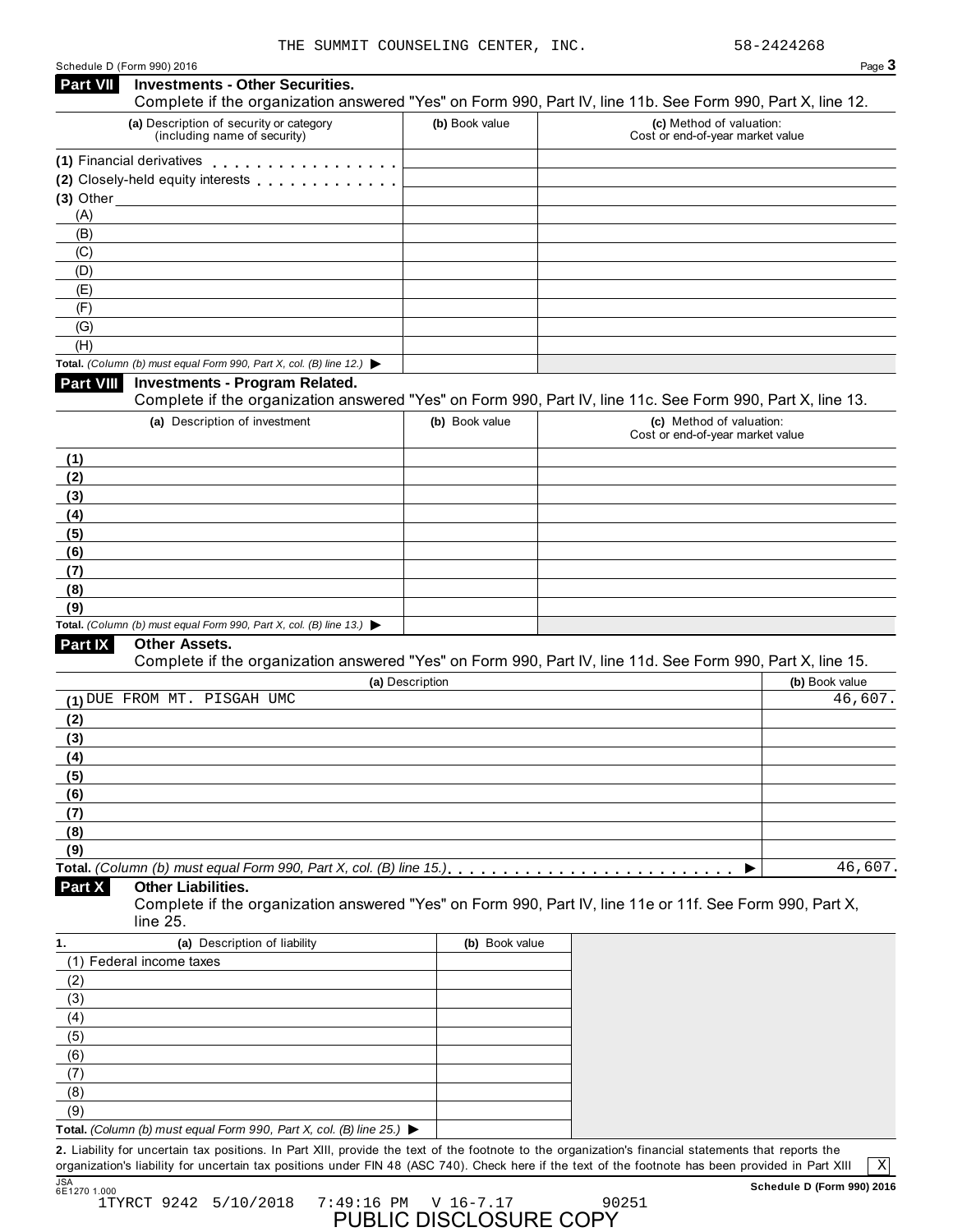|                                                 | THE SUMMIT COUNSELING CENTER, INC.                                                                                                                                 |              | 58-2424268                          |
|-------------------------------------------------|--------------------------------------------------------------------------------------------------------------------------------------------------------------------|--------------|-------------------------------------|
|                                                 | Schedule D (Form 990) 2016                                                                                                                                         |              | Page 4                              |
| Part XI                                         | Reconciliation of Revenue per Audited Financial Statements With Revenue per Return.<br>Complete if the organization answered "Yes" on Form 990, Part IV, line 12a. |              |                                     |
| 1                                               | Total revenue, gains, and other support per audited financial statements                                                                                           | $\mathbf{1}$ | 2,039,065.                          |
| $\mathbf{2}$                                    | Amounts included on line 1 but not on Form 990, Part VIII, line 12:                                                                                                |              |                                     |
| a                                               | 2a                                                                                                                                                                 |              |                                     |
| b                                               | 22,476.<br>2 <sub>b</sub>                                                                                                                                          |              |                                     |
| C                                               | 2c<br>Recoveries of prior year grants                                                                                                                              |              |                                     |
| d                                               | 29,282.                                                                                                                                                            |              |                                     |
| е                                               |                                                                                                                                                                    | 2e           | 51,758.                             |
| 3                                               |                                                                                                                                                                    | 3            | 1,987,307.                          |
| 4                                               | Amounts included on Form 990, Part VIII, line 12, but not on line 1:                                                                                               |              |                                     |
| a                                               | 4a<br>Investment expenses not included on Form 990, Part VIII, line 7b                                                                                             |              |                                     |
| b                                               | 212,430.<br>4b                                                                                                                                                     |              |                                     |
|                                                 |                                                                                                                                                                    | 4c           | 212,430.                            |
| 5.                                              | Total revenue. Add lines 3 and 4c. (This must equal Form 990, Part I, line 12.)                                                                                    | 5            | 2,199,737.                          |
|                                                 | Part XII<br>Reconciliation of Expenses per Audited Financial Statements With Expenses per Return.                                                                  |              |                                     |
|                                                 | Complete if the organization answered "Yes" on Form 990, Part IV, line 12a.                                                                                        |              |                                     |
| 1                                               |                                                                                                                                                                    |              |                                     |
|                                                 |                                                                                                                                                                    | $\mathbf{1}$ |                                     |
|                                                 | Amounts included on line 1 but not on Form 990, Part IX, line 25:                                                                                                  |              |                                     |
|                                                 | 22,476.<br>2a                                                                                                                                                      |              |                                     |
|                                                 | 2 <sub>b</sub>                                                                                                                                                     |              |                                     |
|                                                 | 2 <sub>c</sub>                                                                                                                                                     |              |                                     |
|                                                 | 29,282.                                                                                                                                                            |              |                                     |
|                                                 |                                                                                                                                                                    | 2е           |                                     |
|                                                 |                                                                                                                                                                    | 3            |                                     |
| b<br>C                                          |                                                                                                                                                                    |              |                                     |
|                                                 | Amounts included on Form 990, Part IX, line 25, but not on line 1:<br>4a                                                                                           |              |                                     |
|                                                 | Investment expenses not included on Form 990, Part VIII, line 7b<br>212,430.<br>4b                                                                                 |              | 1,888,818.<br>51,758.<br>1,837,060. |
| $\mathbf{2}$<br>a<br>d<br>е<br>3<br>4<br>a<br>b |                                                                                                                                                                    | 4c           | 212,430.                            |
| C<br>5.                                         | Total expenses. Add lines 3 and 4c. (This must equal Form 990, Part I, line 18.)                                                                                   | 5            | 2,049,490.                          |

SEE PAGE 5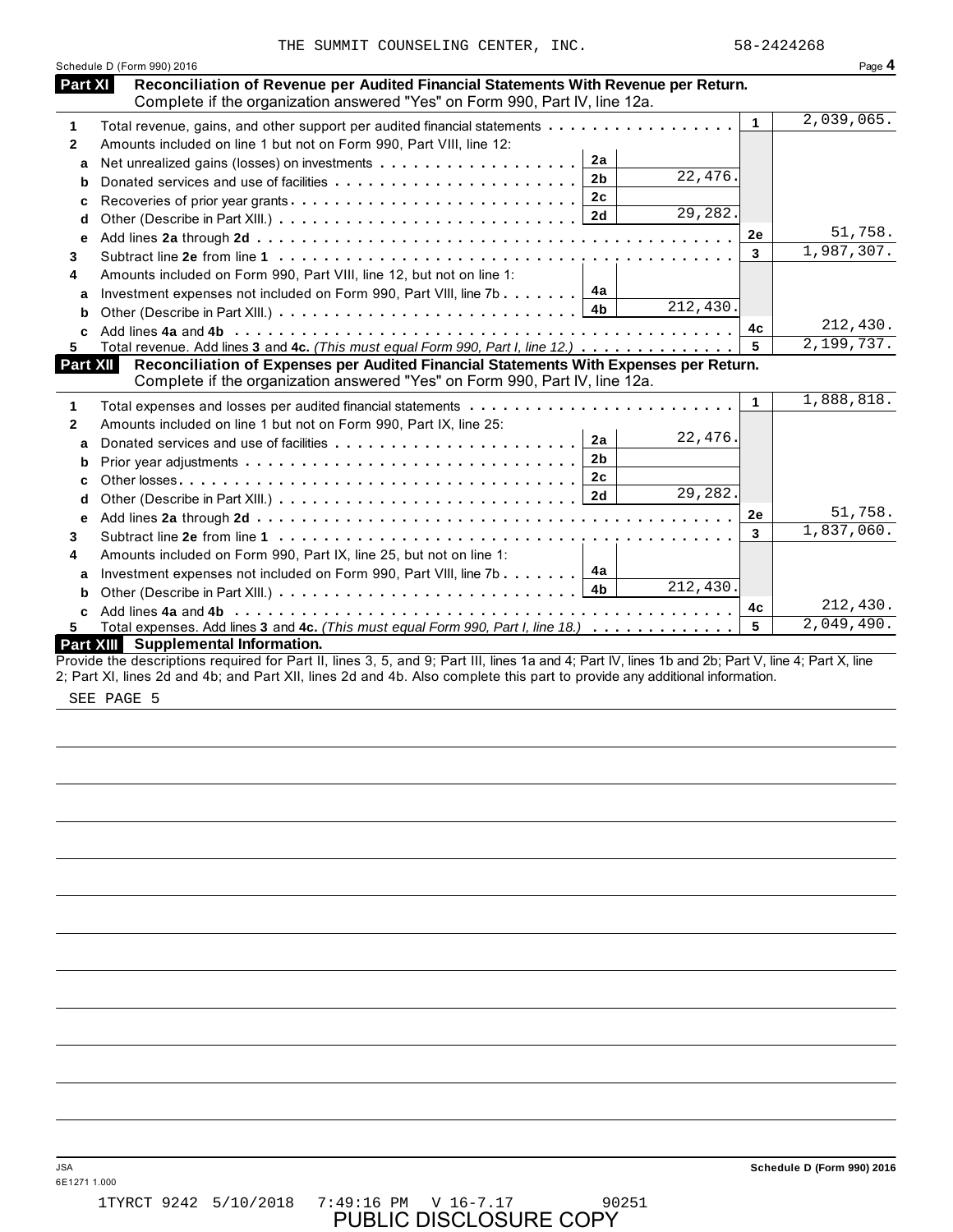Schedule D (Form 990) 2016 THE SUMMIT COUNSELING CENTER,INC. 58-2424268 Page **5 Part XIII Supplemental Information** *(continued)*

SCHEDULE D, PART X, LINE 2

THE SUMMIT IS EXEMPT FROM FEDERAL AND STATE INCOME TAXES UNDER INTERNAL REVENUE CODE SECTION 501(C)(3). THE SUMMIT ANNUALLY EVALUATES ALL FEDERAL AND STATE INCOME TAX POSITIONS. THIS PROCESS INCLUDES AN ANALYSIS OF WHETHER THESE INCOME TAX POSITIONS THE SUMMIT TAKES MEET THE DEFINITION OF AN UNCERTAIN TAX POSITION UNDER THE INCOME TAXES TOPIC OF THE FINANCIAL ACCOUNTING STANDARDS CODIFICATION. MANAGEMENT BELIEVES THE SUMMIT IS NO LONGER SUBJECT TO INCOME TAX EXAMINATIONS FOR TAX YEARS ENDING BEFORE JUNE 30, 2014.

SCHEDULE D, PART XI, LINE 2D EXPENSES FROM GOLF TOURNAMENT SHOWN IN GROSS REVENUE: \$29,282

SCHEDULE D, PART XII, LINE 4B SUPERVISION EXPENSE IN GROSS REVENUE:  $\begin{array}{ccc} 5 & 54 & 539 \\ \end{array}$ GRANTS TO INDIVIDUALS NETTED WITH PROGRAM REVENUE: \$157,891 ---------- TOTAL \$212,430

SCHEDULE D, PART XII, LINE 2D EXPENSES FROM GOLF TOURNAMENT SHOWN IN GROSS REVENUE: \$29,282

SCHEDULE D, PART XII, LINE 4B SUPERVISION EXPENSE IN GROSS REVENUE:  $\begin{array}{ccc} 5 & 54 & 539 \\ 5 & 4 & 539 \end{array}$ GRANTS TO INDIVIDUALS NETTED WITH PROGRAM REVENUE: \$157,891 ---------- TOTAL \$212,430

JSA 6E1226 1.000 **Schedule D (Form 990) 2016**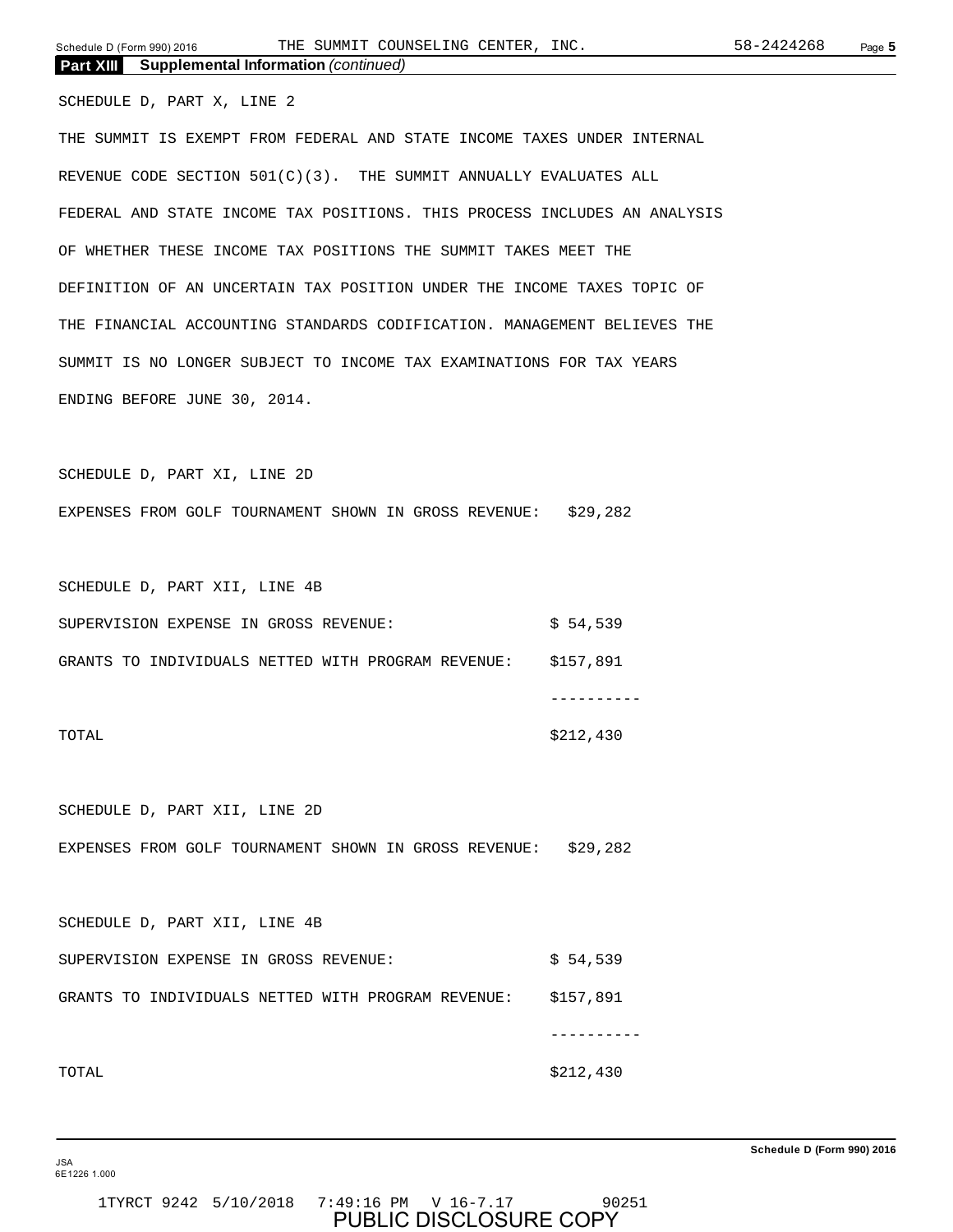|                                                                                                                                              |                                                                                                                                     | Supplemental Information Regarding Fundraising or Gaming Activities                                                                                                  |     |                                         |                                       |                                        | OMB No. 1545-0047                |
|----------------------------------------------------------------------------------------------------------------------------------------------|-------------------------------------------------------------------------------------------------------------------------------------|----------------------------------------------------------------------------------------------------------------------------------------------------------------------|-----|-----------------------------------------|---------------------------------------|----------------------------------------|----------------------------------|
| <b>SCHEDULE G</b><br>(Form 990 or 990-EZ)                                                                                                    |                                                                                                                                     | Complete if the organization answered "Yes" on Form 990, Part IV, lines 17, 18, or 19, or if the<br>organization entered more than \$15,000 on Form 990-EZ, line 6a. |     |                                         |                                       |                                        |                                  |
| Department of the Treasury                                                                                                                   |                                                                                                                                     | Information about Schedule G (Form 990 or 990-EZ) and its instructions is at www.irs.gov/form990.                                                                    |     | Attach to Form 990 or Form 990-EZ.      |                                       |                                        | Open to Public                   |
| <b>Internal Revenue Service</b><br>Name of the organization                                                                                  |                                                                                                                                     |                                                                                                                                                                      |     |                                         |                                       | <b>Employer identification number</b>  | Inspection                       |
| THE SUMMIT COUNSELING CENTER, INC.                                                                                                           |                                                                                                                                     |                                                                                                                                                                      |     |                                         |                                       | 58-2424268                             |                                  |
| Part I                                                                                                                                       | Fundraising Activities. Complete if the organization answered "Yes" on Form 990, Part IV, line 17.                                  |                                                                                                                                                                      |     |                                         |                                       |                                        |                                  |
|                                                                                                                                              | Form 990-EZ filers are not required to complete this part.                                                                          |                                                                                                                                                                      |     |                                         |                                       |                                        |                                  |
| 1                                                                                                                                            | Indicate whether the organization raised funds through any of the following activities. Check all that apply.                       |                                                                                                                                                                      |     |                                         |                                       |                                        |                                  |
| Mail solicitations<br>a                                                                                                                      |                                                                                                                                     | е                                                                                                                                                                    |     |                                         | Solicitation of non-government grants |                                        |                                  |
| b                                                                                                                                            | Internet and email solicitations                                                                                                    | f                                                                                                                                                                    |     |                                         | Solicitation of government grants     |                                        |                                  |
| Phone solicitations<br>c                                                                                                                     |                                                                                                                                     | g                                                                                                                                                                    |     |                                         | Special fundraising events            |                                        |                                  |
| In-person solicitations<br>d                                                                                                                 |                                                                                                                                     |                                                                                                                                                                      |     |                                         |                                       |                                        |                                  |
| 2a Did the organization have a written or oral agreement with any individual (including officers, directors, trustees,                       |                                                                                                                                     |                                                                                                                                                                      |     |                                         |                                       |                                        |                                  |
|                                                                                                                                              | or key employees listed in Form 990, Part VII) or entity in connection with professional fundraising services?                      |                                                                                                                                                                      |     |                                         |                                       |                                        | <b>Yes</b><br>No                 |
| <b>b</b> If "Yes," list the 10 highest paid individuals or entities (fundraisers) pursuant to agreements under which the fundraiser is to be |                                                                                                                                     |                                                                                                                                                                      |     |                                         |                                       |                                        |                                  |
|                                                                                                                                              | compensated at least \$5,000 by the organization.                                                                                   |                                                                                                                                                                      |     |                                         |                                       |                                        |                                  |
|                                                                                                                                              |                                                                                                                                     |                                                                                                                                                                      |     |                                         |                                       |                                        |                                  |
| (i) Name and address of individual                                                                                                           |                                                                                                                                     |                                                                                                                                                                      |     | (iii) Did fundraiser have               | (iv) Gross receipts                   | (v) Amount paid to<br>(or retained by) | (vi) Amount paid to              |
| or entity (fundraiser)                                                                                                                       |                                                                                                                                     | (ii) Activity                                                                                                                                                        |     | custody or control of<br>contributions? | from activity                         | fundraiser listed in                   | (or retained by)<br>organization |
|                                                                                                                                              |                                                                                                                                     |                                                                                                                                                                      | Yes |                                         |                                       | col. (i)                               |                                  |
| 1                                                                                                                                            |                                                                                                                                     |                                                                                                                                                                      |     | No                                      |                                       |                                        |                                  |
|                                                                                                                                              |                                                                                                                                     |                                                                                                                                                                      |     |                                         |                                       |                                        |                                  |
| $\overline{2}$                                                                                                                               |                                                                                                                                     |                                                                                                                                                                      |     |                                         |                                       |                                        |                                  |
|                                                                                                                                              |                                                                                                                                     |                                                                                                                                                                      |     |                                         |                                       |                                        |                                  |
| 3                                                                                                                                            |                                                                                                                                     |                                                                                                                                                                      |     |                                         |                                       |                                        |                                  |
|                                                                                                                                              |                                                                                                                                     |                                                                                                                                                                      |     |                                         |                                       |                                        |                                  |
| 4                                                                                                                                            |                                                                                                                                     |                                                                                                                                                                      |     |                                         |                                       |                                        |                                  |
|                                                                                                                                              |                                                                                                                                     |                                                                                                                                                                      |     |                                         |                                       |                                        |                                  |
| 5                                                                                                                                            |                                                                                                                                     |                                                                                                                                                                      |     |                                         |                                       |                                        |                                  |
|                                                                                                                                              |                                                                                                                                     |                                                                                                                                                                      |     |                                         |                                       |                                        |                                  |
| 6                                                                                                                                            |                                                                                                                                     |                                                                                                                                                                      |     |                                         |                                       |                                        |                                  |
|                                                                                                                                              |                                                                                                                                     |                                                                                                                                                                      |     |                                         |                                       |                                        |                                  |
| $\overline{7}$                                                                                                                               |                                                                                                                                     |                                                                                                                                                                      |     |                                         |                                       |                                        |                                  |
|                                                                                                                                              |                                                                                                                                     |                                                                                                                                                                      |     |                                         |                                       |                                        |                                  |
|                                                                                                                                              |                                                                                                                                     |                                                                                                                                                                      |     |                                         |                                       |                                        |                                  |
|                                                                                                                                              |                                                                                                                                     |                                                                                                                                                                      |     |                                         |                                       |                                        |                                  |
| 9                                                                                                                                            |                                                                                                                                     |                                                                                                                                                                      |     |                                         |                                       |                                        |                                  |
|                                                                                                                                              |                                                                                                                                     |                                                                                                                                                                      |     |                                         |                                       |                                        |                                  |
| 10                                                                                                                                           |                                                                                                                                     |                                                                                                                                                                      |     |                                         |                                       |                                        |                                  |
|                                                                                                                                              |                                                                                                                                     |                                                                                                                                                                      |     |                                         |                                       |                                        |                                  |
|                                                                                                                                              |                                                                                                                                     |                                                                                                                                                                      |     |                                         |                                       |                                        |                                  |
| Total<br>3                                                                                                                                   | List all states in which the organization is registered or licensed to solicit contributions or has been notified it is exempt from |                                                                                                                                                                      |     |                                         |                                       |                                        |                                  |
| registration or licensing.                                                                                                                   |                                                                                                                                     |                                                                                                                                                                      |     |                                         |                                       |                                        |                                  |
|                                                                                                                                              |                                                                                                                                     |                                                                                                                                                                      |     |                                         |                                       |                                        |                                  |
|                                                                                                                                              |                                                                                                                                     |                                                                                                                                                                      |     |                                         |                                       |                                        |                                  |
|                                                                                                                                              |                                                                                                                                     |                                                                                                                                                                      |     |                                         |                                       |                                        |                                  |

**For Paperwork Reduction Act Notice, see the Instructions for Form 990 or 990-EZ. Schedule G (Form 990 or 990-EZ) 2016** JSA 6E1281 1.000 1TYRCT 9242 5/10/2018 7:49:16 PM V 16-7.17 90251 7:49:16 PM V 16-7.17<br>PUBLIC DISCLOSURE COPY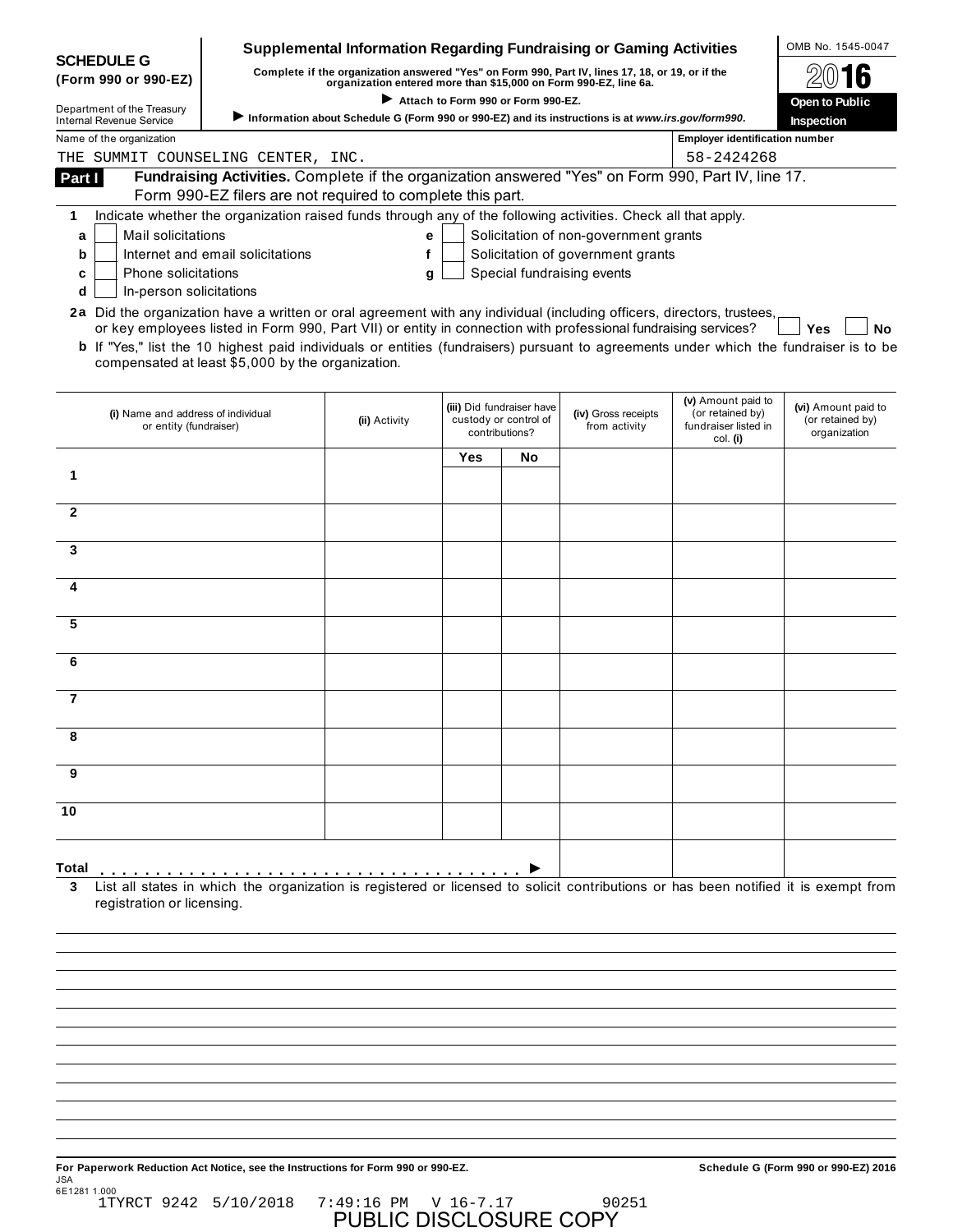### Schedule G (Form 990 or 990-EZ) 2016 Page **2**

**Fundraising Events.** Complete if the organization answered "Yes" on Form 990, Part IV, line 18, or reported more than \$15,000 of fundraising event contributions and gross income on Form 990-EZ, lines 1 and 6b. List events with **Part II** 

|                               |                                                                                                                                                                                     | (a) Event $#1$<br><b>GOLF TOURNAMENT</b> | $(b)$ Event #2                                   | (c) Other events  | (d) Total events<br>(add col. (a) through           |
|-------------------------------|-------------------------------------------------------------------------------------------------------------------------------------------------------------------------------------|------------------------------------------|--------------------------------------------------|-------------------|-----------------------------------------------------|
|                               |                                                                                                                                                                                     | (event type)                             | (event type)                                     | (total number)    | col. (c)                                            |
| Revenue                       | 1 Gross receipts [1] [1] Gross receipts                                                                                                                                             | 125,089.                                 |                                                  |                   | 125,089.                                            |
|                               | 2 Less: Contributions [1, 1, 1, 1, 1]<br>3 Gross income (line 1 minus                                                                                                               | 106,577.                                 |                                                  |                   | 106,577.                                            |
|                               |                                                                                                                                                                                     | 18,512.                                  |                                                  |                   | 18,512.                                             |
|                               |                                                                                                                                                                                     | 1,350.                                   |                                                  |                   | 1,350.                                              |
|                               | 5 Noncash prizes [1994]                                                                                                                                                             | 1,255.                                   |                                                  |                   | 1,255.                                              |
|                               | 6 Rent/facility costs                                                                                                                                                               | 13,309.                                  |                                                  |                   | 13,309.                                             |
| <b>Direct Expenses</b>        | 7 Food and beverages [1994]                                                                                                                                                         | 5,418.                                   |                                                  |                   | 5,418.                                              |
|                               | 8 Entertainment                                                                                                                                                                     | <u> 1980 - Johann Barbara, martxa a</u>  |                                                  |                   |                                                     |
|                               | 9 Other direct expenses                                                                                                                                                             | 7,950.                                   |                                                  |                   | 7,950.                                              |
|                               | 10 Direct expense summary. Add lines 4 through 9 in column (d) $\,\,\ldots\,$ $\,\,\blacktriangleright\,$                                                                           |                                          |                                                  |                   | 29,282.<br>$-10,770.$                               |
|                               | Gaming. Complete if the organization answered "Yes" on Form 990, Part IV, line 19, or reported more<br>than \$15,000 on Form 990-EZ, line 6a.                                       |                                          |                                                  |                   |                                                     |
| Part III                      |                                                                                                                                                                                     | (a) Bingo                                | (b) Pull tabs/instant<br>bingo/progressive bingo | (c) Other gaming  | (d) Total gaming (add<br>col. (a) through col. (c)) |
|                               | 1 Gross revenue                                                                                                                                                                     |                                          |                                                  |                   |                                                     |
|                               | 2 Cash prizes <b>contained 2</b> Cash prizes                                                                                                                                        | <u> 1980 - Johann Barbara, martxa al</u> |                                                  |                   |                                                     |
|                               |                                                                                                                                                                                     |                                          |                                                  |                   |                                                     |
|                               | 4 Rent/facility costs $\ldots \ldots \ldots$                                                                                                                                        |                                          |                                                  |                   |                                                     |
| Revenue<br>rect Expenses<br>ه | 5 Other direct expenses                                                                                                                                                             |                                          |                                                  |                   |                                                     |
|                               | 6 Volunteer labor                                                                                                                                                                   | %<br>Yes<br>No                           | $\frac{0}{0}$<br>Yes<br><b>No</b>                | $\%$<br>Yes<br>No |                                                     |
|                               |                                                                                                                                                                                     |                                          |                                                  |                   |                                                     |
|                               | 8 Net gaming income summary. Subtract line 7 from line 1, column (d)                                                                                                                |                                          |                                                  |                   |                                                     |
| 9<br>a<br>b                   | Enter the state(s) in which the organization conducts gaming activities:<br>Is the organization licensed to conduct gaming activities in each of these states?<br>If "No," explain: |                                          |                                                  |                   | Yes<br>No                                           |

**Schedule G (Form 990 or 990-EZ) 2016**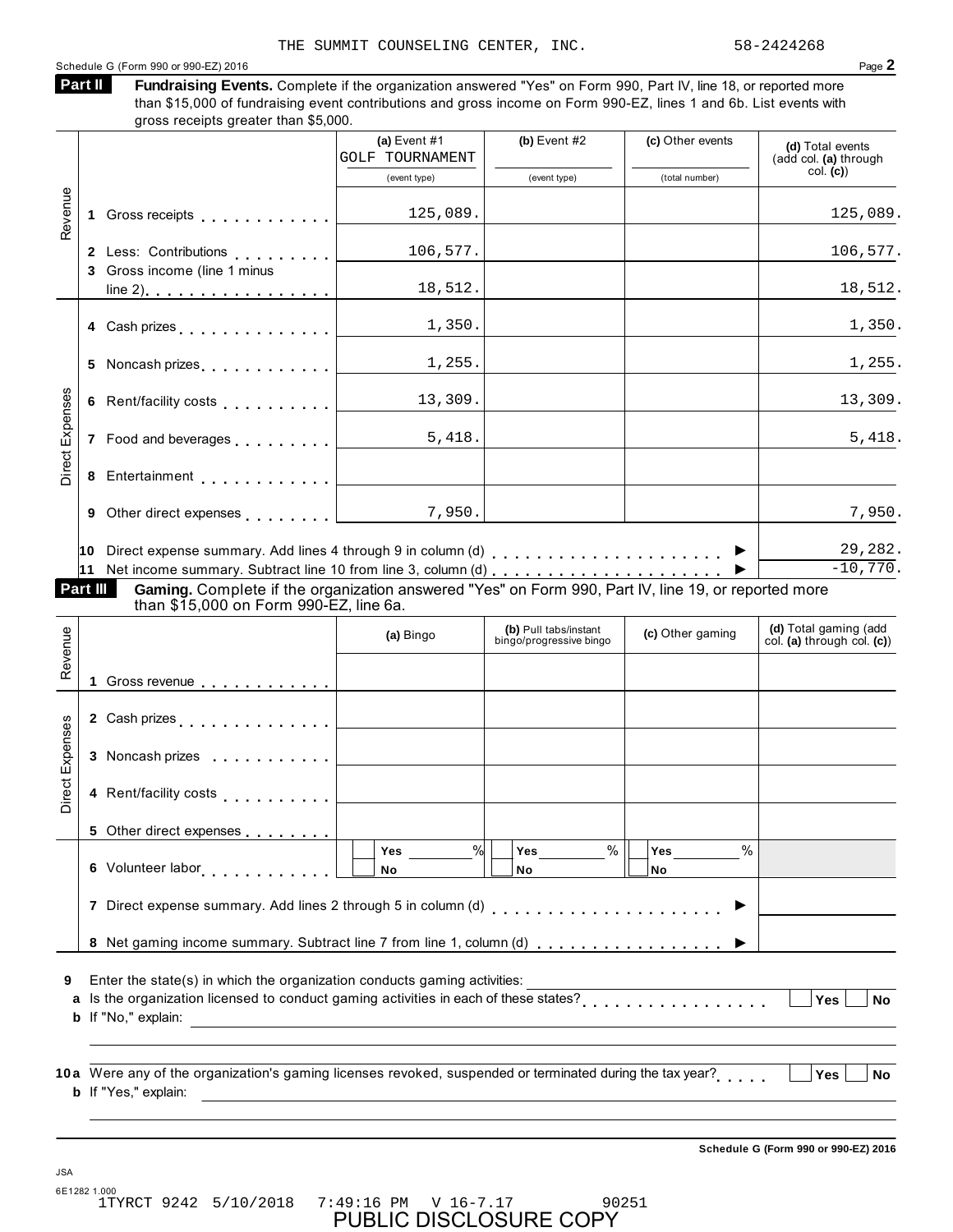|  | THE SUMMIT COUNSELING CENTER, INC. |  | 58-2424268 |
|--|------------------------------------|--|------------|

|          | 58-2424268<br>THE SUMMIT COUNSELING CENTER, INC.                                                                                                                                                                    |
|----------|---------------------------------------------------------------------------------------------------------------------------------------------------------------------------------------------------------------------|
|          | Schedule G (Form 990 or 990-EZ) 2016<br>Page 3                                                                                                                                                                      |
| 11       | <b>Yes</b><br>No                                                                                                                                                                                                    |
| 12       | Is the organization a grantor, beneficiary or trustee of a trust or a member of a partnership or other entity                                                                                                       |
|          | Yes<br><b>No</b>                                                                                                                                                                                                    |
| 13       | Indicate the percentage of gaming activity conducted in:                                                                                                                                                            |
| a        | $\%$                                                                                                                                                                                                                |
| b        | $\frac{0}{0}$                                                                                                                                                                                                       |
| 14       | Enter the name and address of the person who prepares the organization's gaming/special events books and                                                                                                            |
|          | records:                                                                                                                                                                                                            |
|          |                                                                                                                                                                                                                     |
|          |                                                                                                                                                                                                                     |
|          |                                                                                                                                                                                                                     |
|          | 15a Does the organization have a contract with a third party from whom the organization receives gaming                                                                                                             |
|          | ∣No                                                                                                                                                                                                                 |
|          | <b>b</b> If "Yes," enter the amount of gaming revenue received by the organization $\triangleright$ \$_______________ and the                                                                                       |
|          | amount of gaming revenue retained by the third party $\triangleright$ \$ ________________.<br>c If "Yes," enter name and address of the third party:                                                                |
|          |                                                                                                                                                                                                                     |
|          |                                                                                                                                                                                                                     |
|          |                                                                                                                                                                                                                     |
|          |                                                                                                                                                                                                                     |
|          | Gaming manager information:                                                                                                                                                                                         |
|          |                                                                                                                                                                                                                     |
|          |                                                                                                                                                                                                                     |
|          |                                                                                                                                                                                                                     |
|          | Gaming manager compensation $\triangleright$ \$ ________________                                                                                                                                                    |
|          |                                                                                                                                                                                                                     |
|          |                                                                                                                                                                                                                     |
|          | Director/officer<br>Employee<br>Independent contractor                                                                                                                                                              |
|          |                                                                                                                                                                                                                     |
|          | Mandatory distributions:                                                                                                                                                                                            |
|          | a Is the organization required under state law to make charitable distributions from the gaming proceeds to<br><b>Yes</b><br>No                                                                                     |
|          |                                                                                                                                                                                                                     |
| 16<br>17 | <b>b</b> Enter the amount of distributions required under state law to be distributed to other exempt organizations<br>or spent in the organization's own exempt activities during the tax year $\triangleright$ \$ |

**Schedule G (Form 990 or 990-EZ) 2016**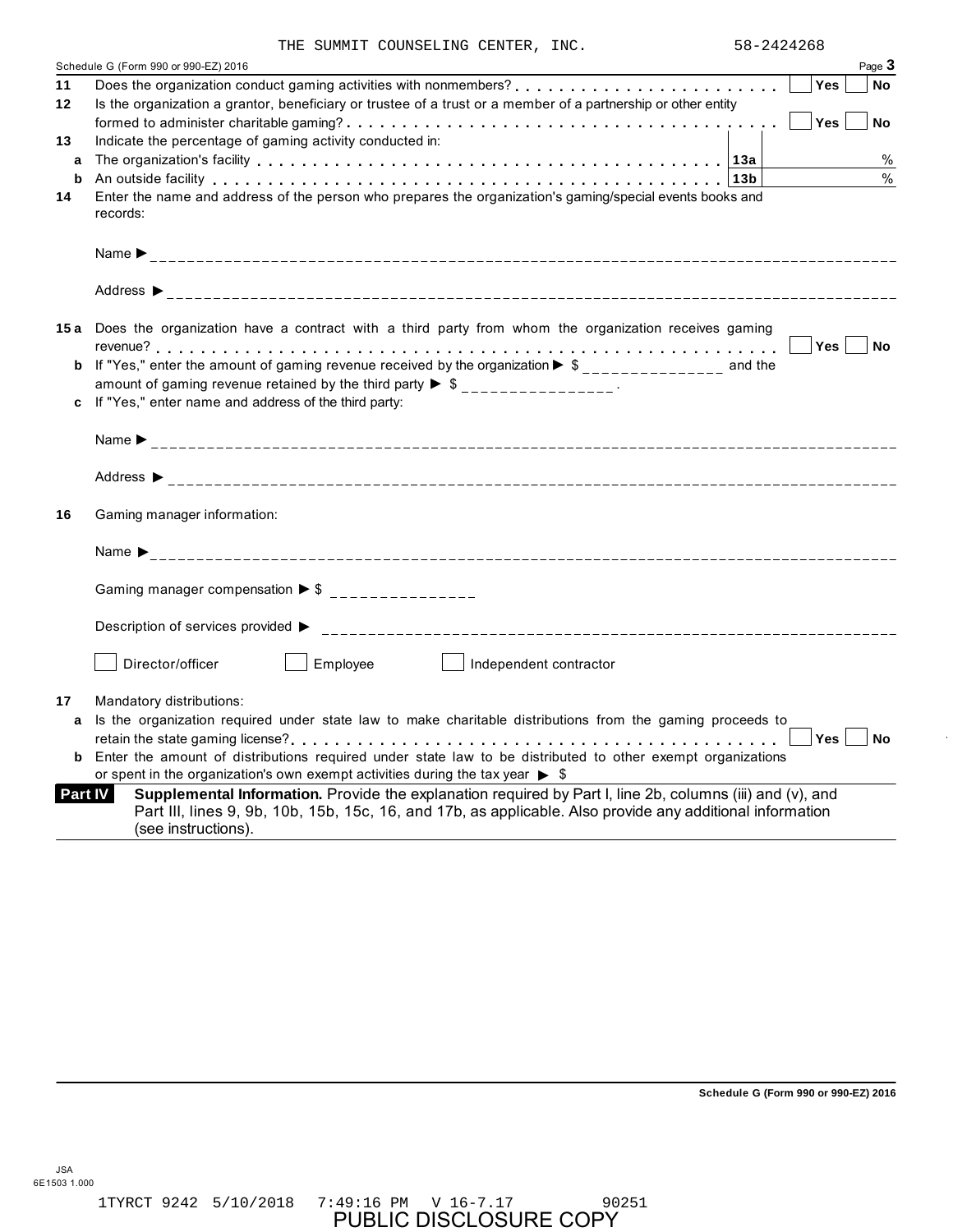| <b>SCHEDULE I</b><br>(Form 990)                               | <b>Grants and Other Assistance to Organizations,</b><br>Governments, and Individuals in the United States<br>Complete if the organization answered "Yes" on Form 990, Part IV, line 21 or 22.<br>Attach to Form 990.                                                          | OMB No. 1545-0047<br>2016<br><b>Open to Public</b> |  |  |  |
|---------------------------------------------------------------|-------------------------------------------------------------------------------------------------------------------------------------------------------------------------------------------------------------------------------------------------------------------------------|----------------------------------------------------|--|--|--|
| Department of the Treasury<br><b>Internal Revenue Service</b> | Information about Schedule I (Form 990) and its instructions is at www.irs.gov/form990.                                                                                                                                                                                       | <b>Inspection</b>                                  |  |  |  |
| Name of the organization                                      |                                                                                                                                                                                                                                                                               | <b>Employer identification number</b>              |  |  |  |
| THE SUMMIT COUNSELING CENTER, INC.                            |                                                                                                                                                                                                                                                                               | 58-2424268                                         |  |  |  |
| Part I                                                        | <b>General Information on Grants and Assistance</b>                                                                                                                                                                                                                           |                                                    |  |  |  |
|                                                               | Does the organization maintain records to substantiate the amount of the grants or assistance, the grantees' eligibility for the grants or assistance, and<br>2 Describe in Part IV the organization's procedures for monitoring the use of grant funds in the United States. | No<br>Yes                                          |  |  |  |

**Part II** Grants and Other Assistance to Domestic Organizations and Domestic Governments. Complete if the organization answered "Yes" on Form 990, Part IV, line 21, for any recipient that received more than \$5,000. Part II can be duplicated if additional space is needed.

| 1 (a) Name and address of organization<br>or government                                                                         | $(b)$ EIN | (c) IRC section<br>(if applicable) | (d) Amount of cash<br>grant | (e) Amount of non-<br>cash assistance | (f) Method of valuation<br>(book, FMV, appraisal,<br>other) | (g) Description of<br>noncash assistance | (h) Purpose of grant<br>or assistance |
|---------------------------------------------------------------------------------------------------------------------------------|-----------|------------------------------------|-----------------------------|---------------------------------------|-------------------------------------------------------------|------------------------------------------|---------------------------------------|
| (1)<br><u> 1980 - Andrea Andrew Maria (h. 1980).</u>                                                                            |           |                                    |                             |                                       |                                                             |                                          |                                       |
| (2)<br><u> 1980 - Jan Stein Berlin, amerikan besteht besteht aus der Stein Berlin und der Stein Berlin und der Stein Berlin</u> |           |                                    |                             |                                       |                                                             |                                          |                                       |
| (3)<br><u> 1980 - Andrea Andrew Maria (h. 1980).</u>                                                                            |           |                                    |                             |                                       |                                                             |                                          |                                       |
| (4)<br>the contract of the contract of the contract of the contract of the contract of                                          |           |                                    |                             |                                       |                                                             |                                          |                                       |
| (5)<br><u> 1980 - Jan Stein Bernstein, mars and der Stein Bernstein and der Stein Bernstein and der Stein Bernstein and </u>    |           |                                    |                             |                                       |                                                             |                                          |                                       |
| (6)<br>the control of the control of the control of the control of the control of the control of                                |           |                                    |                             |                                       |                                                             |                                          |                                       |
| (7)<br><u> 1980 - Andrea Station Barbara, amerikan per</u>                                                                      |           |                                    |                             |                                       |                                                             |                                          |                                       |
| (8)<br><u> 1980 - Jan Barbara Barbara, maso a popular popular e popular de la propia de la propia de la propia de la pro</u>    |           |                                    |                             |                                       |                                                             |                                          |                                       |
| (9)<br>the control of the control of the control of the control of the control of                                               |           |                                    |                             |                                       |                                                             |                                          |                                       |
| (10)                                                                                                                            |           |                                    |                             |                                       |                                                             |                                          |                                       |
| (11)                                                                                                                            |           |                                    |                             |                                       |                                                             |                                          |                                       |
| (12)                                                                                                                            |           |                                    |                             |                                       |                                                             |                                          |                                       |
| $\mathbf{3}$                                                                                                                    |           |                                    |                             |                                       |                                                             |                                          |                                       |
| For Paperwork Reduction Act Notice, see the Instructions for Form 990.                                                          |           |                                    |                             |                                       |                                                             |                                          | Schedule I (Form 990) (2016)          |

JSA 6E1288 1.000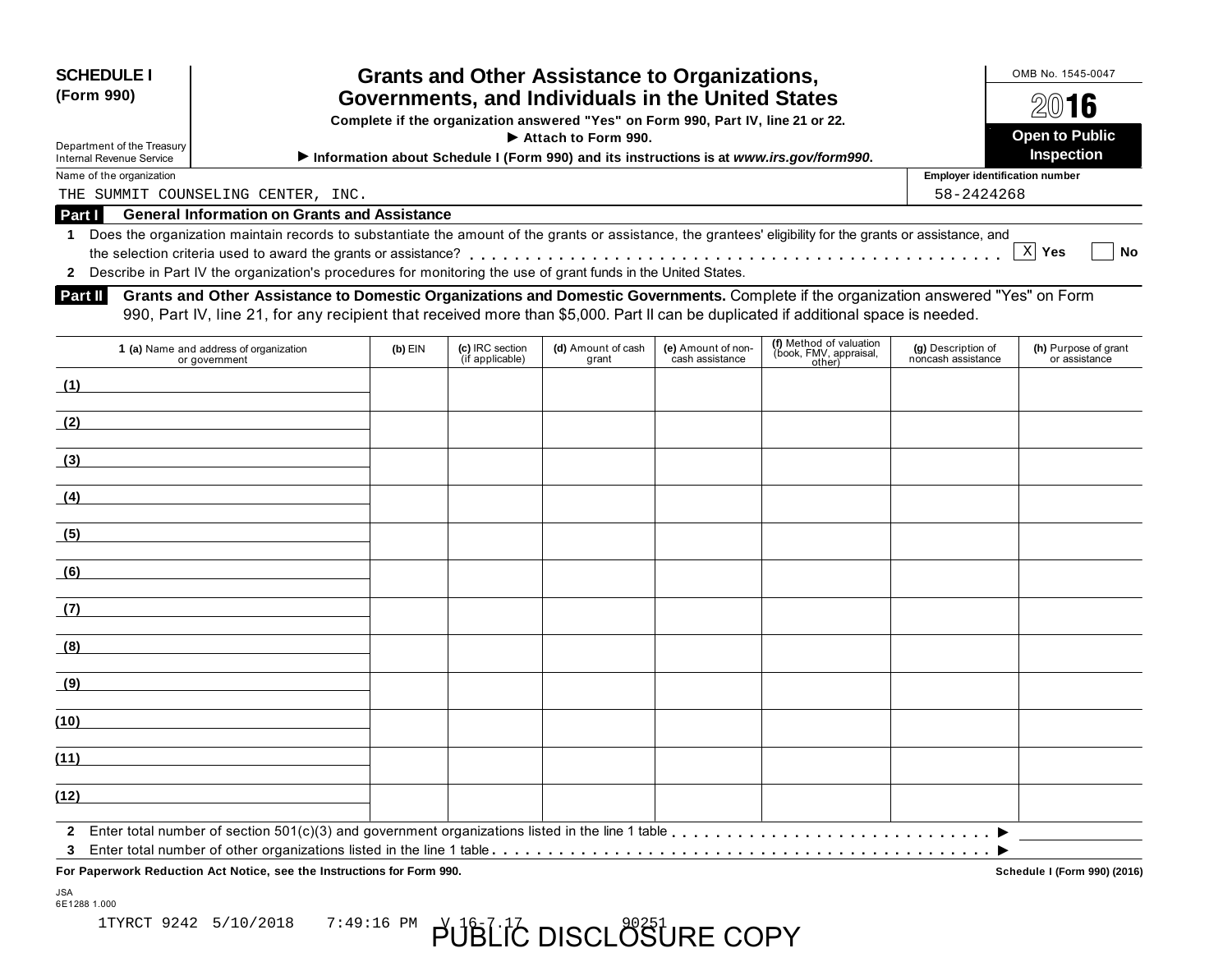**6**

|                             |                             |                                                           |                                                          | Page 2                                                                                                                          |
|-----------------------------|-----------------------------|-----------------------------------------------------------|----------------------------------------------------------|---------------------------------------------------------------------------------------------------------------------------------|
|                             |                             |                                                           |                                                          |                                                                                                                                 |
| (b) Number of<br>recipients | (c) Amount of<br>cash grant | (d) Amount of<br>non-cash assistance                      | (e) Method of valuation (book,<br>FMV, appraisal, other) | (f) Description of non-cash assistance                                                                                          |
| 571.                        |                             | 157,891.                                                  | <b>FMV</b>                                               | COUNSELING SERVICES                                                                                                             |
|                             |                             |                                                           |                                                          |                                                                                                                                 |
|                             |                             |                                                           |                                                          |                                                                                                                                 |
|                             |                             |                                                           |                                                          |                                                                                                                                 |
|                             |                             |                                                           |                                                          |                                                                                                                                 |
|                             |                             | Part III can be duplicated if additional space is needed. |                                                          | Grants and Other Assistance to Domestic Individuals. Complete if the organization answered "Yes" on Form 990, Part IV, line 22. |

| <b>Part IV</b> | Supplemental Information. Provide the information required in Part I, line 2, Part III, column (b); and any other additional |  |  |  |
|----------------|------------------------------------------------------------------------------------------------------------------------------|--|--|--|
|                | information.                                                                                                                 |  |  |  |

SCHEDULE I, PART I, LINE 1

THE SUMMIT COUNSELING CENTER PROVIDES COUNSELING SERVICES FOR FREE OR AT

A DISCOUNTED RATE BASED ON FINANCIAL NEED OF THE INDIVIDUAL.

SCHEDULE I, PART III, LINE 1(B)

THE NUMBER OF RECIPIENTS REPRESENTS THE NUMBER OF SESSIONS PROVIDED AT A

FREE OR DISCOUNTED RATE. RECORDS OF INDIVIDUAL USAGE ARE NOT MAINTAINED.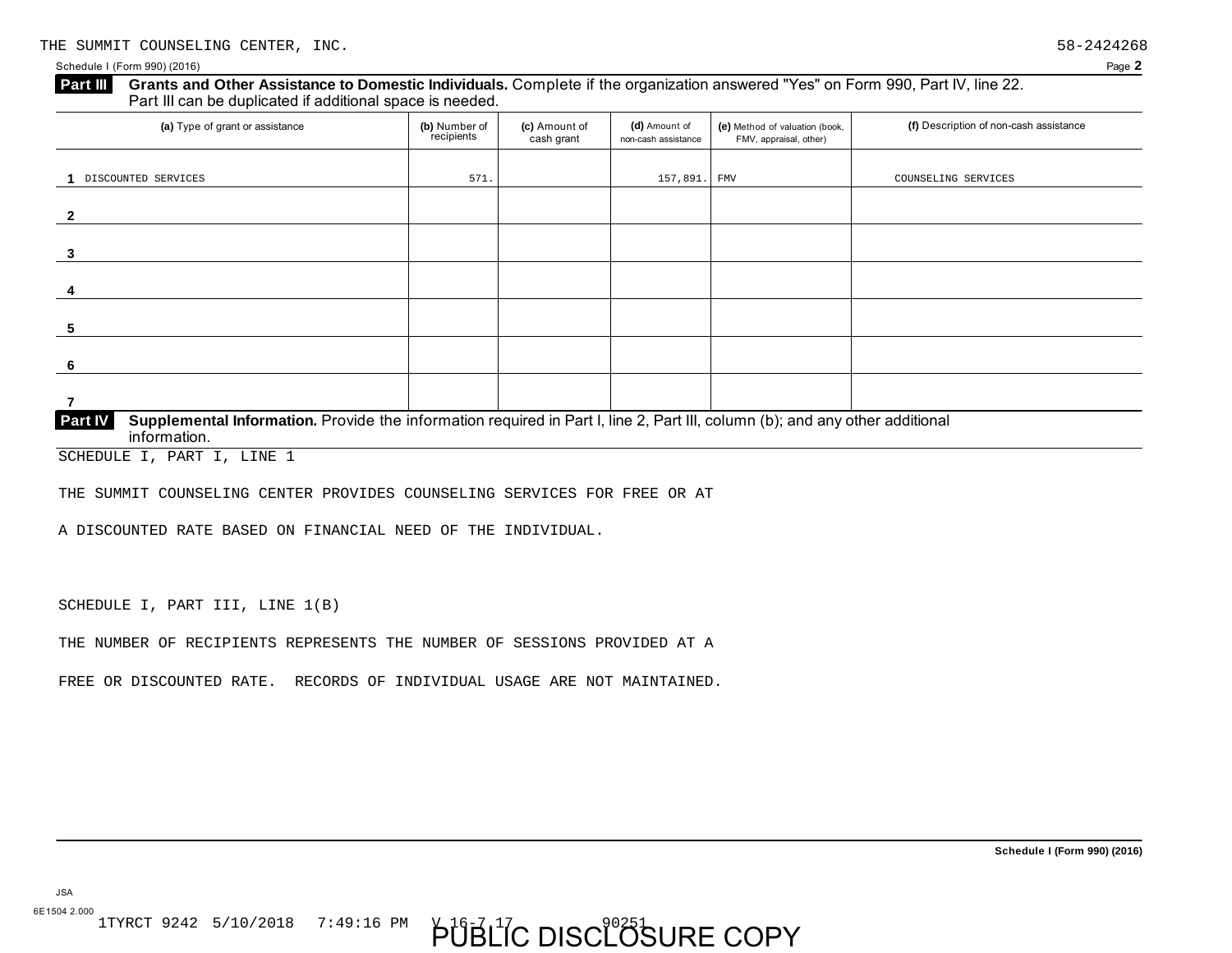## **SCHEDULE O** Supplemental Information to Form 990 or 990-EZ MB No. 1545-0047

**(Form 990 or 990-EZ) Complete to provide information for responses to specific questions on** plete to provide information for responses to specific questions on  $\mathbb{Z} \mathbb{O} \mathbf{1} \mathbf{6}$ **IPO OF Attach to Form 990 or 990-EZ.**<br> **Attach to Form 990 or 990-EZ.**<br> **Open to Public and Contract of Public and Contract of Public and Contract of Public and Contract of Public and Contract of Public and Contract of Pu** 



**Department of the Treasury**<br>Internal Revenue Service ▶ Information about Schedule O (Form 990 or 990-EZ) and its instructions is at *www.irs.gov/form990.*<br>Nome of the excepiration awmber Name of the organization **Employer identification number Employer identification number** THE SUMMIT COUNSELING CENTER, INC. 58-2424268

PART III, LINE 2 - NEW PROGRAM SERVICES

THE SUMMIT COUNSELING CENTER HAS DEVELOPED THREE NEW PROGRAMS IN ORDER TO

BETTER HELP THE COMMUNITY.

- 1. PLAY THERAPY
- 2. DIALECTICAL BEHAVIOR THERAPY
- 3. PSYCHO-EDUCATIONAL AND NEUROPSYCHOLOGICAL ASSESSMENTS

FURTHER DESCIPTION OF THESE NEW PROGRAMS CAN BE SEEN ON PART III OF THIS FORM 990.

PART III, LINE 4D - OTHER PROGRAM SERVICES

PSYCHO-EDUCATIONAL AND NEUROPYSCHOLOGICAL ASSESSMENTS PSYCHO-EDUCATIONAL AND NEUROPSYCHOLOGICAL ASSESSMENTS FOR CHILDREN, ADOLESCENTS, AND YOUNG ADULTS. IN 2016/17 ONE PSYCHOLOGIST ON STAFF PROVIDED 1,000 BILLABLE HOURS TO 107 CLIENTS.

### SCHOOL-BASED THERAPY

SUMMIT ONSITE IS A SCHOOL-BASED THERAPY PROGRAM OFFERED IN FULTON COUNTY SCHOOLS. THE PROGRAM PROVIDES PROFESSIONAL THERAPISTS WHO SPECIALIZE IN WORKING WITH CHILDREN AND ADOLESCENTS ON SITE. SUMMIT THERAPIST ARE TRAINED, LICENSED, AND EXPERIENCED TO PROVIDE SOCIAL, EMOTIONAL, BEHAVIORAL AND MENTAL HEALTH COUNSELING SUPPORT. IN 2016/17, SIX SUMMIT

**For Privacy Act and Paperwork Reduction Act Notice, see the Instructions for Form 990 or 990-EZ. Schedule O (Form 990 or 990-EZ) (2016)** JSA<br>6E12**027 2202** 000 1TYRCT 9242 5/10/2018 7:49:16 PM V 16-7.17 90251 PUBLIC DISCLOSURE COPY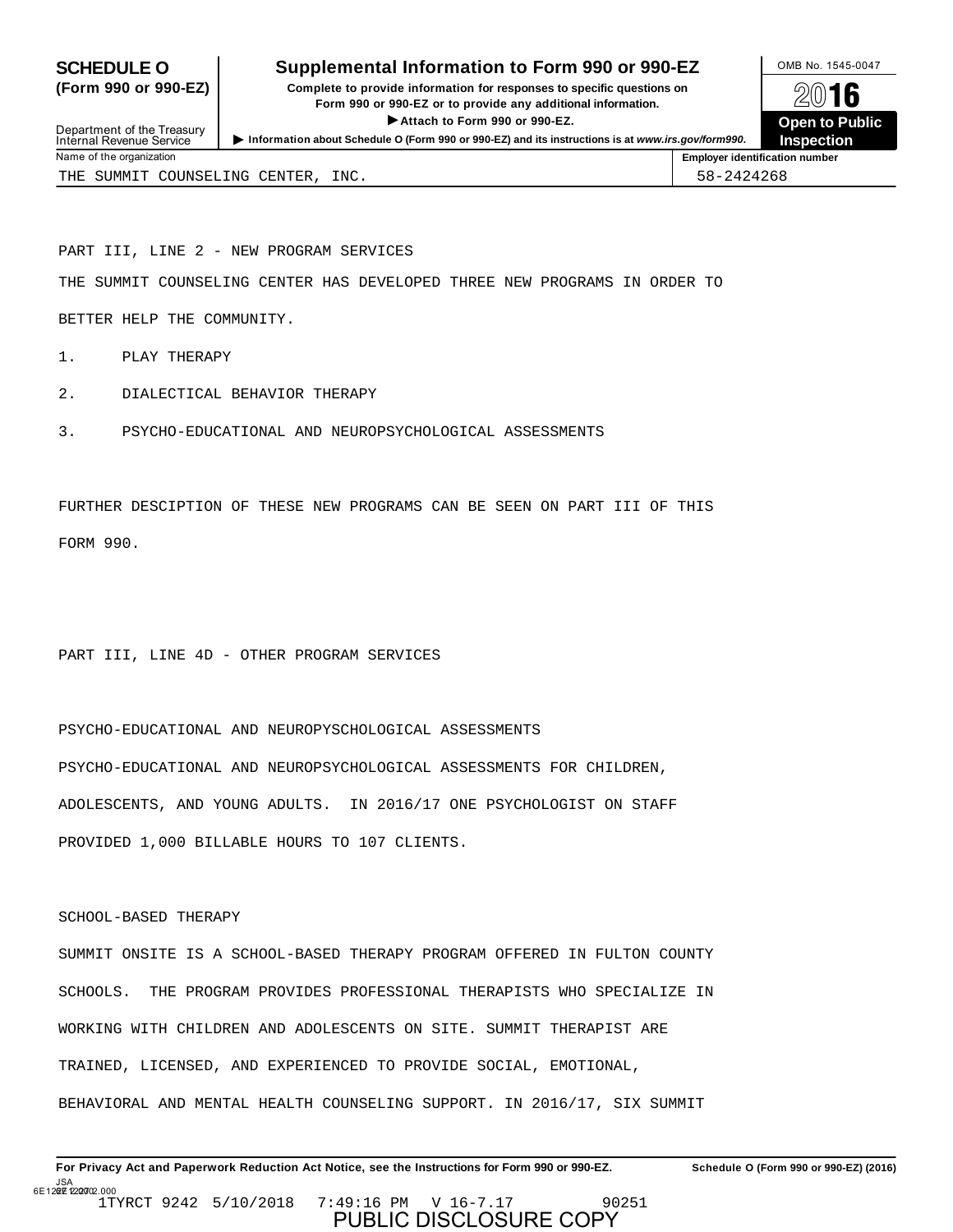ONSITE THERAPISTS SERVED 8 SCHOOLS AND PROVIDED 697 BILLABLE HOURS TO 91 STUDENTS.

### PART VI, SECTION A, LINE 7A

THE NUMBER OF DIRECTORS SHALL BE NO FEWER THAN THREE AND NO MORE THAN FIFTEEN. AFTER THE INITIAL MEETING OF DIRECTORS FOLLOWING INCORPORATION, A MAJORITY OF DIRECTORS SHALL BE ELECTED OR RE-ELECTED BY THE CHARGE CONFERENCE OF MOUNT PISGAH UNITED METHODIST CHURCH. DIRECTORS ELECTED OR RE-ELECTED BY THE CHARGE CONFERENCE OF MOUNT PISGAH UNITED METHODIST CHURCH SHALL BE REFERRED TO HEREIN AS "MT. PISGAH DIRECTORS." SAID ELECTION OR RE-ELECTION SHALL BE ANNUALLY EVEN IF SAID DIRECTORS ARE GROUPED INTO CLASSES OR HAVE STAGGERED TERMS. ADDITIONALLY, A SECOND GROUP OF DIRECTORS (REFERRED TO HEREIN AS "EXTERNAL DIRECTORS") MAY BE ELECTED OR RE-ELECTED BY A MAJORITY OF THE DIRECTORS THEN IN OFFICE. THE EXTERNAL DIRECTORS SHALL NOT OUTNUMBER THE MT. PISGAH DIRECTORS. THE EXTERNAL DIRECTORS AND MT. PISGAH DIRECTORS SHALL BE COLLECTIVELY REFERRED TO HEREIN AS "DIRECTORS".

### PART VI, SECTION A, LINE 7B

THE BOARD MAY AMEND OR REPEAL THE BYLAWS, OR ADOPT NEW BYLAWS, PROVIDED, THAT ANY SUCH CHANGE MUST BE APPROVED BY THE CHARGE CONFERENCE OF MOUNT PISGAH UNITED METHODIST CHURCH. IF DEEMED NECESSARY, THE CHARGE CONFERENCE OF MOUNT PISGAH UNITED METHODIST CHURCH MAY AMEND OR REPEAL THE BYLAWS, OR ADOPT NEW BYLAWS.

PART VI, SECTION B, LINE 11B THE FINANCE COMMITTEE REVIEWED AND APPROVED THE 990. THE FINAL VERSION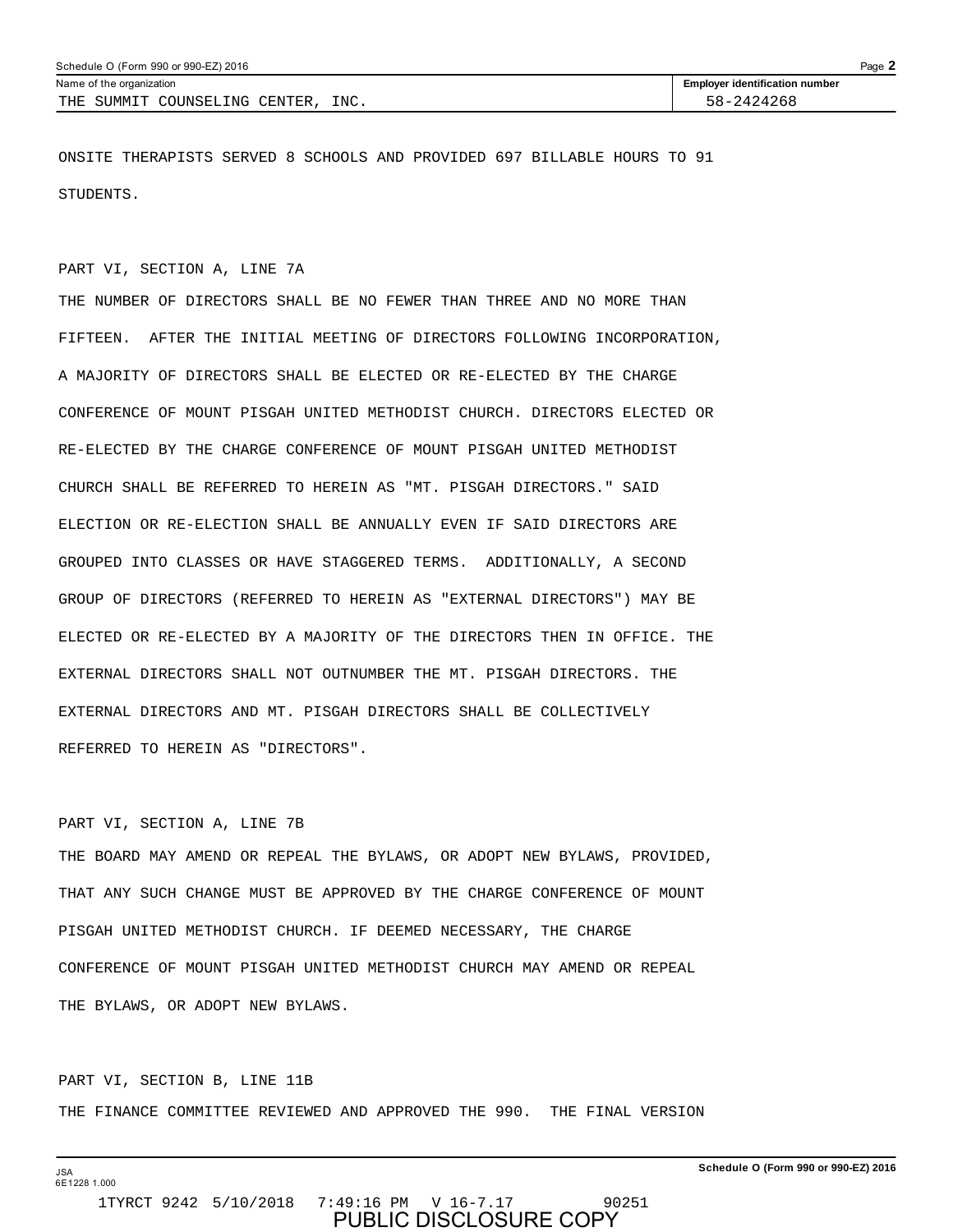| Schedule O (Form 990 or 990-EZ) 2016  | Page 2                                |
|---------------------------------------|---------------------------------------|
| Name of the organization              | <b>Employer identification number</b> |
| INC.<br>THE SUMMIT COUNSELING CENTER, | 58-2424268                            |

IS PROVIDED TO THE BOARD OF TRUSTEES PRIOR TO THE FILING OF THE RETURN.

PART VI, SECTION B, LINE 12C THE CONFLICT OF INTEREST POLICY IS MONITORED AS NEEDED BY THE GOVERNING BOARD. ALL CONFLICTS ARE DISCUSSED AND REVIEWED BY THE GOVERNING BOARD.

PART VI, SECTION B, LINE 15A THE EXECUTIVE DIRECTOR'S COMPENSATION IS REVIEWED ANNUALLY BY THE GOVERNING BOARD. ALL ADJUSTMENTS ARE REVIEWED AND APPROVED BY THE BOARD.

PART VI, SECTION B, LINE 15B

BOARD MEMBERS ARE NOT COMPENSATED. COMPENSATION FOR ALL OTHER EMPLOYEES ARE SET BASED ON COMPARABLE MARKET STATISTICS, AND ARE EVALUATED ANNUALLY.

### PART VI, SECTION C, LINE 19

COPIES OF THE ORGANIZATION'S FORM 990 AND EXEMPT STATUS APPLICATION MATERIALS WILL BE PROVIDED IMMEDIATELY UPON REQUESTS MADE IN PERSON DURING NORMAL BUSINESS HOURS AT THE ORGANIZATION'S ADDRESS AS STATED ON THE FIRST PAGE OF THE FORM 990. COPIES WILL BE PROVIDED WITHIN 30 DAYS OF RECEIPT OF WRITTEN REQUESTS.

PART VII OFFICERS, DIRECTORS, KEY EMPLOYEES MS. CATHY MURPHY, MR. SHAWN MURPHY, AND MS. CARLEEN NEWSOME ARE EMPLOYEES OF THE SUMMIT COUNSELING CENTER AND EX-OFFICIO BOARD MEMBERS. ANY COMPENSATION RECIEVED IS FOR THEIR RESPONSIBILITIES AS AN EMPLOYEE. NO COMPENSATION IS GIVEN FROM RESPONSIBILITIES AS BOARD MEMBERS.

PUBLIC DISCLOSURE COPY

6E1228 1.000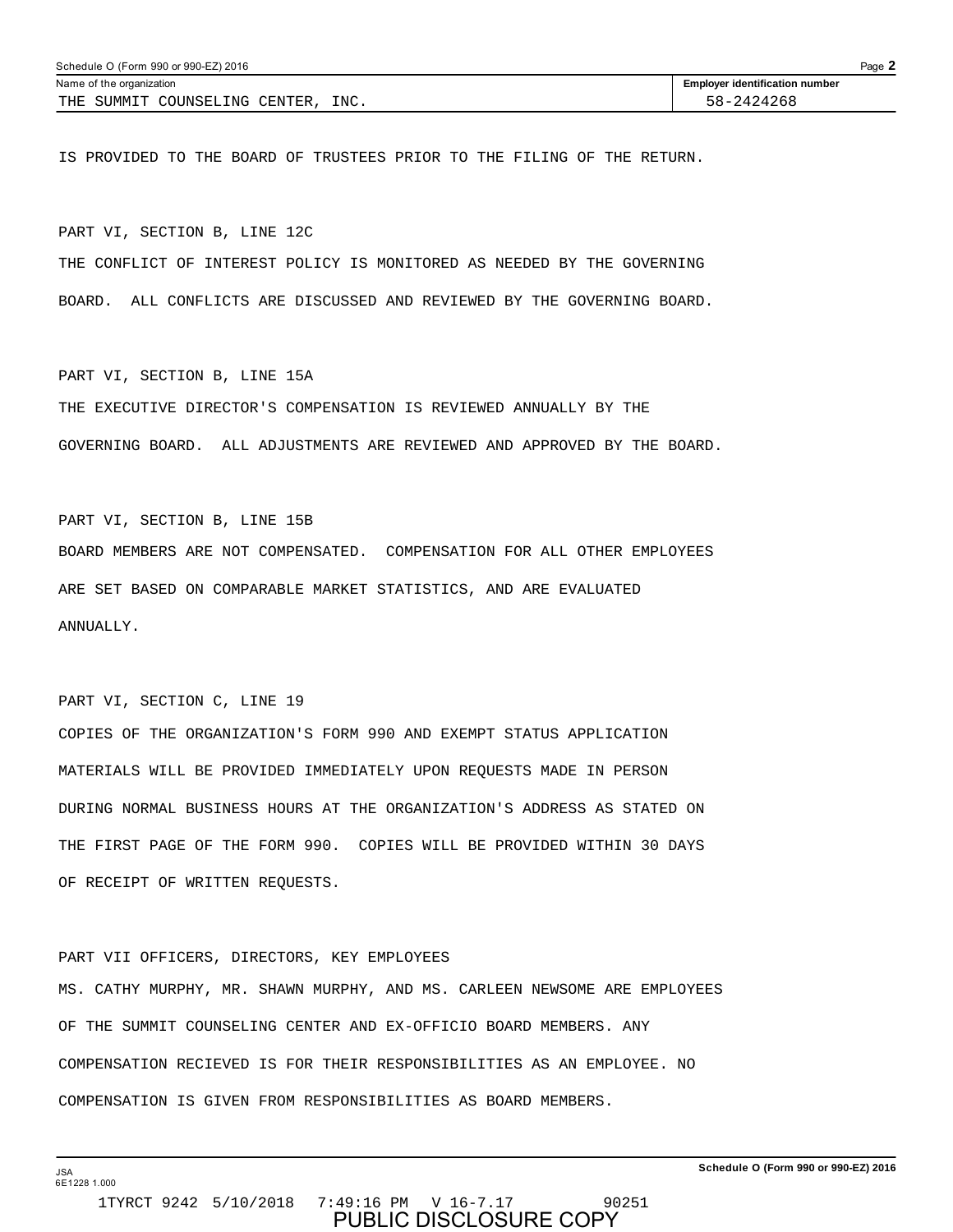<span id="page-39-0"></span>

| Schedule O (Form 990 or 990-EZ) 2016                                  | Page 2                                |
|-----------------------------------------------------------------------|---------------------------------------|
| Name of the organization                                              | <b>Employer identification number</b> |
| THE SUMMIT COUNSELING CENTER, INC.                                    | 58-2424268                            |
|                                                                       | ATTACHMENT 1                          |
| FORM 990, PART III, LINE 1 - ORGANIZATION'S MISSION                   |                                       |
|                                                                       |                                       |
| THE SUMMIT COUNSELING CENTER, INC., KNOWN AS THE SUMMIT, IS A         |                                       |
|                                                                       |                                       |
| PRIVATE, NONPROFIT ORGANIZATION THAT SERVES OUR COMMUNITY BY          |                                       |
|                                                                       |                                       |
| PROVIDING PROFESSIONAL COUNSELING SERVICES BY STATE LICENSED AND/OR   |                                       |
|                                                                       |                                       |
| CERTIFIED MENTAL HEALTH PROFESSIONALS. THE SUMMIT ADDRESSES GRIEF AND |                                       |
|                                                                       |                                       |
| TRAUMA, AND PROVIDES TREATMENT FOR MENTAL HEALTH AND                  |                                       |
|                                                                       |                                       |
| SUBSTANCE/ALCOHOL USE DISORDERS THROUGH INDIVIDUAL AND FAMILY         |                                       |
|                                                                       |                                       |
| COUNSELING FOR PEOPLE OF ALL AGES. WE ARE A TRUSTED $501(C)(3)$       |                                       |
|                                                                       |                                       |
| NONPROFIT THAT IS KNOWN FOR TAKING BOLD ACTION TO ADDRESS THE MENTAL  |                                       |
|                                                                       |                                       |
| AND BEHAVIORAL HEALTH NEEDS OF THE NORTH METRO ATLANTA COMMUNITY. OUR |                                       |
|                                                                       |                                       |
| MISSION IS TO PROVIDE PROFESSIONAL COUNSELING, CONSULTATION, AND      |                                       |
|                                                                       |                                       |
| EDUCATION SERVICES UTILIZING AN INTEGRATED APPROACH TO CARE FOR THE   |                                       |
|                                                                       |                                       |
| WHOLE PERSON - BODY, MIND, SPIRIT, AND COMMUNITY.                     |                                       |

ATTACHMENT 2

### FORM 990, PART III - PROGRAM SERVICE, LINE 4C

DIALECTICAL BEHAVIOR THERAPY (DBT) IS A SPECIALIZED FORM OF THERAPY THAT IS DESIGNED TO HELP ADULTS, ADOLESCENTS AND THEIR FAMILIES COPE WITH DYSREGULATED EMOTIONS AND BEHAVIORS IN COMBINATION WITH SOME OF THE FOLLOLWING ISSUES: IMPULSIVITY; THOUGHTS OF SUICIDE; OVERWHELMING EMOTIONS SUCH AS SADNESS, ANXIETY, OR ANGER; STRUGGLES WITH IDENTITY OR CONSTANTLY CHANGING "SENSE OF SELF"; DIFFICULTY MAINTAINING HEALTHY RELATIONSHIPS. THE SUMMIT OFFERS A FULL PROTOCOL DBT PROGRAM INCLUDING INDIVIDUAL COUNSELING AND SKILLS GROUPS FOR ADULTS, ADOLESCENTS AND THEIR FAMILIES WHICH ARE FACILITATED BY INTENSIVELY TRAINED DBT

# 1TYRCT 9242 5/10/2018 7:49:16 PM V 16-7.17 90251 PUBLIC DISCLOSURE COPY

6E1228 1.000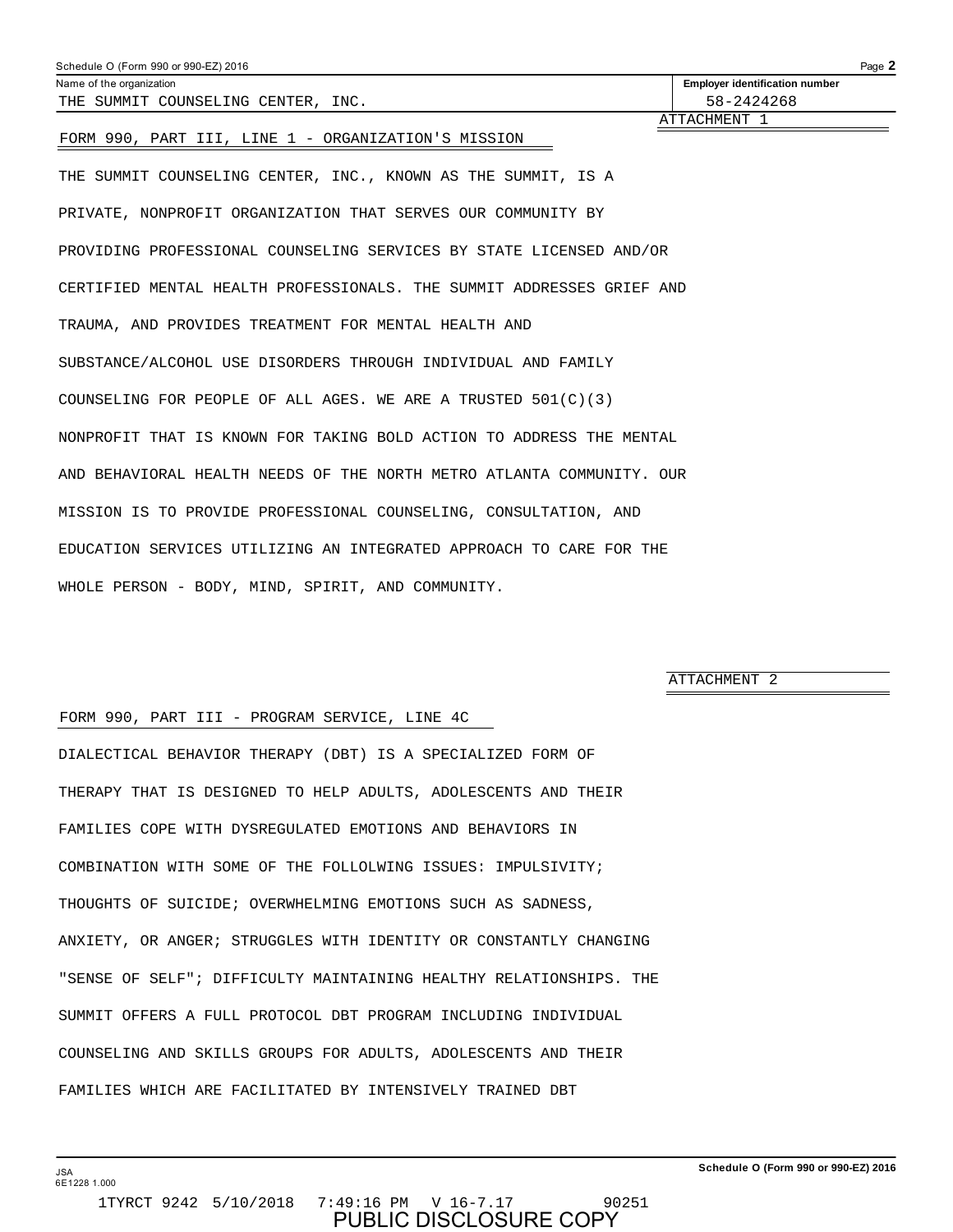|                                              |          |                 | ATTACHMENT 4 |
|----------------------------------------------|----------|-----------------|--------------|
| FORM 990, PART VIII - EXCLUDED CONTRIBUTIONS |          |                 |              |
| DESCRIPTION                                  | AMOUNT   |                 |              |
| GOLF TOURNAMENT                              | 106,577. |                 |              |
| TOTAL                                        | 106,577. |                 |              |
|                                              |          |                 |              |
|                                              |          |                 |              |
| FORM 990, PART VIII - FUNDRAISING EVENTS     |          |                 | ATTACHMENT 5 |
|                                              | GROSS    | DIRECT          | NET          |
| DESCRIPTION                                  | INCOME   | <b>EXPENSES</b> | INCOME       |

GOLF TOURNAMENT 18,511. 29,282. -10,771.

 $\begin{array}{cccccccccc} \text{TOTALS} & & & & \text{~~} & \text{~~} & \text{~~} & \text{~~} & \text{~~} & \text{~~} & \text{~~} & \text{~~} & \text{~~} & \text{~~} & \text{~~} & \text{~~} & \text{~~} & \text{~~} & \text{~~} & \text{~~} & \text{~~} & \text{~~} & \text{~~} & \text{~~} & \text{~~} & \text{~~} \text{~~} \text{~~} \text{~~} \text{~~} \text{~~} & \text{~~} & \text{~~} & \text{~~} & \text{~~} & \text{~~} & \text{~~} & \text{~~} \text$ 

SCHOOL-BASED THERAPY 7,895. 93,953. 87,433.

ATTACHMENT 3 FORM 990, PART III, LINE 4D - OTHER PROGRAM SERVICES DESCRIPTION GRANTS EXPENSES REVENUE PSYCHO-EDUCATIONAL & NEUROPYSCHOLOGICAL ASSESS. 11,052. 131,533. 122,406.

CLINICIANS. IN 2016/17, FOUR SUMMIT INTENSIVELY TRAINED DBT

THERAPISTS PROVIDED 1823 BILLABLE HOURS TO 120 DBT CLIENTS.

THE SUMMIT COUNSELING CENTER, INC. 58-2424268

<span id="page-40-0"></span>Name of the organization **Employer identification number Employer identification number** 

ATTACHMENT 2 (CONT'D)

6E1228 1.000

TOTALS 18,947. 225,486. 209,839.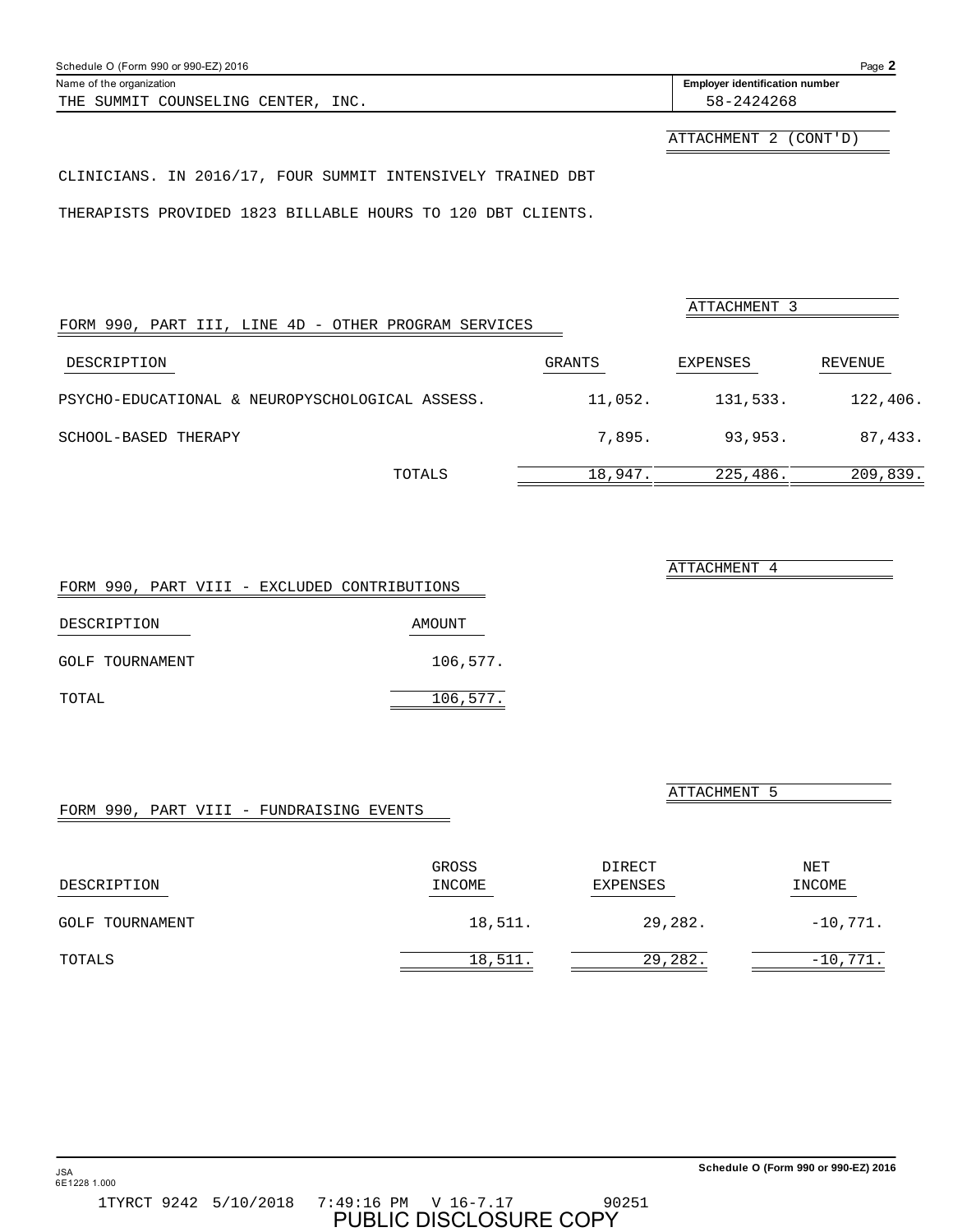<span id="page-41-0"></span>

| Schedule O (Form 990 or 990-EZ) 2016 |                                                             |                   | Page 2 |
|--------------------------------------|-------------------------------------------------------------|-------------------|--------|
| Name of the organization             | Employer identification number                              |                   |        |
| THE SUMMIT COUNSELING CENTER, INC.   |                                                             | 58-2424268        |        |
|                                      |                                                             | ATTACHMENT 6      |        |
|                                      | FORM 990, PART X - PREPAID EXPENSES AND DEFERRED CHARGES    |                   |        |
|                                      |                                                             |                   |        |
|                                      |                                                             | ENDING            |        |
| DESCRIPTION                          |                                                             | <b>BOOK VALUE</b> |        |
| PREPAID EXPENSES                     |                                                             | 6,000.            |        |
|                                      |                                                             |                   |        |
|                                      | TOTALS                                                      | 6,000.            |        |
|                                      |                                                             |                   |        |
|                                      |                                                             |                   |        |
|                                      |                                                             | ATTACHMENT 7      |        |
|                                      |                                                             |                   |        |
|                                      | FORM 990, PART X - INVESTMENTS - PUBLICLY TRADED SECURITIES |                   |        |
|                                      |                                                             |                   |        |
|                                      |                                                             | ENDING            | COST   |
| DESCRIPTION                          |                                                             | BOOK VALUE        | OR FMV |
| INVESTMENTS                          |                                                             | 9,000.            | COST   |
|                                      | TOTALS                                                      | 9,000.            |        |
|                                      |                                                             |                   |        |
|                                      |                                                             |                   |        |
|                                      |                                                             |                   |        |
|                                      |                                                             | ATTACHMENT 8      |        |
| FORM 990, PART X - DEFERRED REVENUE  |                                                             |                   |        |
|                                      |                                                             |                   |        |
|                                      |                                                             | ENDING            |        |
| DESCRIPTION                          |                                                             | BOOK VALUE        |        |
| DEFERRED REVENUE                     |                                                             | 15,799.           |        |
|                                      |                                                             |                   |        |
|                                      | TOTALS                                                      | 15,799.           |        |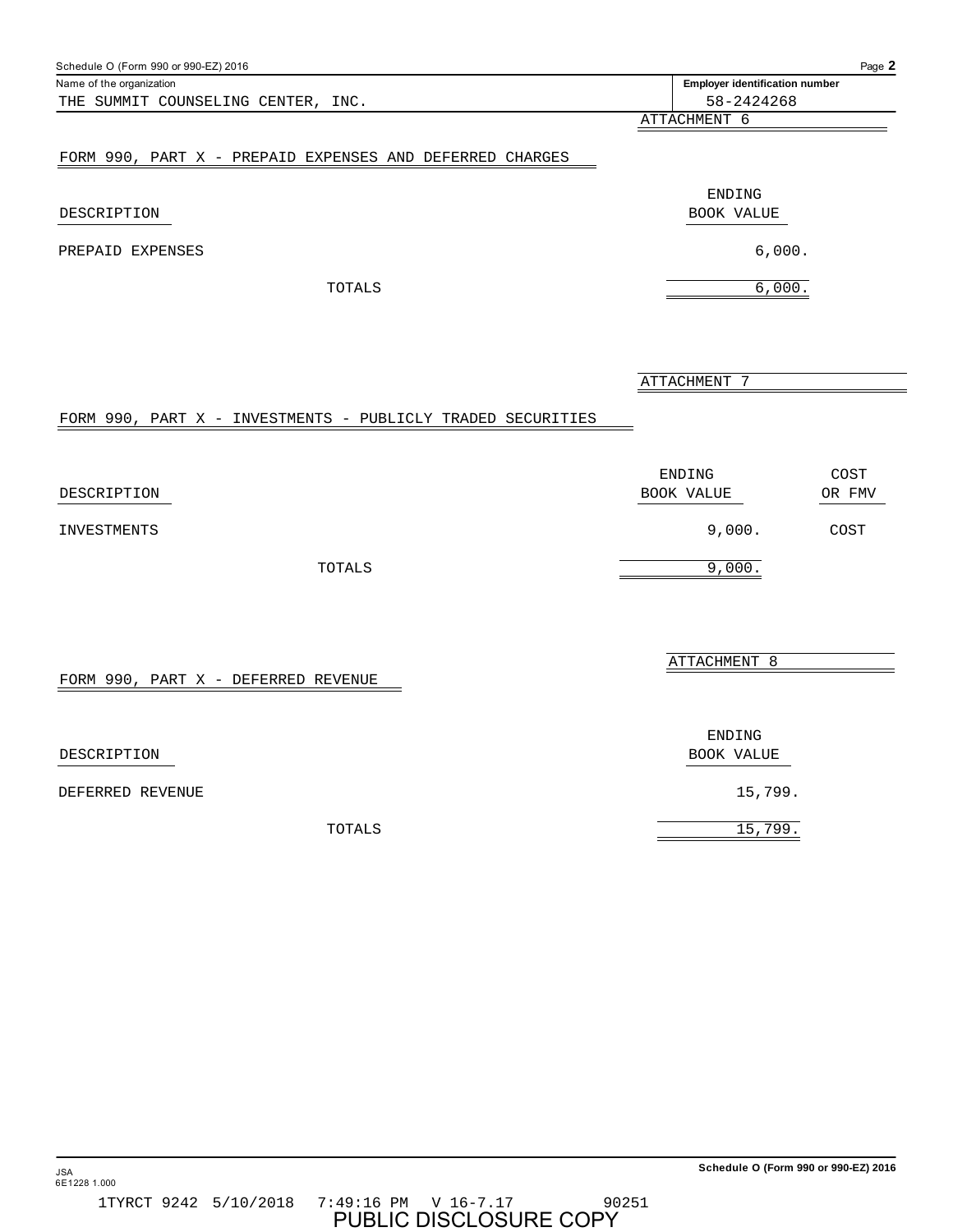# **OMB No. 1545-0047**<br>
(Form 990) Related Organizations and Unrelated Partnerships<br>
Dental Martin Density to the Case of the Case of the Case of the Case of the Case of the Case of the Case of the Case of the C

**INCRACT OF STREAM STREAM IN COMPART OF A STREAM IN A STREAM IN A STREAM IN A STREAM STREAM IN A STREAM IN A STREAM IN A STREAM IN A STREAM IN A STREAM IN A STREAM IN A STREAM IN A STREAM IN A STREAM IN A STREAM IN A STRE** 

**Department of the Treasury**<br>
Information about Schedule R (Form 990) and its instructions is at *www.irs.gov/form990.*<br>
Inspection

Name of the organization **Employer identification number Employer identification number** 

THE SUMMIT COUNSELING CENTER, INC. THE SUMMIT COUNSELING CENTER, INC.

## Part I Identification of Disregarded Entities. Complete if the organization answered "Yes" on Form 990, Part IV, line 33.

| (a)<br>Name, address, and EIN (if applicable) of disregarded entity | (b)<br>Primary activity | (c)<br>Legal domicile (state<br>or foreign country) | (d)<br>Total income | <b>(e)</b><br>End-of-year assets | (f)<br>Direct controlling<br>entity |
|---------------------------------------------------------------------|-------------------------|-----------------------------------------------------|---------------------|----------------------------------|-------------------------------------|
| (1)                                                                 |                         |                                                     |                     |                                  |                                     |
| (2)                                                                 |                         |                                                     |                     |                                  |                                     |
| (3)                                                                 |                         |                                                     |                     |                                  |                                     |
| (4)                                                                 |                         |                                                     |                     |                                  |                                     |
| (5)                                                                 |                         |                                                     |                     |                                  |                                     |
| (6)                                                                 |                         |                                                     |                     |                                  |                                     |

**Identification of Related Tax-Exempt Organizations.** Complete if the organization answered "Yes" on Form 990, Part IV, line 34 because it had **Part II** one or more related tax-exempt organizations during the tax year.

| (a)<br>Name, address, and EIN of related organization                                                        | (b)<br>Primary activity | (c)<br>Legal domicile (state<br>or foreign country) | (d)<br>Exempt Code section | (e)<br>Public charity status<br>(if section $501(c)(3)$ ) | (f)<br>Direct controlling<br>entity | (g)<br>Section 512(b)(13)<br>controlled<br>entity? |    |
|--------------------------------------------------------------------------------------------------------------|-------------------------|-----------------------------------------------------|----------------------------|-----------------------------------------------------------|-------------------------------------|----------------------------------------------------|----|
|                                                                                                              |                         |                                                     |                            |                                                           |                                     | Yes                                                | No |
| MOUNT PISGAH UNITED METHODIST CHURCH<br>58-1457408<br>(1)<br>9820 NESBIT FERRY ROAD<br>JOHNS CREEK, GA 30022 | <b>CHURCH</b>           | GA                                                  | 501(C)(3)                  |                                                           | N/A                                 |                                                    | Χ  |
| (2) A BEACON OF HOPE WOMEN'S CENTER, INC.<br>58-2424267                                                      |                         |                                                     |                            |                                                           |                                     |                                                    |    |
| JOHNS CREEK, GA 30022<br>9820 NESBIT FERRY ROAD                                                              | CLINIC                  | GA                                                  | 501(C)(3)                  | 7                                                         | N/A                                 |                                                    | Χ  |
| CHAMPIONS COMMUNITY FOUNDATION, INC.<br>47-2058404<br>(3)                                                    |                         |                                                     |                            |                                                           |                                     |                                                    |    |
| JOHNS CREEK, GA 30022<br>9820 NESBIT FERRY ROAD                                                              | <b>CENTER</b>           | GA                                                  | 501(C)(3)                  | 7                                                         | N/A                                 |                                                    | Χ  |
| (4)                                                                                                          |                         |                                                     |                            |                                                           |                                     |                                                    |    |
| (5)                                                                                                          |                         |                                                     |                            |                                                           |                                     |                                                    |    |
| (6)                                                                                                          |                         |                                                     |                            |                                                           |                                     |                                                    |    |
| (7)                                                                                                          |                         |                                                     |                            |                                                           |                                     |                                                    |    |

**For Paperwork Reduction Act Notice, see the Instructions for Form 990. Schedule R (Form 990) 2016**

| ×<br>I<br>$\sim$ |
|------------------|
|------------------|

# 1TYRCT 9242 5/10/2018 7:49:16 PM  $\frac{1}{16}$  16-7.12  $\frac{1}{2}$   $\frac{1}{2}$   $\frac{2}{3}$ PUBLIC DISCLOSURE COPY

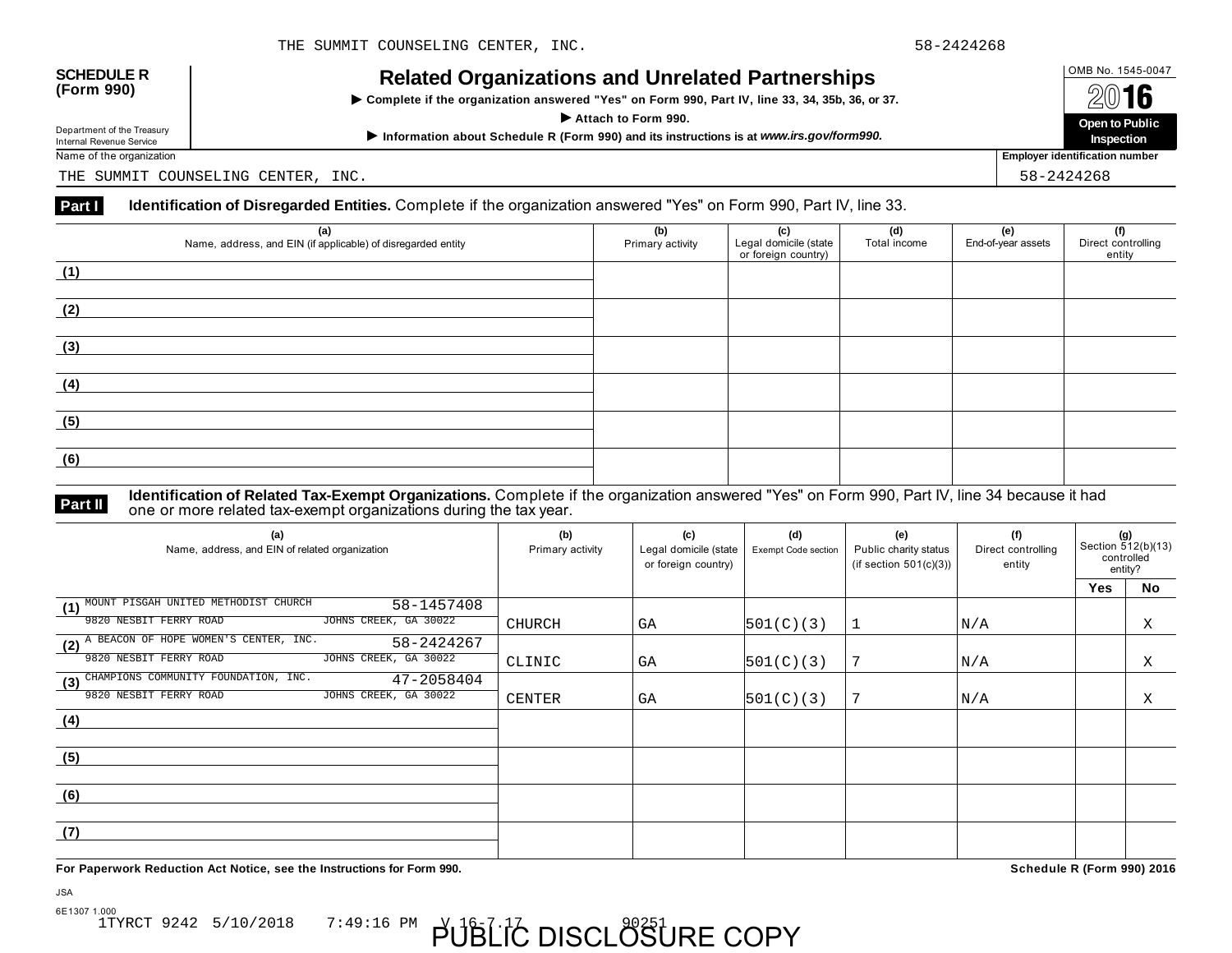Schedule R (Form 990) 2016 Page **2**

**Identification of Related Organizations Taxable as a Partnership** Complete if the organization answered "Yes" on Form 990, Part IV, line 34 **because it had one or more related organizations Taxable as a Partnership** Complete in the organization of Recause it had one or more related organizations treated as a partnership during the tax year.

| sociales it had one of more related organizations treated as a partnereing and tart fear. |                         |                                                              |                                     |                                                                                                         |                                 |                                        |                                  |     |                                                                           |                                           |                                |
|-------------------------------------------------------------------------------------------|-------------------------|--------------------------------------------------------------|-------------------------------------|---------------------------------------------------------------------------------------------------------|---------------------------------|----------------------------------------|----------------------------------|-----|---------------------------------------------------------------------------|-------------------------------------------|--------------------------------|
| (a)<br>Name, address, and EIN of<br>related organization                                  | (b)<br>Primary activity | (c)<br>Legal<br>domicile<br>(state or<br>foreign<br>country) | (d)<br>Direct controlling<br>entity | (e)<br>Predominant<br>income (related,<br>unrelated,<br>excluded from<br>tax under<br>sections 512-514) | (f)<br>Share of total<br>income | (g)<br>Share of end-of-<br>year assets | Disproportionate<br>allocations? | (h) | (i)<br>Code V - UBI<br>amount in box 20<br>of Schedule K-1<br>(Form 1065) | (j)<br>General or<br>managing<br>partner? | (k)<br>Percentage<br>ownership |
|                                                                                           |                         |                                                              |                                     |                                                                                                         |                                 |                                        | Yes No                           |     |                                                                           | $ Yes $ No                                |                                |
| (1)                                                                                       |                         |                                                              |                                     |                                                                                                         |                                 |                                        |                                  |     |                                                                           |                                           |                                |
| (2)                                                                                       |                         |                                                              |                                     |                                                                                                         |                                 |                                        |                                  |     |                                                                           |                                           |                                |
| (3)                                                                                       |                         |                                                              |                                     |                                                                                                         |                                 |                                        |                                  |     |                                                                           |                                           |                                |
| (4)                                                                                       |                         |                                                              |                                     |                                                                                                         |                                 |                                        |                                  |     |                                                                           |                                           |                                |
| (5)                                                                                       |                         |                                                              |                                     |                                                                                                         |                                 |                                        |                                  |     |                                                                           |                                           |                                |
| (6)                                                                                       |                         |                                                              |                                     |                                                                                                         |                                 |                                        |                                  |     |                                                                           |                                           |                                |
| (7)                                                                                       |                         |                                                              |                                     |                                                                                                         |                                 |                                        |                                  |     |                                                                           |                                           |                                |

### Identification of Related Organizations Taxable as a Corporation or Trust. Complete if the organization answered "Yes" on Form 990, Part IV, **Part IV** dentification of Related Organizations Taxable as a Corporation or Trust. Complete if the organization ans large line 34 because it had one or more related organizations treated as a corporation or trust during t

| (a)<br>Name, address, and EIN of related organization | (b)<br>Primary activity | (c)<br>Legal domicile<br>(state or foreign | (d)<br>Direct controlling<br>entity | (e)<br>Type of entity<br>(C corp, S corp, or | (f)<br>Share of total<br>income | <b>(g)</b><br>Share of<br>$\left  \begin{array}{c} \text{Cylac} \\ \text{end-of-year assets} \end{array} \right  \left  \begin{array}{c} \text{Cylca} \\ \text{overship} \end{array} \right  \left  \begin{array}{c} 512(b)(13) \\ \text{controlled} \end{array} \right $ | (h) (i)<br>Percentage Section |         |
|-------------------------------------------------------|-------------------------|--------------------------------------------|-------------------------------------|----------------------------------------------|---------------------------------|---------------------------------------------------------------------------------------------------------------------------------------------------------------------------------------------------------------------------------------------------------------------------|-------------------------------|---------|
|                                                       |                         | country)                                   |                                     | trust)                                       |                                 |                                                                                                                                                                                                                                                                           |                               | entity? |
|                                                       |                         |                                            |                                     |                                              |                                 |                                                                                                                                                                                                                                                                           |                               | Yes No  |
| (1)                                                   |                         |                                            |                                     |                                              |                                 |                                                                                                                                                                                                                                                                           |                               |         |
| (2)                                                   |                         |                                            |                                     |                                              |                                 |                                                                                                                                                                                                                                                                           |                               |         |
| (3)                                                   |                         |                                            |                                     |                                              |                                 |                                                                                                                                                                                                                                                                           |                               |         |
| (4)                                                   |                         |                                            |                                     |                                              |                                 |                                                                                                                                                                                                                                                                           |                               |         |
| (5)                                                   |                         |                                            |                                     |                                              |                                 |                                                                                                                                                                                                                                                                           |                               |         |
| (6)                                                   |                         |                                            |                                     |                                              |                                 |                                                                                                                                                                                                                                                                           |                               |         |
| (7)                                                   |                         |                                            |                                     |                                              |                                 |                                                                                                                                                                                                                                                                           |                               |         |
| <b>JSA</b>                                            |                         |                                            |                                     |                                              |                                 | Schedule R (Form 990) 2016                                                                                                                                                                                                                                                |                               |         |

6E1308 1.000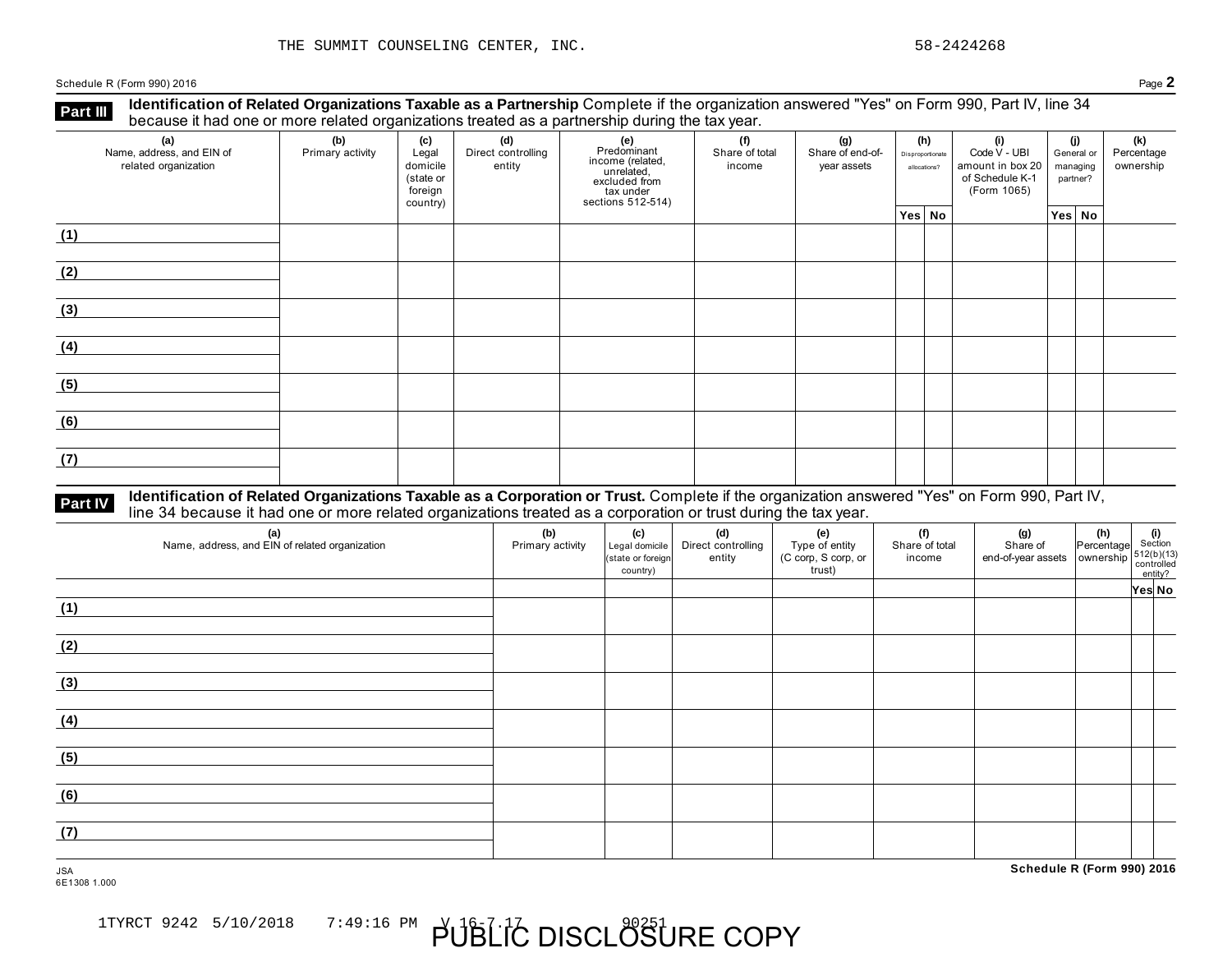|                     | Schedule R (Form 990) 2016                                                                                                                                                   | Page 3                                   |
|---------------------|------------------------------------------------------------------------------------------------------------------------------------------------------------------------------|------------------------------------------|
| Part V              | Transactions With Related Organizations. Complete if the organization answered "Yes" on Form 990, Part IV, line 34, 35b, or 36.                                              |                                          |
|                     | Note: Complete line 1 if any entity is listed in Parts II, III, or IV of this schedule.                                                                                      | Yes No                                   |
|                     | During the tax year, did the organization engage in any of the following transactions with one or more related organizations listed in Parts II-IV?                          |                                          |
| a                   |                                                                                                                                                                              | X<br>1a                                  |
| b                   |                                                                                                                                                                              | X<br>1 <sub>b</sub>                      |
|                     |                                                                                                                                                                              | $\,$ X<br>1c                             |
|                     |                                                                                                                                                                              | X<br>1 <sub>d</sub>                      |
|                     |                                                                                                                                                                              | X<br>1е                                  |
|                     |                                                                                                                                                                              |                                          |
| f                   |                                                                                                                                                                              | X<br>1f                                  |
|                     |                                                                                                                                                                              | $\mathbf X$<br>1 <sub>g</sub>            |
| h                   |                                                                                                                                                                              | X<br>1h                                  |
|                     |                                                                                                                                                                              | X<br>1i.                                 |
|                     |                                                                                                                                                                              | X<br>1j                                  |
|                     |                                                                                                                                                                              | X                                        |
|                     |                                                                                                                                                                              | 1 k<br>$\mathbf{X}$<br>11                |
|                     |                                                                                                                                                                              | X                                        |
|                     |                                                                                                                                                                              | 1 <sub>m</sub><br>$\,$ X                 |
| n.                  |                                                                                                                                                                              | 1n<br>X                                  |
|                     |                                                                                                                                                                              | 1o                                       |
|                     |                                                                                                                                                                              | X<br>1p                                  |
|                     |                                                                                                                                                                              | X<br>1 <sub>a</sub>                      |
|                     |                                                                                                                                                                              |                                          |
|                     |                                                                                                                                                                              | X<br>1r                                  |
|                     |                                                                                                                                                                              | X<br>1s                                  |
| $\mathbf{2}$        | If the answer to any of the above is "Yes," see the instructions for information on who must complete this line, including covered relationships and transaction thresholds. |                                          |
|                     | (b)<br>(a)<br>(c)                                                                                                                                                            | (d)                                      |
|                     | Name of related organization<br>Transaction<br>Amount involved<br>$type(a-s)$                                                                                                | Method of determining<br>amount involved |
|                     |                                                                                                                                                                              |                                          |
|                     |                                                                                                                                                                              |                                          |
| (1)                 |                                                                                                                                                                              |                                          |
| (2)                 |                                                                                                                                                                              |                                          |
|                     |                                                                                                                                                                              |                                          |
| (3)                 |                                                                                                                                                                              |                                          |
| (4)                 |                                                                                                                                                                              |                                          |
| (5)                 |                                                                                                                                                                              |                                          |
|                     |                                                                                                                                                                              |                                          |
| (6)                 |                                                                                                                                                                              |                                          |
| JSA<br>6E1309 1.000 | Schedule R (Form 990) 2016                                                                                                                                                   |                                          |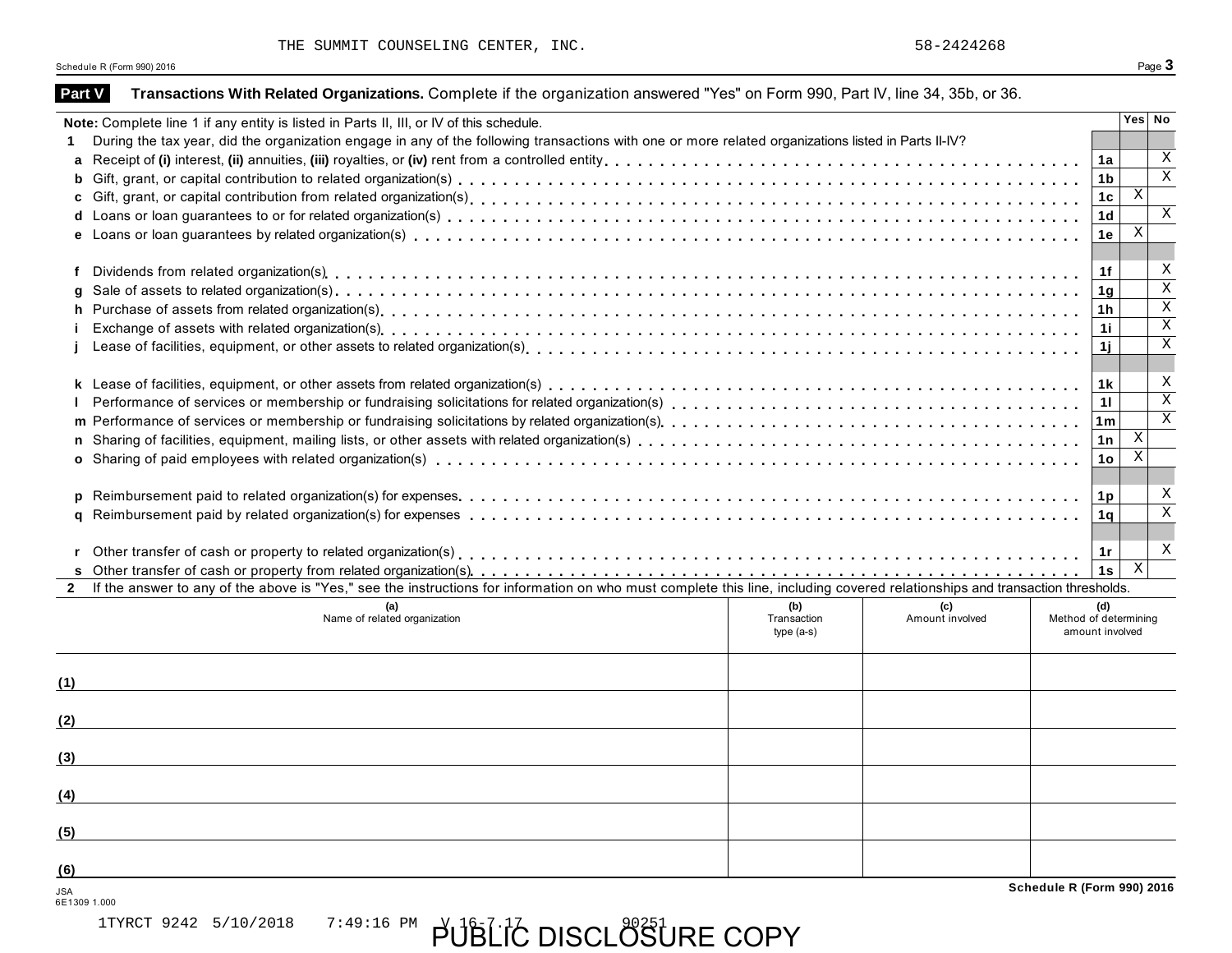Schedule R (Form 990) 2016 Page **4**

## Part VI Unrelated Organizations Taxable as a Partnership. Complete if the organization answered "Yes" on Form 990, Part IV, line 37.

Provide the following information for each entity taxed as a partnership through which the organization conducted more than five percent of its activities (measured by total assets or gross revenue) that was not a related organization. See instructions regarding exclusion for certain investment partnerships.

| ັ<br>$\epsilon$<br>(a)<br>Name, address, and EIN of entity | ັ<br>(b)<br>Primary activity | ັ<br>(c)<br>Legal domicile<br>(state or foreign<br>country) | ັ<br>(d)<br>Predominant<br>income (related,<br>unrelated, excluded<br>from tax under | (e)<br>Are all partners<br>section<br>$501(c)(3)$<br>organizations? | . .<br>(f)<br>Share of<br>total income | (g)<br>Share of<br>end-of-year<br>assets |     | (h)<br>Disproportionate<br>allocations? | $(i)$<br>Code V - UBI<br>amount in box 20<br>of Schedule K-1<br>(Form 1065) |     | (j)<br>General or<br>managing<br>partner? | (k)<br>Percentage<br>ownership |
|------------------------------------------------------------|------------------------------|-------------------------------------------------------------|--------------------------------------------------------------------------------------|---------------------------------------------------------------------|----------------------------------------|------------------------------------------|-----|-----------------------------------------|-----------------------------------------------------------------------------|-----|-------------------------------------------|--------------------------------|
|                                                            |                              |                                                             | sections 512-514)                                                                    | Yes No                                                              |                                        |                                          | Yes | No                                      |                                                                             | Yes | <b>No</b>                                 |                                |
| (1)                                                        |                              |                                                             |                                                                                      |                                                                     |                                        |                                          |     |                                         |                                                                             |     |                                           |                                |
| (2)                                                        |                              |                                                             |                                                                                      |                                                                     |                                        |                                          |     |                                         |                                                                             |     |                                           |                                |
| (3)                                                        |                              |                                                             |                                                                                      |                                                                     |                                        |                                          |     |                                         |                                                                             |     |                                           |                                |
| (4)                                                        |                              |                                                             |                                                                                      |                                                                     |                                        |                                          |     |                                         |                                                                             |     |                                           |                                |
| (5)                                                        |                              |                                                             |                                                                                      |                                                                     |                                        |                                          |     |                                         |                                                                             |     |                                           |                                |
| (6)                                                        |                              |                                                             |                                                                                      |                                                                     |                                        |                                          |     |                                         |                                                                             |     |                                           |                                |
| (7)                                                        |                              |                                                             |                                                                                      |                                                                     |                                        |                                          |     |                                         |                                                                             |     |                                           |                                |
| (8)                                                        |                              |                                                             |                                                                                      |                                                                     |                                        |                                          |     |                                         |                                                                             |     |                                           |                                |
| (9)                                                        |                              |                                                             |                                                                                      |                                                                     |                                        |                                          |     |                                         |                                                                             |     |                                           |                                |
| (10)                                                       |                              |                                                             |                                                                                      |                                                                     |                                        |                                          |     |                                         |                                                                             |     |                                           |                                |
| (11)                                                       |                              |                                                             |                                                                                      |                                                                     |                                        |                                          |     |                                         |                                                                             |     |                                           |                                |
| (12)                                                       |                              |                                                             |                                                                                      |                                                                     |                                        |                                          |     |                                         |                                                                             |     |                                           |                                |
| (13)                                                       |                              |                                                             |                                                                                      |                                                                     |                                        |                                          |     |                                         |                                                                             |     |                                           |                                |
| (14)                                                       |                              |                                                             |                                                                                      |                                                                     |                                        |                                          |     |                                         |                                                                             |     |                                           |                                |
| (15)                                                       |                              |                                                             |                                                                                      |                                                                     |                                        |                                          |     |                                         |                                                                             |     |                                           |                                |
| (16)                                                       |                              |                                                             |                                                                                      |                                                                     |                                        |                                          |     |                                         |                                                                             |     |                                           |                                |
| <b>JSA</b>                                                 |                              |                                                             |                                                                                      |                                                                     |                                        |                                          |     |                                         |                                                                             |     |                                           | Schedule R (Form 990) 2016     |

6E1310 1.000